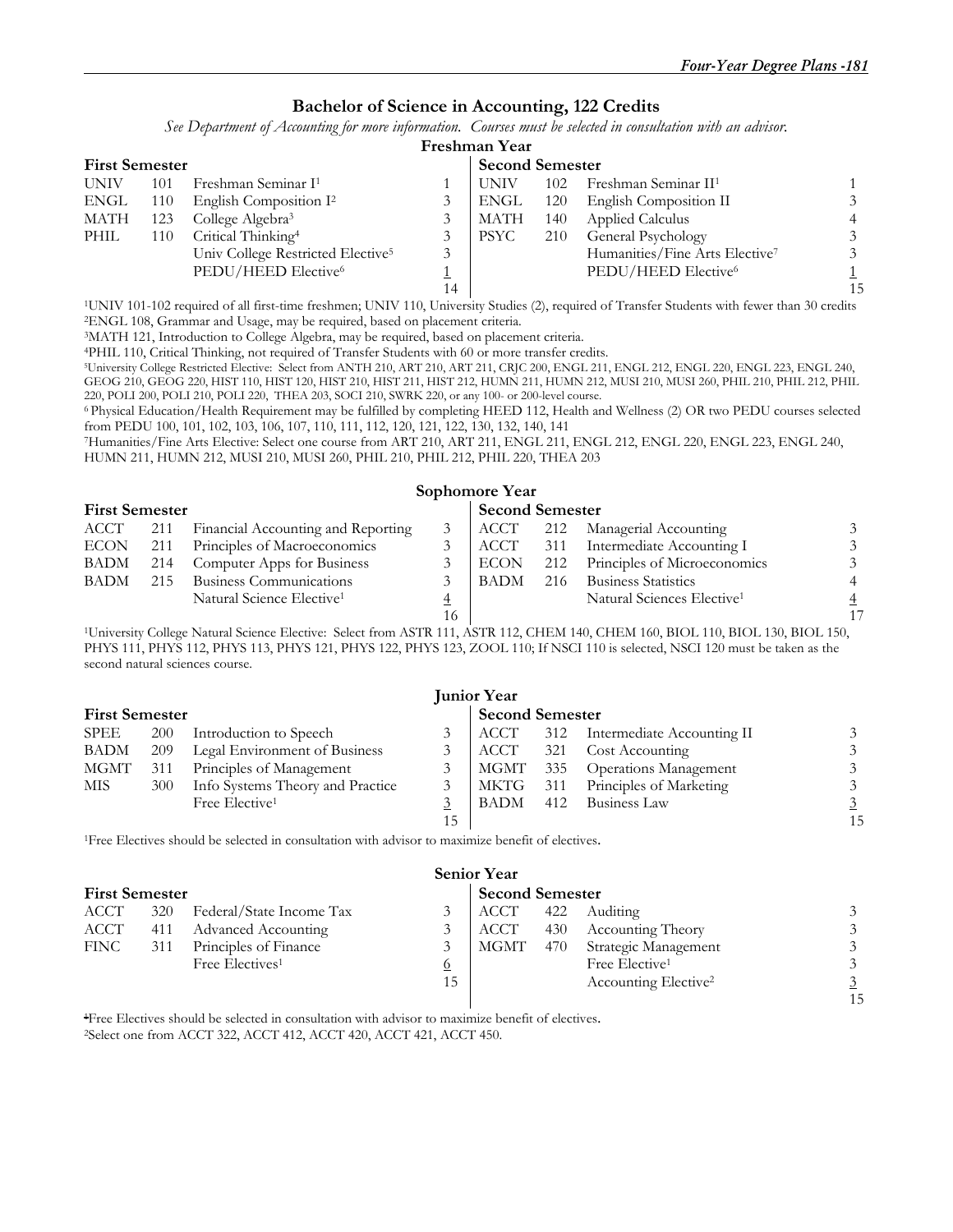#### **Bachelor of Science in Banking and Finance, 122 Credits**

*See Department of Managerial Economics and Finance for more information. Courses must be selected in consultation with an advisor.* 

|             | Freshman Year         |                                    |    |             |     |                                            |    |  |  |  |  |  |
|-------------|-----------------------|------------------------------------|----|-------------|-----|--------------------------------------------|----|--|--|--|--|--|
|             | <b>First Semester</b> |                                    |    |             |     | <b>Second Semester</b>                     |    |  |  |  |  |  |
| <b>UNIV</b> | 101                   | Freshman Seminar I <sup>1</sup>    |    | <b>UNIV</b> | 102 | Freshman Seminar II <sup>1</sup>           |    |  |  |  |  |  |
| ENGL        | 110                   | English Composition I <sup>2</sup> |    | ENGL        | 120 | English Composition II                     |    |  |  |  |  |  |
| MATH        | 123                   | College Algebra <sup>3</sup>       |    | MATH        | 140 | <b>Applied Calculus</b>                    |    |  |  |  |  |  |
| PHIL        | 110                   | Critical Thinking <sup>4</sup>     |    | PSYC        | 210 | General Psychology                         |    |  |  |  |  |  |
| POLI        | 210                   | Principles of American Government  | 3  |             |     | Humanities/Fine Arts Elective <sup>6</sup> |    |  |  |  |  |  |
|             |                       | PEDU/HEED Elective <sup>5</sup>    |    |             |     | PEDU/HEED Elective <sup>5</sup>            |    |  |  |  |  |  |
|             |                       |                                    | 14 |             |     |                                            | 15 |  |  |  |  |  |

<sup>1</sup>UNIV 101-102 required of all first-time freshmen; UNIV 110, University Studies (2), required of Transfer Students with fewer than 30 credits <sup>2</sup>ENGL 108, Grammar and Usage, may be required, based on placement criteria.<br>

<sup>6</sup>Humanities/Fine Arts Elective: Select one course from ART 210, ART 211, ENGL 211, ENGL 212, ENGL 220, ENGL 223, ENGL 240,

HUMN 211, HUMN 212, MUSI 210, MUSI 260, PHIL 210, PHIL 212, PHIL 220, THEA 203

### **Sophomore Year First Semester Second Semester Second Semester Second Semester Second Semester Second Semester Second Semester**

| ACCT        | 211 | Financial Accounting and Reporting     |    | ACCT        |            | 212 Managerial Accounting              |                |
|-------------|-----|----------------------------------------|----|-------------|------------|----------------------------------------|----------------|
|             |     |                                        |    |             |            |                                        |                |
| <b>ECON</b> | 211 | Principles of Macroeconomics           |    | ECON        |            | 212 Principles of Microeconomics       | 3              |
| BADM        |     | 214 Computer Applications for Business |    | SPEE        | <b>200</b> | Introduction to Speech                 | 3              |
| BADM        | 215 | Business Communications                |    | <b>BADM</b> | 216        | <b>Business Statistics</b>             |                |
|             |     | Natural Science Elective <sup>1</sup>  |    |             |            | Natural Sciences Elective <sup>1</sup> | $\overline{4}$ |
|             |     |                                        | 16 |             |            |                                        | 17             |

 16 17 1University College Natural Science Elective: Select from ASTR 111, ASTR 112, CHEM 140, CHEM 160, BIOL 110, BIOL 130, BIOL 150, PHYS 111, PHYS 112, PHYS 113, PHYS 121, PHYS 122, PHYS 123, ZOOL 110; If NSCI 110 is selected, NSCI 120 must be taken as the second natural sciences course.

|                       |     |                                  |                | <b>Junior Year</b>     |     |                                               |    |
|-----------------------|-----|----------------------------------|----------------|------------------------|-----|-----------------------------------------------|----|
| <b>First Semester</b> |     |                                  |                | <b>Second Semester</b> |     |                                               |    |
| BADM                  | 209 | Legal Environment of Business    | 3              | <b>FINC</b>            | 320 | Financial Management                          |    |
| <b>FINC</b>           | 311 | Principles of Finance            | 3              | FINC                   | 323 | Money, Banking, and Financial<br>Institutions |    |
| <b>MGMT</b>           | 311 | Principles of Management         |                | FINC                   | 354 | International Trade and Finance               |    |
| <b>MIS</b>            | 300 | Info Systems Theory and Practice |                | <b>MKTG</b>            | 311 | Principles of Marketing                       |    |
|                       |     | Free Elective <sup>1</sup>       | $\overline{3}$ |                        |     | <b>ECON Elective</b>                          |    |
|                       |     |                                  | 15             |                        |     |                                               | 15 |

1Free Electives should be selected in consultation with advisor to maximize benefit of electives.

|      | <b>Senior Year</b>    |                               |   |                        |     |                                   |    |  |  |  |
|------|-----------------------|-------------------------------|---|------------------------|-----|-----------------------------------|----|--|--|--|
|      | <b>First Semester</b> |                               |   | <b>Second Semester</b> |     |                                   |    |  |  |  |
| FINC | 410                   | Investments                   |   | MGMT                   | 335 | <b>Operations Management</b>      |    |  |  |  |
| FINC | 420                   | Commercial Bank Management    | 3 | MGMT                   | 470 | Strategic Management              |    |  |  |  |
| FINC | 430                   | Seminar – Banking and Finance |   |                        |     | Emphasis <sup>1</sup>             |    |  |  |  |
|      |                       | Emphasis <sup>1</sup>         |   |                        |     | Restricted Electives <sup>3</sup> |    |  |  |  |
|      |                       | Free Electives <sup>2</sup>   | ⊇ |                        |     |                                   | 15 |  |  |  |
|      |                       |                               |   |                        |     |                                   |    |  |  |  |

1Select either: A. Banking Emphasis: FINC 450 and FINC 460; B. Security Analysis Emphasis: FINC 411 and FINC 412; C. Finance Elective Option: Choose two (at least one of which must be at the 400-level): FINC 330, FINC 340, FINC 350, FINC 411, FINC 412; FINC 450, FINC 453 (ECON 450/BADM 430), or FINC 460.

<sup>2</sup>Free Electives should be selected in consultation with advisor to maximize benefit of electives.<br><sup>3</sup>Restricted Electives must be selected from FINC 330, FINC 340, FINC 350, FINC 411, FINC 412, FINC 420, FINC 431, FINC 4 453, FINC 453 (ECON 450/BADM 430), BIOL, BOTN, CSC, ECON, ENGL, GEOG, HIST, HUMN, MATH, THEA, PHIL,PHYS, POLI, PSYC, SOCI, SPEE, or ZOOL.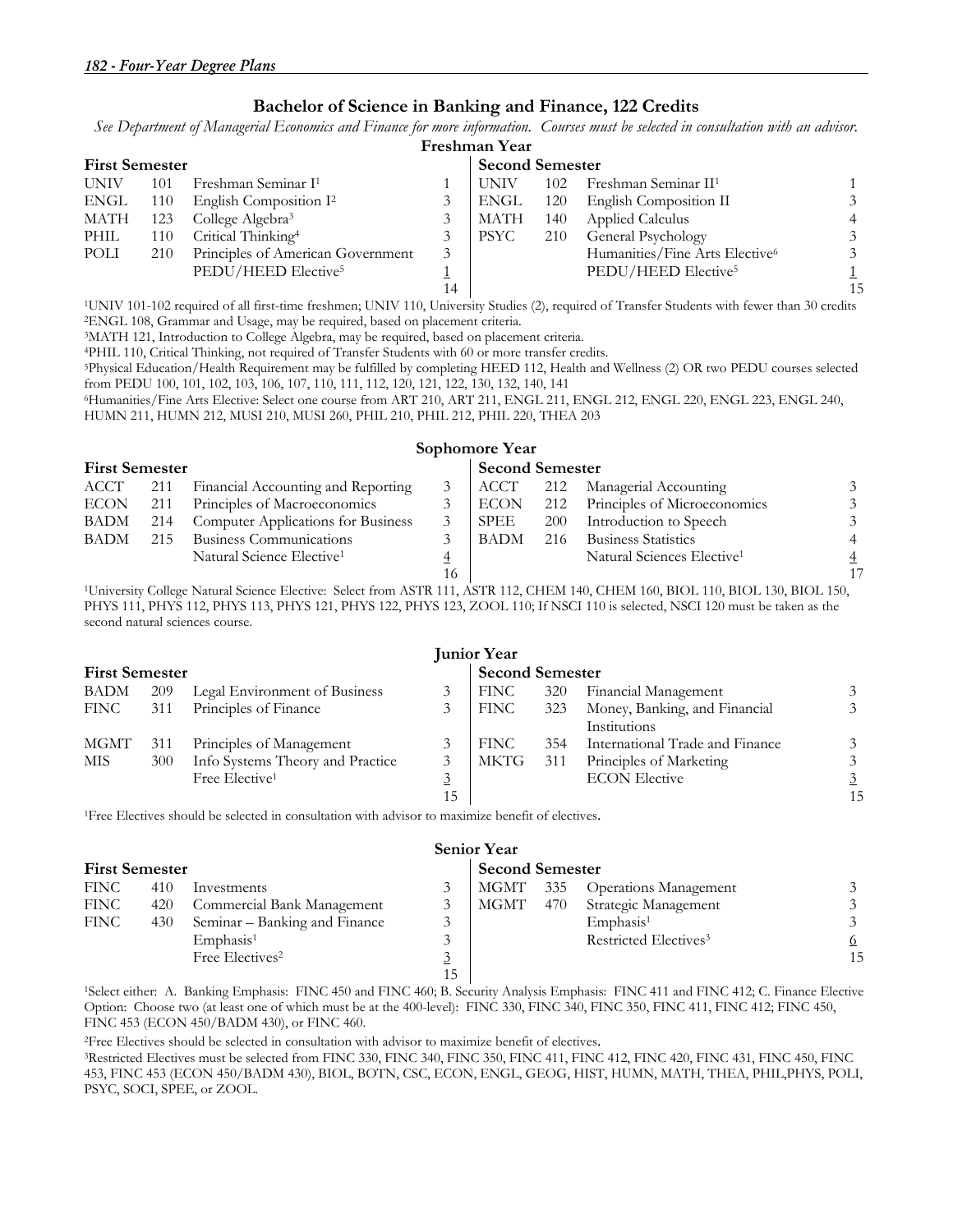#### **Bachelor of Science in Biology, 121 Credits**

*See Department of Natural Sciences for more information. Courses must be selected in consultation with an advisor.*

|                       | Freshman Year |                                    |    |             |                        |                                  |    |  |  |  |  |
|-----------------------|---------------|------------------------------------|----|-------------|------------------------|----------------------------------|----|--|--|--|--|
| <b>First Semester</b> |               |                                    |    |             | <b>Second Semester</b> |                                  |    |  |  |  |  |
| <b>UNIV</b>           | 101           | Freshman Seminar I <sup>1</sup>    |    | <b>UNIV</b> | 102                    | Freshman Seminar II <sup>1</sup> |    |  |  |  |  |
| ENGL                  | 110           | English Composition I <sup>2</sup> |    | <b>ENGL</b> | 120                    | English Composition II           |    |  |  |  |  |
| MATH                  | 129           | Pre-Calculus <sup>3</sup>          |    | MATH        | 130                    | Pre-Calculus II <sup>3</sup>     |    |  |  |  |  |
| PHIL                  | 110           | Critical Thinking <sup>4</sup>     |    | ZOOL        | 110                    | General Zoology                  |    |  |  |  |  |
| <b>BIOL</b>           | 150           | Principles of Biology <sup>5</sup> | 4  |             |                        | Humanities/Fine Arts. Elective7  | 3  |  |  |  |  |
|                       |               | PEDU/HEED Elective <sup>6</sup>    |    |             |                        | PEDU/HEED Elective <sup>6</sup>  |    |  |  |  |  |
|                       |               |                                    | 15 |             |                        |                                  | 15 |  |  |  |  |

1UNIV 101-102 required of all first-time freshmen; UNIV 110, University Studies (2), required of Transfer Students with fewer than 30 credits 2ENGL 108, Grammar and Usage, may be required, based on placement criteria.

<sup>3</sup>MATH 129 and MATH 130 are required, but profile examination may indicate that MATH 121 must be completed as a prerequisite. <sup>4</sup>PHIL 110, Critical Thinking, not required of Transfer Students with 60 or more transfer cred

6 Physical Education/Health Requirement may be fulfilled by completing HEED 112, Health and Wellness (2) OR two PEDU courses selected from PEDU 100, 101, 102, 103, 106, 107, 110, 111, 112, 120, 121, 122, 130, 132, 140, 141

7Humanities/Fine Arts Elective: Select one course from ART 210, ART 211, ENGL 211, ENGL 212, ENGL 220, ENGL 223, ENGL 240, HUMN 211, HUMN 212, MUSI 210, MUSI 260, PHIL 210, PHIL 212, PHIL 220, THEA 203

|                       | Sophomore Year |                                                 |  |             |                        |                                        |                |  |  |  |  |
|-----------------------|----------------|-------------------------------------------------|--|-------------|------------------------|----------------------------------------|----------------|--|--|--|--|
| <b>First Semester</b> |                |                                                 |  |             | <b>Second Semester</b> |                                        |                |  |  |  |  |
| <b>CHEM</b>           | 140            | General Chemistry I                             |  | CHEM        | 160                    | General Chemistry II                   |                |  |  |  |  |
| <b>SPEE</b>           | 200            | Introduction to Speech                          |  | <b>BOTN</b> | 210                    | General Botany                         | 3              |  |  |  |  |
| <b>BIOL</b>           | <b>200</b>     | Cellular Biology                                |  |             |                        | Required Science Elective <sup>3</sup> | 3              |  |  |  |  |
|                       |                | History/Social Science Requirement <sup>1</sup> |  |             |                        | Univ. College Rest. Elective 2         | 6              |  |  |  |  |
|                       |                | University. College Rest Elective <sup>2</sup>  |  |             |                        |                                        |                |  |  |  |  |
|                       |                |                                                 |  |             |                        |                                        | 1 <sub>6</sub> |  |  |  |  |

17 16 1History/Social Science Requirement – Select from ANTH 210, CRJC 200, ECON 200, ECON 211, ECON 212, GEOG 210, GEOG 220, HIST 210, POLI 200, POLI 210, POLI 220, PSYC 210, SOCI 210, or SWRK 220.

2University College Restricted Elective: Select from ANTH 210, ART 210, ART 211, CRJC 200, ENGL 211, ENGL 212, ENGL 220, ENGL 223, ENGL 240, GEOG 210, GEOG 220, HIST 110, HIST 120, HIST 210, HIST 211, HIST 212, HUMN 211, HUMN 212, MUSI 210, MUSI 260, PHIL 210, PHIL 212, PHIL 220, POLI 200, POLI 210, POLI 220, THEA 203, SOCI 210, SWRK 220, or any 100- or 200-level course; A foreign language sequence may also be used to fulfill this requirement.

3Choose from the following: BIOL 490, BICH 411, BTCH 350, BTCH 420, BTCH 430, BTCH 440, CHEM 210, CHEM 220, CHEM 221, CHEM 222, CSC 100, GEOL 311, MATH 142, MEDI 200, PHYS 111, PHYS 112, PHYS 113, PHYS 302, STAT 202, ZOOL 210, ZOOL 230, ZOOL 450, ZOOL 470, ZOOL 485.

| <b>Junior Year</b>    |     |                                        |          |                        |     |                                        |    |  |  |
|-----------------------|-----|----------------------------------------|----------|------------------------|-----|----------------------------------------|----|--|--|
| <b>First Semester</b> |     |                                        |          | <b>Second Semester</b> |     |                                        |    |  |  |
| <b>BIOL</b>           | 330 | Microbiology/Immunology                |          | ZOOL                   | 370 | Vertebrate Physiology                  |    |  |  |
| <b>BIOL</b>           | 350 | Ecology and Evolution                  |          |                        |     | Foreign Language                       |    |  |  |
| ZOOL                  | 350 | Comparative Anatomy                    |          |                        |     | Required Science Elective <sup>1</sup> |    |  |  |
|                       |     | Foreign Language                       |          |                        |     |                                        | 15 |  |  |
|                       |     | Required Science Elective <sup>1</sup> | <u>0</u> |                        |     |                                        |    |  |  |
|                       |     |                                        | 18       |                        |     |                                        |    |  |  |

1Choose from the following: BIOL 490, BICH 411, BTCH 350, BTCH 420, BTCH 430, BTCH 440, CHEM 210, CHEM 220, CHEM 221, CHEM 222, CSC 100, GEOL 311, MATH 142, MEDI 200, PHYS 111, PHYS 112, PHYS 113, PHYS 412, STAT 202, ZOOL 210, ZOOL 230, ZOOL 450, ZOOL 470, ZOOL 485.  $\cdot$   $\cdot$   $\cdot$   $\cdot$ 

|                       | Senior Year |                                        |  |      |                        |                                        |    |  |  |  |  |  |
|-----------------------|-------------|----------------------------------------|--|------|------------------------|----------------------------------------|----|--|--|--|--|--|
| <b>First Semester</b> |             |                                        |  |      | <b>Second Semester</b> |                                        |    |  |  |  |  |  |
| <b>BIOL</b>           | 320         | Seminar                                |  | BIOL | 430                    | Special Problems                       |    |  |  |  |  |  |
| ZOOL                  | 410         | <b>Genetics</b>                        |  |      |                        | Required Science Elective <sup>1</sup> |    |  |  |  |  |  |
| ZOOL                  | 430         | Animal Development                     |  |      |                        | Elective                               |    |  |  |  |  |  |
|                       |             | Required Science Elective <sup>1</sup> |  |      |                        |                                        | 12 |  |  |  |  |  |
|                       |             |                                        |  |      |                        |                                        |    |  |  |  |  |  |

1Choose from the following: BIOL 490, BICH 411, BTCH 350, BTCH 420, BTCH 430, BTCH 440, CHEM 210, CHEM 220, CHEM 221, CHEM 222, CSC 100, GEOL 311, MATH 142, MEDI 200, PHYS 111, PHYS 112, PHYS 113, PHYS 412, STAT 202, ZOOL 210, ZOOL 230, ZOOL 450, ZOOL 470, ZOOL 485.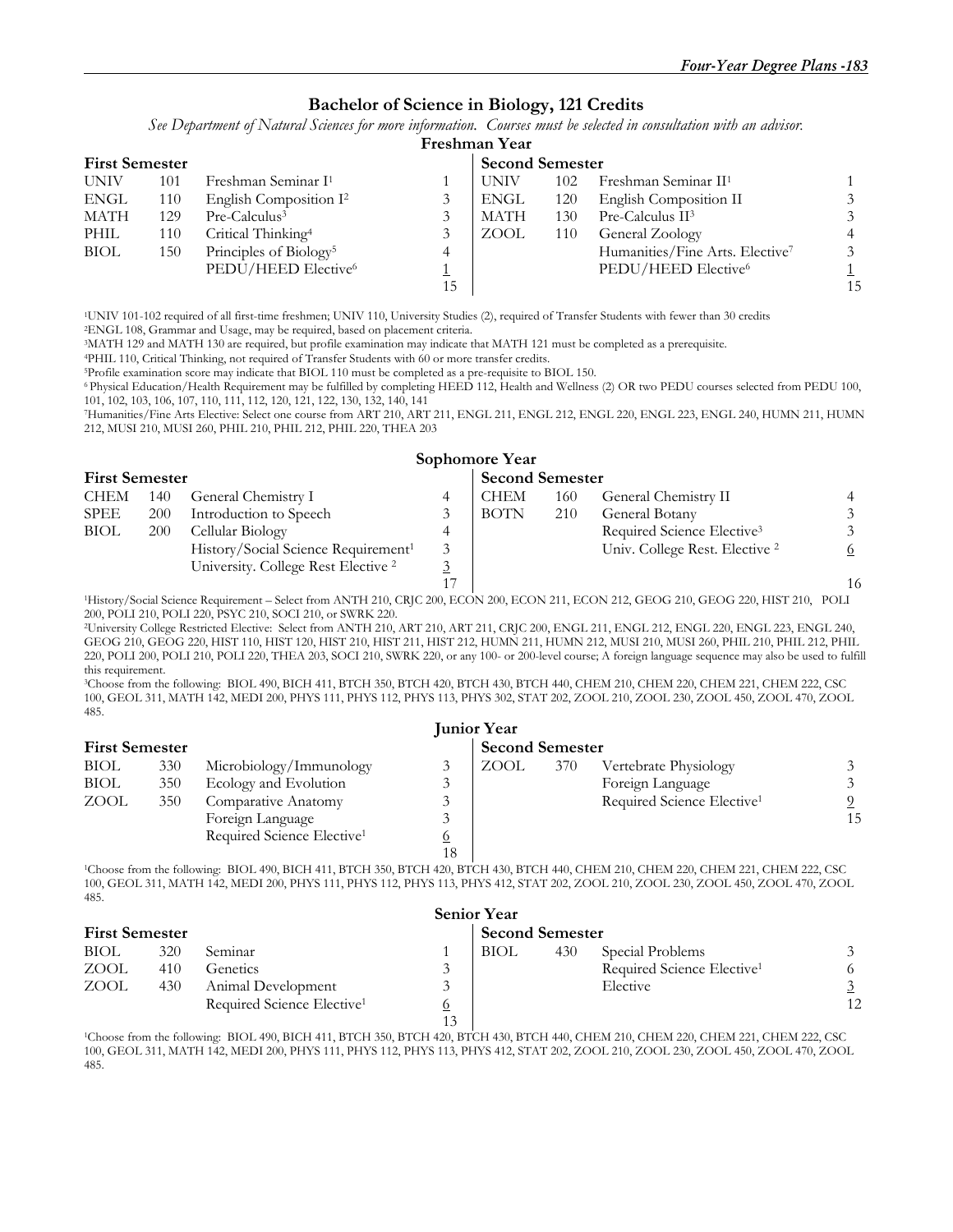#### **Bachelor of Science in Biology, Secondary Education, 121 Credits**

*See Department of Natural Sciences for more information. Courses must be selected in consultation with an advisor.*

|                       | Freshman Year |                                    |    |             |                        |                                                 |                |  |  |  |  |
|-----------------------|---------------|------------------------------------|----|-------------|------------------------|-------------------------------------------------|----------------|--|--|--|--|
| <b>First Semester</b> |               |                                    |    |             | <b>Second Semester</b> |                                                 |                |  |  |  |  |
| <b>UNIV</b>           | 101           | Freshman Seminar I <sup>1</sup>    |    | <b>UNIV</b> | 102                    | Freshman Seminar II <sup>1</sup>                |                |  |  |  |  |
| ENGL                  | 110           | English Composition I <sup>2</sup> |    | <b>ENGL</b> | 120                    | English Composition II                          | 3              |  |  |  |  |
| MATH                  | 129           | Pre-Calculus <sup>3</sup>          |    | <b>MATH</b> | 130                    | Pre-Calculus II <sup>3</sup>                    | 3              |  |  |  |  |
| PHIL                  | 110           | Critical Thinking <sup>4</sup>     |    | ZOOL        | 110                    | General Zoology                                 | $\overline{4}$ |  |  |  |  |
| <b>BIOL</b>           | 150           | Principles of Biology <sup>5</sup> | 4  |             |                        | Humanities/Fine Arts. Elective <sup>7</sup>     | 3              |  |  |  |  |
|                       |               | PEDU/HEED Elective <sup>6</sup>    |    |             |                        | PEDU/HEED Elective <sup>6</sup>                 |                |  |  |  |  |
|                       |               |                                    |    |             |                        | History/Social Science Requirement <sup>8</sup> | $\overline{3}$ |  |  |  |  |
|                       |               |                                    | 15 |             |                        |                                                 | 18             |  |  |  |  |

<sup>1</sup>UNIV 101-102 required of all first-time freshmen; UNIV 110, University Studies (2), required of Transfer Students with fewer than 30 credits <sup>2</sup>ENGL 108, Grammar and Usage, may be required, based on placement criteria.

<sup>3</sup>MATH 129 and MATH 130 are required, but profile examination may indicate that MATH 121 must be completed as a prerequisite.<br><sup>4</sup>PHIL 110, Critical Thinking, not required of Transfer Students with 60 or more transfer cred

6 Physical Education/Health Requirement may be fulfilled by completing HEED 112, Health and Wellness (2) OR two PEDU courses selected from PEDU 100, 101, 102, 103, 106, 107, 110, 111, 112, 120, 121, 122, 130, 132, 140, 141

7Humanities/Fine Arts Elective: Select one course from ART 210, ART 211, ENGL 211, ENGL 212, ENGL 220, ENGL 223, ENGL 240, HUMN 211, HUMN 212, MUSI 210, MUSI 260, PHIL 210, PHIL 212, PHIL 220, THEA 203

8History/Social Science Requirement – Select from ANTH 210, CRJC 200, ECON 200, ECON 211, ECON 212, GEOG 210, GEOG 220, HIST 210, POLI 200, POLI 210, POLI 220, PSYC 210, SOCI 210, or SWRK 220.

|                       |     |                                                     |                        | Sophomore Year |     |                                |          |
|-----------------------|-----|-----------------------------------------------------|------------------------|----------------|-----|--------------------------------|----------|
| <b>First Semester</b> |     |                                                     | <b>Second Semester</b> |                |     |                                |          |
| CHEM                  | 140 | General Chemistry I                                 |                        | CHEM           | 160 | General Chemistry II           |          |
| SPEE                  | 200 | Introduction to Speech                              |                        | BOTN           | 210 | General Botany                 |          |
| <b>BIOL</b>           | 200 | Cellular Biology                                    |                        | EDUC           | 210 | Computers in Education         |          |
| <b>EDUC</b>           | 211 | Lab Experiences in Area Schools                     |                        |                |     | Univ. College Rest. Elective 1 | <u>6</u> |
|                       |     | University College Restricted Elective <sup>1</sup> | 3                      |                |     |                                | 16       |
|                       |     |                                                     | 16                     |                |     |                                |          |

1University College Restricted Elective: Select from ANTH 210, ART 210, ART 211, CRJC 200, ENGL 211, ENGL 212, ENGL 220, ENGL 223, ENGL 240, GEOG 210, GEOG 220, HIST 110, HIST 120, HIST 210, HIST 211, HIST 212, HUMN 211, HUMN 212, MUSI 210, MUSI 260, PHIL 210, PHIL 212, PHIL 220, POLI 200, POLI 210, POLI 220, THEA 203, SOCI 210, SWRK 220, or any 100- or 200-level course; A foreign language sequence may also be used to fulfill this requirement.

| <b>Junior Year</b>    |     |                                                                                                                                     |                |                        |     |                                                  |    |  |  |  |
|-----------------------|-----|-------------------------------------------------------------------------------------------------------------------------------------|----------------|------------------------|-----|--------------------------------------------------|----|--|--|--|
| <b>First Semester</b> |     |                                                                                                                                     |                | <b>Second Semester</b> |     |                                                  |    |  |  |  |
| <b>BIOL</b>           | 320 | Seminar                                                                                                                             |                | BIOL                   | 330 | Microbiology/Immunology                          |    |  |  |  |
| <b>CHEM</b>           | 220 | Principles of Organic Chemistry OR                                                                                                  |                | <b>BIOL</b>            | 350 | Ecology and Evolution                            |    |  |  |  |
| <b>CHEM</b>           | 221 | Organic Chemistry                                                                                                                   | 4              | <b>EDUC</b>            | 330 | Educ Psychology and Measurement                  | 3  |  |  |  |
| <b>EDUC</b>           | 310 | Foundations of Education                                                                                                            | 3              | <b>EDUC</b>            | 340 | Human Development                                | 3  |  |  |  |
| <b>PHYS</b>           | 111 | <b>General Physics</b>                                                                                                              | 4              | <b>READ</b>            | 320 | Teaching Reading in Content Areas <sup>1</sup>   | 3  |  |  |  |
| ZOOL                  | 370 | Vertebrate Physiology                                                                                                               | $\overline{3}$ |                        |     |                                                  | 15 |  |  |  |
|                       |     |                                                                                                                                     | 15             |                        |     |                                                  |    |  |  |  |
|                       |     | <sup>1</sup> Course not to be taken until the student is admitted formally to Teacher Education by the Teacher Education Committee. |                |                        |     |                                                  |    |  |  |  |
|                       |     |                                                                                                                                     |                | <b>Senior Year</b>     |     |                                                  |    |  |  |  |
| <b>First Semester</b> |     |                                                                                                                                     |                | <b>Second Semester</b> |     |                                                  |    |  |  |  |
| BICH                  | 411 | Biochemistry                                                                                                                        | 3              | <b>EDUC</b>            | 421 | Principles of Secondary Education <sup>1</sup>   | 3  |  |  |  |
| GEOL                  | 311 | Introduction to Geology OR                                                                                                          |                | <b>EDUC</b>            | 450 | Classroom Mgmt/Parent Guidance <sup>1</sup>      | 2  |  |  |  |
| <b>GEOL</b>           | 312 | Introduction to Geology                                                                                                             | 3              | <b>EDUC</b>            | 460 | Methods/Materials Secondary Biology <sup>1</sup> | 3  |  |  |  |
| ZOOL                  | 410 | Genetics                                                                                                                            | 3              | <b>EDUC</b>            | 480 | Student Teaching <sup>1</sup>                    | 6  |  |  |  |
| ZOOL                  | 430 | Animal Development                                                                                                                  | $\overline{3}$ | <b>EDUC</b>            | 490 | Professional Educational Seminar <sup>1</sup>    |    |  |  |  |
|                       |     |                                                                                                                                     | 12             |                        |     |                                                  | 15 |  |  |  |

1Course not to be taken until the student is admitted formally to Teacher Education by the Teacher Education Committee**.**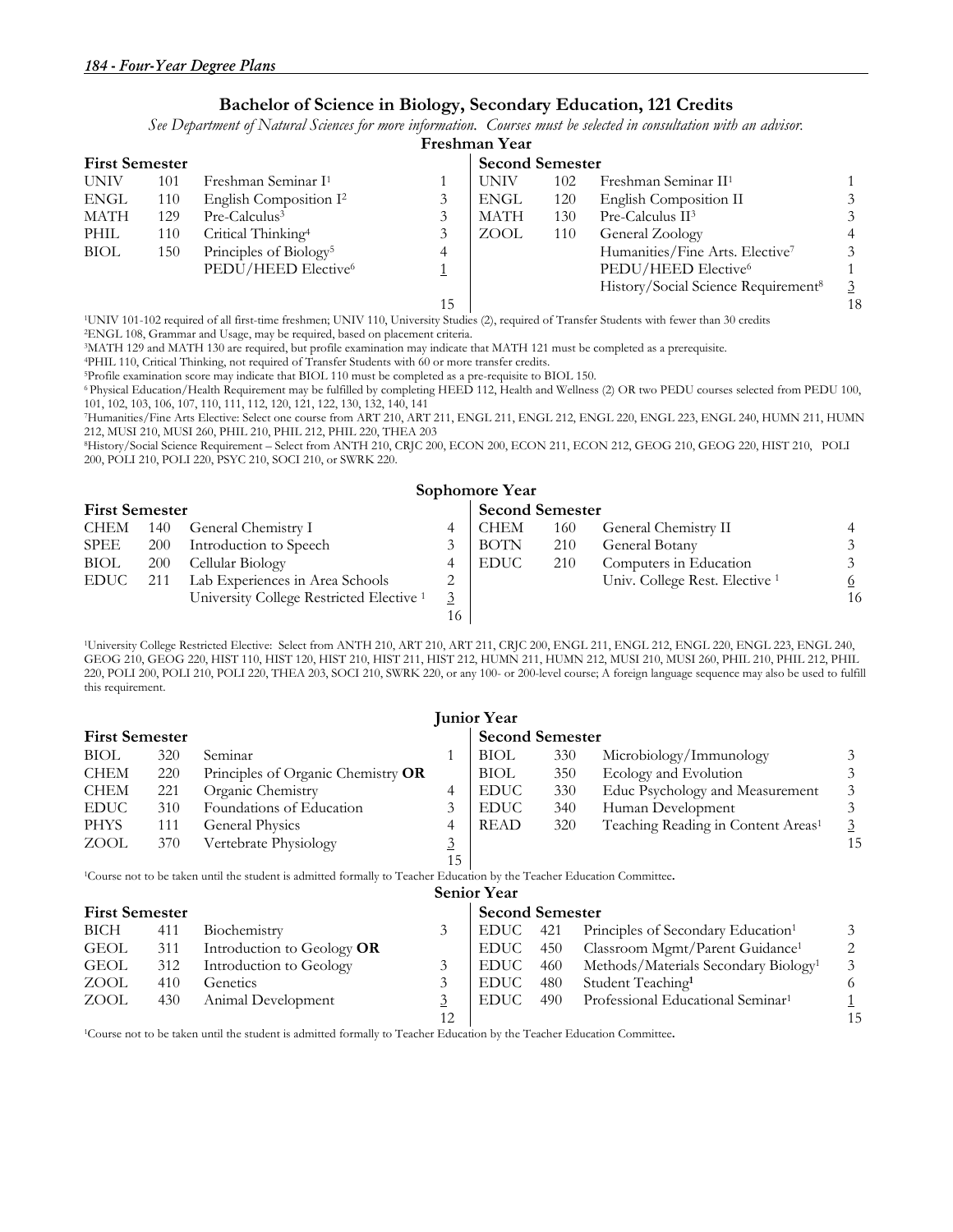#### **Bachelor of Science in Biology, (Concentration in Medical Technology), 123 Credits**

*See Department of Natural Sciences for more information. Courses must be selected in consultation with an advisor.*

|                       | Freshman Year |                                    |                        |             |     |                                                 |    |  |  |  |  |
|-----------------------|---------------|------------------------------------|------------------------|-------------|-----|-------------------------------------------------|----|--|--|--|--|
| <b>First Semester</b> |               |                                    | <b>Second Semester</b> |             |     |                                                 |    |  |  |  |  |
| <b>UNIV</b>           | 101           | Freshman Seminar I <sup>1</sup>    |                        | <b>UNIV</b> | 102 | Freshman Seminar II <sup>1</sup>                |    |  |  |  |  |
| ENGL                  | 110           | English Composition I <sup>2</sup> |                        | ENGL        | 120 | English Composition II                          |    |  |  |  |  |
| MATH                  | 129           | Pre-Calculus <sup>3</sup>          |                        | <b>MATH</b> | 130 | Pre-Calculus II <sup>3</sup>                    |    |  |  |  |  |
| PHIL                  | 110           | Critical Thinking <sup>4</sup>     |                        | ZOOL        | 110 | General Zoology                                 |    |  |  |  |  |
| <b>BIOL</b>           | 150           | Principles of Biology <sup>5</sup> | 4                      |             |     | Humanities/Fine Arts. Elective <sup>7</sup>     |    |  |  |  |  |
|                       |               | PEDU/HEED Elective <sup>6</sup>    |                        |             |     | PEDU/HEED Elective <sup>6</sup>                 |    |  |  |  |  |
|                       |               |                                    | 15                     |             |     | History/Social Science Requirement <sup>8</sup> |    |  |  |  |  |
|                       |               |                                    |                        |             |     |                                                 | 18 |  |  |  |  |

1UNIV 101-102 required of all first-time freshmen; UNIV 110, University Studies (2), required of Transfer Students with fewer than 30 credits 2ENGL 108, Grammar and Usage, may be required, based on placement criteria.

<sup>3</sup>MATH 129 and MATH 130 are required, but profile examination may indicate that MATH 121 must be completed as a prerequisite.<br><sup>4</sup>PHIL 110, Critical Thinking, not required of Transfer Students with 60 or more transfer cred

6 Physical Education/Health Requirement may be fulfilled by completing HEED 112, Health and Wellness (2) OR two PEDU courses selected from PEDU 100, 101, 102, 103, 106, 107, 110, 111, 112, 120, 121, 122, 130, 132, 140, 141

7Humanities/Fine Arts Elective: Select one course from ART 210, ART 211, ENGL 211, ENGL 212, ENGL 220, ENGL 223, ENGL 240, HUMN 211, HUMN 212, MUSI 210, MUSI 260, PHIL 210, PHIL 212, PHIL 220, THEA 203

8History/Social Science Requirement – Select from ANTH 210, CRJC 200, ECON 200, ECON 211, ECON 212, GEOG 210, GEOG 220, HIST 210, POLI 200, POLI 210, POLI 220, PSYC 210, SOCI 210, or SWRK 220.

|                       | <b>Sophomore Year</b> |                                                     |                |             |                        |                                                |    |  |  |  |  |
|-----------------------|-----------------------|-----------------------------------------------------|----------------|-------------|------------------------|------------------------------------------------|----|--|--|--|--|
| <b>First Semester</b> |                       |                                                     |                |             | <b>Second Semester</b> |                                                |    |  |  |  |  |
| <b>CHEM</b>           | 140                   | General Chemistry I                                 |                | <b>CHEM</b> | 160                    | General Chemistry II                           |    |  |  |  |  |
| SPEE                  | <b>200</b>            | Introduction to Speech                              |                | <b>STAT</b> | 202                    | Basic Probability and Statistics               |    |  |  |  |  |
| <b>BIOL</b>           | <b>200</b>            | Cellular Biology                                    |                | ZOOL        | 230                    | Anatomy and Physiology II                      |    |  |  |  |  |
| ZOOL                  | 210                   | Anatomy and Physiology I                            | 3              |             |                        | Univ. College Restricted Elective <sup>1</sup> |    |  |  |  |  |
|                       |                       | University College Restricted Elective <sup>1</sup> | $\overline{3}$ |             |                        | Univ. College Restricted Elective <sup>1</sup> |    |  |  |  |  |
|                       |                       |                                                     | 17             |             |                        |                                                | 15 |  |  |  |  |

1University College Restricted Elective: Select from ANTH 210, ART 210, ART 211, CRJC 200, ENGL 211, ENGL 212, ENGL 220, ENGL 223, ENGL 240, GEOG 210, GEOG 220, HIST 110, HIST 120, HIST 210, HIST 211, HIST 212, HUMN 211, HUMN 212, MUSI 210, MUSI 260, PHIL 210, PHIL 212, PHIL 220, POLI 200, POLI 210, POLI 220, THEA 203, SOCI 210, SWRK 220, or any 100- or 200-level course; A foreign language sequence may also be used to fulfill this requirement.

|                       |     |                                                                                                            |                 | <b>Junior Year</b>       |            |                               |                |  |
|-----------------------|-----|------------------------------------------------------------------------------------------------------------|-----------------|--------------------------|------------|-------------------------------|----------------|--|
| <b>First Semester</b> |     |                                                                                                            |                 | <b>Second Semester</b>   |            |                               |                |  |
| <b>BIOL</b>           | 330 | Microbiology/Immunology                                                                                    | 3               | <b>MEDI</b>              | <b>200</b> | Medical Technology            |                |  |
| <b>CHEM</b>           | 210 | Analytic Chemistry                                                                                         | 5               | ZOOL                     | 410        | Principles of Genetics        |                |  |
| <b>CHEM</b>           | 220 | Principles of Organic Chemistry OR                                                                         |                 | <b>BICH</b>              | 411        | Biochemistry                  | 3              |  |
| <b>CHEM</b>           | 221 | Organic Chemistry I                                                                                        | $\overline{4}$  |                          |            | Science Elective <sup>1</sup> | $\overline{4}$ |  |
|                       |     | Science Elective <sup>1</sup>                                                                              | $\overline{2}$  |                          |            |                               | 12             |  |
|                       |     |                                                                                                            | 14              |                          |            |                               |                |  |
|                       |     | <sup>1</sup> Choose one the following: BIOL 490, CHEM 221, CHEM 222, CSC 100, PHYS 111, PHYS 112, ZOOL 485 |                 |                          |            |                               |                |  |
|                       |     |                                                                                                            |                 | Senior Year <sup>1</sup> |            |                               |                |  |
| <b>First Semester</b> |     |                                                                                                            |                 |                          |            |                               |                |  |
| <b>MEDI</b>           | 451 | Clinical Microscopy                                                                                        | 3               |                          |            |                               |                |  |
| <b>MEDI</b>           | 452 | Serology                                                                                                   | 3               |                          |            |                               |                |  |
| MEDI                  | 460 | Hematology                                                                                                 | $\sigma$        |                          |            |                               |                |  |
| <b>MEDI</b>           | 462 | <b>Blood Bank</b>                                                                                          | 4               |                          |            |                               |                |  |
| <b>MEDI</b>           | 470 | Microbiology                                                                                               | 8               |                          |            |                               |                |  |
| <b>MEDI</b>           | 472 | Clinical Chemistry                                                                                         | $8\overline{6}$ |                          |            |                               |                |  |
|                       |     |                                                                                                            | 32              |                          |            |                               |                |  |

1Senior –year courses are taught at a hospital-based School of Medical Technology.

32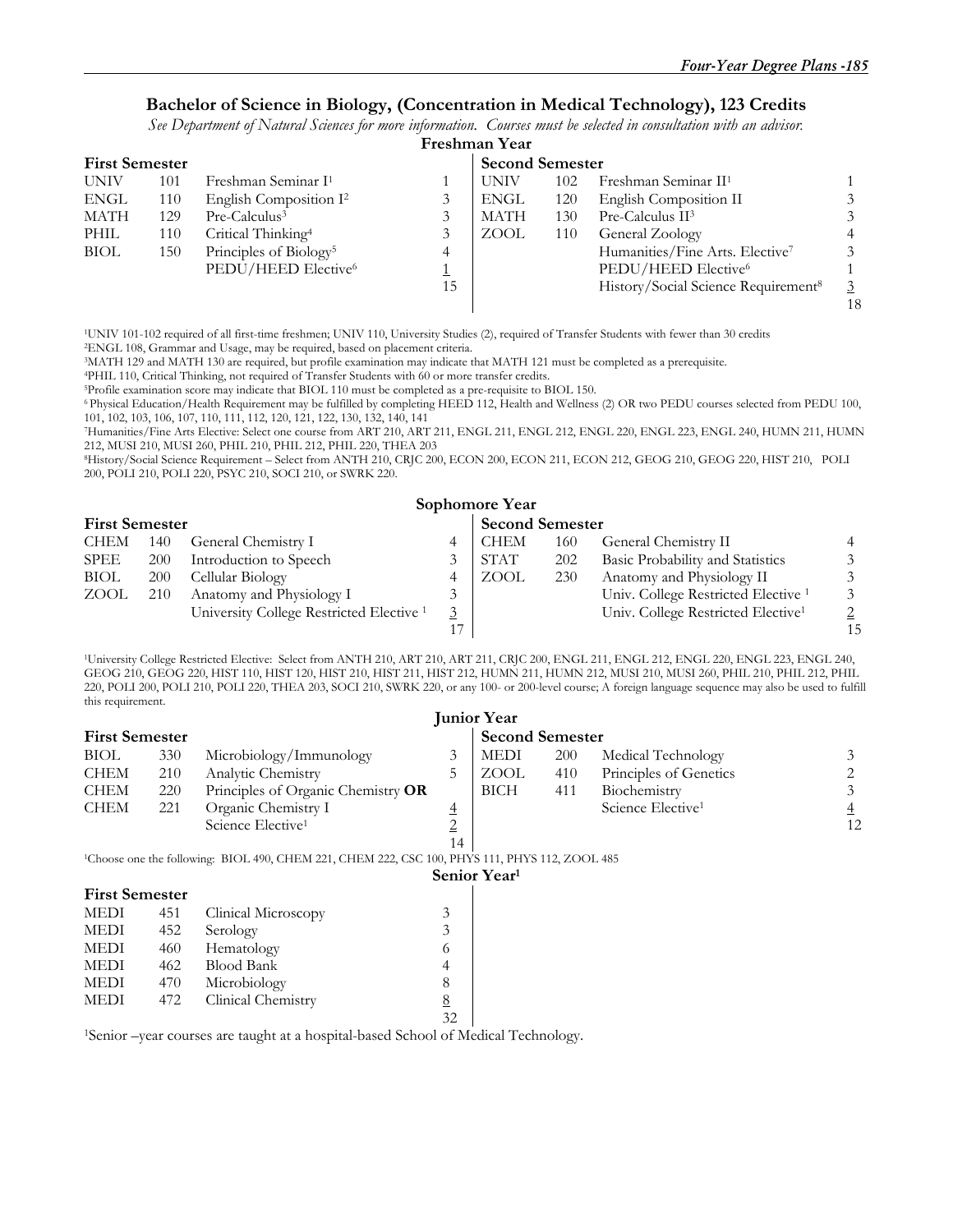#### **Bachelor of Science in Business Administration, 122 Credits General Business Concentration**

*See Department of Management for more information. Courses must be selected in consultation with an advisor.* 

|             |                       |                                               |    | Freshman Year |     |                                            |     |  |  |  |
|-------------|-----------------------|-----------------------------------------------|----|---------------|-----|--------------------------------------------|-----|--|--|--|
|             | <b>First Semester</b> |                                               |    |               |     | <b>Second Semester</b>                     |     |  |  |  |
| <b>UNIV</b> | 101                   | Freshman Seminar I <sup>1</sup>               |    | UNIV          |     | 102 Freshman Seminar $II1$                 |     |  |  |  |
| ENGL        | - 110                 | English Composition I <sup>2</sup>            |    | ENGL          |     | 120 English Composition II                 |     |  |  |  |
| MATH        | 123                   | College Algebra <sup>3</sup>                  |    | MATH          | 140 | <b>Applied Calculus</b>                    |     |  |  |  |
| PHIL        | 110                   | Critical Thinking <sup>4</sup>                |    | PSYC          | 210 | <b>General Psychology</b>                  |     |  |  |  |
|             |                       | Univ College Restricted Elective <sup>5</sup> | 3  |               |     | Humanities/Fine Arts Elective <sup>7</sup> |     |  |  |  |
|             |                       | PEDU/HEED Elective <sup>6</sup>               |    |               |     | PEDU/HEED Elective <sup>6</sup>            |     |  |  |  |
|             |                       |                                               | 14 |               |     |                                            | 1.5 |  |  |  |

<sup>1</sup>UNIV 101-102 required of all first-time freshmen; UNIV 110, University Studies (2), required of Transfer Students with fewer than 30 credits <sup>2</sup>ENGL 108, Grammar and Usage, may be required, based on placement criteria.<br>

GEOG 210, GEOG 220, HIST 110, HIST 120, HIST 210, HIST 211, HIST 212, HUMN 211, HUMN 212, MUSI 210, MUSI 260, PHIL 210, PHIL 212, PHIL 220, POLI 200, POLI 210, POLI 220, THEA 203, SOCI 210, SWRK 220, or any 100- or 200-level course.

6 Physical Education/Health Requirement may be fulfilled by completing HEED 112, Health and Wellness (2) OR two PEDU courses selected

<sup>7</sup>Humanities/Fine Arts Elective: Select one course from ART 210, ART 211, ENGL 211, ENGL 212, ENGL 220, ENGL 223, ENGL 240, HUMN 211, HUMN 212, MUSI 210, MUSI 260, PHIL 210, PHIL 212, PHIL 220, THEA 203

|                       | Sophomore Year |                                       |                        |      |     |                                        |                |  |  |  |  |
|-----------------------|----------------|---------------------------------------|------------------------|------|-----|----------------------------------------|----------------|--|--|--|--|
| <b>First Semester</b> |                |                                       | <b>Second Semester</b> |      |     |                                        |                |  |  |  |  |
| ACCT                  | 211            | Financial Accounting and Reporting    |                        | ACCT | 212 | Managerial Accounting                  | 3              |  |  |  |  |
| <b>ECON</b>           | 211            | Principles of Macroeconomics          |                        | ECON | 212 | Principles of Microeconomics           | 3              |  |  |  |  |
| BADM                  | 214            | Computer Apps for Business            |                        | BADM | 215 | Business Communications                | $\mathfrak{Z}$ |  |  |  |  |
| SPEE                  | <b>200</b>     | Introduction to Speech                |                        | BADM | 216 | <b>Business Statistics</b>             |                |  |  |  |  |
|                       |                | Natural Science Elective <sup>1</sup> | $\overline{4}$         |      |     | Natural Sciences Elective <sup>1</sup> | $\overline{4}$ |  |  |  |  |
|                       |                |                                       | 16                     |      |     |                                        |                |  |  |  |  |

<sup>1</sup>University College Natural Science Elective: Select from ASTR 111, ASTR 112, CHEM 140, CHEM 160, BIOL 110, BIOL 130, BIOL 150, PHYS 111, PHYS 112, PHYS 113, PHYS 121, PHYS 122, PHYS 123, ZOOL 110; If NSCI 110 is selected, NSCI 120 must be taken as the second natural sciences course.

|                       | <b>Junior Year</b> |                                        |    |                        |     |                                        |    |  |  |  |  |
|-----------------------|--------------------|----------------------------------------|----|------------------------|-----|----------------------------------------|----|--|--|--|--|
| <b>First Semester</b> |                    |                                        |    | <b>Second Semester</b> |     |                                        |    |  |  |  |  |
| BADM                  | 209                | Legal Environment                      |    | <b>ECON</b>            | 310 | Managerial Economic                    |    |  |  |  |  |
| ENGL                  | - 341              | <b>Advanced Composition</b>            |    | FINC                   | 311 | Principle of Finance                   |    |  |  |  |  |
| MGMT                  | 311                | Principles of Management               |    | MIS                    | 300 | Information System Theory              |    |  |  |  |  |
| MKTG                  | 311                | Principles of Marketing                |    | CSC <sup>.</sup>       |     | Elective <sup>2</sup>                  |    |  |  |  |  |
|                       |                    | Concentration Requirement <sup>1</sup> |    |                        |     | Concentration Requirement <sup>1</sup> |    |  |  |  |  |
|                       |                    |                                        | 15 |                        |     |                                        | 15 |  |  |  |  |

<sup>1</sup> Select from BADM, FINC, MGMT, MKTG, MIS at 300 – 400 level..<br><sup>2</sup>CSC elective should be taken with consultation with an advisor. CSC 100 may not be used to fulfill this requirement.

| <b>Senior Year</b>    |     |                                                                                          |                        |      |                                |                                         |    |  |  |  |
|-----------------------|-----|------------------------------------------------------------------------------------------|------------------------|------|--------------------------------|-----------------------------------------|----|--|--|--|
| <b>First Semester</b> |     |                                                                                          | <b>Second Semester</b> |      |                                |                                         |    |  |  |  |
| MGMT                  | 335 | <b>Operation Management</b>                                                              |                        | MGMT | 470                            | Strategic Management                    |    |  |  |  |
|                       |     | Concentration Requirements <sup>1</sup><br>Restricted Electives <sup>2</sup><br><u>0</u> |                        |      |                                | Concentration Requirements <sup>1</sup> |    |  |  |  |
|                       |     |                                                                                          |                        |      | Business Elective <sup>3</sup> |                                         |    |  |  |  |
|                       |     |                                                                                          |                        |      |                                | Free Elective                           |    |  |  |  |
|                       |     |                                                                                          | 15                     |      |                                |                                         | 15 |  |  |  |

1Select from BADM, FINC, MGMT, MKTG, MIS at 300 – 400 level. 2Select from CSC, MATH, ENGL, SOCI, HIST, GEOG, ECON, or Foreign Languages 3Select in consultation with an advisor.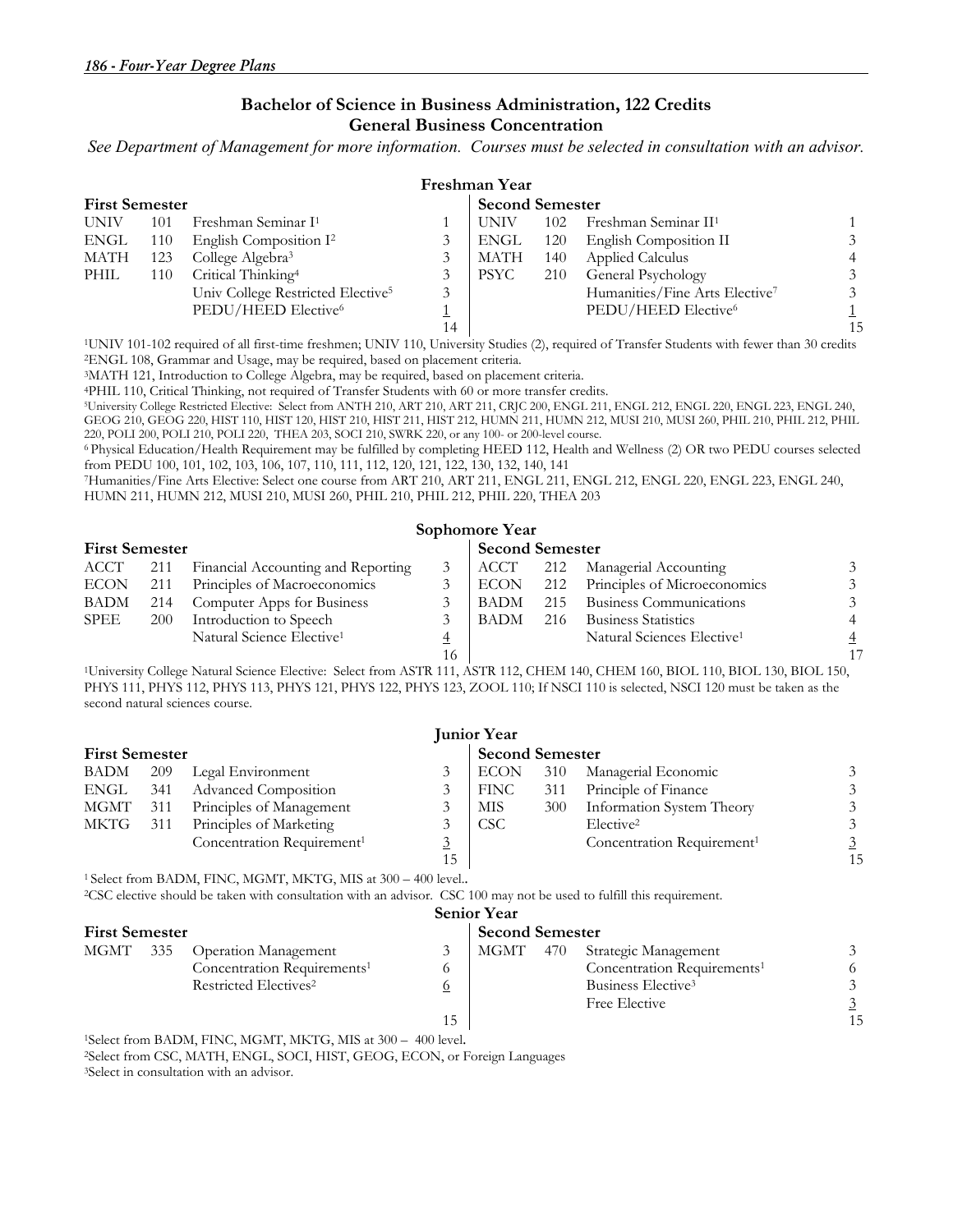#### **Bachelor of Science in Business Administration, 122 Credits Management Concentration**

*See Department of Management for more information. Courses must be selected in consultation with an advisor.* 

| Freshman Year         |     |                                                     |    |                        |     |                                  |                |  |  |  |
|-----------------------|-----|-----------------------------------------------------|----|------------------------|-----|----------------------------------|----------------|--|--|--|
| <b>First Semester</b> |     |                                                     |    | <b>Second Semester</b> |     |                                  |                |  |  |  |
| <b>UNIV</b>           | 101 | Freshman Seminar I <sup>1</sup>                     |    | <b>UNIV</b>            | 102 | Freshman Seminar II <sup>1</sup> |                |  |  |  |
| ENGL                  | 110 | English Composition I <sup>2</sup>                  | 3  | ENGL                   | 120 | English Composition II           | 3              |  |  |  |
| MATH                  | 123 | College Algebra <sup>3</sup>                        | 3  | MATH                   | 140 | <b>Applied Calculus</b>          | 4              |  |  |  |
| PHIL                  | 110 | Critical Thinking <sup>4</sup>                      | 3  | <b>PSYC</b>            | 210 | General Psychology               | 3              |  |  |  |
|                       |     | University College Restricted Elective <sup>5</sup> | 3  |                        |     | Humanities/Fine Arts Elective7   | $\mathfrak{Z}$ |  |  |  |
|                       |     | PEDU/HEED Elective <sup>6</sup>                     |    |                        |     | PEDU/HEED Elective <sup>6</sup>  |                |  |  |  |
|                       |     |                                                     | 14 |                        |     |                                  | 15             |  |  |  |

<sup>1</sup>UNIV 101-102 required of all first-time freshmen; UNIV 110, University Studies (2), required of Transfer Students with fewer than 30 credits<br>
<sup>2</sup>ENGL 108, Grammar and Usage, may be required, based on placement criteria.

GEOG 210, GEOG 220, HIST 110, HIST 120, HIST 210, HIST 211, HIST 212, HUMN 211, HUMN 212, MUSI 210, MUSI 260, PHIL 210, PHIL 212, PHIL 220, POLI 200, POLI 210, POLI 220, THEA 203, SOCI 210, SWRK 220, or any 100- or 200-level course.

6 Physical Education/Health Requirement may be fulfilled by completing HEED 112, Health and Wellness (2) OR two PEDU courses selected from PEDU 100, 101, 102, 103, 106, 107, 110, 111, 112, 120, 121, 122, 130, 132, 140, 141 7Humanities/Fine Arts Elective: Select one course from ART 210, ART 211, ENGL 211, ENGL 212, ENGL 220, ENGL 223, ENGL 240,

HUMN 211, HUMN 212, MUSI 210, MUSI 260, PHIL 210, PHIL 212, PHIL 220, THEA 203

|                       |     |                                       |                        | Sophomore Year |     |                                        |  |
|-----------------------|-----|---------------------------------------|------------------------|----------------|-----|----------------------------------------|--|
| <b>First Semester</b> |     |                                       | <b>Second Semester</b> |                |     |                                        |  |
| ACCT                  | 211 | Financial Accounting and Reporting    |                        | ACCT           | 212 | Managerial Accounting                  |  |
| <b>ECON</b>           | 211 | Principles of Macroeconomics          |                        | <b>ECON</b>    | 212 | Principles of Microeconomics           |  |
| <b>BADM</b>           | 214 | Computer Apps for Business            |                        | <b>BADM</b>    | 215 | Business Communications                |  |
| <b>SPEE</b>           | 200 | Introduction to Speech                | 3                      | <b>BADM</b>    | 216 | <b>Business Statistics</b>             |  |
|                       |     | Natural Science Elective <sup>1</sup> | 4                      |                |     | Natural Sciences Elective <sup>1</sup> |  |
|                       |     |                                       | 16                     |                |     |                                        |  |

<sup>1</sup>University College Natural Science Elective: Select from ASTR 111, ASTR 112, CHEM 140, CHEM 160, BIOL 110, BIOL 130, BIOL 150, PHYS 111, PHYS 112, PHYS 113, PHYS 121, PHYS 122, PHYS 123, ZOOL 110; If NSCI 110 is selected, NSCI 120 must be taken as the second natural sciences course.

|                       |     |                                                                                                                                    |                | <b>Junior Year</b>     |     |                                 |          |
|-----------------------|-----|------------------------------------------------------------------------------------------------------------------------------------|----------------|------------------------|-----|---------------------------------|----------|
| <b>First Semester</b> |     |                                                                                                                                    |                | <b>Second Semester</b> |     |                                 |          |
| <b>BADM</b>           | 209 | Legal Environment of Business                                                                                                      | 3              | <b>ECON</b>            | 310 | Managerial Economics            | 3        |
| ENGL                  | 341 | Advanced Composition                                                                                                               | 3              | <b>FINC</b>            | 311 | Principles of Finance           | 3        |
| <b>MGMT</b>           | 311 | Principles of Management                                                                                                           | 3              | MGMT                   | 335 | Operations Management           |          |
| <b>MGMT</b>           | 325 | Quantitative Methods for Business                                                                                                  | 3              | MKTG                   | 311 | Principles of Marketing         | 3        |
| <b>MIS</b>            | 300 | Info Systems Theory and Practice                                                                                                   | $\overline{3}$ | <b>CSC</b>             |     | Elective                        | 3        |
|                       |     |                                                                                                                                    | 15             |                        |     |                                 | 15       |
|                       |     | <sup>1</sup> CSC Elective should be selected in consultation with an advisor. CSC 100 may not be used to fulfill this requirement. |                |                        |     |                                 |          |
|                       |     |                                                                                                                                    |                | <b>Senior Year</b>     |     |                                 |          |
| <b>First Semester</b> |     |                                                                                                                                    |                | <b>Second Semester</b> |     |                                 |          |
| MGMT                  | 410 | Human Resource Management                                                                                                          | 3              | MGMT                   | 420 | Organizational Behavior         |          |
| MGMT                  | 425 | Int'l Business Management                                                                                                          | 3              | MGMT                   | 421 | Quality Management              | 3        |
| MGMT                  | 450 | Small Business Management                                                                                                          | 3              | <b>MGMT</b>            | 470 | Strategic Management            |          |
|                       |     | Restricted Electives <sup>1</sup>                                                                                                  | <u>6</u>       |                        |     | Business Electives <sup>2</sup> | <u>6</u> |
|                       |     |                                                                                                                                    | 15             |                        |     |                                 | 15       |

1Select from CSC, MATH, ENGL, SOCI, HIST, GEOG, ECON, or Foreign Languages 2 Business electives must be selected in consultation with an advisor.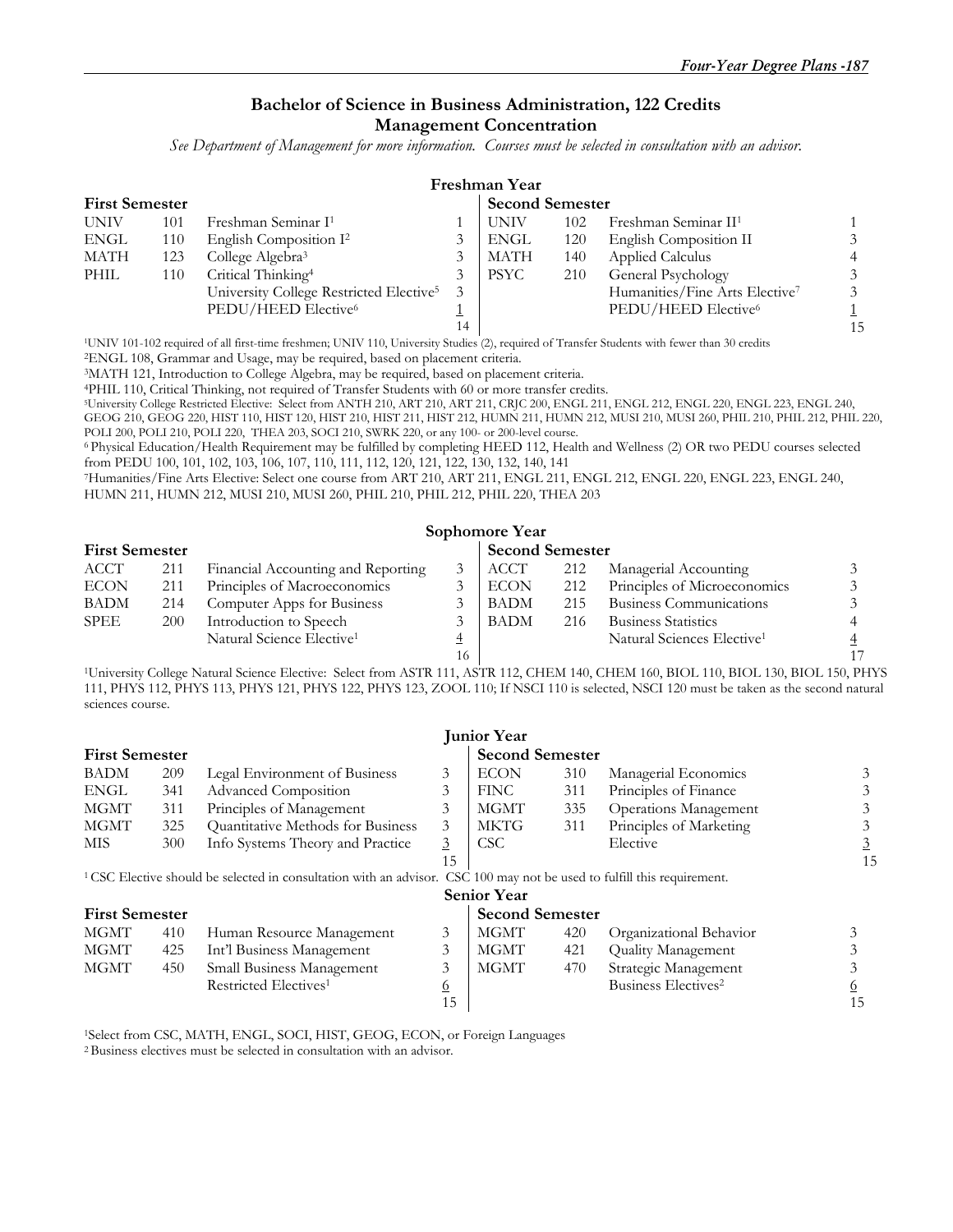#### **Bachelor of Science in Business Administration, 122 Credits Management Information Systems Concentration**

*See Department of Management for more information. Courses must be selected in consultation with an advisor.*

#### **Freshman Year**

| <b>First Semester</b> |     |                                               |    | <b>Second Semester</b> |     |                                  |    |
|-----------------------|-----|-----------------------------------------------|----|------------------------|-----|----------------------------------|----|
| <b>UNIV</b>           | 101 | Freshman Seminar I <sup>1</sup>               |    | <b>UNIV</b>            | 102 | Freshman Seminar II <sup>1</sup> |    |
| <b>ENGL</b>           | 110 | English Composition I <sup>2</sup>            |    | ENGL                   | 120 | English Composition II           |    |
| MATH                  | 123 | College Algebra <sup>3</sup>                  |    | <b>MATH</b>            | 140 | Applied Calculus                 |    |
| PHIL                  | 110 | Critical Thinking <sup>4</sup>                |    | <b>PSYC</b>            | 210 | General Psychology               |    |
|                       |     | Univ College Restricted Elective <sup>5</sup> | 3  |                        |     | Humanities/Fine Arts Elective7   |    |
|                       |     | PEDU/HEED Elective <sup>6</sup>               |    |                        |     | PEDU/HEED Elective <sup>6</sup>  |    |
|                       |     |                                               | 14 |                        |     |                                  | 15 |

1UNIV 101-102 required of all first-time freshmen; UNIV 110, University Studies (2), required of Transfer Students with fewer than 30 credits 2ENGL 108, Grammar and Usage, may be required, based on placement criteria.

3MATH 121, Introduction to College Algebra, may be required, based on placement criteria.

4PHIL 110, Critical Thinking, not required of Transfer Students with 60 or more transfer credits.<br><sup>5</sup>University College Restricted Elective: Select from ANTH 210, ART 210, ART 211, CRJC 200, ENGL 211, ENGL 212, ENGL 220, E GEOG 210, GEOG 220, HIST 110, HIST 120, HIST 210, HIST 211, HIST 212, HUMN 211, HUMN 212, MUSI 210, MUSI 260, PHIL 210, PHIL 212, PHIL 220, POLI 200, POLI 210, POLI 220, THEA 203, SOCI 210, SWRK 220, or any 100- or 200-level course.

6 Physical Education/Health Requirement may be fulfilled by completing HEED 112, Health and Wellness (2) OR two PEDU courses selected from PEDU 100, 101, 102, 103, 106, 107, 110, 111, 112, 120, 121, 122, 130, 132, 140, 141

7Humanities/Fine Arts Elective: Select one course from ART 210, ART 211, ENGL 211, ENGL 212, ENGL 220, ENGL 223, ENGL 240, HUMN 211, HUMN 212, MUSI 210, MUSI 260, PHIL 210, PHIL 212, PHIL 220, THEA 203

|                       |     |                                       |                | Sophomore Year |            |                                        |                |
|-----------------------|-----|---------------------------------------|----------------|----------------|------------|----------------------------------------|----------------|
| <b>First Semester</b> |     | <b>Second Semester</b>                |                |                |            |                                        |                |
| <b>ACCT</b>           | 211 | Financial Accounting and<br>Reporting |                | <b>ACCT</b>    | 212        | Managerial Accounting                  | 3              |
| <b>ECON</b>           | 211 | Principles of Macroeconomics          |                | <b>ECON</b>    | 212        | Principles of Microeconomics           | 3              |
| <b>BADM</b>           | 214 | Computer Apps for Business            |                | <b>SPEE</b>    | <b>200</b> | Introduction to Speech                 | 3              |
| <b>BADM</b>           | 215 | Business Communications               |                | <b>BADM</b>    | 216        | <b>Business Statistics</b>             | $\overline{4}$ |
|                       |     | Natural Science Elective <sup>1</sup> | $\overline{4}$ |                |            | Natural Sciences Elective <sup>1</sup> | $\overline{4}$ |
|                       |     |                                       | 16             |                |            |                                        |                |

 16 17 1University College Natural Science Elective: Select from ASTR 111, ASTR 112, CHEM 140, CHEM 160, BIOL 110, BIOL 130, BIOL 150, PHYS 111, PHYS 112, PHYS 113, PHYS 121, PHYS 122, PHYS 123, ZOOL 110; If NSCI 110 is selected, NSCI 120 must be taken as the second natural sciences course.

|                       | <b>Junior Year</b> |                                   |    |                        |     |                              |    |  |  |
|-----------------------|--------------------|-----------------------------------|----|------------------------|-----|------------------------------|----|--|--|
| <b>First Semester</b> |                    |                                   |    | <b>Second Semester</b> |     |                              |    |  |  |
| BADM                  | 209                | Legal Environment of Business     |    | <b>FINC</b>            | 311 | Principles of Finance        |    |  |  |
| MGMT                  | 325                | Quantitative Methods for Business | 3  | ENGL                   | 341 | Advanced Composition         |    |  |  |
| MGMT                  | 311                | Principles of Management          |    | MGMT                   | 335 | <b>Operations Management</b> |    |  |  |
| MIS.                  | 300                | Info Systems Theory and Practice  |    | MIS                    | 320 | Database Management Systems  |    |  |  |
| <b>CSC</b>            |                    | Elective <sup>1</sup>             |    | MKTG                   | 311 | Principles of Marketing      |    |  |  |
|                       |                    |                                   | 15 |                        |     |                              | 15 |  |  |

1 CSC elective should be selected in consultation with an advisor.

#### **Senior Year**

| <b>First Semester</b> |     |                                   | <b>Second Semester</b> |      |     |                                 |    |
|-----------------------|-----|-----------------------------------|------------------------|------|-----|---------------------------------|----|
| MIS                   | 330 | Systems Analysis and Design       |                        | MIS  | 440 | New Topics of MIS               |    |
| MIS                   | 420 | Management Support Systems        |                        | MGMT | 470 | Strategic Management            |    |
| <b>MIS</b>            | 430 | Data Comm and Networking          |                        |      |     | Business Electives <sup>2</sup> |    |
|                       |     | Restricted Electives <sup>1</sup> | $\Omega$               |      |     | Free Elective                   |    |
|                       |     |                                   | 15                     |      |     |                                 | 15 |

1Select from CSC, MATH, ENGL, SOCI, HIST, GEOG, ECON or Foreign Languages. 2Business electives must be selected in consultation with an advisor.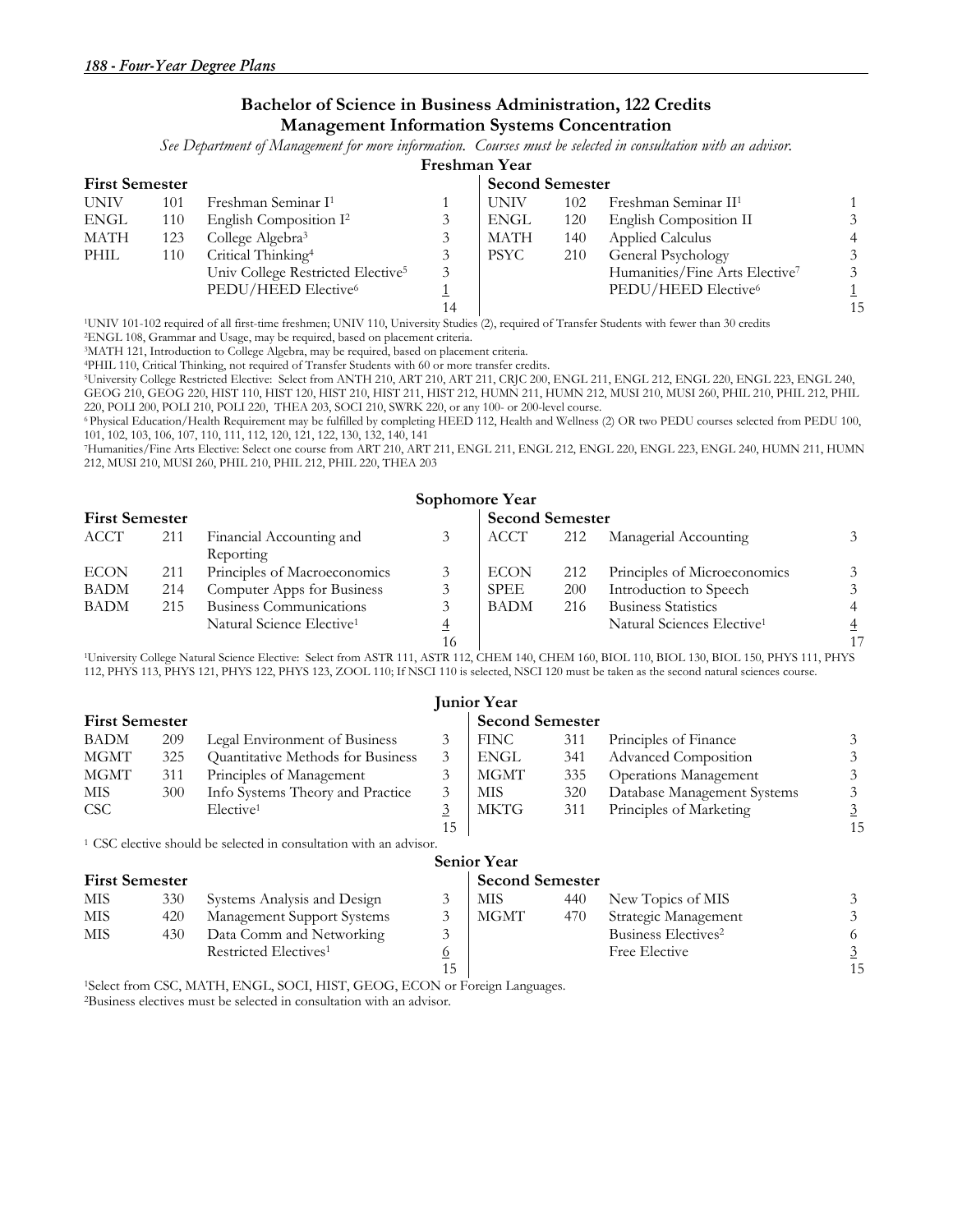## **Bachelor of Science in Business Administration, 122 Credits**

#### **Marketing Concentration**

*See Department of Marketing and Business Education for more information. Courses must be selected in consultation with an advisor.* 

|                       |     |                                         |    | Freshman Year |                        |                                            |                |  |
|-----------------------|-----|-----------------------------------------|----|---------------|------------------------|--------------------------------------------|----------------|--|
| <b>First Semester</b> |     |                                         |    |               | <b>Second Semester</b> |                                            |                |  |
| <b>UNIV</b>           | 101 | Freshman Seminar I <sup>1</sup>         |    | <b>UNIV</b>   | 102                    | Freshman Seminar II <sup>1</sup>           |                |  |
| ENGL                  | 110 | English Composition I <sup>2</sup>      |    | ENGL          | 120                    | English Composition II                     | 3              |  |
| MATH                  | 123 | College Algebra <sup>3</sup>            |    | <b>MATH</b>   | 140                    | Applied Calculus                           | $\overline{4}$ |  |
| PHIL                  | 110 | Critical Thinking <sup>4</sup>          |    | <b>PSYC</b>   | 210                    | General Psychology                         | 3              |  |
|                       |     | History/Social Science Req <sup>5</sup> |    |               |                        | Humanities/Fine Arts Elective <sup>7</sup> | 3              |  |
|                       |     | PEDU/HEED Elective <sup>6</sup>         |    |               |                        | PEDU/HEED Elective <sup>6</sup>            |                |  |
|                       |     |                                         | 14 |               |                        |                                            | 15             |  |
|                       |     |                                         |    |               |                        | .                                          |                |  |

<sup>1</sup>UNIV 101-102 required of all first-time freshmen; UNIV 110, University Studies (2), required of Transfer Students with fewer than 30 credits <sup>2</sup>ENGL 108, Grammar and Usage, may be required, based on placement criteria.

<sup>3</sup>MATH 121, Introduction to College Algebra, may be required, based on placement criteria.<br><sup>4</sup>PHIL 110, Critical Thinking, not required of Transfer Students with 60 or more transfer credits.

<sup>5</sup>University College History/Social Science Requirement: Select one course from ANTH 210, CRJC 200, ECON 200, ECON 212, GEOG 210, GEOG 220,

HIST 110, HIST 120, HIST 210, HIST 211, HIST 212, POLI 200, POLI 210, POLI 220, SOCI 210, or SWRK 220.

6 Physical Education/Health Requirement may be fulfilled by completing HEED 112, Health and Wellness (2) OR two PEDU courses selected from PEDU 100, 101, 102, 103, 106, 107, 110, 111, 112, 120, 121, 122, 130, 132, 140, 141

7Humanities/Fine Arts Elective: Select one course from ART 210, ART 211, ENGL 211, ENGL 212, ENGL 220, ENGL 223, ENGL 240, HUMN 211, HUMN 212, MUSI 210, MUSI 260, PHIL 210, PHIL 212, PHIL 220, THEA 203

#### **Sophomore Year**

| <b>First Semester</b> |     |                                       |   | <b>Second Semester</b> |     |                                        |                |
|-----------------------|-----|---------------------------------------|---|------------------------|-----|----------------------------------------|----------------|
| ACCT                  | 211 | Financial Accounting and              |   | <b>ACCT</b>            | 212 | Managerial Accounting                  | 3              |
|                       |     | Reporting                             |   |                        |     |                                        |                |
| <b>ECON</b>           | 211 | Principles of Macroeconomics          |   | <b>ECON</b>            | 212 | Principles of Microeconomics           | 3              |
| BADM                  | 214 | Microcomputer Appl in Business        |   | <b>BADM</b>            | 209 | Legal Environment of Business          | 3              |
| SPEE                  | 200 | Introduction to Speech                |   | <b>BADM</b>            | 215 | Business Communications                | $\mathfrak{Z}$ |
|                       |     | Natural Science Elective <sup>1</sup> | 4 |                        |     | Natural Sciences Elective <sup>1</sup> | $\overline{4}$ |
|                       |     |                                       |   |                        |     |                                        | 16             |

<sup>1</sup>University College Natural Science Elective: Select from ASTR 111, ASTR 112, CHEM 140, CHEM 160, BIOL 110, BIOL 130, BIOL 150, PHYS 111, PHYS 112, PHYS 113, PHYS 121, PHYS 122, PHYS 123, ZOOL 110; If NSCI 110 is selected, NSCI 120 must be taken as the second natural sciences course. **Junior Year** 

|                       |     |                                  |    | JULILOI LEAF           |     |                                  |    |
|-----------------------|-----|----------------------------------|----|------------------------|-----|----------------------------------|----|
| <b>First Semester</b> |     |                                  |    | <b>Second Semester</b> |     |                                  |    |
| ACCT                  | 310 | Managerial Accounting            |    | MIS                    | 300 | Info Systems Theory and Practice |    |
| <b>BADM</b>           | 216 | Statistics for Business and Econ |    | <b>MKTG</b>            | 331 | Consumer Behavior                |    |
| <b>FINC</b>           | 311 | Principles of Finance            |    | MGMT                   | 335 | <b>Operations Management</b>     |    |
| MKTG                  | 311 | Principles of Marketing          | 3  |                        |     | Business Elective <sup>1</sup>   |    |
| MGMT                  | 311 | Principles of Management         |    | MKTG                   |     | Elective                         |    |
|                       |     |                                  | 16 |                        |     |                                  | 15 |

1Select from BADM, MGMT, FINC, MKTG courses at 300 or 400 level (by advisement)

|                       |     |                                   |                | <b>Senior Year</b>     |     |                                  |    |
|-----------------------|-----|-----------------------------------|----------------|------------------------|-----|----------------------------------|----|
| <b>First Semester</b> |     |                                   |                | <b>Second Semester</b> |     |                                  |    |
| ENGL                  | 341 | <b>Advanced Composition</b>       |                | MGMT                   | 470 | Strategic Management             |    |
| MKTG                  | 410 | Marketing Management              |                | MKTG                   | 412 | Sales Management                 |    |
|                       |     | Economics Elective <sup>1</sup>   |                | <b>MKTG</b>            | 460 | Marketing Research               |    |
|                       |     | Restricted Electives <sup>2</sup> | $\overline{0}$ |                        |     | Restricted Elective <sup>2</sup> |    |
|                       |     |                                   | 15             |                        |     | Free Elective                    |    |
|                       |     |                                   |                |                        |     |                                  | 15 |

1Select from 300 or 400 level.

2Restricted Electives: Select from any of the following: BIOL, BOTN, CSC, ECON, ENGL, GEOG, HIST, HUMN, MATH, THEA, PHIL, PHYS, POLI, PSYC, SOCI, SPEE, or ZOOL.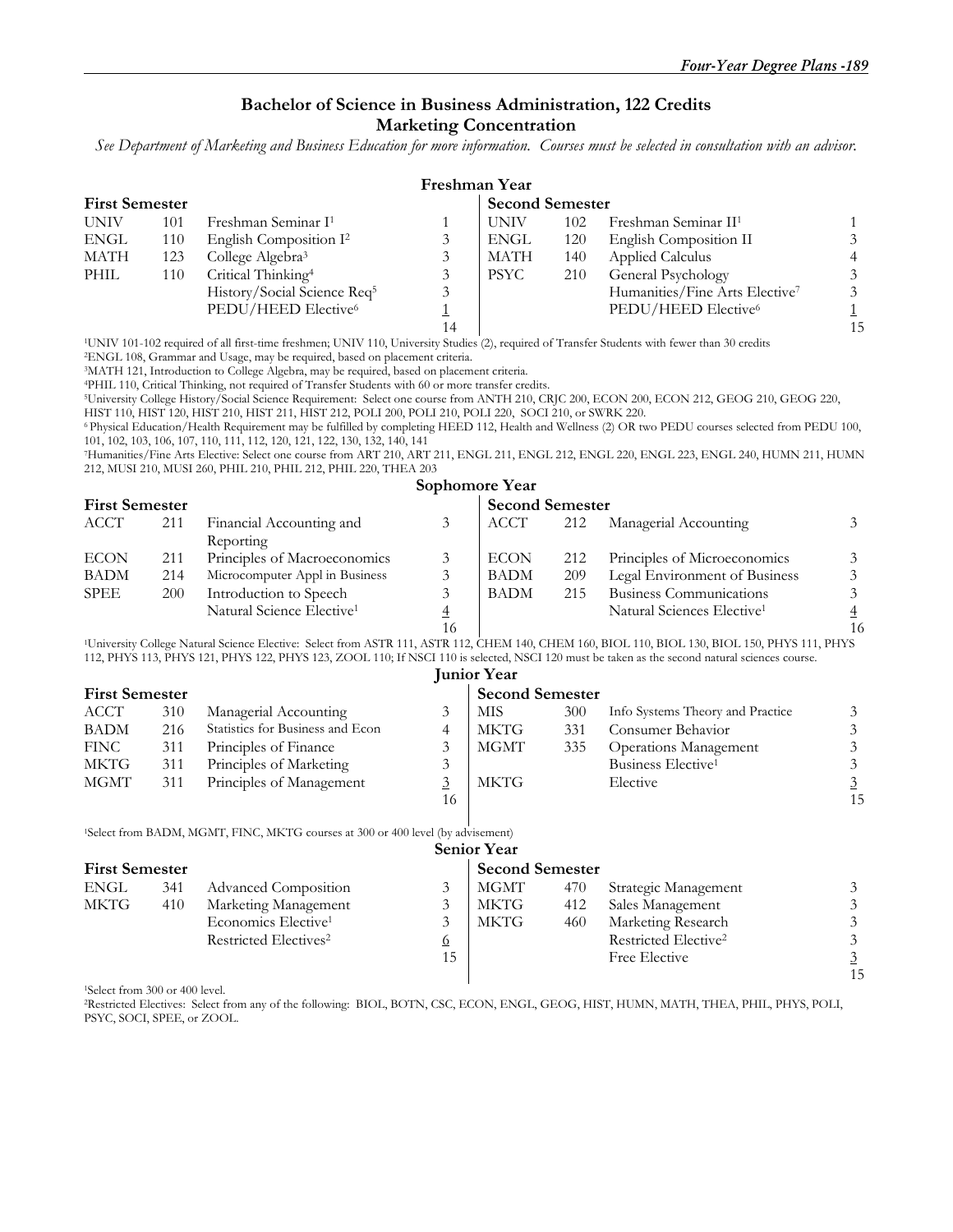#### **Bachelor of Arts in Chemistry, 120 Credits**

*See Department of Natural Sciences for more information. Courses must be selected in consultation with an advisor.* 

|                       | Freshman Year |                                            |    |             |                        |                                          |    |  |  |  |
|-----------------------|---------------|--------------------------------------------|----|-------------|------------------------|------------------------------------------|----|--|--|--|
| <b>First Semester</b> |               |                                            |    |             | <b>Second Semester</b> |                                          |    |  |  |  |
| <b>UNIV</b>           | 101           | Freshman Seminar I <sup>1</sup>            |    | <b>UNIV</b> | 102                    | Freshman Seminar II <sup>1</sup>         |    |  |  |  |
| ENGL                  | 110           | English Composition I <sup>2</sup>         |    | ENGL        | 120                    | English Composition II                   |    |  |  |  |
| MATH                  | 129           | Pre-Calculus I <sup>3</sup>                |    | <b>MATH</b> | 130                    | Pre-Calculus II <sup>3</sup>             |    |  |  |  |
| PHIL                  | 110           | Critical Thinking <sup>4</sup>             |    | <b>CHEM</b> | 140                    | General Chemistry I                      |    |  |  |  |
|                       |               | Humanities/Fine Arts Elective <sup>5</sup> | 3  |             |                        | Univ College Rest. Elective <sup>7</sup> |    |  |  |  |
|                       |               | PEDU/HEED Elective <sup>6</sup>            |    |             |                        | PEDU/HEED Elective <sup>6</sup>          |    |  |  |  |
|                       |               |                                            | 14 |             |                        |                                          | 15 |  |  |  |

1UNIV 101-102 required of all first-time freshmen; UNIV 110, University Studies (2), required of Transfer Students with fewer than 30 credits 2ENGL 108, Grammar and Usage, may be required, based on placement criteria.

4PHIL 110, Critical Thinking, not required of Transfer Students with 60 or more transfer credits.<br>5Humanities/Fine Arts Elective: Select one course from ART 210, ART 211, ENGL 211, ENGL 212, ENGL 220, ENGL 223, ENGL 240, H 212, MUSI 210, MUSI 260, PHIL 210, PHIL 212, PHIL 220, THEA 203

6 Physical Education/Health Requirement may be fulfilled by completing HEED 112, Health and Wellness (2) OR two PEDU courses selected from PEDU 100, 101, 102, 103, 106, 107, 110, 111, 112, 120, 121, 122, 130, 132, 140, 141

7University College Restricted Elective: Select from ANTH 210, ART 210, ART 211, CRJC 200, ENGL 211, ENGL 212, ENGL 220, ENGL 223, ENGL 240, GEOG 210, GEOG 220, HIST 110, HIST 120, HIST 210, HIST 211, HIST 212, HUMN 211, HUMN 212, MUSI 210, MUSI 260, PHIL 210, PHIL 212, PHIL 220, POLI 200, POLI 210, POLI 220, THEA 203, SOCI 210, SWRK 220, or any 100- or 200-level course; A foreign language sequence may also be used to fulfill this requirement.

|                       | Sophomore Year |                                          |  |                        |     |                                           |    |  |  |  |  |
|-----------------------|----------------|------------------------------------------|--|------------------------|-----|-------------------------------------------|----|--|--|--|--|
| <b>First Semester</b> |                |                                          |  | <b>Second Semester</b> |     |                                           |    |  |  |  |  |
| <b>CHEM</b>           | 160            | General Chemistry II                     |  | <b>CHEM</b>            | 210 | Analytical Chemistry                      |    |  |  |  |  |
| MATH                  | 142            | Calculus w/Analytic Geometry I           |  | MATH                   | 241 | Calculus w/Analytic Geometry II           |    |  |  |  |  |
| <b>SPEE</b>           | 200            | Introduction to Speech                   |  | <b>CSC</b>             | 100 | Introduction to Computers                 |    |  |  |  |  |
|                       |                | History/Social Science Req <sup>1</sup>  |  |                        |     | Univ. College Rest. Elective <sup>2</sup> |    |  |  |  |  |
|                       |                | Univ College Rest. Elective <sup>2</sup> |  |                        |     |                                           | 15 |  |  |  |  |
|                       |                |                                          |  |                        |     |                                           |    |  |  |  |  |

1History/Social Science Requirement – Select from ANTH 210, CRJC 200, ECON 200, ECON 211, ECON 212, GEOG 210, GEOG 220, HIST 210, POLI 200, POLI 210, POLI 220, PSYC 210, SOCI 210, or SWRK 220.

2University College Restricted Elective: Select from ANTH 210, ART 210, ART 211, CRJC 200, ENGL 211, ENGL 212, ENGL 220, ENGL 223, ENGL 240, GEOG 210, GEOG 220, HIST 110, HIST 120, HIST 210, HIST 211, HIST 212, HUMN 211, HUMN 212, MUSI 210, MUSI 260, PHIL 210, PHIL 212, PHIL 220, POLI 200, POLI 210, POLI 220, THEA 203, SOCI 210, SWRK 220, or any 100- or 200-level course; A foreign language sequence may also be used to fulfill this requirement.

|                       | <b>Junior Year</b> |                                  |  |             |     |                                   |    |  |  |  |
|-----------------------|--------------------|----------------------------------|--|-------------|-----|-----------------------------------|----|--|--|--|
| <b>First Semester</b> |                    | <b>Second Semester</b>           |  |             |     |                                   |    |  |  |  |
| <b>CHEM</b>           | 221                | Organic Chemistry I              |  | CHEM        | 222 | Organic Chemistry II              |    |  |  |  |
| <b>CHEM</b>           | 310                | Instrumental Methods of Analysis |  | <b>CHEM</b> | 330 | Principles of Inorganic Chemistry |    |  |  |  |
| <b>PHYS</b>           |                    | Elective <sup>1</sup>            |  | <b>CSC</b>  |     | Elective <sup>3</sup>             |    |  |  |  |
|                       |                    | Minor <sup>2</sup>               |  | <b>PHYS</b> |     | Elective <sup>4</sup>             |    |  |  |  |
|                       |                    |                                  |  |             |     |                                   | 15 |  |  |  |

<sup>1</sup>Choose the first course in one of the following sequences: PHYS 112, and PHYS 113; or PHYS 121, PHYS 122, and PHYS 123. <sup>2</sup>Choose from any minor in the university catalog.

3Choose one of the following: CSC 101 or CSC 110.

4Choose the second course in the PHYS sequence you selected, either PHYS 112 PHYS 122.

| <b>Senior Year</b>    |     |                                    |    |                                    |    |  |  |  |  |  |
|-----------------------|-----|------------------------------------|----|------------------------------------|----|--|--|--|--|--|
| <b>First Semester</b> |     |                                    |    | <b>Second Semester</b>             |    |  |  |  |  |  |
| <b>CHEM</b>           | 410 | Seminar in Chemical Literature     |    | <b>Chemistry Elective</b>          |    |  |  |  |  |  |
| <b>PHYS</b>           |     | Elective <sup>1</sup>              | ∸  | Math/Science Elective <sup>2</sup> |    |  |  |  |  |  |
|                       |     | Math/Science Elective <sup>2</sup> |    | Minor <sup>2</sup>                 |    |  |  |  |  |  |
|                       |     | Minor <sup>2</sup>                 |    |                                    | 13 |  |  |  |  |  |
|                       |     |                                    | 16 |                                    |    |  |  |  |  |  |

1Select the third course in the sequence you selected, either PHYS 113 or PHYS 123

2Choose from any science or mathematics course at the 200 level or above. 3Choose from any minor in the university catalog.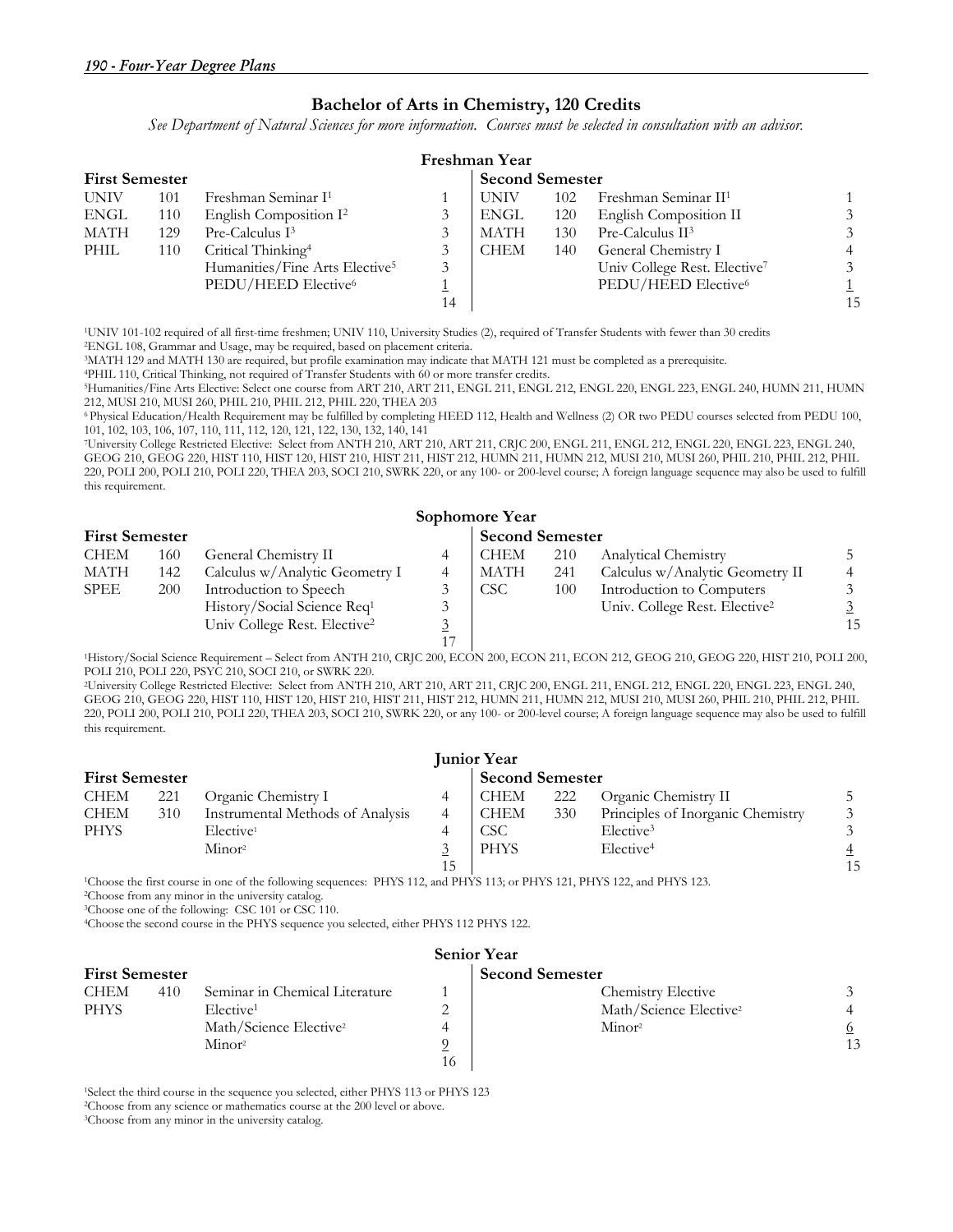#### **Bachelor of Science in Chemistry, 123 Credits**

*See Department of Natural Sciences for more information. Courses must be selected in consultation with an advisor.*

| Freshman Year |  |
|---------------|--|
|               |  |

|             | <b>First Semester</b> |                                            |    | <b>Second Semester</b> |     |                                                     |    |
|-------------|-----------------------|--------------------------------------------|----|------------------------|-----|-----------------------------------------------------|----|
| <b>UNIV</b> | 101                   | Freshman Seminar I <sup>1</sup>            |    | UNIV                   |     | 102 Freshman Seminar $II1$                          |    |
| <b>ENGL</b> | 110                   | English Composition I <sup>2</sup>         |    | ENGL                   | 120 | English Composition II                              |    |
| MATH        | 129                   | Pre-Calculus I <sup>3</sup>                |    | <b>MATH</b>            | 130 | Pre-Calculus II <sup>3</sup>                        |    |
| PHIL        | 110                   | Critical Thinking <sup>4</sup>             |    | <b>CHEM</b>            | 140 | General Chemistry I                                 |    |
|             |                       | Humanities/Fine Arts Elective <sup>5</sup> |    |                        |     | University College Restricted Elective <sup>7</sup> |    |
|             |                       | PEDU/HEED Elective <sup>6</sup>            |    |                        |     | PEDU/HEED Elective <sup>6</sup>                     |    |
|             |                       |                                            | 14 |                        |     |                                                     | 15 |
|             |                       |                                            |    |                        |     |                                                     |    |

<sup>1</sup>UNIV 101-102 required of all first-time freshmen; UNIV 110, University Studies (2), required of Transfer Students with fewer than 30 credits <sup>2</sup>ENGL 108, Grammar and Usage, may be required, based on placement criteria.<br>

<sup>4</sup>PHIL 110, Critical Thinking, not required of Transfer Students with 60 or more transfer credits.<br><sup>5</sup>Humanities/Fine Arts Elective: Select one course from ART 210, ART 211, ENGL 211, ENGL 212, ENGL 220, ENGL 223, ENGL 24 212, MUSI 210, MUSI 260, PHIL 210, PHIL 212, PHIL 220, THEA 203

6 Physical Education/Health Requirement may be fulfilled by completing HEED 112, Health and Wellness (2) OR two PEDU courses selected from PEDU 100, 101, 102, 103, 106, 107, 110, 111, 112, 120, 121, 122, 130, 132, 140, 141

7University College Restricted Elective: Select from ANTH 210, ART 210, ART 211, CRJC 200, ENGL 211, ENGL 212, ENGL 220, ENGL 223, ENGL 240, GEOG 210, GEOG 220, HIST 110, HIST 120, HIST 210, HIST 211, HIST 212, HUMN 211, HUMN 212, MUSI 210, MUSI 260, PHIL 210, PHIL 212, PHIL 220, POLI 200, POLI 210, POLI 220, THEA 203, SOCI 210, SWRK 220, or any 100- or 200-level course; A foreign language sequence may also be used to fulfill

this requirement.

|                       |            |                                                 |                        | Sophomore Year   |     |                                 |    |
|-----------------------|------------|-------------------------------------------------|------------------------|------------------|-----|---------------------------------|----|
| <b>First Semester</b> |            |                                                 | <b>Second Semester</b> |                  |     |                                 |    |
| <b>CHEM</b>           | 160        | General Chemistry II                            |                        | CSC <sup>.</sup> | 100 | Introduction to Computers       |    |
| SPEE                  | <b>200</b> | Introduction to Speech                          |                        | <b>CHEM</b>      | 210 | Analytical Chemistry            |    |
| <b>MATH</b>           | 142        | Calculus w/Analytic Geometry I                  | 4                      | <b>MATH</b>      | 241 | Calculus w/Analytic Geometry II |    |
|                       |            | History/Social Science Requirement <sup>1</sup> |                        |                  |     | Foreign Language <sup>2</sup>   |    |
|                       |            | Foreign Language <sup>2</sup>                   |                        |                  |     |                                 | 15 |
|                       |            |                                                 |                        |                  |     |                                 |    |

1History/Social Science Requirement – Select from ANTH 210, CRJC 200, ECON 200, ECON 211, ECON 212, GEOG 210, GEOG 220, HIST 210, POLI 200, POLI 210, POLI 220, PSYC 210, SOCI 210, or SWRK 220. 2Fulfills University College Restricted Elective requirement

|                       |      |                                  |                        | <b>Junior Year</b> |     |                                        |    |
|-----------------------|------|----------------------------------|------------------------|--------------------|-----|----------------------------------------|----|
| <b>First Semester</b> |      |                                  | <b>Second Semester</b> |                    |     |                                        |    |
| CHEM                  | -221 | Organic Chemistry I              |                        | CHEM               | 222 | Organic Chemistry II                   |    |
| <b>CHEM</b>           | 390  | Research I                       |                        | <b>CHEM</b>        | 321 | Thermodynamics & Equilibrium           |    |
| MATH                  | 242  | Calculus w/Analytic Geometry III |                        | <b>PHYS</b>        | 122 | College Physics II                     |    |
| <b>PHYS</b>           | 121  | College Physics I                | $\overline{4}$         |                    |     | Computer Science Elective <sup>1</sup> |    |
|                       |      |                                  | 13                     |                    |     | Math/Science Elective <sup>2</sup>     |    |
|                       |      |                                  |                        |                    |     |                                        | 18 |

<sup>1</sup>Choose from CSC 101 or CSC 110.

2Choose from any science or mathematics course at the 200 level or above.

|             |                       |                                    |    | <b>Senior Year</b>     |     |                                    |    |
|-------------|-----------------------|------------------------------------|----|------------------------|-----|------------------------------------|----|
|             | <b>First Semester</b> |                                    |    | <b>Second Semester</b> |     |                                    |    |
| <b>CHEM</b> | 310                   | Instrumental Methods of Analysis I | 4  | <b>CHEM</b>            | 421 | Inorganic Chemistry                |    |
| <b>CHEM</b> | 325                   | Physical Chemistry Lab             |    | <b>CHEM</b>            | 492 | Research III and Thesis            | 4  |
| <b>CHEM</b> | 410                   | Seminar in Chemical Literature     |    | <b>PHYS</b>            | 123 | College Physics III                |    |
| <b>CHEM</b> | 491                   | Research II                        |    |                        |     | Math/Science Elective <sup>1</sup> | 3  |
| <b>CHEM</b> | 322                   | Quantum Mechanics/Spectroscopy OR  |    |                        |     | Chemistry Elective <sup>2</sup>    |    |
| <b>CHEM</b> | 324                   | Kinetics                           |    |                        |     |                                    | 15 |
|             |                       | Math/Science Elective <sup>1</sup> |    |                        |     |                                    |    |
|             |                       |                                    | 16 |                        |     |                                    |    |

<sup>1</sup>Choose from any science or mathematics course at the 200 level or above.<br><sup>2</sup>Choose from the following: CHEM 322, CHEM 324, CHEM 330, CHEM 400, CHEM 430, CHEM 431, BICH 411, BICH 412, or BICH 421.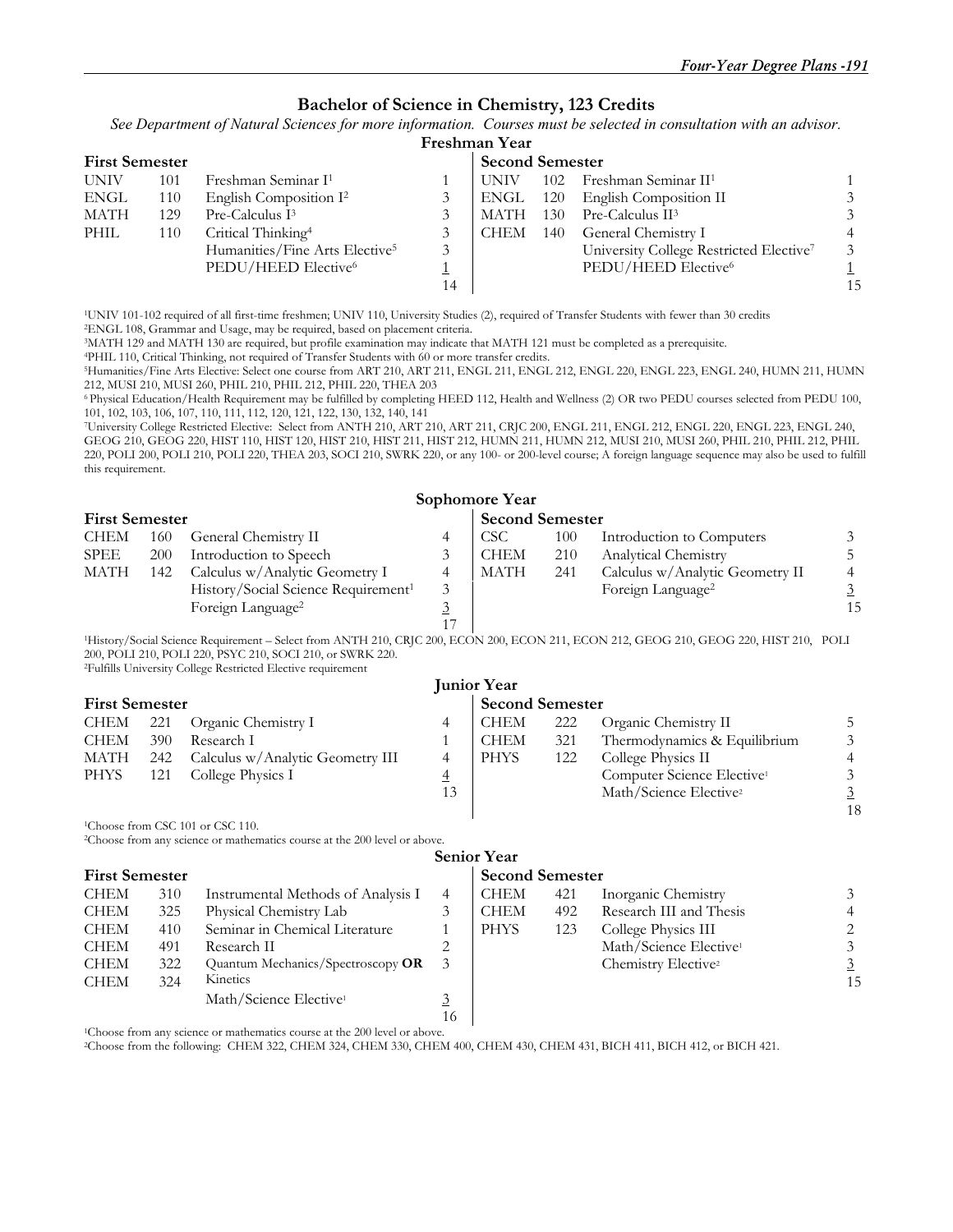### **Bachelor of Science in Computer Science, 120 Credits**

*See Department of Mathematics and Computer Science for more information. Courses must be selected in* 

## *consultation with an advisor.*

|             | Freshman Year         |                                       |    |                        |     |                                                 |    |  |  |  |
|-------------|-----------------------|---------------------------------------|----|------------------------|-----|-------------------------------------------------|----|--|--|--|
|             | <b>First Semester</b> |                                       |    | <b>Second Semester</b> |     |                                                 |    |  |  |  |
| <b>UNIV</b> | 101                   | Freshman Seminar I <sup>1</sup>       |    | <b>UNIV</b>            | 102 | Freshman Seminar II <sup>1</sup>                |    |  |  |  |
| ENGL        | 110                   | English Composition $I^2$             |    | <b>ENGL</b>            | 120 | English Composition II                          |    |  |  |  |
| MATH        | 131                   | Algebra and Trigonometry <sup>3</sup> |    | MATH                   | 142 | Calculus with Analytic Geometry I               |    |  |  |  |
| PHIL        | 110                   | Critical Thinking <sup>4</sup>        |    | <b>CSC</b>             | 130 | Program Design & Implementation                 |    |  |  |  |
| <b>CSC</b>  | 120                   | Intro to Programming Methodology      | 3  |                        |     | History/Social Science Requirement <sup>6</sup> |    |  |  |  |
|             |                       | PEDU/HEED Elective <sup>5</sup>       |    |                        |     | PEDU/HEED Elective <sup>5</sup>                 |    |  |  |  |
|             |                       |                                       | 14 |                        |     |                                                 | 15 |  |  |  |

1UNIV 101-102 required of all first-time freshmen; UNIV 110, University Studies (2), required of Transfer Students with fewer than 30 credits 2ENGL 108, Grammar and Usage, may be required, based on placement criteria.

3MATH 121 and/or MATH 129 and MATH 130 may be required based on placement criteria. MATH 129 and MATH 130, with a grade of "C" or better in each course, may be substituted for MATH 131.

<sup>4</sup>PHIL 110, Critical Thinking, not required of Transfer Students with 60 or more transfer credits.<br><sup>5</sup> Physical Education/Health Requirement may be fulfilled by completing HEED 112, Health and Wellness (2) OR two PEDU cou 101, 102, 103, 106, 107, 110, 111, 112, 120, 121, 122, 130, 132, 140, 141

6History/Social Science Requirement – Select from ANTH 210, CRJC 200, ECON 200, ECON 211, ECON 212, GEOG 210, GEOG 220, HIST 210, POLI 200, POLI 210, POLI 220, PSYC 210, SOCI 210, or SWRK 220. **Sophomore Year** 

|                       |     |                                               |    | $\sim$                 |            |                                |    |
|-----------------------|-----|-----------------------------------------------|----|------------------------|------------|--------------------------------|----|
| <b>First Semester</b> |     |                                               |    | <b>Second Semester</b> |            |                                |    |
| <b>CSC</b>            | 201 | Basic Comp Organ/Assembly Lang                |    | CSC                    | 220        | Data Structures and Algorithms |    |
| <b>CSC</b>            | 206 | Functional Programming                        |    | <b>MATH</b>            | 250        | Discrete Mathematics II        |    |
| <b>MATH</b>           | 150 | Discrete Math I                               |    | <b>SPEE</b>            | <b>200</b> | Introduction to Speech         |    |
| MATH                  | 241 | Calculus with Analytic Geometry II            |    |                        |            | Univ College Rest. Elective 2  |    |
|                       |     | Humanities/Fine Arts Requirement <sup>1</sup> |    |                        |            |                                | 15 |
|                       |     |                                               | 16 |                        |            |                                |    |

<sup>1</sup>Humanities/Fine Arts Elective: Select one course from ART 210, ART 211, ENGL 211, ENGL 212, ENGL 220, ENGL 223, ENGL 240, HUMN 211, HUMN 212, MUSI 210, MUSI 260, PHIL 210, PHIL 212, PHIL 220, THEA 203

2University College Restricted Elective: Select from ANTH 210, ART 210, ART 211, CRJC 200, ENGL 211, ENGL 212, ENGL 220, ENGL 223, ENGL 240, GEOG 210, GEOG 220, HIST 110, HIST 120, HIST 210, HIST 211, HIST 212, HUMN 211, HUMN 212, MUSI 210, MUSI 260, PHIL 210, PHIL 212, PHIL 220, POLI 200, POLI 210, POLI 220, THEA 203, SOCI 210, SWRK 220, or any 100- or 200-level course; A foreign language sequence may also be used to fulfill this requirement.

|                       |     |                                          |   | <b>Junior Year</b> |                        |                                               |    |
|-----------------------|-----|------------------------------------------|---|--------------------|------------------------|-----------------------------------------------|----|
| <b>First Semester</b> |     |                                          |   |                    | <b>Second Semester</b> |                                               |    |
| MATH                  | 251 | Linear Algebra                           |   | <b>STAT</b>        | 202                    | Basic Probability/Statistics                  |    |
| <b>CSC</b>            | 207 | Logic Programming                        |   | CSC                |                        | Elective $-300$ level or above                |    |
| <b>CSC</b>            | 350 | Service Learning                         |   |                    |                        | Natural Science Requirement <sup>1</sup>      |    |
| <b>CSC</b>            |     | Elective $-200$ level or above           |   |                    |                        | Univ College Restricted Elective <sup>2</sup> |    |
|                       |     | Natural Science Requirement <sup>1</sup> | 4 |                    |                        |                                               | 16 |
|                       |     |                                          |   |                    |                        |                                               |    |

<sup>15</sup> 150-700 ID 150 150-700 ID 150-700 ID 150-700 ID 150-700 ID 150-700 ID 150-700 ID 150-700 ID 150-700 ID 150-700 ID 150-700 ID 150-700 ID 150-700 ID 150-700 ID 150-700 ID 150-700 ID 150-700 ID 150-700 ID 150-700 ID 150-<sup>2</sup>University College Restricted Elective: Select from ANTH 210, ART 210, ART 211, CRJC 200, ENGL 211, ENGL 212, ENGL 220, ENGL 223, ENGL 240, GEOG 210, GEOG 220, HIST 110, HIST 120, HIST 210, HIST 211, HIST 212, HUMN 211, HUMN 212, MUSI 210, MUSI 260, PHIL 210, PHIL 212, PHIL 220, POLI 200, POLI 210, POLI 220, THEA 203, SOCI 210, SWRK 220, or any 100- or 200-level course; A foreign language sequence may also be used to fulfill this requirement.

|                       |     |                                  |                        | <b>Senior Year</b> |     |                                             |               |
|-----------------------|-----|----------------------------------|------------------------|--------------------|-----|---------------------------------------------|---------------|
| <b>First Semester</b> |     |                                  | <b>Second Semester</b> |                    |     |                                             |               |
| <b>CSC</b>            | 421 | Programming Languages            |                        | CSC                | 403 | Social, Ethical, and Professional Issues    |               |
| <b>CSC</b>            |     | Elective $-300$ level or above   |                        | CSC.               | 473 | Computer Architecture and Parallel          | $\mathcal{E}$ |
|                       |     | Restricted Elective <sup>1</sup> | <u>6</u>               |                    |     | Processing                                  |               |
|                       |     |                                  | 15                     | CSC                | 490 | Senior Project                              | 3             |
|                       |     |                                  |                        |                    |     | $\text{CSC}$ Elective $-400$ level or above | $\mathcal{Z}$ |
|                       |     |                                  |                        |                    |     | Science Elective <sup>2</sup>               |               |
|                       |     |                                  |                        |                    |     |                                             |               |

14 1Select from MATH 242, CSC (300 level or above), MATH (300 level or above), PHYS (200 level or above), or STAT (300 level or above).

2Select from BIOL 150, BIOL 200, CHEM, 140, CHEM 160, CHEM 220, CHEM 221, PHYS 121, PHYS 122, PHYS 211, PHYS 212, ZOOL 110, ZOOL 200.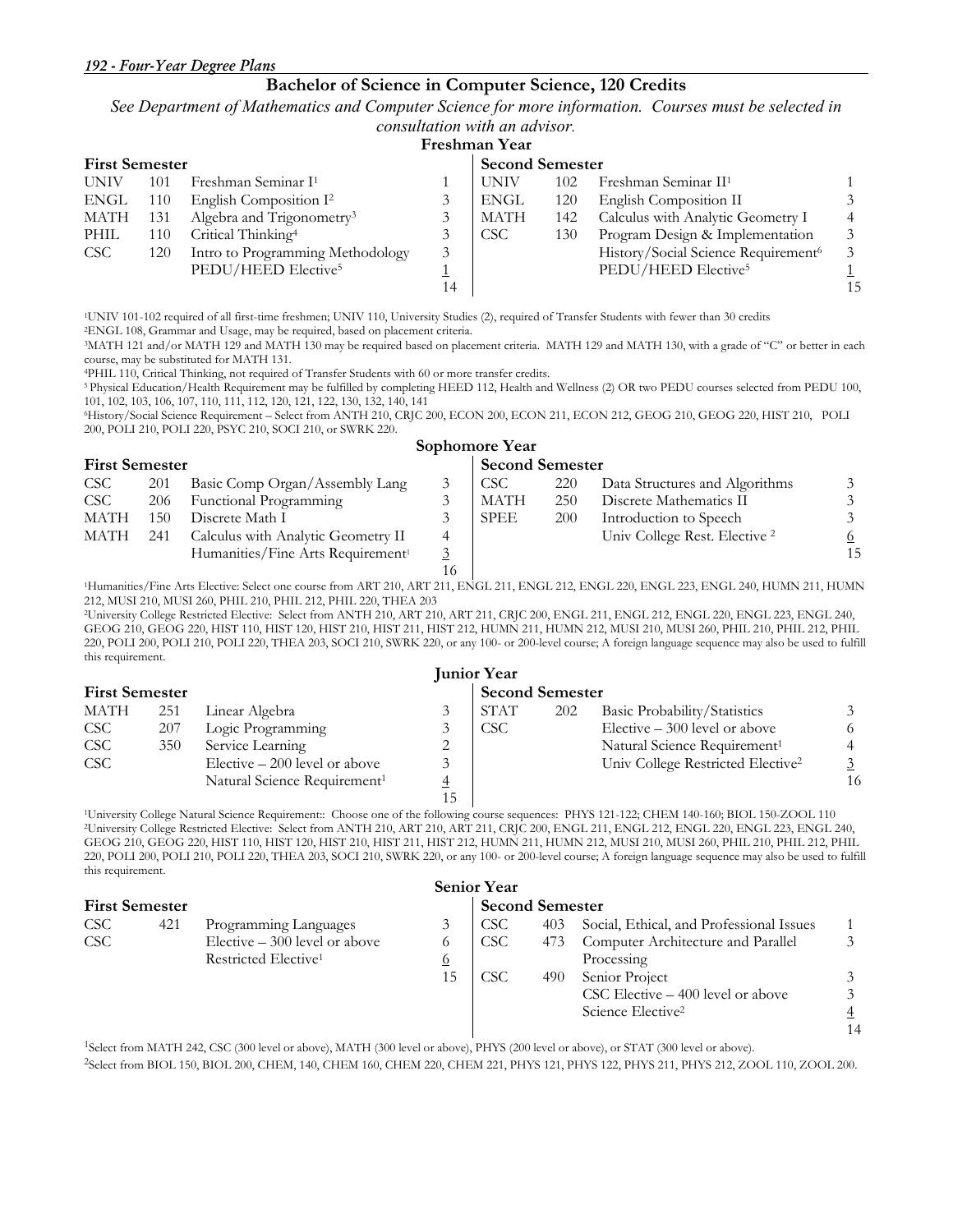#### **Bachelor of Science in Criminal Justice, 120 Credits**

*See Department of Social Sciences for more information. Courses must be selected in consultation with an advisor.* 

|                       | Freshman Year |                                            |                        |             |     |                                  |    |  |  |  |
|-----------------------|---------------|--------------------------------------------|------------------------|-------------|-----|----------------------------------|----|--|--|--|
| <b>First Semester</b> |               |                                            | <b>Second Semester</b> |             |     |                                  |    |  |  |  |
| <b>UNIV</b>           | 101           | Freshman Seminar I <sup>1</sup>            |                        | UNIV        | 102 | Freshman Seminar II <sup>1</sup> |    |  |  |  |
| <b>ENGL</b>           | 110           | English Composition I <sup>2</sup>         |                        | ENGL        | 120 | English Composition II           |    |  |  |  |
| PHIL                  | 110           | Critical Thinking <sup>3</sup>             |                        | <b>CRIC</b> | 200 | Introduction to Criminal Justice |    |  |  |  |
|                       |               | MATH Requirement <sup>4</sup>              |                        | PSYC        | 210 | General Psychology               |    |  |  |  |
|                       |               | Humanities/Fine Arts Elective <sup>5</sup> | 3                      |             |     | MATH Requirement <sup>4</sup>    |    |  |  |  |
|                       |               | PEDU/HEED Elective <sup>6</sup>            |                        |             |     | PEDU/HEED Elective <sup>6</sup>  |    |  |  |  |
|                       |               |                                            | 14                     |             |     |                                  | 14 |  |  |  |

1UNIV 101-102 required of all first-time freshmen; UNIV 110, University Studies (2), required of Transfer Students with fewer than 30 credits 2ENGL 108, Grammar and Usage, may be required, based on placement criteria.

<sup>4</sup>MATH 123, College Algebra required; MATH 121, Introduction to College Algebra, may be required, based on placement criteria.

5Humanities/Fine Arts Elective: Select one course from ART 210, ART 211, ENGL 211, ENGL 212, ENGL 220, ENGL 223, ENGL 240, HUMN 211, HUMN 212, MUSI 210, MUSI 260, PHIL 210, PHIL 212, PHIL 220, THEA 203

6 Physical Education/Health Requirement may be fulfilled by completing HEED 112, Health and Wellness (2) OR two PEDU courses selected from PEDU 100, 101, 102, 103, 106, 107, 110, 111, 112, 120, 121, 122, 130, 132, 140, 141

|        | <b>First Semester</b> |                                              |    | <b>Second Semester</b> |            |                                        |                |
|--------|-----------------------|----------------------------------------------|----|------------------------|------------|----------------------------------------|----------------|
| CRJC - | 201                   | Introduction to Law Enforcement              |    | <b>CRIC</b>            | 212        | Juvenile Justice                       |                |
| CRJC - | 243                   | Writing for Criminal Justice                 |    | CRJC                   | 220        | Introduction to Corrections            | 3              |
| POLI   | 210                   | Principles of American Government            |    | SOCI                   | 210        | Principles of Sociology                | 3              |
|        |                       | History/Social Science Elective <sup>1</sup> |    | SPEE                   | <b>200</b> | Introduction to Speech                 | 3              |
|        |                       | Natural Science1 Elective <sup>2</sup>       |    |                        |            | Natural Sciences Elective <sup>2</sup> |                |
|        |                       |                                              | 16 |                        |            |                                        | 1 <sub>0</sub> |

 16 16 1History/Social Science Requirement – Select from ANTH 210, CRJC 200, ECON 200, ECON 211, ECON 212, GEOG 210, GEOG 220, HIST 210, POLI 200, POLI 210, POLI 220, PSYC 210, SOCI 210, or SWRK 220.

2University College Natural Science Elective: Select from ASTR 111, ASTR 112, CHEM 140, CHEM 160, BIOL 110, BIOL 130, BIOL 150, PHYS 111, PHYS 112, PHYS 113, PHYS 121, PHYS 122, PHYS 123, ZOOL 110; If NSCI 110 is selected, NSCI 120 must be taken as the second natural sciences course.

|                       | <b>Junior Year</b> |                                  |    |                                                                                                                                    |    |  |  |  |  |
|-----------------------|--------------------|----------------------------------|----|------------------------------------------------------------------------------------------------------------------------------------|----|--|--|--|--|
| <b>First Semester</b> |                    |                                  |    | <b>Second Semester</b>                                                                                                             |    |  |  |  |  |
| <b>CRIC</b>           | 300                | Criminal Law                     |    | Restricted Electives <sup>1</sup>                                                                                                  | 12 |  |  |  |  |
|                       |                    | Restricted Elective <sup>1</sup> |    | Computer Electives <sup>2</sup>                                                                                                    |    |  |  |  |  |
|                       |                    | Computer Elective <sup>2</sup>   |    |                                                                                                                                    | 15 |  |  |  |  |
|                       |                    | Statistics Elective <sup>3</sup> |    |                                                                                                                                    |    |  |  |  |  |
|                       |                    |                                  | 15 |                                                                                                                                    |    |  |  |  |  |
|                       |                    |                                  |    | - Rolect from CDIC 202-CDIC 203-CDIC 222-CDIC 230-CDIC 243-CDIC 302-CDIC 305-CDIC 311-CDIC 340-CDIC 351-CDIC 361-DOLI 220-SOCI 340 |    |  |  |  |  |

02, CRJC 203, CRJC 222, CRJC 230, CRJC 243, CRJC 302, CRJC 305, CRJC 311, CRJC 340, CRJC 351, CRJC 361; POLI 220; SOCI 3 SOCI 360; or other approved 300 or 400 level elective. At least four courses must be at the 300 or 400 level. 2Select from BADM 214, BEDU 250, CSC 100, CSC 101, EDUC 210, MIS 300, PSYC 260, SOCI 333.

3, Select from SOCI 331, PSYC 233, BADM 216, or STAT 202.

| <b>Senior Year</b>    |     |                               |               |                        |  |                              |    |  |  |  |
|-----------------------|-----|-------------------------------|---------------|------------------------|--|------------------------------|----|--|--|--|
| <b>First Semester</b> |     |                               |               | <b>Second Semester</b> |  |                              |    |  |  |  |
| CRIC -                |     | 411 Criminal Justice Research | $\mathcal{E}$ | - CRIC                 |  | 430 Criminal Justice Intern  |    |  |  |  |
| <b>CRIC</b>           | 420 | Criminological Theory         |               | <b>CRIC</b>            |  | 450 Criminal Justice Seminar |    |  |  |  |
|                       |     | Minor/Electives <sup>1</sup>  |               |                        |  | Minor/Electives <sup>1</sup> |    |  |  |  |
|                       |     |                               | 15            |                        |  |                              | 15 |  |  |  |

1Select a minor in any discipline (see appropriate section in catalog for requirements) or choose electives in consultation with advisor.

#### **Sophomore Year**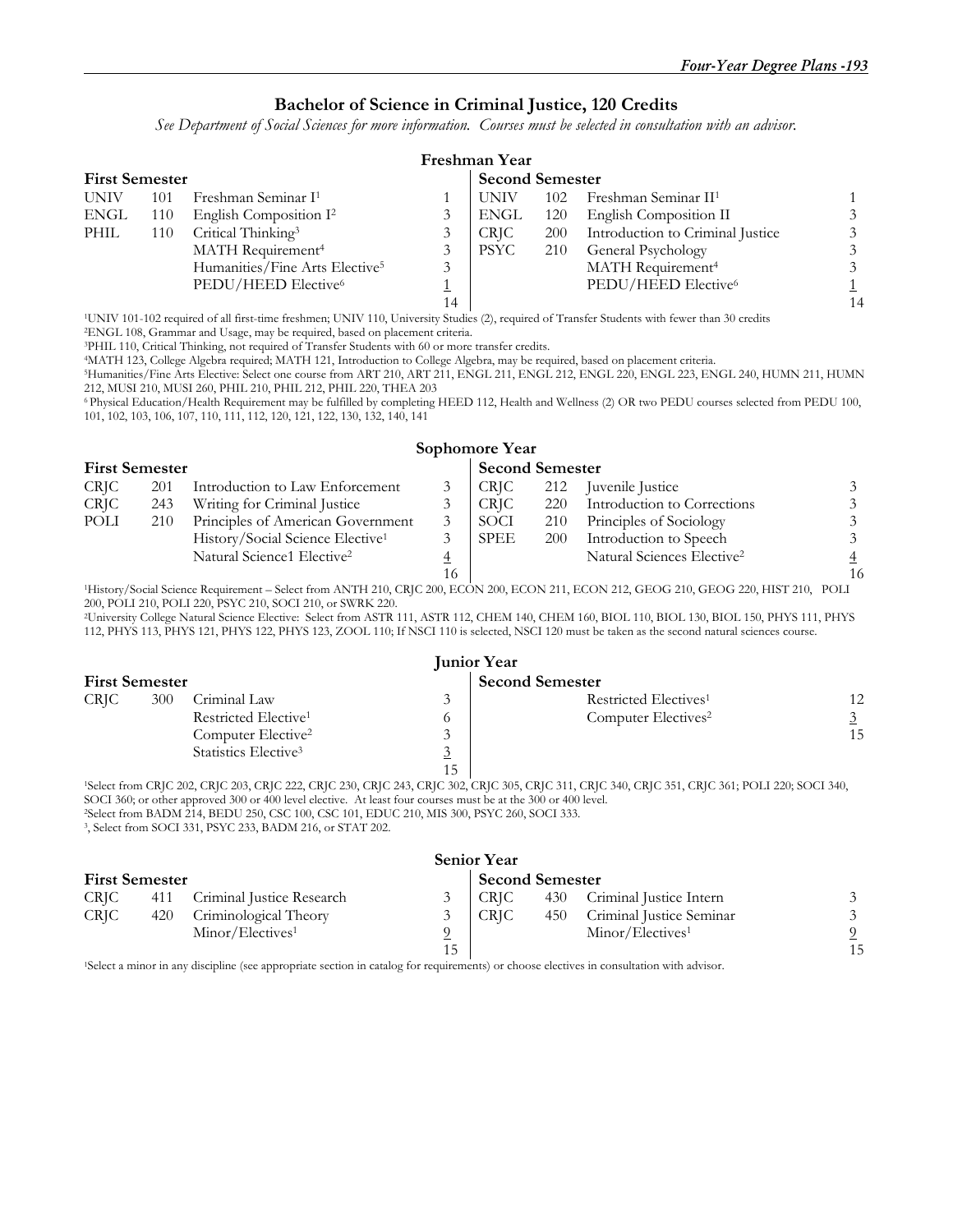#### **Bachelor of Science in Elementary Education (K – 6), 128 Credits**

*See Department of Elementary Education for more information. Courses must be selected in consultation with an advisor.* 

|                       |     |                                    |                        | Freshman Year |     |                                  |                |
|-----------------------|-----|------------------------------------|------------------------|---------------|-----|----------------------------------|----------------|
| <b>First Semester</b> |     |                                    | <b>Second Semester</b> |               |     |                                  |                |
| <b>UNIV</b>           | 101 | Freshman Seminar I <sup>1</sup>    |                        | <b>UNIV</b>   | 102 | Freshman Seminar II <sup>1</sup> |                |
| ENGL                  | 110 | English Composition I <sup>2</sup> |                        | ENGL          | 120 | English Composition II           | 3              |
| PHIL                  | 110 | Critical Thinking <sup>3</sup>     |                        | <b>PSYC</b>   | 210 | General Psychology               | 3              |
| <b>HIST</b>           | 110 | World History to 1600              |                        | POLI          | 210 | Principles of American Gov't     | 3              |
|                       |     | PEDU Requirement <sup>4</sup>      |                        | <b>HEED</b>   | 112 | Health and Wellness              | 2              |
|                       |     | MATH Requirement <sup>5</sup>      |                        |               |     | MATH Requirement <sup>5</sup>    | $\overline{3}$ |
|                       |     |                                    | 14                     |               |     |                                  | 15             |

14 14 1<br>
15 1UNIV 101-102 required of all first-time freshmen; UNIV 110, University Studies (2), required of Transfer Students with fewer than 30 credits<br>
2ENGL 108, Grammar and Usage, may be required, based on placement c

4 Physical Education Requirement: Select from PEDU 100, 101, 102, 103, 106, 107, 110, 111, 112, 120, 121, 122, 130, 132, 140, 141

5MATH 123, College Algebra required; MATH 121, Introduction to College Algebra, may be required, based on placement criteria. **Sophomore Year** 

| <b>First Semester</b> |     |                                            |    | Second Semester <sup>3</sup> |     |                                            |    |  |
|-----------------------|-----|--------------------------------------------|----|------------------------------|-----|--------------------------------------------|----|--|
| <b>EDUC</b>           | 211 | Lab Exp in Area Schools                    |    | EDUC-                        | 210 | Computers in Education                     |    |  |
| <b>HIST</b>           | 211 | The U.S to 1865 OR                         |    | <b>HUMN</b>                  | 211 | Music, Arts, and Ideas I OR                |    |  |
| <b>HIST</b>           | 212 | The U.S. Since $18651$                     |    | <b>HUMN</b>                  | 212 | Music, Arts, and Ideas II <sup>1</sup>     |    |  |
| <b>SPEE</b>           | 200 | Introduction to Speech                     |    | NSCI                         | 120 | Modern Biology                             |    |  |
| <b>NSCI</b>           | 110 | Comprehensive Physical Science             | -4 |                              |     | Second Academic Concentration <sup>2</sup> | 6  |  |
|                       |     | Second Academic Concentration <sup>2</sup> |    |                              |     |                                            | 16 |  |
|                       |     |                                            |    |                              |     |                                            |    |  |

<sup>1</sup>Students who complete HIST 211 must complete HUMN 212; Students who complete HIST 212 must complete HUMN 212.<br><sup>2</sup>See "School of Education" for Second Academic Concentration Requirements. Where applicable, up to six hour College Core Requirements may be used to satisfy Second Academic Concentration Requirements.

3The Pre-Professional Skills Test (PPST) of Reading, Writing, and Mathematics (PRAXIS I) should be taken by the end of the Sophomore Year. **Junior Year** 

|                       | TULLUL LUAL |                                            |    |                        |     |                                            |    |  |  |  |  |  |
|-----------------------|-------------|--------------------------------------------|----|------------------------|-----|--------------------------------------------|----|--|--|--|--|--|
| <b>First Semester</b> |             |                                            |    | <b>Second Semester</b> |     |                                            |    |  |  |  |  |  |
| <b>EDUC</b>           | 310         | Foundations of Education                   |    | EDUC                   | 315 | Music and Art (K-6)                        |    |  |  |  |  |  |
| <b>EDUC</b>           | 340         | Human Development                          |    | EDUC                   | 330 | Educ Psychology and Measurement            |    |  |  |  |  |  |
| PEDU                  | 320         | Meth of Health and PEDU $(K-6)^1$          |    | ENGL                   | 300 | Children's Literature                      |    |  |  |  |  |  |
| <b>SPED</b>           | 320         | Education of Exceptional Child             |    |                        |     | Second Academic Concentration <sup>2</sup> |    |  |  |  |  |  |
|                       |             | Second Academic Concentration <sup>2</sup> |    |                        |     |                                            | 18 |  |  |  |  |  |
|                       |             |                                            | 18 |                        |     |                                            |    |  |  |  |  |  |
|                       |             |                                            |    |                        |     |                                            |    |  |  |  |  |  |

<sup>1</sup>Admission to Teacher Education required.<br><sup>2</sup>See "School of Education" for Second Academic Concentration Requirements. Where applicable, up to six hours of credit from the University College Core Requirements may be used to satisfy Second Academic Concentration Requirements.

| <b>First Semester</b> |     |                                               |    | Second Semester <sup>2</sup> |     |                                    |    |  |
|-----------------------|-----|-----------------------------------------------|----|------------------------------|-----|------------------------------------|----|--|
| READ                  | 315 | Methods Teaching Reading $(K-6)^1$            | 3  | ELEM                         | 471 | Teacher Internship <sup>1, 3</sup> | 12 |  |
| ELEM                  | 353 | Method Teaching Lang Arts (K-6) <sup>1</sup>  | 3  | <b>ELEM</b>                  | 491 | Seminar <sup>1</sup>               |    |  |
| ELEM                  | 354 | Methods Teaching Soc Stud $(K-6)^1$           |    |                              |     |                                    | 14 |  |
| ELEM                  | 451 | Classroom Mgmt for Elem Teachers <sup>1</sup> |    |                              |     |                                    |    |  |
| ELEM                  | 455 | Methods Teaching Math $(K-6)^1$               |    |                              |     |                                    |    |  |
| ELEM                  | 456 | Methods Teaching Science (K-6) <sup>1</sup>   |    |                              |     |                                    |    |  |
|                       |     |                                               | 18 |                              |     |                                    |    |  |

#### **Senior Year**

#### **Figure Second Semester<sup>2</sup>**

|  | READ 315 Methods Teaching Reading (K-6) <sup>1</sup>                           |  | $\text{ELEM}$ 471 Teacher Internship <sup>1,3</sup> | 12 |
|--|--------------------------------------------------------------------------------|--|-----------------------------------------------------|----|
|  | ELEM 353 Method Teaching Lang Arts $(K-6)^1$ 3   ELEM 491 Seminar <sup>1</sup> |  |                                                     |    |
|  | $EIM = 354$ Methods Teaching Soc Stud $(K-6)^1$                                |  |                                                     | 14 |

<sup>1</sup>Course not to be taken until the student is admitted formally to Teacher Education by the Teacher Education Committee.<br>
<sup>2</sup>Only courses listed may be taken during the student teaching semester.<br>
<sup>3</sup>Professional Academic program of study.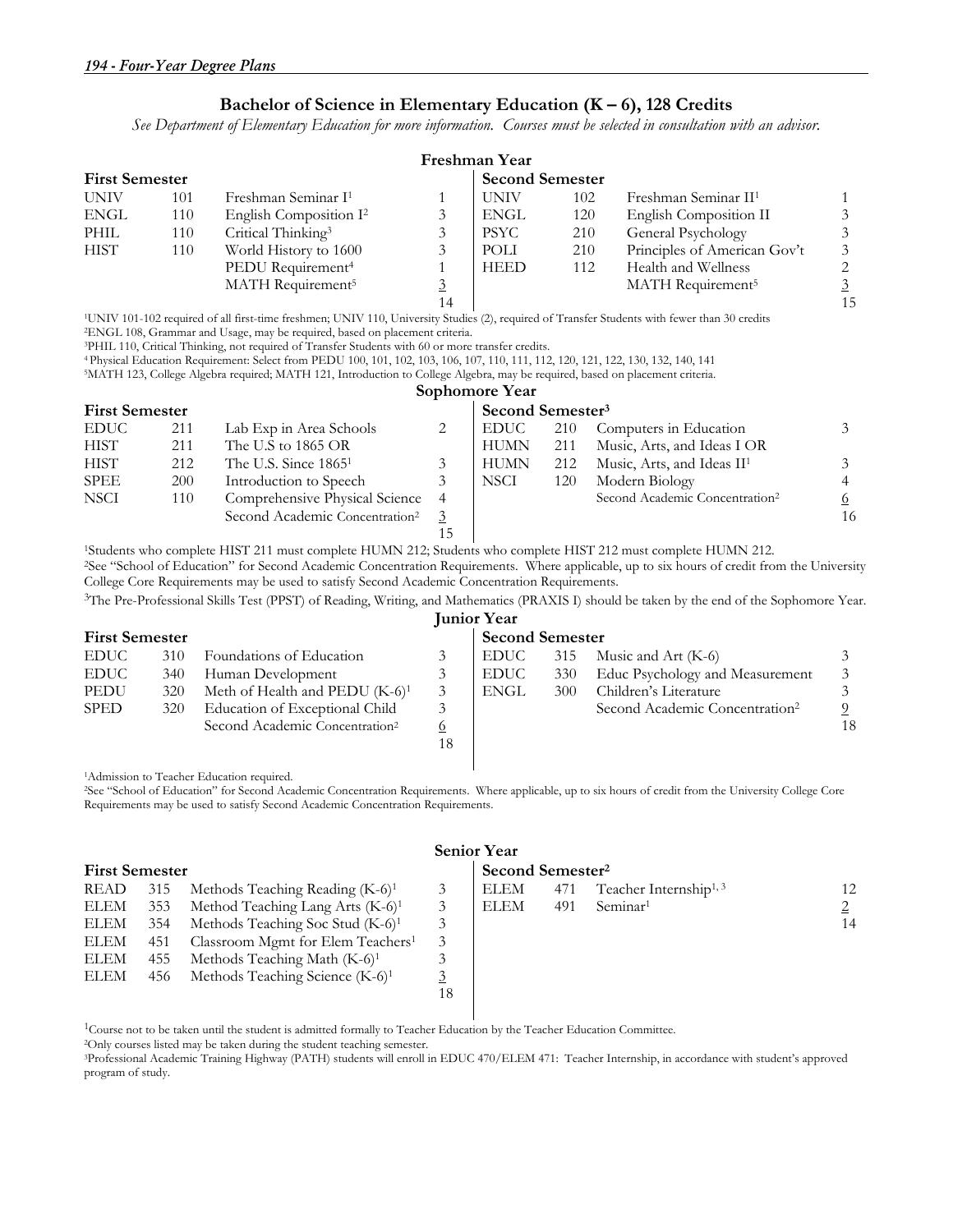#### **Bachelor of Science Birth Through Kindergarten, (Teaching) 125 Credits**

*See Department of Elementary Education for more information. Courses must be selected in consultation with an advisor.* 

| Freshman Year         |     |                                          |                        |             |     |                                  |                |  |  |
|-----------------------|-----|------------------------------------------|------------------------|-------------|-----|----------------------------------|----------------|--|--|
| <b>First Semester</b> |     |                                          | <b>Second Semester</b> |             |     |                                  |                |  |  |
| <b>UNIV</b>           | 101 | Freshman Seminar I <sup>1</sup>          |                        | UNIV        | 102 | Freshman Seminar II <sup>1</sup> |                |  |  |
| ENGL                  | 110 | English Composition I <sup>2</sup>       |                        | ENGL        | 120 | English Composition II           | 3              |  |  |
| PHIL                  | 110 | Critical Thinking <sup>3</sup>           |                        | <b>HIST</b> | 110 | World History to 1600            | 3              |  |  |
| MATH                  | 123 | College Algebra <sup>5</sup>             |                        | <b>NSCI</b> | 120 | Modern Biology                   | $\overline{4}$ |  |  |
| PEDU                  |     | Physical Education Elective <sup>4</sup> |                        | <b>HEED</b> | 112 | Health and Wellness              | 2              |  |  |
| <b>NSCI</b>           | 110 | Comprehensive Phy Science                |                        | <b>MATH</b> |     | MATH Elective <sup>5</sup>       | $\overline{3}$ |  |  |
|                       |     |                                          | 15                     |             |     |                                  | 16             |  |  |

15 15 16 101-102 required of all first-time freshmen; UNIV 110, University Studies (2), required of Transfer Students with fewer than 30 credits 2ENGL 108, Grammar and Usage, may be required, based on placement criteria.<br>2

4 Physical Education Requirement: Select from PEDU 100, 101, 102, 103, 106, 107, 110, 111, 112, 120, 121, 122, 130, 132, 140, 141 5MATH 123, College Algebra required; MATH 121, Introduction to College Algebra, may be required, based on placement criteria.

|                       |     |                              |    | Sophomore Year               |            |                                        |                |
|-----------------------|-----|------------------------------|----|------------------------------|------------|----------------------------------------|----------------|
| <b>First Semester</b> |     |                              |    | Second Semester <sup>3</sup> |            |                                        |                |
| POLI                  | 210 | Principles of American Gov't | 3  | <b>EDUC</b>                  | 210        | Computers in Education                 | 3              |
| <b>PSYC</b>           | 210 | General Psychology           | 3  | <b>SPEE</b>                  | <b>200</b> | Introduction to Speech                 | 3              |
| <b>HIST</b>           | 211 | The U.S to 1865 OR           |    | <b>HUMN</b>                  | 211        | Music, Arts, and Ideas I OR            |                |
| <b>HIST</b>           | 212 | The U.S. Since $18651$       | 3  | <b>HUMN</b>                  | 212        | Music, Arts, and Ideas II <sup>1</sup> | 3              |
| <b>EDUC</b>           | 310 | Foundations of Ed            | 3  | <b>EDUC</b>                  | 211        | Lab Experiences Area Schools           | 2              |
| <b>SWRK</b>           | 220 | Intro to Human Services      | 3  | SWRK                         | 230        | Intro to Social Work                   | 3              |
|                       |     |                              |    | <b>EDUC</b>                  | 340        | Human Development                      | $\overline{3}$ |
|                       |     |                              | 15 |                              |            |                                        | 17             |

<sup>1</sup>Students who complete HIST 211 must complete HUMN 212; Students who complete HIST 212 must complete HUMN 212.

| <b>First Semester</b> |                                | <b>Second Semester</b> |             |     |                                  |    |
|-----------------------|--------------------------------|------------------------|-------------|-----|----------------------------------|----|
| 372                   | First Aid & Safety Education   |                        | <b>EDUC</b> | 308 | Observ Assess Prescho Ed         |    |
| 350                   | Introduction to B-K Education  |                        | <b>HEED</b> | 420 | Nutrition                        |    |
| 330                   | Edu Psych & Measure            |                        | SOCI        | 330 | Marriage & Family Relations      |    |
| 320                   | Education of Exceptional Child |                        | <b>EDUC</b> | 314 | Field Exp in Preschool Education |    |
| 307                   | Infant & Toddler Devel & Ed    |                        | <b>EDUC</b> | 360 | Family, Culture & School         |    |
|                       |                                | 15                     |             |     |                                  | 15 |
|                       |                                |                        |             |     |                                  |    |

 $\overline{\phantom{a}}$ 

|                       |     |                             |                              | <b>Senior Year</b> |     |                      |                |
|-----------------------|-----|-----------------------------|------------------------------|--------------------|-----|----------------------|----------------|
| <b>First Semester</b> |     |                             | Second Semester <sup>2</sup> |                    |     |                      |                |
| READ                  | 370 | Lan Dev & Emerg Literacy    | 3                            | ELEM               | 471 | B-K Student Teaching | 12             |
| EDUC                  | 427 | Math, Sci, Soc. St. Ed B-K  | 3                            | ELEM               | 491 | Prof Ed Seminar      | $\overline{2}$ |
| <b>EDUC</b>           | 309 | Fld Exper Infant.Toddler Ed | 3                            |                    |     |                      | 14             |
| EDUC                  | 423 | Music, Art, Drama, Move B-K | 3                            |                    |     |                      |                |
| <b>EDUC</b>           | 311 | Found of Multicultural Ed   |                              |                    |     |                      |                |
|                       |     | Elective                    | $\overline{3}$               |                    |     |                      |                |
|                       |     |                             | 18                           |                    |     |                      |                |

NOTE: The Pre-Professional Skills Tests (PPST) of Reading, Writing, and Mathematics (PRAXIS I) should be taken by the end of the sophomore year.<br><sup>2</sup>Only courses listed under senior year, second semester, may be taken durin

## **Junior Year**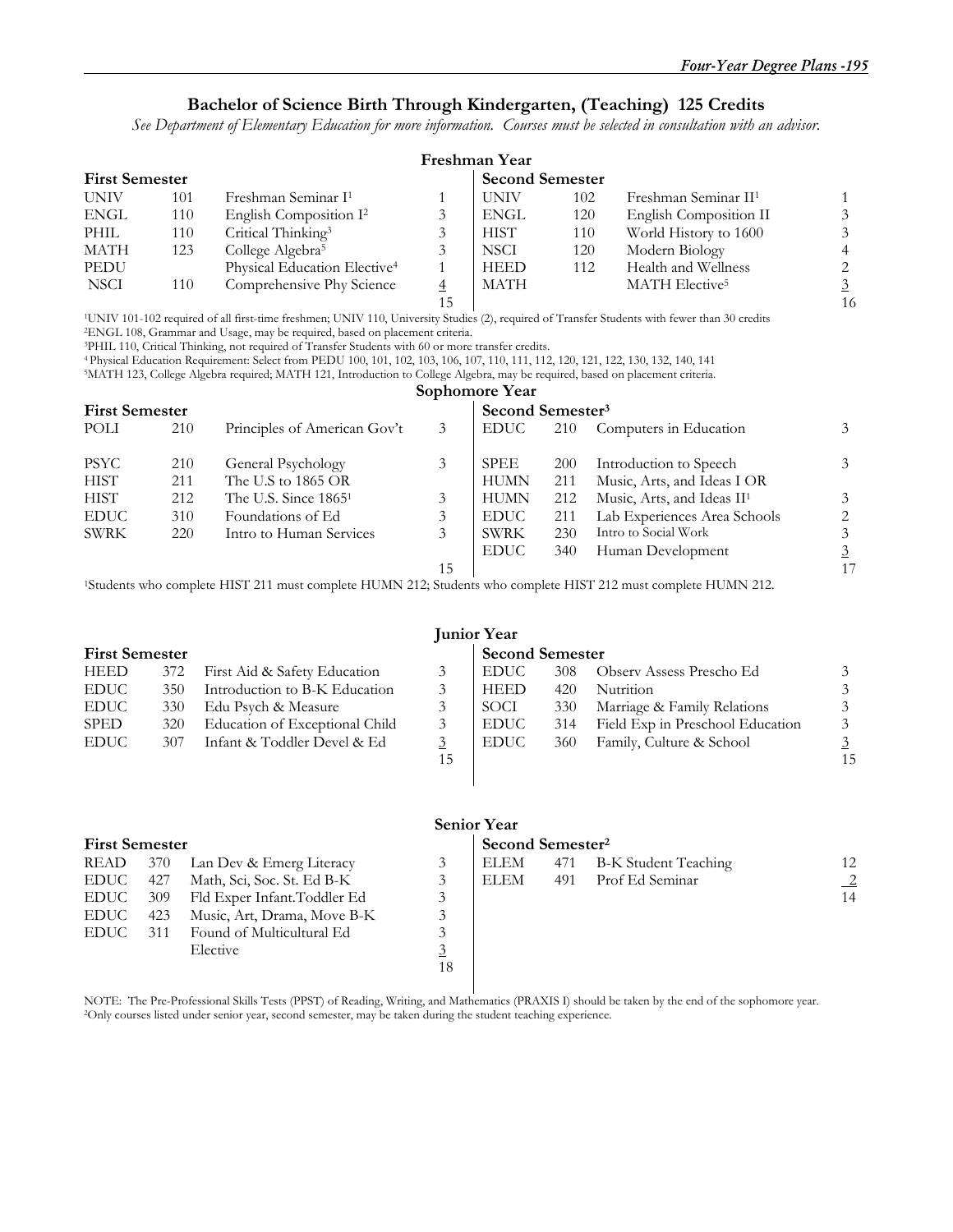#### **Bachelor of Science Birth Through Kindergarten, (Non-Teaching) 125 Credits**

*See Department of Elementary Education for more information. Courses must be selected in consultation with an advisor.* 

| Freshman Year         |     |                                          |                        |             |     |                                  |                |  |  |
|-----------------------|-----|------------------------------------------|------------------------|-------------|-----|----------------------------------|----------------|--|--|
| <b>First Semester</b> |     |                                          | <b>Second Semester</b> |             |     |                                  |                |  |  |
| <b>UNIV</b>           | 101 | Freshman Seminar I <sup>1</sup>          |                        | <b>UNIV</b> | 102 | Freshman Seminar II <sup>1</sup> |                |  |  |
| ENGL                  | 110 | English Composition I <sup>2</sup>       |                        | ENGL        | 120 | English Composition II           | 3              |  |  |
| PHIL                  | 110 | Critical Thinking <sup>3</sup>           |                        | <b>HIST</b> | 110 | World History to 1600            | 3              |  |  |
| MATH                  | 123 | College Algebra <sup>5</sup>             |                        | <b>NSCI</b> | 120 | Modern Biology                   | $\overline{4}$ |  |  |
| PEDU                  |     | Physical Education Elective <sup>4</sup> |                        | <b>HEED</b> | 112 | Health and Wellness              | 2              |  |  |
| <b>NSCI</b>           | 110 | Comprehensive Phy Science                |                        | <b>MATH</b> |     | MATH Elective <sup>5</sup>       | $\overline{3}$ |  |  |
|                       |     |                                          | 15                     |             |     |                                  | 16             |  |  |

15 15 16 101-102 required of all first-time freshmen; UNIV 110, University Studies (2), required of Transfer Students with fewer than 30 credits 2ENGL 108, Grammar and Usage, may be required, based on placement criteria.<br>2

4 Physical Education Requirement: Select from PEDU 100, 101, 102, 103, 106, 107, 110, 111, 112, 120, 121, 122, 130, 132, 140, 141 5MATH 123, College Algebra required; MATH 121, Introduction to College Algebra, may be required, based on placement criteria.

|             |                       |                                                                                                                            |                | Sophomore Year |                              |                                        |                |  |  |
|-------------|-----------------------|----------------------------------------------------------------------------------------------------------------------------|----------------|----------------|------------------------------|----------------------------------------|----------------|--|--|
|             | <b>First Semester</b> |                                                                                                                            |                |                | Second Semester <sup>3</sup> |                                        |                |  |  |
| POLI        | 210                   | Principles of American Govt                                                                                                | 3              | <b>EDUC</b>    | 210                          | Computers in Education                 | 3              |  |  |
| <b>PSYC</b> | 210                   | General Psychology                                                                                                         | 3              | <b>SPEE</b>    | 200                          | Introduction to Speech                 | 3 <sup>1</sup> |  |  |
| <b>HIST</b> | 211                   | The U.S to 1865 OR                                                                                                         |                | <b>HUMN</b>    | 211                          | Music, Arts, and Ideas I OR            |                |  |  |
| <b>HIST</b> | 212                   | The U.S. Since $18651$                                                                                                     | 3              | <b>HUMN</b>    | 212                          | Music, Arts, and Ideas II <sup>1</sup> | 3              |  |  |
| <b>EDUC</b> | 310                   | Foundations of Ed                                                                                                          | 3              | <b>EDUC</b>    | 211                          | Lab Experiences Area Schools           | 2              |  |  |
| <b>SWRK</b> | 220                   | Intro to Human Services                                                                                                    | $\overline{3}$ | SWRK           | 230                          | Intro to Social Work                   | 3              |  |  |
|             |                       |                                                                                                                            |                | <b>EDUC</b>    | 340                          | Human Development                      | $\overline{3}$ |  |  |
|             |                       |                                                                                                                            | 15             |                |                              |                                        | 17             |  |  |
|             |                       | <sup>1</sup> Students who complete HIST 211 must complete HUMN 212; Students who complete HIST 212 must complete HUMN 212. |                |                |                              |                                        |                |  |  |

#### **First Semester 1988** Second Semester HEED 372 First Aid & Safety Education 3 EDUC 308 Observ Assess Prescho Ed 3 EDUC 350 Introduction to B-K Education 3 HEED 420 Nutrition 3 3 EDUC 330 Edu Psych & Measure 3 SOCI 330 Marriage & Family Relations 3 SPED 320 Education of Exceptional Child 3 **EDUC**  360 Family, Culture & School 3 EDUC 307 Infant & Toddler Devel & Ed 3 Minor 3 15 15

| READ        | 370 | Lan Dev & Emerg Literacy    |    |             |     | Minor           | 12             |
|-------------|-----|-----------------------------|----|-------------|-----|-----------------|----------------|
| EDUC        | 427 | Math, Sci, Soc. St. Ed B-K  |    | <b>ELEM</b> | 491 | Prof Ed Seminar | $\overline{2}$ |
| EDUC        | 423 | Music, Art, Drama, Move B-K |    |             |     |                 | 14             |
| <b>EDUC</b> | 311 | Found of Multicultural Ed   |    |             |     |                 |                |
|             |     | Minor                       |    |             |     |                 |                |
|             |     | Elective                    |    |             |     |                 |                |
|             |     |                             | 18 |             |     |                 |                |

#### **Senior Year**

### **First Semester Second Semester<sup>2</sup>**

|  | READ 370 Lan Dev & Emerg Literacy   |        | Minor               |  |
|--|-------------------------------------|--------|---------------------|--|
|  | EDUC 427 Math, Sci, Soc. St. Ed B-K | I ELEM | 491 Prof Ed Seminar |  |
|  | $FNIC = 422 - M + N + N = M + D V$  |        |                     |  |

# **Junior Year**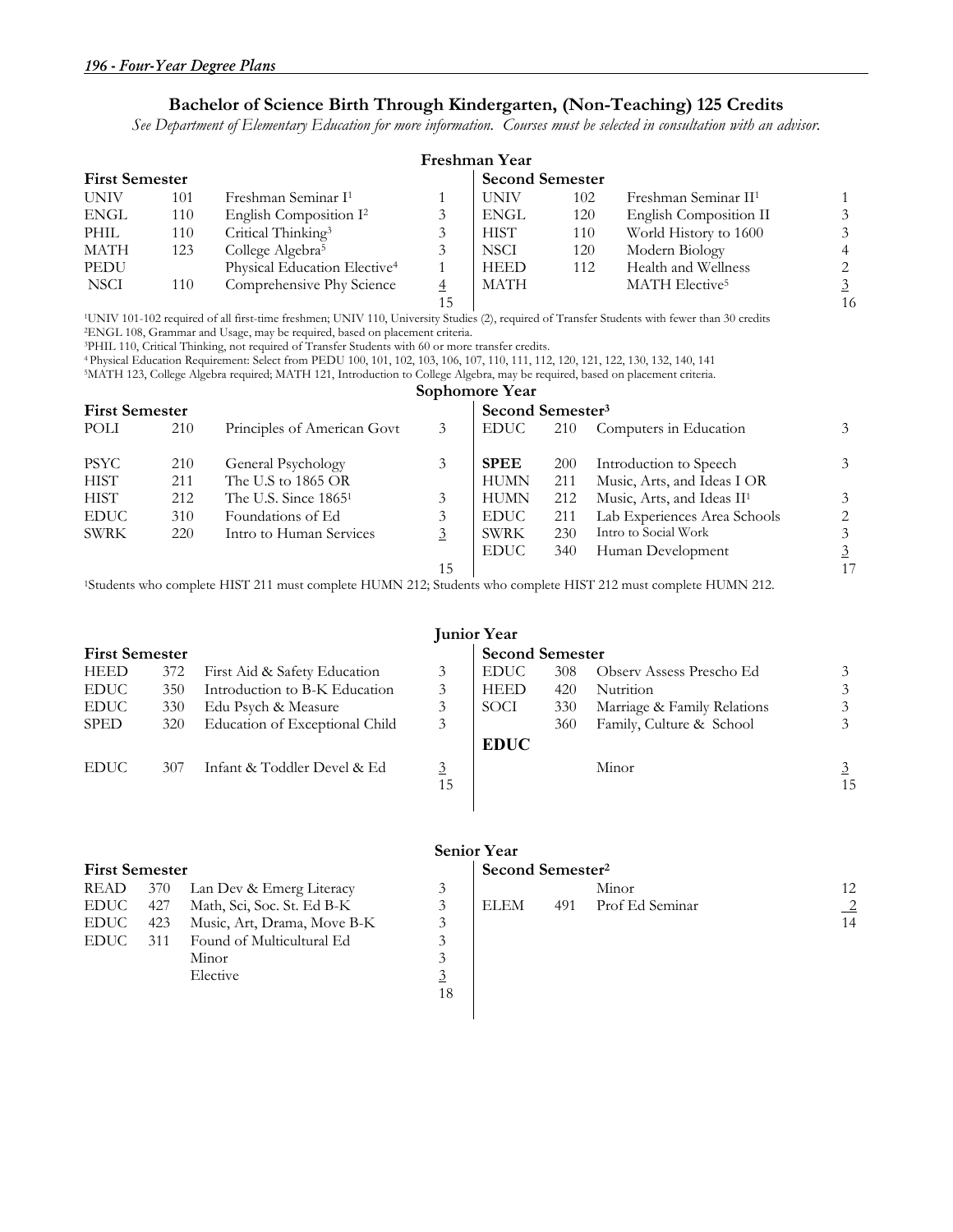#### **Bachelor of Arts in English Language and Literature, 123 Credits**

*See Department of English and Foreign Languages for more information. Courses must be selected in consultation with an advisor.* 

| Freshman Year |                       |                                            |  |      |     |                                                 |               |  |  |
|---------------|-----------------------|--------------------------------------------|--|------|-----|-------------------------------------------------|---------------|--|--|
|               | <b>First Semester</b> |                                            |  |      |     | <b>Second Semester</b>                          |               |  |  |
| <b>UNIV</b>   | 101                   | Freshman Seminar I <sup>2</sup>            |  | UNIV | 102 | Freshman Seminar II <sup>2</sup>                |               |  |  |
| <b>ENGL</b>   | 110                   | English Composition I <sup>3</sup>         |  | ENGL | 120 | English Composition II                          |               |  |  |
| PHIL          | 110                   | Critical Thinking <sup>4</sup>             |  |      |     | MATH Requirement <sup>5</sup>                   |               |  |  |
|               |                       | MATH Requirement <sup>5</sup>              |  |      |     | History/Social Science Requirement <sup>8</sup> | $\mathcal{E}$ |  |  |
|               |                       | Humanities/Fine Arts Elective <sup>6</sup> |  |      |     | University College Rest. Elective 9             | $\mathcal{E}$ |  |  |
|               |                       | PEDU/HEED Elective <sup>7</sup>            |  |      |     | PEDU/HEED Elective <sup>7</sup>                 |               |  |  |
|               |                       |                                            |  |      |     |                                                 | 14            |  |  |

<sup>1</sup>A student entering the B.A. degree program in English is required to have a grade point average of 2.0 before declaring the major. A grade of C or better is required in all major English courses.

2UNIV 101-102 required of all first-time freshmen; UNIV 110, University Studies (2), required of Transfer Students with fewer than 30 credits 3ENGL 108, Grammar and Usage, may be required, based on placement criteria.

<sup>5</sup>MATH 123, College Algebra required; MATH 121, Introduction to College Algebra, may be required, based on placement criteria.

6Humanities/Fine Arts Elective: Select one course from ART 210, ART 211, ENGL 211, ENGL 212, ENGL 220, ENGL 223, ENGL 240, HUMN 211, HUMN 212, MUSI 210, MUSI 260, PHIL 210, PHIL 212, PHIL 220, THEA 203

7 Physical Education/Health Requirement may be fulfilled by completing HEED 112, Health and Wellness (2) OR two PEDU courses selected from PEDU 100, 101, 102, 103, 106, 107, 110, 111, 112, 120, 121, 122, 130, 132, 140, 141

8History/Social Science Requirement – Select from ANTH 210, CRJC 200, ECON 200, ECON 211, ECON 212, GEOG 210, GEOG 220, HIST 110, HIST 120,

<sup>9</sup>University College Restricted Elective: Select from ANTH 210, ART 210, ART 211, CRJC 200, ENGL 211, ENGL 212, ENGL 220, ENGL 223, ENGL 240, GEOG 210, GEOG 220, HIST 110, HIST 120, HIST 210, HIST 211, HIST 212, HUMN 211, HUMN 212, MUSI 210, MUSI 260, PHIL 210, PHIL 212, PHIL 220, POLI 200, POLI 210, POLI 220, THEA 203, SOCI 210, SWRK 220, or any 100- or 200-level course; A foreign language sequence may also be used to fulfill this requirement.

#### **Sophomore Year**

| <b>First Semester</b> |            |                                               |    | <b>Second Semester</b> |     |                                               |                |
|-----------------------|------------|-----------------------------------------------|----|------------------------|-----|-----------------------------------------------|----------------|
| <b>ENGL</b>           | 220        | African-American Literature                   |    | ENGL                   | 223 | African-American Literature II                |                |
| <b>SPEE</b>           | <b>200</b> | Introduction to Speech                        |    | ENGL                   | 231 | Advanced Grammar                              | 3              |
|                       |            | Univ College Restricted Elective <sup>1</sup> |    |                        |     | Univ College Restricted Elective <sup>1</sup> | 3              |
|                       |            | Natural Science Elective <sup>2</sup>         |    |                        |     | Natural Sciences Elective <sup>2</sup>        |                |
|                       |            | Foreign Language Requirement                  |    |                        |     | Foreign Language Requirement                  |                |
|                       |            |                                               | 16 |                        |     |                                               | 1 <sub>0</sub> |

 16 16 1University College Restricted Elective: Select from ANTH 210, ART 210, ART 211, CRJC 200, ENGL 211, ENGL 212, ENGL 220, ENGL 223, ENGL 240, GEOG 210, GEOG 220, HIST 110, HIST 120, HIST 210, HIST 211, HIST 212, HUMN 211, HUMN 212, MUSI 210, MUSI 260, PHIL 210, PHIL 212, PHIL 220, POLI 200, POLI 210, POLI 220, THEA 203, SOCI 210, SWRK 220, or any 100- or 200-level course; A foreign language sequence may also be used to fulfill this requirement.

2University College Natural Science Elective: Select from ASTR 111, ASTR 112, CHEM 140, CHEM 160, BIOL 110, BIOL 130, BIOL 150, PHYS 111, PHYS 112, PHYS 113, PHYS 121, PHYS 122, PHYS 123, ZOOL 110; If NSCI 110 is selected, NSCI 120 must be taken as the second natural sciences course.

|                       |     |                                                                                               |                | <b>Junior Year</b>     |     |                                      |          |  |
|-----------------------|-----|-----------------------------------------------------------------------------------------------|----------------|------------------------|-----|--------------------------------------|----------|--|
| <b>First Semester</b> |     |                                                                                               |                | <b>Second Semester</b> |     |                                      |          |  |
| ENGL                  | 271 | Introduction to Literary Criticism                                                            | 3              | ENGL                   | 312 | English Literature II                | 3        |  |
| ENGL                  | 311 | English Literature I                                                                          | 3              | ENGL                   | 322 | American Literature II               | 3        |  |
| ENGL                  | 321 | American Literature I                                                                         |                | ENGL                   | 332 | Intro to Film and Visual Literacy OR |          |  |
|                       |     |                                                                                               | 3              | ENGL                   | 343 | The Teaching of Writing $OR$         |          |  |
|                       |     |                                                                                               |                | <b>ENGL</b>            | 370 | Junior Seminar                       | 3        |  |
| ENGL                  | 341 | Advanced Composition                                                                          | 3              |                        |     | <b>English Elective</b>              | 3        |  |
|                       |     | <b>English Elective</b>                                                                       | $\overline{3}$ |                        |     | Minor <sup>1</sup>                   | <u>6</u> |  |
|                       |     |                                                                                               | 15             |                        |     |                                      | 18       |  |
|                       |     | <sup>1</sup> See the appropriate catalog section for requirements of specific minor selected. |                |                        |     |                                      |          |  |
|                       |     |                                                                                               |                | <b>Senior Year</b>     |     |                                      |          |  |
| <b>First Semester</b> |     |                                                                                               |                | <b>Second Semester</b> |     |                                      |          |  |
| ENGL                  | 411 | Shakespeare                                                                                   | 3              |                        |     | Minor <sup>1</sup>                   | 9        |  |
| ENGL                  | 412 | The Eighteenth Century OR                                                                     |                |                        |     | Free Electives                       | <u>6</u> |  |
| ENGL                  | 432 | Romantic Poetry and Prose                                                                     | 3              |                        |     |                                      |          |  |
| ENGL                  | 431 | The American Novel                                                                            | 3              |                        |     |                                      | 15       |  |
| ENGL                  | 470 | Senior Seminar                                                                                | 3              |                        |     |                                      |          |  |
|                       |     | Minor <sup>1</sup>                                                                            | $\overline{3}$ |                        |     |                                      |          |  |
|                       |     |                                                                                               | 15             |                        |     |                                      |          |  |
|                       |     | <sup>1</sup> See the appropriate catalog section for requirements of specific minor selected. |                |                        |     |                                      |          |  |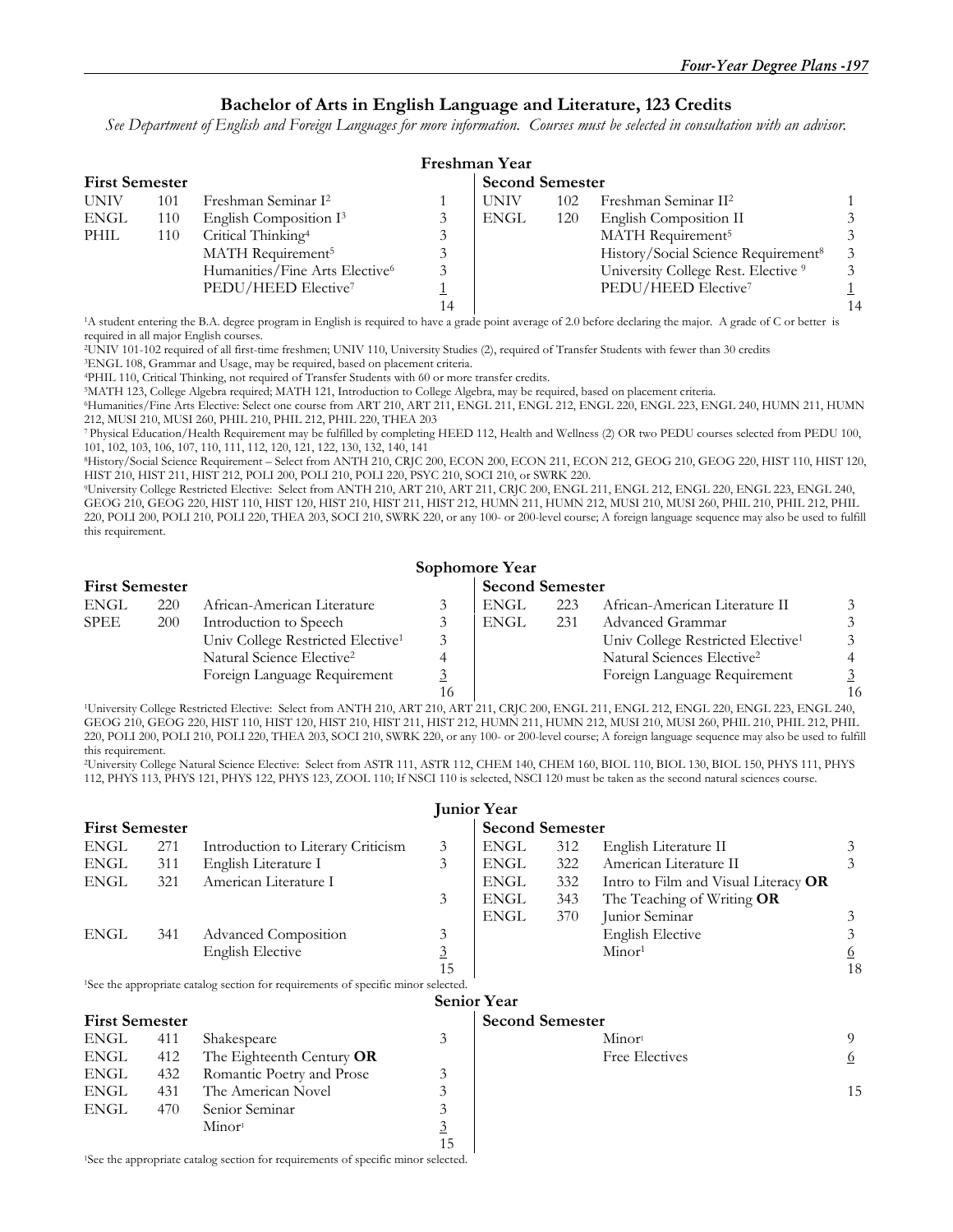## **Bachelor of Science in English Language and Literature -Teaching, 125 Credits**

*See Department of English and Foreign Languages for more information. Courses must be selected in consultation with an advisor.* 

|                       | Freshman Year |                                            |    |                        |     |                                     |    |  |  |  |  |
|-----------------------|---------------|--------------------------------------------|----|------------------------|-----|-------------------------------------|----|--|--|--|--|
| <b>First Semester</b> |               |                                            |    | <b>Second Semester</b> |     |                                     |    |  |  |  |  |
| <b>UNIV</b>           | 101           | Freshman Seminar I <sup>1</sup>            |    | <b>UNIV</b>            | 102 | Freshman Seminar II <sup>1</sup>    |    |  |  |  |  |
| ENGL                  | 110           | English Composition I <sup>2</sup>         |    | ENGL                   | 120 | English Composition II              |    |  |  |  |  |
| PHIL                  | 110           | Critical Thinking <sup>3</sup>             |    |                        |     | MATH Requirement <sup>4</sup>       |    |  |  |  |  |
|                       |               | MATH Requirement <sup>4</sup>              |    |                        |     | History/Social Science Requirement7 |    |  |  |  |  |
|                       |               | Humanities/Fine Arts Elective <sup>5</sup> |    |                        |     | Univ College Rest. Elective 8       |    |  |  |  |  |
|                       |               | PEDU/HEED Elective <sup>6</sup>            |    |                        |     | PEDU/HEED Elective6                 |    |  |  |  |  |
|                       |               |                                            | 14 |                        |     |                                     | 14 |  |  |  |  |

1UNIV 101-102 required of all first-time freshmen; UNIV 110, University Studies (2), required of Transfer Students with fewer than 30 credits 2ENGL 108, Grammar and Usage, may be required, based on placement criteria.

<sup>4</sup>MATH 123, College Algebra required; MATH 121, Introduction to College Algebra, may be required, based on placement criteria.

5Humanities/Fine Arts Elective: Select one course from ART 210, ART 211, ENGL 211, ENGL 212, ENGL 220, ENGL 223, ENGL 240, HUMN 211, HUMN 212, MUSI 210, MUSI 260, PHIL 210, PHIL 212, PHIL 220, THEA 203

6 Physical Education/Health Requirement may be fulfilled by completing HEED 112, Health and Wellness (2) OR two PEDU courses selected from PEDU 100, 101, 102, 103, 106, 107, 110, 111, 112, 120, 121, 122, 130, 132, 140, 141

7History/Social Science Requirement – Select from ANTH 210, CRJC 200, ECON 200, ECON 211, ECON 212, GEOG 210, GEOG 220, HIST 110, HIST 120,

<sup>8</sup>University College Restricted Elective: EDUC 210 Computers in Education or CSC 100 Introduction to Computers must be taken as one University College restricted elective.

## **Sophomore Year**<sup>1</sup>

|             | <b>First Semester</b> |                                             |    |      | Second Semester <sup>3</sup> |                                                |    |  |  |
|-------------|-----------------------|---------------------------------------------|----|------|------------------------------|------------------------------------------------|----|--|--|
| EDUC        | 211                   | Lab Experience in Area Schools <sup>1</sup> | 2  | ENGL | 271                          | Introduction to Literary Criticism             |    |  |  |
| ENGL        | 220                   | African-American Literature OR              | 3  | NSCI | 120                          | Modern Biology                                 |    |  |  |
| ENGL        | 223                   | African-American Literature II              |    |      |                              | Univ. College Restricted Elective <sup>2</sup> | 6  |  |  |
| <b>ENGL</b> | 231                   | Advanced Grammar                            |    |      |                              | Foreign Language Requirement                   |    |  |  |
| SPEE        | 200                   | Introduction to Speech                      |    |      |                              |                                                | 16 |  |  |
| NSCI        | 110                   | Comprehensive Physical Science              | 4  |      |                              |                                                |    |  |  |
|             |                       | Foreign Language Requirement                |    |      |                              |                                                |    |  |  |
|             |                       |                                             | 10 |      |                              |                                                |    |  |  |

I 8 |<br>The Bachelor of Science major in English must earn a grade of C or better in all major English courses and in all education courses.<br>University College Restricted Elective: Select from ANTH 210, ART 210, ART 211, CRJ GEOG 210, GEOG 220, HIST 110, HIST 120, HIST 210, HIST 211, HIST 212, HUMN 211, HUMN 212, MUSI 210, MUSI 260, PHIL 210, PHIL 212, PHIL 220, POLI 200, POLI 210, POLI 220, THEA 203, SOCI 210, SWRK 220, or any 100- or 200-level course; A foreign language sequence may also be used to fulfill this requirement.

3The Pre-Professional Skills Test (PPST) of Reading, Writing, and Mathematics (PRAXIS I) should be taken by the end of the Sophomore Year.

#### **Junior Year**

18

|             | <b>First Semester</b> |                                            |    |             |     | <b>Second Semester</b>          |                |  |  |  |
|-------------|-----------------------|--------------------------------------------|----|-------------|-----|---------------------------------|----------------|--|--|--|
| <b>EDUC</b> | 310                   | Foundations of Education                   | 3  | <b>ENGL</b> | 301 | Adolescent Literature           | 3              |  |  |  |
| ENGL        | 311                   | English Literature I OR                    |    | ENGL        | 332 | Introduction to Film and Visual | 3              |  |  |  |
| ENGL        | 312                   | English Literature II                      |    |             |     | Literacy                        |                |  |  |  |
| ENGL        | 321                   | American Literature I OR                   |    | <b>ENGL</b> | 341 | <b>Advanced Composition</b>     | 3              |  |  |  |
| ENGL        | 322                   | American Literature II                     |    |             |     |                                 |                |  |  |  |
| READ        | 320                   | Teaching Reading/Content Area <sup>1</sup> |    | <b>ENGL</b> | 343 | The Teaching of Writing         | 3              |  |  |  |
|             |                       | English Elective                           |    | <b>EDUC</b> | 330 | Educ Psychology and Measurement | 3              |  |  |  |
|             |                       |                                            | 15 | <b>EDUC</b> | 340 | Human Development               | $\overline{3}$ |  |  |  |

1Course not to be taken until the student is admitted formally to Teacher Education by the Teacher Education Committee.

|                       | Senior Year <sup>1</sup> |                    |          |                        |     |                                                        |     |  |  |  |  |
|-----------------------|--------------------------|--------------------|----------|------------------------|-----|--------------------------------------------------------|-----|--|--|--|--|
| <b>First Semester</b> |                          |                    |          | <b>Second Semester</b> |     |                                                        |     |  |  |  |  |
| ENGL                  | 411                      | Shakespeare        | 3        | EDUC                   | 421 | Principles of Secondary Education <sup>2</sup>         |     |  |  |  |  |
| ENGL                  | 431                      | The American Novel | 3        | EDUC                   | 450 | Classroom Mgmt/Parent Counseling <sup>2</sup>          | ⌒   |  |  |  |  |
| <b>ENGL</b>           | 470                      | Senior Seminar     | 3        | EDUC                   | 460 | Meth and Materials in Secondary<br>School <sup>2</sup> |     |  |  |  |  |
|                       |                          | Elective           | <u>6</u> | EDUC -                 | 480 | Student Teaching <sup>2</sup>                          |     |  |  |  |  |
|                       |                          |                    | 15       | EDUC.                  | 490 | Professional Education Seminar <sup>2</sup>            | 1.5 |  |  |  |  |

The Bachelor of Science major in English must take a departmental comprehensive examination in the senior year.<br><sup>2</sup>Course not to be taken until the student is admitted formally to Teacher Education by the Teacher Education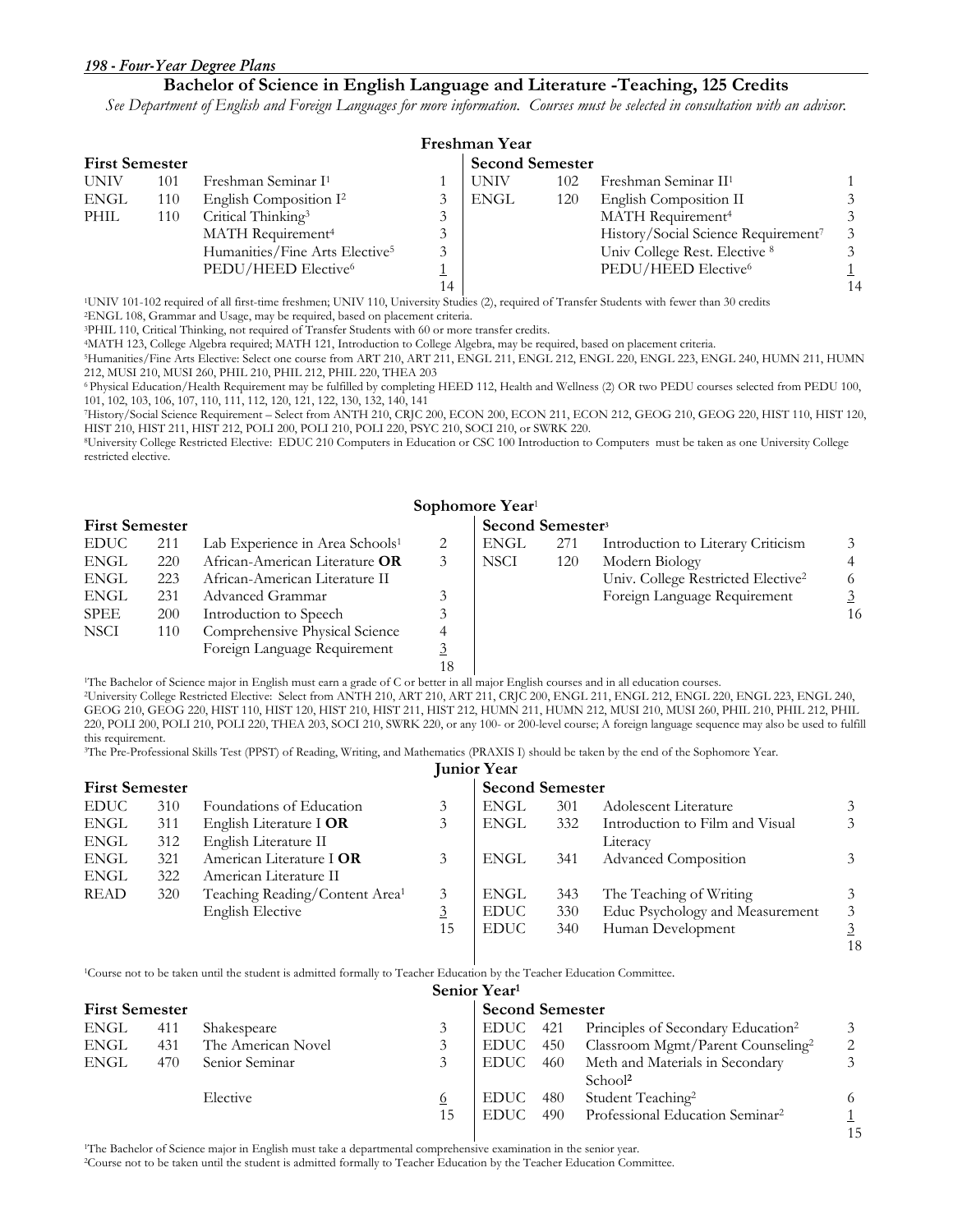#### **Bachelor of Arts in Geography, 120 Credits**<sup>1</sup>

*See Department of Government and History for more information. Courses must be selected in consultation with an advisor.* 

|             | Freshman Year         |                                            |    |             |                        |                                                 |    |  |  |  |  |
|-------------|-----------------------|--------------------------------------------|----|-------------|------------------------|-------------------------------------------------|----|--|--|--|--|
|             | <b>First Semester</b> |                                            |    |             | <b>Second Semester</b> |                                                 |    |  |  |  |  |
| <b>UNIV</b> | 101                   | Freshman Seminar I <sup>2</sup>            |    | <b>UNIV</b> | 102                    | Freshman Seminar II <sup>2</sup>                |    |  |  |  |  |
| ENGL        | 110                   | English Composition $I3$                   |    | ENGL        | 120                    | English Composition II                          |    |  |  |  |  |
| PHIL        | 110                   | Critical Thinking <sup>4</sup>             |    |             |                        | MATH Requirement <sup>5</sup>                   |    |  |  |  |  |
|             |                       | MATH Requirement <sup>5</sup>              |    |             |                        | History/Social Science Requirement <sup>8</sup> |    |  |  |  |  |
|             |                       | Humanities/Fine Arts Elective <sup>6</sup> |    |             |                        | University College Rest. Elective 9             |    |  |  |  |  |
|             |                       | PEDU/HEED Elective <sup>7</sup>            |    |             |                        | PEDU/HEED Elective <sup>7</sup>                 |    |  |  |  |  |
|             |                       |                                            | 14 |             |                        |                                                 | 14 |  |  |  |  |

1Students must earn a grade of C or better in all Geography courses and an overall GPA of 2.0 or higher to quality for graduation.

2UNIV 101-102 required of all first-time freshmen; UNIV 110, University Studies (2), required of Transfer Students with fewer than 30 credits 3ENGL 108, Grammar and Usage, may be required, based on placement criteria.

4PHIL 110, Critical Thinking, not required of Transfer Students with 60 or more transfer credits. 5MATH 123, College Algebra required; MATH 121, Introduction to College Algebra, may be required, based on placement criteria.

6Humanities/Fine Arts Elective: Select one course from ART 210, ART 211, ENGL 211, ENGL 212, ENGL 220, ENGL 223, ENGL 240, HUMN 211, HUMN 212, MUSI 210, MUSI 260, PHIL 210, PHIL 212, PHIL 220, THEA 203

7 Physical Education/Health Requirement may be fulfilled by completing HEED 112, Health and Wellness (2) OR two PEDU courses selected from PEDU 100, 101, 102, 103, 106, 107, 110, 111, 112, 120, 121, 122, 130, 132, 140, 141

8History/Social Science Requirement – Select from ANTH 210, CRJC 200, ECON 200, ECON 211, ECON 212, GEOG 210, GEOG 220, HIST 110, HIST 120,

<sup>9</sup>University College Restricted Elective: Select from ANTH 210, ART 210, ART 211, CRJC 200, ENGL 211, ENGL 212, ENGL 220, ENGL 223, ENGL 240, GEOG 210, GEOG 220, HIST 110, HIST 120, HIST 210, HIST 211, HIST 212, HUMN 211, HUMN 212, MUSI 210, MUSI 260, PHIL 210, PHIL 212, PHIL 220, POLI 200, POLI 210, POLI 220, THEA 203, SOCI 210, SWRK 220, or any 100- or 200-level course; A foreign language sequence may also be used to fulfill this requirement.

## **Sophomore Year**

|             | <b>First Semester</b> |                                                     |  |       | <b>Second Semester</b> |                                                     |    |  |  |
|-------------|-----------------------|-----------------------------------------------------|--|-------|------------------------|-----------------------------------------------------|----|--|--|
| GEOG 210    |                       | Principles of Geography                             |  | GEOG- | 220                    | World Regional Geography                            |    |  |  |
| <b>SPEE</b> | <b>200</b>            | Introduction to Speech                              |  |       |                        | University College Restricted Elective <sup>1</sup> |    |  |  |
|             |                       | University College Restricted Elective <sup>1</sup> |  |       |                        | Natural Sciences Elective <sup>2</sup>              |    |  |  |
|             |                       | Natural Science Elective <sup>2</sup>               |  |       |                        | Minor/Electives                                     |    |  |  |
|             |                       | Minor/Electives                                     |  |       |                        |                                                     | 16 |  |  |
|             |                       |                                                     |  |       |                        |                                                     |    |  |  |

 16 1University College Restricted Elective: Select from ANTH 210, ART 210, ART 211, CRJC 200, ENGL 211, ENGL 212, ENGL 220, ENGL 223, ENGL 240, GEOG 210, GEOG 220, HIST 110, HIST 120, HIST 210, HIST 211, HIST 212, HUMN 211, HUMN 212, MUSI 210, MUSI 260, PHIL 210, PHIL 212, PHIL 220, POLI 200, POLI 210, POLI 220, THEA 203, SOCI 210, SWRK 220, or any 100- or 200-level course; A foreign language sequence may also be used to fulfill this requirement.

2University College Natural Science Elective: Select from ASTR 111, ASTR 112, CHEM 140, CHEM 160, BIOL 110, BIOL 130, BIOL 150, PHYS 111, PHYS 112, PHYS 113, PHYS 121, PHYS 122, PHYS 123, ZOOL 110; If NSCI 110 is selected, NSCI 120 must be taken as the second natural sciences course.

| <b>Junior Year</b>    |     |                                              |                        |             |     |                                             |    |  |  |
|-----------------------|-----|----------------------------------------------|------------------------|-------------|-----|---------------------------------------------|----|--|--|
| <b>First Semester</b> |     |                                              | <b>Second Semester</b> |             |     |                                             |    |  |  |
| <b>GEOG</b>           | 310 | Economic Geography                           |                        | <b>GEOG</b> | 340 | Cultural Geography                          |    |  |  |
| GEOG                  | 311 | Cartography                                  |                        | GEOG        | 350 | Physical Geography                          |    |  |  |
|                       |     | Minor/Electives                              |                        |             |     | Minor/Electives                             |    |  |  |
|                       |     | Electives (Social/Geo-Sciences) <sup>1</sup> |                        |             |     | Elective (Social/Geo-Sciences) <sup>1</sup> |    |  |  |
|                       |     |                                              |                        |             |     |                                             | 15 |  |  |

1Social and Geo-Sciences electives may be taken from Anthropology, Economics, History, Political Science, Psychology, Sociology, and Geosciences. Chose electives from at least three disciplines.

|                       |                                             |  | <b>Senior Year</b> |     |                                             |    |  |  |  |
|-----------------------|---------------------------------------------|--|--------------------|-----|---------------------------------------------|----|--|--|--|
| <b>First Semester</b> | <b>Second Semester</b>                      |  |                    |     |                                             |    |  |  |  |
|                       | Geography Electives                         |  | <b>GEOG</b>        | 440 | Urban Geography                             |    |  |  |  |
|                       | Elective (Social/Geo-Sciences) <sup>1</sup> |  | <b>GEOG</b>        | 480 | Seminar in Geography                        |    |  |  |  |
|                       | Elective                                    |  |                    |     | Elective (Social/Geo-Sciences) <sup>1</sup> |    |  |  |  |
|                       |                                             |  |                    |     | Elective                                    |    |  |  |  |
|                       |                                             |  |                    |     |                                             | 15 |  |  |  |

1Social and Geo-Sciences electives may be taken from Anthropology, Economics, History, Political Science, Psychology, Sociology, and Geosciences. Chose electives from at least three disciplines.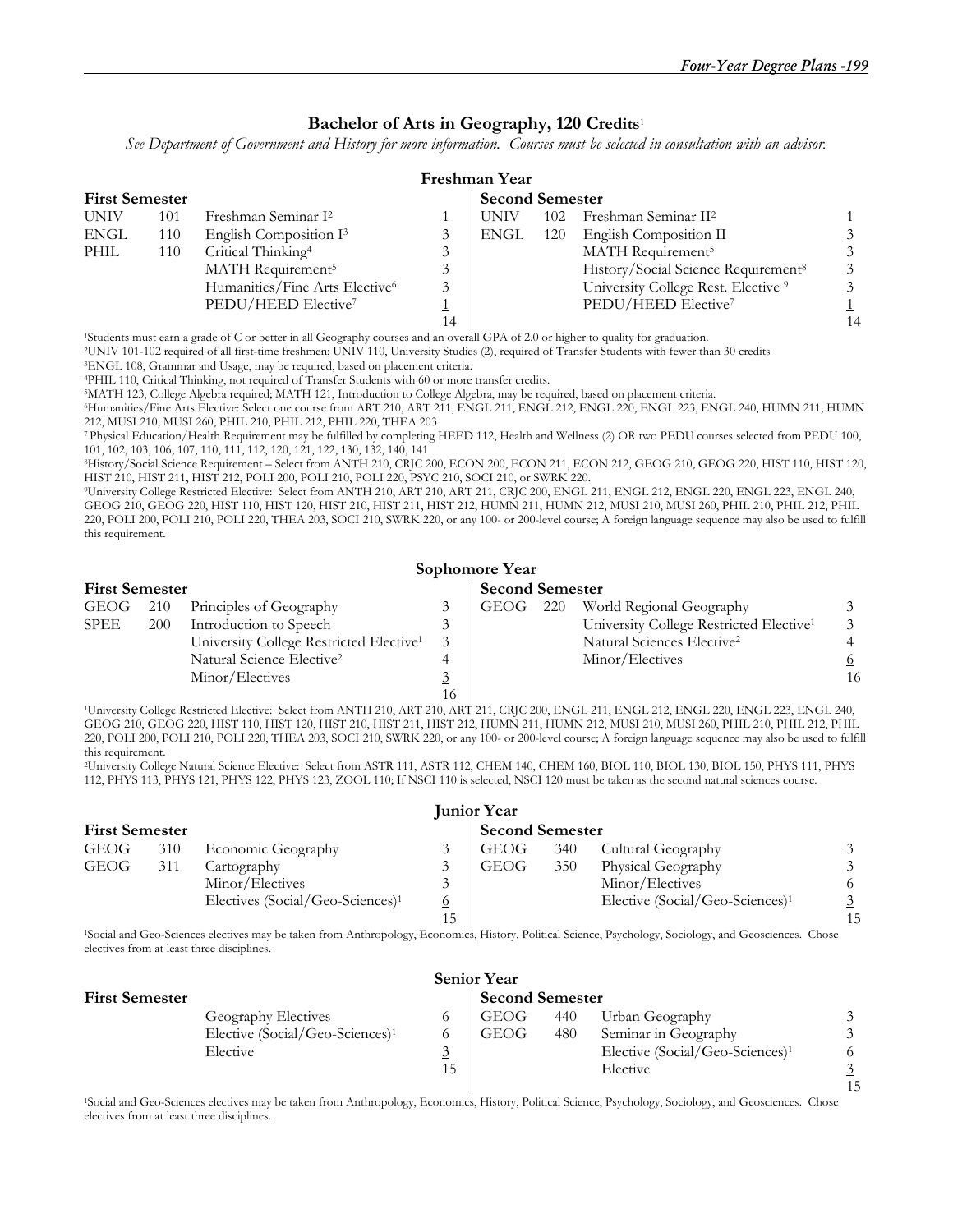#### **Bachelor of Science in Health Education (K – 12), 128 Credits**

*See Department of Health, Physical Education and Human Services for more information. Courses must be selected in consultation with an advisor.* 

|                       |     |                                    |                        | Freshman Year |     |                                  |                |
|-----------------------|-----|------------------------------------|------------------------|---------------|-----|----------------------------------|----------------|
| <b>First Semester</b> |     |                                    | <b>Second Semester</b> |               |     |                                  |                |
| <b>UNIV</b>           | 101 | Freshman Seminar I <sup>1</sup>    |                        | <b>UNIV</b>   | 102 | Freshman Seminar II <sup>1</sup> |                |
| ENGL                  | 110 | English Composition I <sup>2</sup> | 3                      | <b>ENGL</b>   | 120 | English Composition II           | 3              |
| PHIL                  | 110 | Critical Thinking <sup>3</sup>     |                        | <b>HIST</b>   | 212 | The US Since 1865                | 3              |
| <b>HIST</b>           | 110 | World History to 1600              | 3                      | <b>HUMN</b>   | 211 | Music, Art and Ideas I           | $\mathfrak{Z}$ |
| <b>HEED</b>           | 112 | Health & Wellness                  | 2                      | <b>PSYC</b>   | 210 | General Psychology               | 3              |
|                       |     | MATH Requirement <sup>4</sup>      | <u>3</u>               |               |     | MATH Requirement <sup>4</sup>    | $\overline{3}$ |
|                       |     |                                    | 15                     |               |     |                                  | 16             |
|                       |     |                                    |                        |               |     |                                  |                |

<sup>1</sup>UNIV 101-102 required of all first-time freshmen; UNIV 110, University Studies (2), required of Transfer Students with fewer than 30 credits <sup>2</sup>ENGL 108, Grammar and Usage, may be required, based on placement criteria.<br>

**Sophomore Year** 

| <b>First Semester</b> |     |                                            |    | Second Semester <sup>2</sup> |     |                                            |    |
|-----------------------|-----|--------------------------------------------|----|------------------------------|-----|--------------------------------------------|----|
| <b>EDUC</b>           | 211 | Lab Exp in Area Schools                    |    | <b>EDUC</b>                  | 210 | Computers in Education                     |    |
| <b>SPEE</b>           | 200 | Introduction to Speech                     |    | <b>HEED</b>                  | 372 | First Aid                                  |    |
| <b>HUMN</b>           | 212 | Music, Arts, and Ideas II                  |    | NSCI                         | 120 | Modern Biology                             |    |
| <b>NSCI</b>           | 110 | Comp Physical Science                      |    |                              |     | Second Academic Concentration <sup>1</sup> | 6  |
|                       |     | Second Academic Concentration <sup>1</sup> |    |                              |     |                                            | 16 |
|                       |     |                                            | 15 |                              |     |                                            |    |

 15 1See "School of Education" for Second Academic Concentration Requirements. Where applicable, up to six hours of credit from the University College Core Requirements may be used to satisfy Second Academic Concentration Requirements.

2The Pre-Professional Skills Test (PPST) of Reading, Writing, and Mathematics (PRAXIS I) should be taken by the end of the Sophomore Year. **Junior Year** 

|                       |     |                                            |    | 1.411101 1.001         |     |                                               |                |  |
|-----------------------|-----|--------------------------------------------|----|------------------------|-----|-----------------------------------------------|----------------|--|
| <b>First Semester</b> |     |                                            |    | <b>Second Semester</b> |     |                                               |                |  |
| EDUC –                | 310 | Foundations of Education                   |    | <b>EDUC</b>            | 330 | Educational Psych and Measurement             | 3              |  |
| <b>EDUC</b>           | 340 | Human Development                          |    | <b>HEED</b>            | 301 | Drug Education                                |                |  |
| <b>HEED</b>           | 300 | Human Sexuality                            |    | <b>HEED</b>            | 410 | Intro to Epidemiology                         |                |  |
|                       |     | Second Academic Concentration <sup>1</sup> | 0  | ZOOL                   | 210 | Anatomy and Physiology I                      |                |  |
|                       |     |                                            | 15 | <b>READ</b>            | 320 | Teaching Reading in Content Area <sup>1</sup> | 3              |  |
|                       |     |                                            |    |                        |     | Second Academic Concentration <sup>2</sup>    | $\overline{3}$ |  |
|                       |     |                                            |    |                        |     |                                               | 18             |  |

<sup>1</sup>See "School of Education" for Second Academic Concentration Requirements. Where applicable, up to six hours of credit from the University College Core Requirements may be used to satisfy Second Academic Concentration Requirements.

1Course not to be taken until the student is admitted formally to Teacher Education by the Teacher Education Committee. **Senior Year** 

|             |                       |                                                |    | Senior rear            |     |                                                      |    |  |
|-------------|-----------------------|------------------------------------------------|----|------------------------|-----|------------------------------------------------------|----|--|
|             | <b>First Semester</b> |                                                |    | <b>Second Semester</b> |     |                                                      |    |  |
| <b>EDUC</b> | 421                   | Principles of Secondary Education <sup>1</sup> | 3  | <b>EDUC</b>            | 450 | Class Mgmt/Parent Counseling <sup>1</sup>            |    |  |
| <b>HEED</b> | 411                   | Public Health Problems                         | 3  | <b>EDUC</b>            | 460 | Meth and Materials in Sec School <sup>1</sup>        |    |  |
| <b>HEED</b> | 420                   | Nutrition                                      | 3  | EDUC –                 | 470 | Student Teaching <sup>1</sup>                        |    |  |
| <b>HEED</b> | 421                   | Meth and Mat Teaching<br>$HEED$ (K-6)          | 3  | <b>EDUC</b>            | 490 | Professional Education Seminar <sup>1</sup>          |    |  |
|             |                       | Second Academic Concentration <sup>2</sup>     | 6  | <b>HEED</b>            | 441 | Measure and Eval in Health<br>Education <sup>1</sup> |    |  |
|             |                       |                                                | 18 |                        |     |                                                      | 15 |  |

1Course not to be taken until the student is admitted formally to Teacher Education by the Teacher Education Committee.

2See "School of Education" for Second Academic Concentration Requirements. Where applicable, up to six hours of credit from the University College Core Requirements may be used to satisfy Second Academic Concentration Requirements.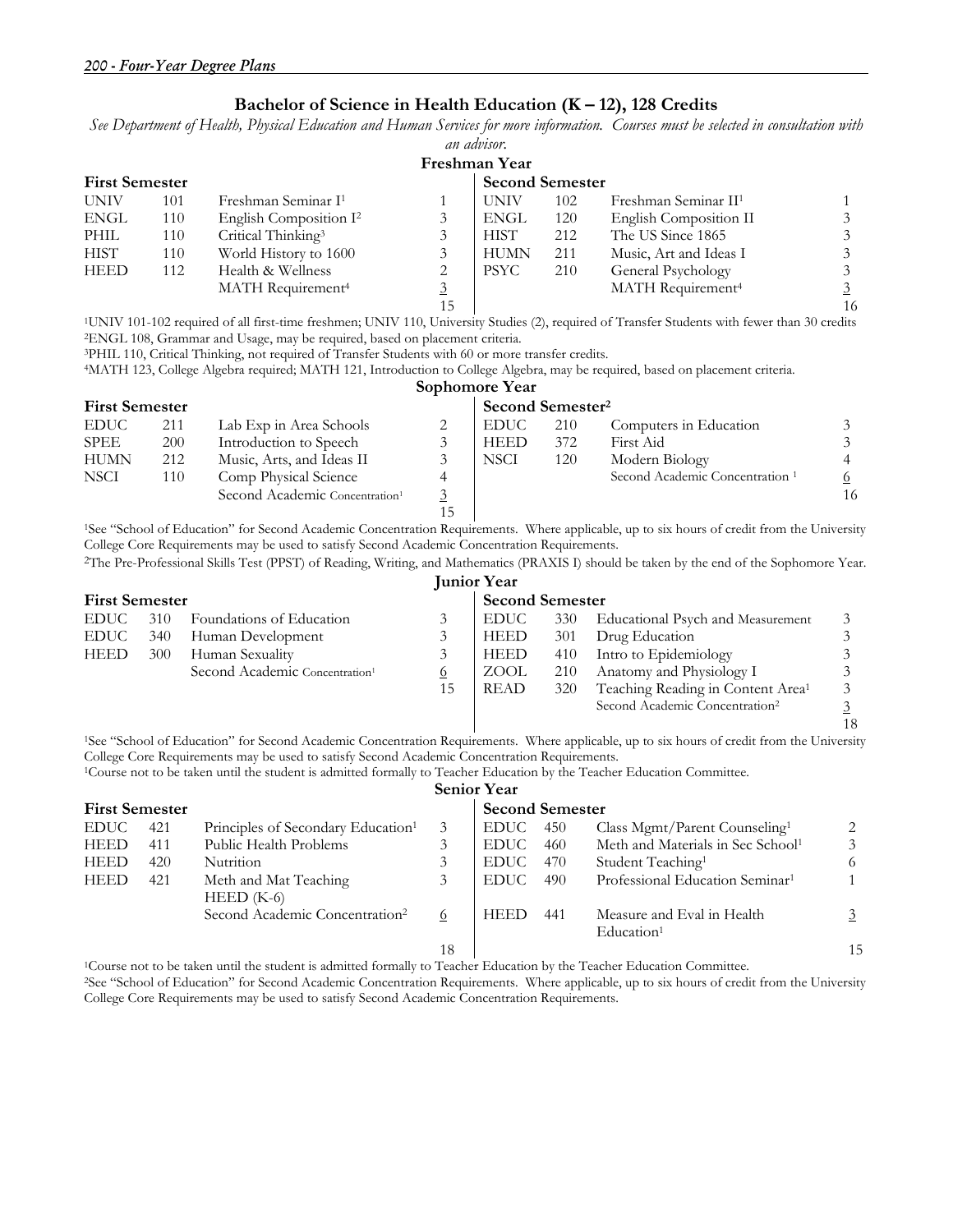#### **Bachelor of Arts in History, 120 Credits**

*See Department of Government and History for more information. Courses must be selected in consultation with an advisor.* 

|             |                       |                                            |    | Freshman Year |     |                                                 |  |  |  |
|-------------|-----------------------|--------------------------------------------|----|---------------|-----|-------------------------------------------------|--|--|--|
|             | <b>First Semester</b> |                                            |    |               |     | <b>Second Semester</b>                          |  |  |  |
| <b>UNIV</b> | 101                   | Freshman Seminar I <sup>1</sup>            |    | <b>UNIV</b>   | 102 | Freshman Seminar II <sup>1</sup>                |  |  |  |
| <b>ENGL</b> | 110                   | English Composition I <sup>2</sup>         |    | ENGL          | 120 | English Composition II                          |  |  |  |
| PHIL        | 110                   | Critical Thinking <sup>3</sup>             |    | <b>HIST</b>   | 110 | World History to 1600                           |  |  |  |
|             |                       | MATH Requirement <sup>4</sup>              | 3  |               |     | MATH Requirement <sup>4</sup>                   |  |  |  |
|             |                       | Humanities/Fine Arts Elective <sup>5</sup> | 3  |               |     | History/Social Science Requirement <sup>7</sup> |  |  |  |
|             |                       | PEDU/HEED Elective <sup>6</sup>            |    |               |     | University College Rest. Elective 8             |  |  |  |
|             |                       |                                            | 14 |               |     | PEDU/HEED Elective <sup>6</sup>                 |  |  |  |
|             |                       |                                            |    |               |     |                                                 |  |  |  |

1UNIV 101-102 required of all first-time freshmen; UNIV 110, University Studies (2), required of Transfer Students with fewer than 30 credits 2ENGL 108, Grammar and Usage, may be required, based on placement criteria.

3PHIL 110, Critical Thinking, not required of Transfer Students with 60 or more transfer credits. 4MATH 123, College Algebra required; MATH 121, Introduction to College Algebra, may be required, based on placement criteria.

<sup>5</sup>Humanities/Fine Arts Elective: Select one course from ART 210, ART 211, ENGL 211, ENGL 212, ENGL 220, ENGL 223, ENGL 240, HUMN 211, HUMN 212, MUSI 210, MUSI 260, PHIL 210, PHIL 212, PHIL 220, THEA 203

6 Physical Education/Health Requirement may be fulfilled by completing HEED 112, Health and Wellness (2) OR two PEDU courses selected from PEDU 100, 101, 102, 103, 106, 107, 110, 111, 112, 120, 121, 122, 130, 132, 140, 141

7History/Social Science Requirement – Select from ANTH 210, CRJC 200, ECON 200, ECON 211, ECON 212, GEOG 210, GEOG 220, HIST 110, HIST 120,

<sup>8</sup>University College Restricted Elective: Select from ANTH 210, ART 210, ART 211, CRJC 200, ENGL 211, ENGL 212, ENGL 220, ENGL 223, ENGL 240, GEOG 210, GEOG 220, HIST 110, HIST 120, HIST 210, HIST 211, HIST 212, HUMN 211, HUMN 212, MUSI 210, MUSI 260, PHIL 210, PHIL 212, PHIL 220, POLI 200, POLI 210, POLI 220, THEA 203, SOCI 210, SWRK 220, or any 100- or 200-level course; A foreign language sequence may also be used to fulfill this requirement.

|                       |            |                                               |    | Sophomore Year         |     |                                               |                |
|-----------------------|------------|-----------------------------------------------|----|------------------------|-----|-----------------------------------------------|----------------|
| <b>First Semester</b> |            |                                               |    | <b>Second Semester</b> |     |                                               |                |
| <b>HIST</b>           | 120        | World History Since 1600                      |    | <b>HIST</b>            | 212 | The U.S. Since 1865                           |                |
| SPEE                  | <b>200</b> | Introduction to Speech                        |    | <b>HIST</b>            | 210 | African-American History                      |                |
| <b>HIST</b>           | 211        | The U.S. to 1865                              |    |                        |     | Natural Sciences Elective <sup>2</sup>        | 4              |
|                       |            | Univ College Restricted Elective <sup>1</sup> |    |                        |     | Univ College Restricted Elective <sup>1</sup> | 3              |
|                       |            | Natural Science Elective <sup>2</sup>         |    |                        |     | Social Science Requirement <sup>3</sup>       | $\overline{3}$ |
|                       |            |                                               | 16 |                        |     |                                               | 16             |

16 16 1University College Restricted Elective: Select from ANTH 210, ART 210, ART 211, CRJC 200, ENGL 211, ENGL 212, ENGL 220, ENGL 223, ENGL 240, GEOG 210, GEOG 220, HIST 110, HIST 120, HIST 210, HIST 211, HIST 212, HUMN 211, HUMN 212, MUSI 210, MUSI 260, PHIL 210, PHIL 212, PHIL 220, POLI 200, POLI 210, POLI 220, THEA 203, SOCI 210, SWRK 220, or any 100- or 200-level course; A foreign language sequence may also be used to fulfill this requirement.

2University College Natural Science Elective: Select from ASTR 111, ASTR 112, CHEM 140, CHEM 160, BIOL 110, BIOL 130, BIOL 150, PHYS 111, PHYS <sup>3</sup>Select one of the following: ANTH 210, ECON 200, ECON 211, ECON 212, GEOG 210, GEOG 220, POLI 200, POLI 210, PSYC 210 or SOCI 210.

|                       |     |                                         |    | <b>Junior Year</b>     |     |                                         |    |
|-----------------------|-----|-----------------------------------------|----|------------------------|-----|-----------------------------------------|----|
| <b>First Semester</b> |     |                                         |    | <b>Second Semester</b> |     |                                         |    |
| <b>HIST</b>           | 311 | Mod Europe, 1648-1848                   |    | <b>HIST</b>            | 312 | Mod Europe, 1848-Present                |    |
|                       |     | Social Science Requirement <sup>1</sup> |    |                        |     | History Requirement <sup>2</sup>        |    |
|                       |     | History Requirement <sup>2</sup>        |    |                        |     | <b>History Elective</b>                 |    |
|                       |     | Elective                                | ⊻  |                        |     | Elective                                |    |
|                       |     |                                         | 15 |                        |     | Social Science Requirement <sup>1</sup> |    |
|                       |     |                                         |    |                        |     |                                         | 15 |

1Select one of the following: ANTH 210, ECON 200, ECON 211, ECON 212, GEOG 210, GEOG 220, POLI 200, POLI 210, PSYC 210 or SOCI 210. 2Select one of the following: HIST 270, HIST 331, HIST 350, HIST 352, HIST 353, or HIST 370.

|                       |     |                             |                    | <b>Senior Year</b>           |            |
|-----------------------|-----|-----------------------------|--------------------|------------------------------|------------|
| <b>First Semester</b> |     |                             |                    | <b>Second Semester</b>       |            |
| <b>HIST</b>           | 490 | Senior Seminar              | $\mathbf{\hat{z}}$ | Minor/Electives <sup>2</sup> | <u> 15</u> |
|                       |     | <b>History Electives</b>    |                    |                              | 15         |
|                       |     | Minor/Elective <sup>1</sup> | $\sim$             |                              |            |
|                       |     |                             | $1^{\circ}$        |                              |            |

1Select a minor in any discipline (see appropriate section in catalog for requirements) or choose electives in consultation with advisor.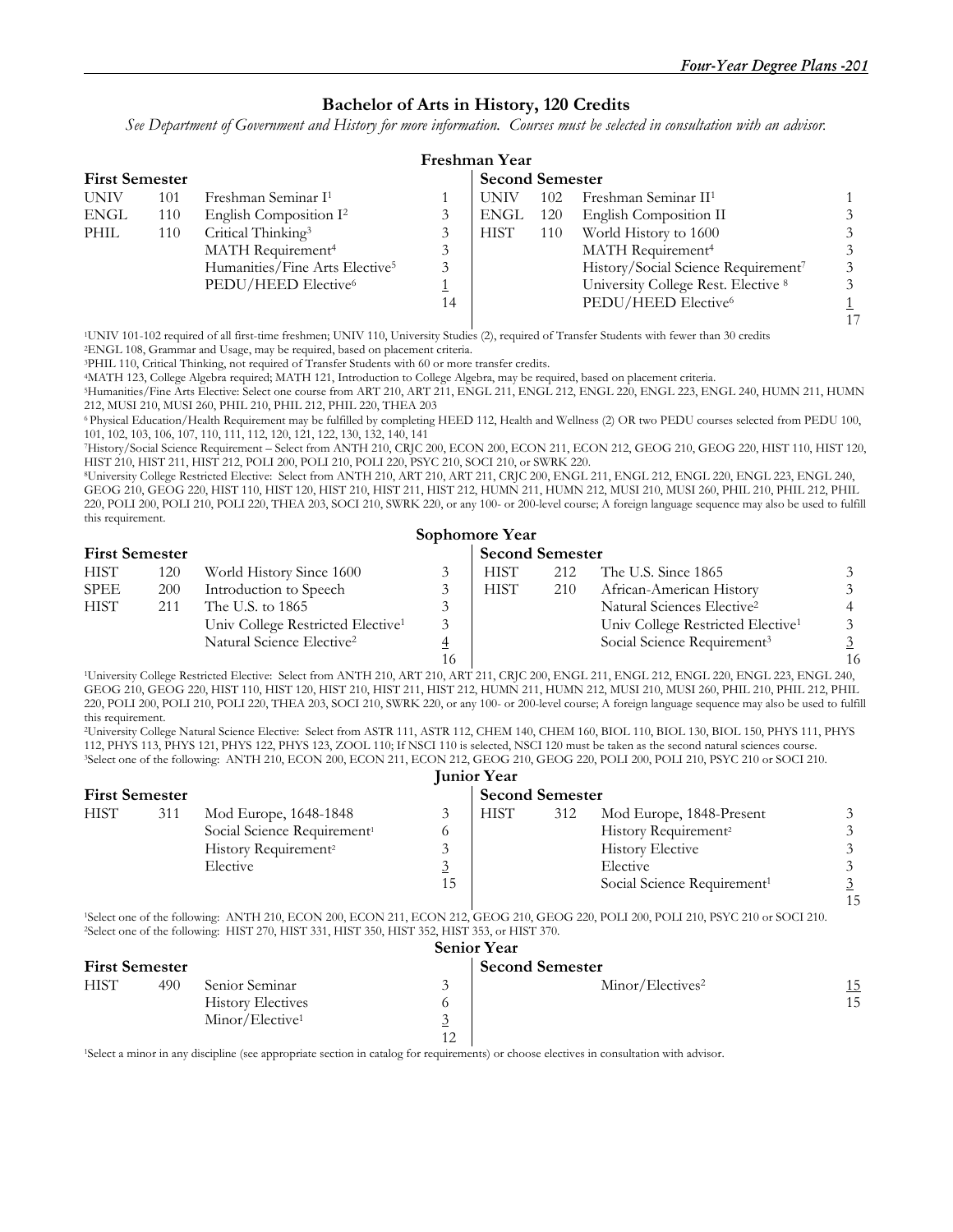#### **Bachelor of Science in Managerial Economics, 122 Credits**

*See Department of Managerial Economics and Finance for more information. Courses must be selected in consultation with an advisor.* 

|             | Freshman Year         |                                              |    |                        |     |                                   |    |  |  |  |  |
|-------------|-----------------------|----------------------------------------------|----|------------------------|-----|-----------------------------------|----|--|--|--|--|
|             | <b>First Semester</b> |                                              |    | <b>Second Semester</b> |     |                                   |    |  |  |  |  |
| <b>UNIV</b> | 101                   | Freshman Seminar I <sup>1</sup>              |    | UNIV                   | 102 | Freshman Seminar II <sup>1</sup>  |    |  |  |  |  |
| <b>ENGL</b> | 110                   | English Composition I <sup>2</sup>           |    | ENGL                   | 120 | English Composition II            |    |  |  |  |  |
| MATH        | 123                   | College Algebra <sup>3</sup>                 |    | MATH                   | 140 | Applied Calculus                  |    |  |  |  |  |
| PHIL        | 110                   | Critical Thinking <sup>4</sup>               |    | POLI                   | 210 | Principles of American Government |    |  |  |  |  |
|             |                       | History/Social Science Elective <sup>5</sup> | 3  |                        |     | Humanities/Fine Arts Elective7    |    |  |  |  |  |
|             |                       | PEDU/HEED Elective <sup>6</sup>              |    |                        |     | PEDU/HEED Elective <sup>6</sup>   |    |  |  |  |  |
|             |                       |                                              | 14 |                        |     |                                   | 15 |  |  |  |  |

1UNIV 101-102 required of all first-time freshmen; UNIV 110, University Studies (2), required of Transfer Students with fewer than 30 credits 2ENGL 108, Grammar and Usage, may be required, based on placement criteria.

3MATH 121, Introduction to College Algebra, may be required, based on placement criteria.

4PHIL 110, Critical Thinking, not required of Transfer Students with 60 or more transfer credits.<br>5History/Social Science Elective: Select from ANTH 210, CRJC 200, GEOG 210, GEOG 220, HIST 110, HIST 120, HIST 210, HIST 211 200, POLI 220, PSYC 210, SOCI 210, SWRK 220.

6 Physical Education/Health Requirement may be fulfilled by completing HEED 112, Health and Wellness (2) OR two PEDU courses selected from PEDU 100, 101, 102, 103, 106, 107, 110, 111, 112, 120, 121, 122, 130, 132, 140, 141

7Humanities/Fine Arts Elective: Select one course from ART 210, ART 211, ENGL 211, ENGL 212, ENGL 220, ENGL 223, ENGL 240, HUMN 211, HUMN 212, MUSI 210, MUSI 260, PHIL 210, PHIL 212, PHIL 220, THEA 203

#### **Sophomore Year**

| <b>First Semester</b> |     |                                       | <b>Second Semester</b> |      |     |                                        |                |
|-----------------------|-----|---------------------------------------|------------------------|------|-----|----------------------------------------|----------------|
| ACCT                  | 211 | Financial Accounting and Reporting    |                        | ACCT | 212 | Managerial Accounting                  | 3              |
| <b>ECON</b>           | 211 | Principles of Macroeconomics          |                        | ECON |     | 212 Principles of Microeconomics       | 3              |
| BADM                  | 214 | Computer Apps for Business            |                        | SPEE | 200 | Introduction to Speech                 | 3              |
| BADM                  | 215 | Business Communications               |                        | BADM | 216 | <b>Business Statistics</b>             |                |
|                       |     | Natural Science Elective <sup>1</sup> | $\overline{4}$         |      |     | Natural Sciences Elective <sup>1</sup> | $\overline{4}$ |
|                       |     |                                       | 16                     |      |     |                                        | 17             |

<sup>1</sup>University College Natural Science Elective: Select from ASTR 111, ASTR 112, CHEM 140, CHEM 160, BIOL 110, BIOL 130, BIOL 150, PHYS 111, PHYS 112, PHYS 113, PHYS 121, PHYS 122, PHYS 123, ZOOL 110; If NSCI 110 is selected, NSCI 120 must be taken as the second natural sciences course.

|                       | <b>Junior Year</b> |                                  |                        |             |     |                                    |    |  |  |  |  |
|-----------------------|--------------------|----------------------------------|------------------------|-------------|-----|------------------------------------|----|--|--|--|--|
| <b>First Semester</b> |                    |                                  | <b>Second Semester</b> |             |     |                                    |    |  |  |  |  |
| <b>ECON</b>           | 310                | Managerial Economics             |                        | <b>ECON</b> |     | 316 Applied Macroeconomics         |    |  |  |  |  |
| <b>ECON</b>           | 315                | Intermediate Microeconomics      |                        | ECON        | 321 | Applied Econometrics               |    |  |  |  |  |
| MGMT                  | 311                | Principles of Management         |                        | <b>ECON</b> | 322 | Money, Banking and Monetary Theory |    |  |  |  |  |
| MIS                   | 300                | Info Systems Theory and Practice |                        | <b>FINC</b> | 311 | Principles of Finance              |    |  |  |  |  |
|                       |                    | Free Elective <sup>1</sup>       |                        |             |     | Economics Elective <sup>2</sup>    |    |  |  |  |  |
|                       |                    |                                  | 15                     |             |     |                                    | 15 |  |  |  |  |

1Free Electives should be selected in consultation with advisor to maximize benefit of electives. 2Economics Elective may be selected from ECON 340, ECON 351, ECON 430, ECON 432, ECON 450, and FINC 450.

| <b>Senior Year</b>    |     |                                      |             |                                      |    |  |  |  |  |
|-----------------------|-----|--------------------------------------|-------------|--------------------------------------|----|--|--|--|--|
| <b>First Semester</b> |     | <b>Second Semester</b>               |             |                                      |    |  |  |  |  |
| <b>ECON</b>           | 440 | Seminar in Economics                 | 3           | Concentration/Electives <sup>2</sup> | 12 |  |  |  |  |
|                       |     | Economics Elective <sup>1</sup>      |             | Free Elective <sup>1</sup>           | 3  |  |  |  |  |
|                       |     | Concentration/Electives <sup>2</sup> |             |                                      | 15 |  |  |  |  |
|                       |     | Free Elective <sup>3</sup>           | $\sim$<br>⊻ |                                      |    |  |  |  |  |
|                       |     |                                      |             |                                      |    |  |  |  |  |

1Economics Elective may be selected from ECON 340, ECON 351, ECON 430, ECON 432, ECON 450, and FINC 450.

2A concentration may be selected from the following: ACCT, FINC, MGMT, MKTG, MIS, MATH, or CSC. The following courses are recommended: FINC 320, FINC 354 (ECON 351), FINC 410; and 3 courses selected from FINC 340, FINC 340, FINC 350, FINC 420, FINC 430, FINC 450 (ECON 453), and FINC 453 (ECON 450/BADM 230).

<sup>3</sup>Free Electives should be selected in consultation with advisor to maximize benefit of electives.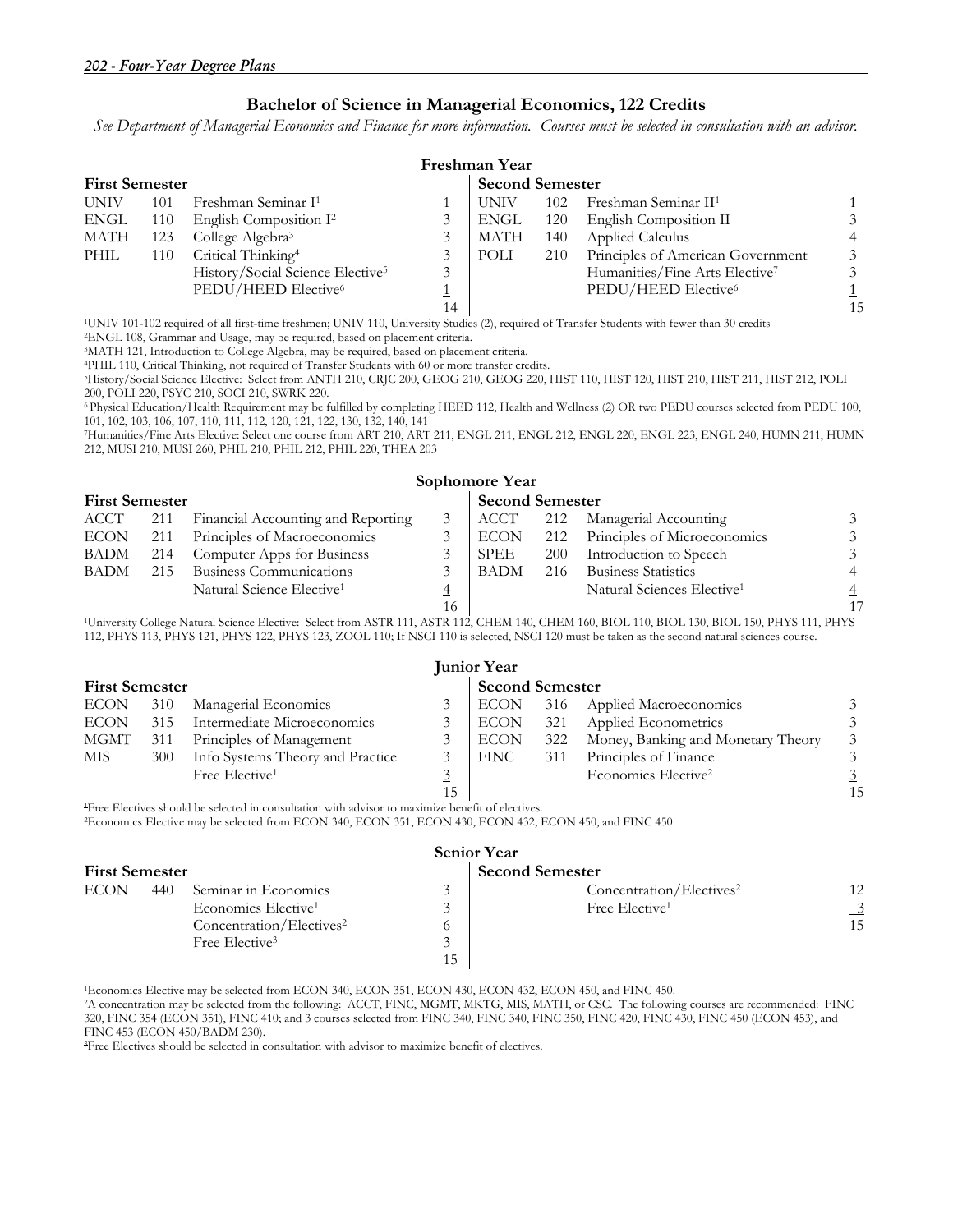#### **Bachelor of Science in Marketing Education, 126 Credits**

*See Department of Marketing and Business Education for more information. Courses must be selected in consultation with an advisor.* 

| Freshman Year         |     |                                    |    |                        |     |                                  |    |  |
|-----------------------|-----|------------------------------------|----|------------------------|-----|----------------------------------|----|--|
| <b>First Semester</b> |     |                                    |    | <b>Second Semester</b> |     |                                  |    |  |
| <b>UNIV</b>           | 101 | Freshman Seminar I <sup>1</sup>    |    | UNIV                   | 102 | Freshman Seminar II <sup>1</sup> |    |  |
| ENGL                  | 110 | English Composition I <sup>2</sup> | 3  | ENGL                   | 120 | English Composition II           |    |  |
| PHIL                  | 110 | Critical Thinking <sup>3</sup>     |    | <b>HIST</b>            | 211 | The U.S. to 1865                 |    |  |
| <b>HUMN</b>           | 211 | Music, Art and Ideas I             | 3  | <b>HUMN</b>            | 212 | Music Art and Ideas II           |    |  |
| MATH                  | 123 | College Algebra                    | 3  |                        |     | Math Requirement <sup>5</sup>    |    |  |
|                       |     | PEDU/HEED Elective <sup>4</sup>    |    |                        |     | PEDU/HEED Elective <sup>4</sup>  |    |  |
|                       |     |                                    | 14 |                        |     |                                  | 14 |  |

1UNIV 101-102 required of all first-time freshmen; UNIV 110, University Studies (2), required of Transfer Students with fewer than 30 credits 2ENGL 108, Grammar and Usage, may be required, based on placement criteria.

<sup>3</sup>PHIL 110, Critical Thinking, not required of Transfer Students with 60 or more transfer credits.<br><sup>4</sup>Physical Education/Health Requirement may be fulfilled by completing HEED 112, Health and Wellness (2) OR two PEDU cour 101, 102, 103, 106, 107, 110, 111, 112, 120, 121, 122, 130, 132, 140, 141

5MATH 121, Introduction to College Algebra, may be required, based on placement criteria.

#### **Sophomore Year**

| <b>First Semester</b> |     |                                |                | Second Semester <sup>1</sup> |     |                                   |    |  |
|-----------------------|-----|--------------------------------|----------------|------------------------------|-----|-----------------------------------|----|--|
| ACCT                  | 211 | Financial Accounting and       | 3              | <b>ACCT</b>                  | 212 | Managerial Accounting             |    |  |
|                       |     | Reporting                      |                |                              |     |                                   |    |  |
| <b>BADM</b>           | 209 | Legal Environment of Business  |                | <b>BADM</b>                  | 216 | Stat for Business and Economics I |    |  |
| BADM                  | 214 | Microcomputer App in Business  | 3              | <b>ECON</b>                  | 212 | Principles of Microeconomics      |    |  |
| <b>ECON</b>           | 211 | Principles of Macroeconomics   |                | <b>NSCI</b>                  | 120 | Modern Biology                    |    |  |
| <b>EDUC</b>           | 211 | Lab Experience in Area Schools | 2              | <b>SPEE</b>                  | 200 | Introduction to Speech            |    |  |
| <b>NSCI</b>           | 110 | Comprehensive Physical Science | 4              |                              |     |                                   | 17 |  |
|                       |     |                                | 1 <sub>Q</sub> |                              |     |                                   |    |  |

<sup>1</sup>The Pre-Professional Skills Test (PPST) of Reading, Writing, and Mathematics (PRAXIS I) should be taken by the end of the Sophomore Year.

|             | <b>Junior Year</b>    |                                            |                |             |                        |                                  |    |  |  |  |  |
|-------------|-----------------------|--------------------------------------------|----------------|-------------|------------------------|----------------------------------|----|--|--|--|--|
|             | <b>First Semester</b> |                                            |                |             | <b>Second Semester</b> |                                  |    |  |  |  |  |
| <b>BADM</b> | 215                   | Business Communications                    |                | <b>ECON</b> | 351                    | International Trade and Finance  |    |  |  |  |  |
| <b>ECON</b> | 322                   | Money, Banking & Monetary Policy           |                | <b>EDUC</b> | 330                    | Educ Psychology and Measurements |    |  |  |  |  |
| <b>EDUC</b> | 310                   | Foundations of Education                   |                | <b>EDUC</b> | 340                    | Human Development                |    |  |  |  |  |
| MKTG        | 311                   | Principles of Marketing                    |                | <b>MKTG</b> | 330                    | Retailing                        |    |  |  |  |  |
| <b>READ</b> | 320                   | Teaching Reading/Content Area <sup>1</sup> | $\overline{3}$ |             |                        | Marketing Elective               |    |  |  |  |  |
|             |                       |                                            | 15             |             |                        |                                  | 15 |  |  |  |  |

1Course not to be taken until the student is admitted formally to Teacher Education by the Teacher Education Committee.

#### **Senior Year**

|             | <b>First Semester</b> |                                            |    | <b>Second Semester</b> |     |                                                   |    |  |  |
|-------------|-----------------------|--------------------------------------------|----|------------------------|-----|---------------------------------------------------|----|--|--|
| <b>BEDU</b> | 450                   | Admin/Supervision of Voc Educ <sup>1</sup> |    | <b>EDUC</b>            | 421 | Principles of Secondary Education <sup>5</sup>    |    |  |  |
| <b>BEDU</b> | 460                   | Coord Teaching in Voc Educ <sup>2</sup>    |    | <b>EDUC</b>            | 450 | Classroom Management/Parent Guidance <sup>5</sup> |    |  |  |
| <b>BEDU</b> | 492                   | Directed Work Experience <sup>3</sup>      |    | <b>EDUC</b>            | 460 | Meth & Materials Sec Business Educ <sup>5</sup>   |    |  |  |
| MKTG        | 410                   | Marketing Management                       |    | <b>EDUC</b>            | 480 | Student Teaching <sup>5</sup>                     |    |  |  |
| MKTG        | 412                   | Sales Management                           |    | <b>EDUC</b>            | 490 | Professional Education Seminar <sup>5</sup>       |    |  |  |
|             |                       | Economics Elective <sup>4</sup>            | 3  |                        |     |                                                   | 15 |  |  |
|             |                       |                                            | 18 |                        |     |                                                   |    |  |  |

1Course offered only in the Fall Semester.

2Course offered only in the Spring Semester.

3Course offered only in the Fall/Spring Semester. 4Select from 300 or 400 level.

5Course not be taken until the student is formally admitted to Teacher Education by the Teacher Education Committee.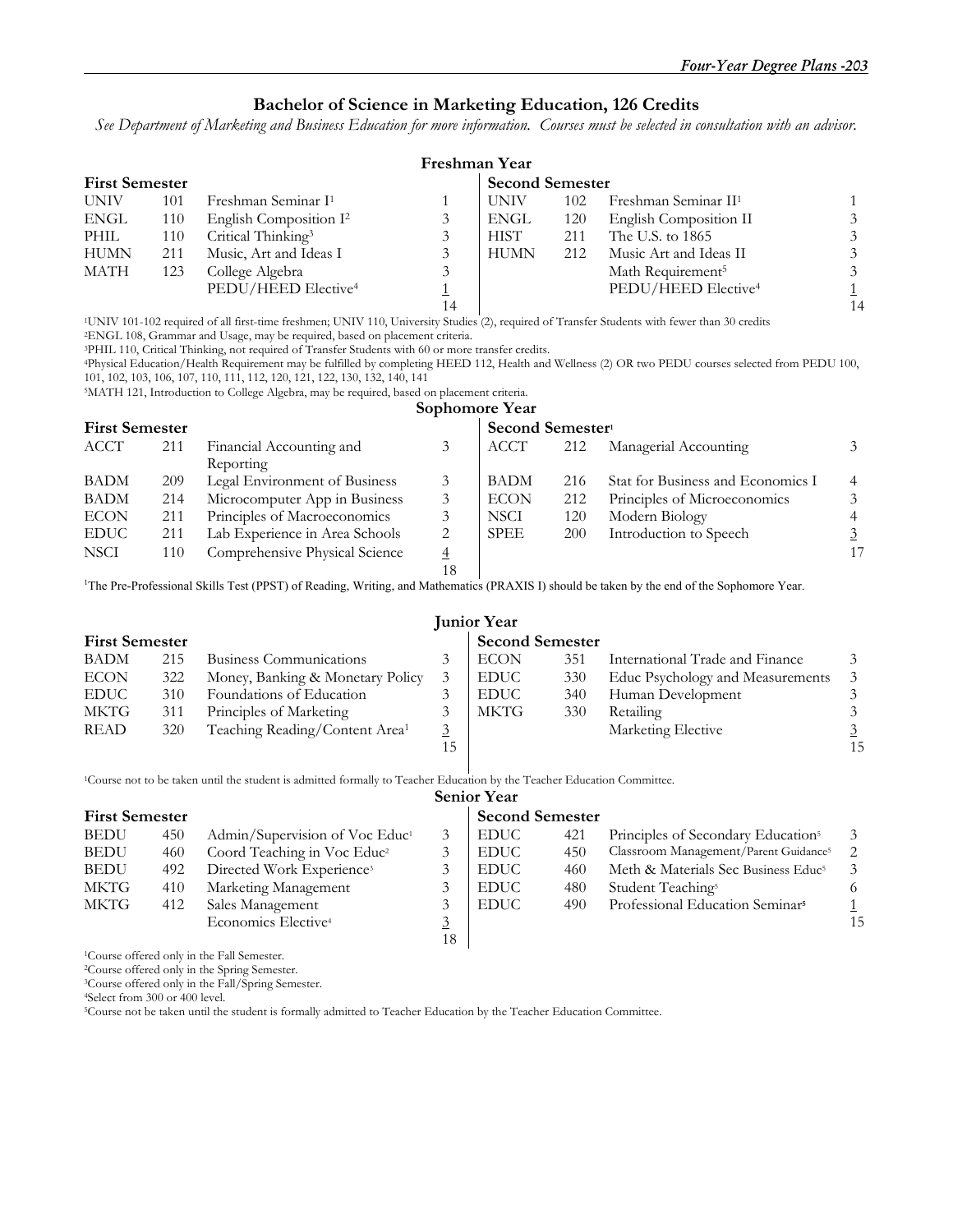#### **Bachelor of Science in Mathematics, 121 Credits**

See Department of Mathematics and Computer Science for more information. Courses must be selected in consultation with an advisor.

|                       | Freshman Year |                                            |    |                        |     |                                     |    |  |  |  |  |
|-----------------------|---------------|--------------------------------------------|----|------------------------|-----|-------------------------------------|----|--|--|--|--|
| <b>First Semester</b> |               |                                            |    | <b>Second Semester</b> |     |                                     |    |  |  |  |  |
| <b>UNIV</b>           | 101           | Freshman Seminar I <sup>1</sup>            |    | <b>UNIV</b>            | 102 | Freshman Seminar II <sup>1</sup>    |    |  |  |  |  |
| ENGL                  | 110           | English Composition I <sup>2</sup>         |    | <b>ENGL</b>            | 120 | English Composition II              |    |  |  |  |  |
| MATH                  | 131           | Algebra and Trigonometry <sup>3</sup>      |    | <b>MATH</b>            | 142 | Calculus with Analytic Geometry I   |    |  |  |  |  |
| PHIL                  | 110           | Critical Thinking <sup>4</sup>             |    |                        |     | History/Social Science Requirement7 |    |  |  |  |  |
|                       |               | Humanities/Fine Arts Elective <sup>5</sup> |    |                        |     | Univ College Rest. Elective 8       |    |  |  |  |  |
|                       |               | PEDU/HEED Elective <sup>6</sup>            |    |                        |     | PEDU/HEED Elective <sup>6</sup>     |    |  |  |  |  |
|                       |               |                                            | 14 |                        |     |                                     | 15 |  |  |  |  |

1UNIV 101-102 required of all first-time freshmen; UNIV 110, University Studies (2), required of Transfer Students with fewer than 30 credits 2ENGL 108, Grammar and Usage, may be required, based on placement criteria.

3MATH 121 and/or MATH 129 and MATH 130 may be required based on placement criteria. MATH 129 and MATH 130, with a grade of "C" or better in each course, may be substituted for MATH 131.

<sup>4</sup>PHIL 110, Critical Thinking, not required of Transfer Students with 60 or more transfer credits.<br><sup>5</sup>Humanities/Fine Arts Elective: Select one course from ART 210, ART 211, ENGL 211, ENGL 212, ENGL 220, ENGL 223, ENGL 24 212, MUSI 210, MUSI 260, PHIL 210, PHIL 212, PHIL 220, THEA 203

6 Physical Education/Health Requirement may be fulfilled by completing HEED 112, Health and Wellness (2) OR two PEDU courses selected from PEDU 100, 101, 102, 103, 106, 107, 110, 111, 112, 120, 121, 122, 130, 132, 140, 141

7History/Social Science Requirement – Select from ANTH 210, CRJC 200, ECON 200, ECON 211, ECON 212, GEOG 210, GEOG 220, HIST 210, POLI 200, POLI 210, POLI 220, PSYC 210, SOCI 210, or SWRK 220.

8University College Restricted Elective: Select from ANTH 210, ART 210, ART 211, CRJC 200, ENGL 211, ENGL 212, ENGL 220, ENGL 223, ENGL 240, GEOG 210, GEOG 220, HIST 110, HIST 120, HIST 210, HIST 211, HIST 212, HUMN 211, HUMN 212, MUSI 210, MUSI 260, PHIL 210, PHIL 212, PHIL 220, POLI 200, POLI 210, POLI 220, THEA 203, SOCI 210, SWRK 220, or any 100- or 200-level course; A foreign language sequence may also be used to fulfill this requirement.

|                       | Sophomore Year |                                    |    |             |     |                                     |    |  |  |  |  |
|-----------------------|----------------|------------------------------------|----|-------------|-----|-------------------------------------|----|--|--|--|--|
| <b>First Semester</b> |                | <b>Second Semester</b>             |    |             |     |                                     |    |  |  |  |  |
| MATH                  | 150            | Discrete Math I                    |    | MATH        | 242 | Calculus with Analytic Geometry III |    |  |  |  |  |
| MATH                  | 241            | Calculus with Analytic Geometry II | 4  | MATH        | 260 | Foundations of Math                 |    |  |  |  |  |
| <b>PHYS</b>           | 121            | College Physics I                  |    | <b>PHYS</b> | 122 | College Physics II                  |    |  |  |  |  |
| <b>SPEE</b>           | <b>200</b>     | Introduction to Speech             |    |             |     | Univ College Rest. Elective 1       | 6  |  |  |  |  |
|                       |                |                                    | 14 |             |     |                                     | 17 |  |  |  |  |

 1University College Restricted Elective: Select from ANTH 210, ART 210, ART 211, CRJC 200, ENGL 211, ENGL 212, ENGL 220, ENGL 223, ENGL 240, GEOG 210, GEOG 220, HIST 110, HIST 120, HIST 210, HIST 211, HIST 212, HUMN 211, HUMN 212, MUSI 210, MUSI 260, PHIL 210, PHIL 212, PHIL 220, POLI 200, POLI 210, POLI 220, THEA 203, SOCI 210, SWRK 220, or any 100- or 200-level course; A foreign language sequence may also be used to fulfill this requirement**.**

| <b>Junior Year</b>    |     |                             |    |      |                        |                                  |    |  |  |
|-----------------------|-----|-----------------------------|----|------|------------------------|----------------------------------|----|--|--|
| <b>First Semester</b> |     |                             |    |      | <b>Second Semester</b> |                                  |    |  |  |
| MATH                  | 251 | Linear Algebra              |    | MATH | 362                    | Modern Algebra II                |    |  |  |
| MATH                  | 331 | Differential Equations      |    | MATH | 372                    | Linear Programming               |    |  |  |
| MATH                  | 361 | Modern Algebra I            |    | STAT | 302                    | <b>Mathematical Statistics</b>   |    |  |  |
| <b>PHYS</b>           | 123 | College Physics III         |    |      |                        | Restricted Elective <sup>1</sup> |    |  |  |
| <b>STAT</b>           | 301 | Introduction to Probability |    |      |                        | Elective                         |    |  |  |
|                       |     |                             | 14 |      |                        |                                  | 15 |  |  |

1Select from Business/Economics courses (200 level or above), CHEM (140 or above), CSC (101 or above), MATH (300 level or above), PHYS (300 level or above), or STAT (400 level or above).

| <b>Senior Year</b>    |     |                                  |                        |             |     |                                  |    |  |  |
|-----------------------|-----|----------------------------------|------------------------|-------------|-----|----------------------------------|----|--|--|
| <b>First Semester</b> |     |                                  | <b>Second Semester</b> |             |     |                                  |    |  |  |
|                       |     | CSC 101 or above                 |                        | <b>PHYS</b> | 212 | Heat                             |    |  |  |
| PHYS                  | 211 | Mechanics                        | 4                      |             |     | Math Requirement <sup>1</sup>    |    |  |  |
|                       |     | Math Requirement <sup>1</sup>    | $\sigma$               |             |     | Restricted Elective <sup>2</sup> |    |  |  |
|                       |     | Restricted Elective <sup>2</sup> | $\overline{3}$         |             |     | Elective                         |    |  |  |
|                       |     |                                  | 16                     |             |     |                                  | 16 |  |  |
|                       |     |                                  |                        |             |     |                                  |    |  |  |

1Select from course from MATH 412, 461, 472, 481, or 492.

2Select from Business/Economics courses (200 level or above), CHEM (140 or above), CSC (101 or above), MATH (300 level or above), PHYS (300 level or above), or STAT (400 level or above).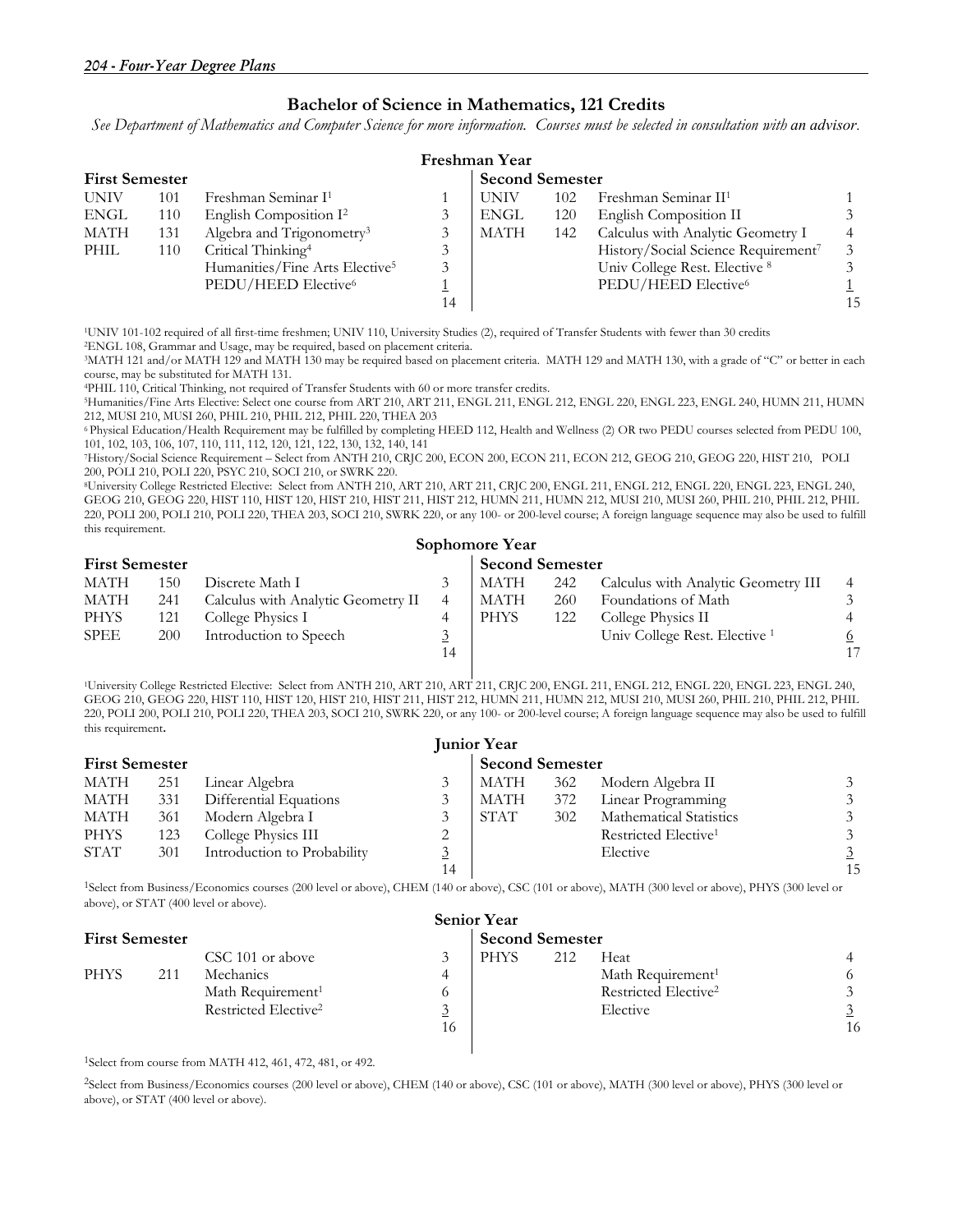#### **Bachelor of Science in Mathematics, Secondary Education, 121 Credits**<sup>1</sup>

See Department of Mathematics and Computer Science for more information. Courses must be selected in consultation with an advisor. **Freshman Year** 

|                       | Freshinan Tear |                                            |    |                        |     |                                                     |    |  |  |  |  |
|-----------------------|----------------|--------------------------------------------|----|------------------------|-----|-----------------------------------------------------|----|--|--|--|--|
| <b>First Semester</b> |                |                                            |    | <b>Second Semester</b> |     |                                                     |    |  |  |  |  |
| <b>UNIV</b>           | 101            | Freshman Seminar I <sup>2</sup>            |    | UNIV                   | 102 | Freshman Seminar II <sup>2</sup>                    |    |  |  |  |  |
| <b>ENGL</b>           | 110            | English Composition I <sup>3</sup>         |    | ENGL                   | 120 | English Composition II                              |    |  |  |  |  |
| MATH                  | 131            | Algebra and Trigonometry <sup>4</sup>      |    | <b>MATH</b>            | 142 | Calculus with Analytic Geometry I                   |    |  |  |  |  |
| PHIL                  | 110            | Critical Thinking <sup>5</sup>             |    |                        |     | History/Social Science Requirement <sup>8</sup>     |    |  |  |  |  |
|                       |                | Humanities/Fine Arts Elective <sup>6</sup> | 3  |                        |     | University College Restricted Elective <sup>9</sup> |    |  |  |  |  |
|                       |                | PEDU/HEED Elective <sup>7</sup>            |    |                        |     | PEDU/HEED Elective <sup>7</sup>                     |    |  |  |  |  |
|                       |                |                                            | 14 |                        |     |                                                     | 15 |  |  |  |  |
|                       |                |                                            |    |                        |     |                                                     |    |  |  |  |  |

<sup>1</sup>All teacher education majors must fulfill the appropriate requirements before admission into the teacher education program. (See "School of Education.") <sup>2</sup>UNIV 101-102 required of all first-time freshmen; UNIV 110, University Studies (2), required of Transfer Students with fewer than 30 credits <sup>3</sup>ENGL 108, Grammar and Usage, may be required, based on placement criteria.

4MATH 121 and/or MATH 129 and MATH 130 may be required based on placement criteria. MATH 129 and MATH 130, with a grade of "C" or better in each course, may be substituted for MATH 131.

<sup>5</sup>PHIL 110, Critical Thinking, not required of Transfer Students with 60 or more transfer credits.<br><sup>6</sup>Humanities/Fine Arts Elective: Select one course from ART 210, ART 211, ENGL 211, ENGL 212, ENGL 220, ENGL 223, ENGL 24 212, MUSI 210, MUSI 260, PHIL 210, PHIL 212, PHIL 220, THEA 203

7 Physical Education/Health Requirement may be fulfilled by completing HEED 112, Health and Wellness (2) OR two PEDU courses selected from PEDU 100, 101, 102, 103, 106, 107, 110, 111, 112, 120, 121, 122, 130, 132, 140, 141

8History/Social Science Requirement – Select from ANTH 210, CRJC 200, ECON 200, ECON 211, ECON 212, GEOG 210, GEOG 220, HIST 210, POLI 200, POLI 210, POLI 220, PSYC 210, SOCI 210, or SWRK 220.

9University College Restricted Elective: Select from ANTH 210, ART 210, ART 211, CRJC 200, ENGL 211, ENGL 212, ENGL 220, ENGL 223, ENGL 240, GEOG 210, GEOG 220, HIST 110, HIST 120, HIST 210, HIST 211, HIST 212, HUMN 211, HUMN 212, MUSI 210, MUSI 260, PHIL 210, PHIL 212, PHIL 220, POLI 200, POLI 210, POLI 220, THEA 203, SOCI 210, SWRK 220, or any 100- or 200-level course; A foreign language sequence may also be used to fulfill this requirement.

|                       | Sophomore Year |                                    |    |             |                              |                                                     |   |  |  |  |  |
|-----------------------|----------------|------------------------------------|----|-------------|------------------------------|-----------------------------------------------------|---|--|--|--|--|
| <b>First Semester</b> |                |                                    |    |             | Second Semester <sup>2</sup> |                                                     |   |  |  |  |  |
| <b>EDUC</b>           | 211            | Lab Experience in Area Schools     |    |             |                              | MATH 242 Calculus with Analytic Geometry III        |   |  |  |  |  |
| <b>SPEE</b>           | <b>200</b>     | Introduction to Speech             |    | MATH        | 260                          | Foundations of Mathematics                          |   |  |  |  |  |
| <b>MATH</b>           | 150            | Discrete Math I                    |    | <b>PHYS</b> | 122                          | College Physics II                                  |   |  |  |  |  |
| <b>MATH</b>           | 241            | Calculus with Analytic Geometry II | 4  |             |                              | University College Restricted Elective <sup>1</sup> | 6 |  |  |  |  |
| <b>PHYS</b>           | 121            | College Physics I                  |    |             |                              |                                                     |   |  |  |  |  |
|                       |                |                                    | 16 |             |                              |                                                     |   |  |  |  |  |

 16 1University College Restricted Elective: Select from ANTH 210, ART 210, ART 211, CRJC 200, ENGL 211, ENGL 212, ENGL 220, ENGL 223, ENGL 240, GEOG 210, GEOG 220, HIST 110, HIST 120, HIST 210, HIST 211, HIST 212, HUMN 211, HUMN 212, MUSI 210, MUSI 260, PHIL 210, PHIL 212, PHIL 220, POLI 200, POLI 210, POLI 220, THEA 203, SOCI 210, SWRK 220, or any 100- or 200-level course; A foreign language sequence may also be used to fulfill this requirement.

2The Pre-Professional Skills Test (PPST) of Reading, Writing, and Mathematics (PRAXIS I) should be taken by the end of the Sophomore Year.

|                       | <b>Junior Year</b> |                          |                        |             |     |                                            |    |  |  |  |
|-----------------------|--------------------|--------------------------|------------------------|-------------|-----|--------------------------------------------|----|--|--|--|
| <b>First Semester</b> |                    |                          | <b>Second Semester</b> |             |     |                                            |    |  |  |  |
| <b>EDUC</b>           | 310                | Foundations of Education |                        | MATH        | 262 | Modern Geometry                            |    |  |  |  |
| MATH                  | 251                | Linear Algebra           |                        | <b>MATH</b> | 312 | <b>History of Mathematics</b>              |    |  |  |  |
| MATH                  | 361                | Modern Algebra I         |                        | <b>MATH</b> | 331 | Differential Equations                     |    |  |  |  |
| <b>PHYS</b>           | 123                | College Physics III      |                        | READ        | 320 | Teaching Reading/Content Area <sup>1</sup> |    |  |  |  |
|                       |                    | CSC 101 or above         |                        | <b>EDUC</b> | 330 | Educ Psychology and Measurement            |    |  |  |  |
|                       |                    |                          | 14                     |             |     |                                            | 15 |  |  |  |

1Course not to be taken until the student is admitted formally to Teacher Education by the Teacher Education Committee.

1

| <b>Senior Year</b>    |     |                                                |    |        |                        |                                                   |    |  |  |  |
|-----------------------|-----|------------------------------------------------|----|--------|------------------------|---------------------------------------------------|----|--|--|--|
| <b>First Semester</b> |     |                                                |    |        | <b>Second Semester</b> |                                                   |    |  |  |  |
| <b>EDUC</b>           | 340 | Human Development                              |    | EDUC   |                        | 450 Classroom Mgmt/Parent Counseling <sup>1</sup> |    |  |  |  |
| <b>EDUC</b>           | 421 | Principles of Secondary Education <sup>1</sup> |    | EDUC   | 460                    | Meth and Materials in Secondary Math <sup>1</sup> |    |  |  |  |
| MATH                  | 412 | <b>Advanced Calculus</b>                       |    | EDUC - | 480                    | Student Teaching <sup>1</sup>                     |    |  |  |  |
| MATH                  | 472 | Theory of Numbers                              |    | EDUC-  | 490                    | Professional Educational Seminar <sup>1</sup>     |    |  |  |  |
| <b>STAT</b>           | 202 | Basic Probability and Statistics               |    |        |                        | Free Elective                                     |    |  |  |  |
|                       |     |                                                | 15 |        |                        |                                                   | 15 |  |  |  |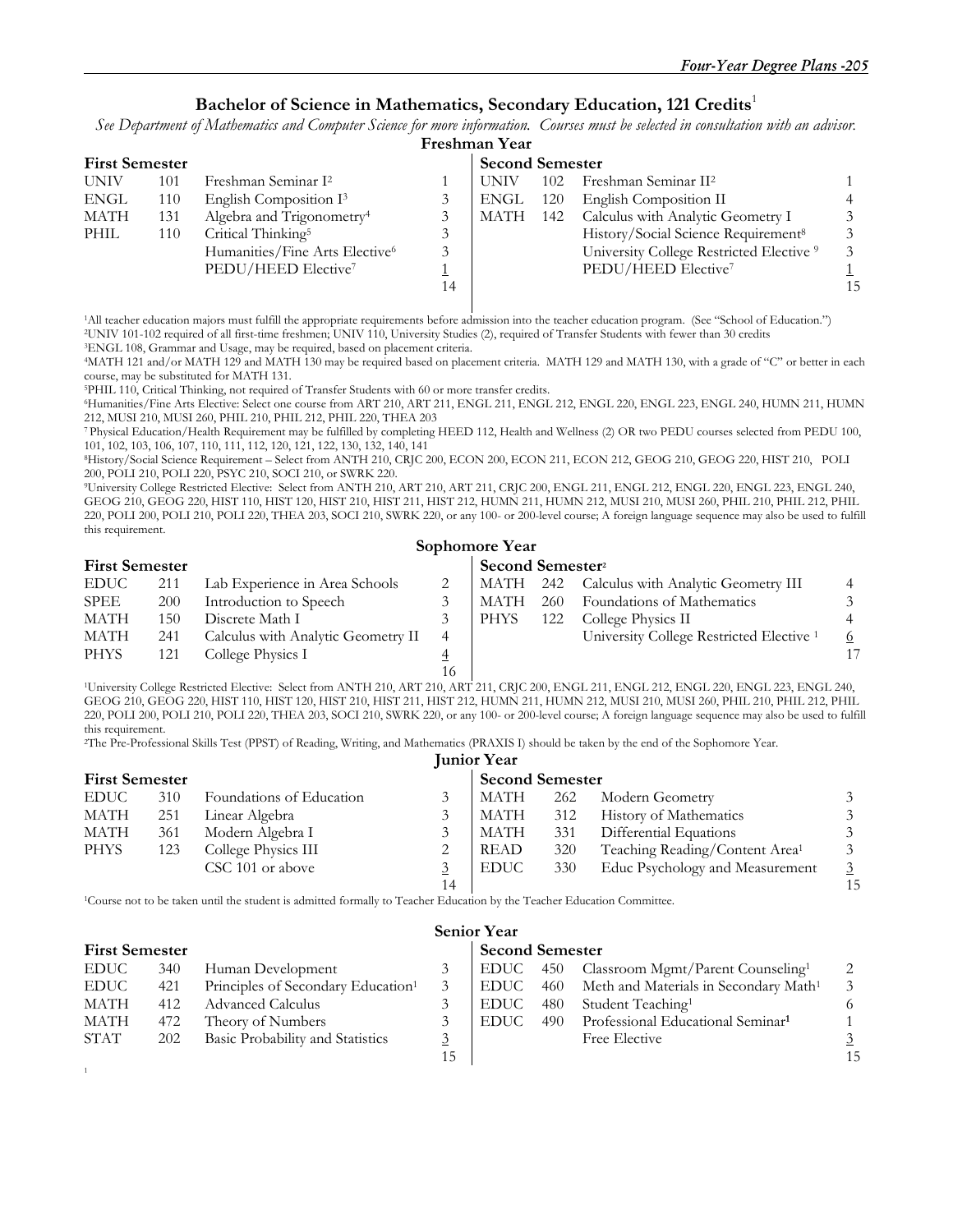#### **Bachelor of Science in Middle Grades Education (6 – 9), 122-128 Credits**<sup>1</sup>

*See Department of Middle Grades, Secondary and Special Education for more information. Courses must be selected in consultation with an advisor.* 

| Freshman Year         |     |                                    |    |             |                        |                                             |                |  |  |
|-----------------------|-----|------------------------------------|----|-------------|------------------------|---------------------------------------------|----------------|--|--|
| <b>First Semester</b> |     |                                    |    |             | <b>Second Semester</b> |                                             |                |  |  |
| <b>UNIV</b>           | 101 | Freshman Seminar I <sup>2</sup>    |    | UNIV        | 102                    | Freshman Seminar II <sup>2</sup>            |                |  |  |
| ENGL                  | 110 | English Composition I <sup>3</sup> |    | ENGL        | 120                    | English Composition II                      | 3              |  |  |
| PHIL                  | 110 | Critical Thinking <sup>4</sup>     |    | <b>PSYC</b> |                        | 210 General Psychology                      | 3              |  |  |
| <b>HIST</b>           | 110 | World History to 1600              |    | POLI        | 210                    | Principles of American Government           | 3              |  |  |
|                       |     | MATH Requirement <sup>5</sup>      |    | <b>HEED</b> | 112                    | Health and Wellness or 2 PEDUs <sup>6</sup> | 2              |  |  |
|                       |     |                                    |    |             |                        | MATH Requirement <sup>5</sup>               | $\overline{3}$ |  |  |
|                       |     |                                    | 13 |             |                        |                                             |                |  |  |

<sup>1</sup>This four-year plan assumes that students will use at least 12 credits from the University College Core Curriculum to satisfy Second Academic Concentration and Minor Concentration requirements.

<sup>2</sup>UNIV 101-102 required of all first-time freshmen; UNIV 110, University Studies (2), required of Transfer Students with fewer than 30 credits <sup>3</sup>ENGL 108, Grammar and Usage, may be required, based on placement criteria.<br>

| Sophomore Year        |            |                                 |                |                              |     |                             |    |  |  |
|-----------------------|------------|---------------------------------|----------------|------------------------------|-----|-----------------------------|----|--|--|
| <b>First Semester</b> |            |                                 |                | Second Semester <sup>1</sup> |     |                             |    |  |  |
| <b>EDUC</b>           | 211        | Lab Experiences in Area Schools | 2              | EDUC                         | 210 | Computers in Education      |    |  |  |
| EDUC –                | 310        | Foundations in Education        | 3              | ENGL                         | 301 | Adolescent Literature       |    |  |  |
| <b>HUMN</b>           | 211        | Music, Art, and Ideas I         | 3              | <b>HUMN</b>                  | 212 | Music, Art, and Ideas II    |    |  |  |
| <b>HIST</b>           | 211        | The U.S. to 1865                | 3              | <b>HIST</b>                  | 212 | The U.S. Since 1865         |    |  |  |
| <b>SPEE</b>           | <b>200</b> | Introduction to Speech          | 3              | NSCI                         | 120 | Modern Biology <sup>2</sup> |    |  |  |
| NSCI                  | 110        | Comprehensive Physical Science  | $\overline{4}$ |                              |     |                             | 16 |  |  |
|                       |            |                                 | 18             |                              |     |                             |    |  |  |

<sup>1</sup>The Pre-Professional Skills Test (PPST) of Reading, Writing, and Mathematics (PRAXIS I) should be taken by the end of the Sophomore Year.<br><sup>2</sup>Students with a second academic concentration in science must complete BIOL 15

|                             | <b>Junior Year</b> |                                            |           |                        |       |                                               |          |  |  |  |
|-----------------------------|--------------------|--------------------------------------------|-----------|------------------------|-------|-----------------------------------------------|----------|--|--|--|
| First Semester <sup>1</sup> |                    |                                            |           | <b>Second Semester</b> |       |                                               |          |  |  |  |
| <b>SPED</b>                 | 320                | Education of Exceptional Child             |           | EDUC                   | - 330 | Educ Psychology and Measurement 3             |          |  |  |  |
| EDUC                        | 340                | Human Development                          | 3         | READ                   | 320   | Teaching Reading in Content Area <sup>3</sup> | -3       |  |  |  |
|                             |                    | Second Academic Concentration <sup>2</sup> | $9-12$    |                        |       | Second Academic Concentration <sup>2</sup>    | $9 - 12$ |  |  |  |
|                             |                    |                                            | $15 - 18$ |                        |       |                                               | $15-18$  |  |  |  |
|                             |                    |                                            |           |                        |       |                                               |          |  |  |  |

1Student must apply for admission to Teacher Education program.

2See "School of Education" for Second Academic Concentration Requirements and Minor Concentration options. Where applicable, up to six hours of credit from the University College Core Requirements may be used to satisfy Second Academic Concentration Requirements.<br><sup>3</sup>This course cannot be taken before the student is formally admitted to Teacher Education b

| <b>Senior Year</b>               |          |                                                          |                |  |  |  |  |  |
|----------------------------------|----------|----------------------------------------------------------|----------------|--|--|--|--|--|
| First Semester <sup>1</sup>      |          | Second Semester <sup>3</sup>                             |                |  |  |  |  |  |
| Methods Courses <sup>2</sup>     |          | 400 The Middle School<br>EDUC                            |                |  |  |  |  |  |
| Minor Concentration <sup>3</sup> | $\Omega$ | EDMG 470 Student Teaching <sup>4</sup>                   | -6             |  |  |  |  |  |
| Elective                         |          | 450 Class Mgmt/Parent Guidance <sup>4</sup><br>EDUC      | 2              |  |  |  |  |  |
|                                  | 15       | 490 Professional Education Seminar <sup>4</sup><br>EDUC- | 1 <sub>2</sub> |  |  |  |  |  |

12<br>Student must be admitted to Student Teaching during the semester before Student Teaching begins.<br>Select two courses from EDUC 433 (Mathematics), EDUC 461 (Language Arts), EDUC 462 (Social Sciences), or EDUC 463 (Science second academic concentration and minor. These courses cannot be taken before student is admitted to Teacher Education.<br><sup>3</sup>See "School of Education" for Minor Concentration Requirements.<br>"This course may not be taken until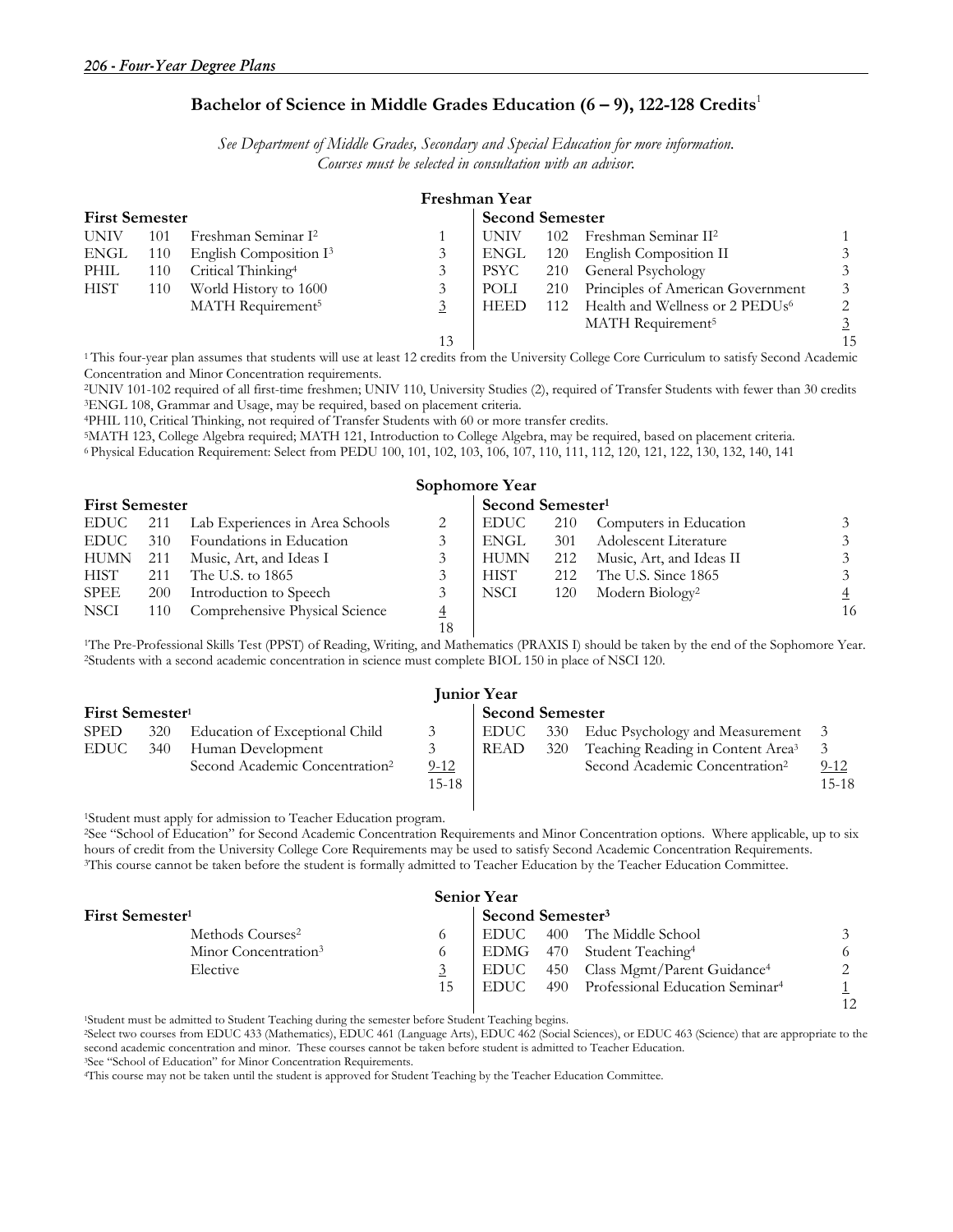#### **Bachelor of Arts in General Music, 124 Credits**

*See Department of Performing and Fine Arts for more information. Courses must be selected in consultation with an advisor.*

|                       |     |                                    |    | Freshman Year |                        |                                  |   |  |
|-----------------------|-----|------------------------------------|----|---------------|------------------------|----------------------------------|---|--|
| <b>First Semester</b> |     |                                    |    |               | <b>Second Semester</b> |                                  |   |  |
| <b>UNIV</b>           | 101 | Freshman Seminar I <sup>1</sup>    |    | UNIV          | 102                    | Freshman Seminar II <sup>1</sup> |   |  |
| <b>ENGL</b>           | 110 | English Composition I <sup>2</sup> |    | ENGL          | 120                    | English Composition II           | 3 |  |
| PHIL                  | 110 | Critical Thinking <sup>3</sup>     |    | <b>MATH</b>   |                        | Elective                         | 3 |  |
| MATH                  | 123 | College Algebra <sup>4</sup>       |    | MUSI          |                        | Applied                          |   |  |
| MUSI                  |     | Applied                            |    | MUSI          |                        | Ensemble                         |   |  |
| <b>MUSI</b>           |     | Ensemble                           |    | <b>MUSI</b>   | 152                    | Harmony/Sight/Ear Training I     | 3 |  |
| <b>MUSI</b>           | 102 | Class Piano I                      |    | <b>MUSI</b>   | 201                    | Class Piano II                   |   |  |
| <b>MUSI</b>           | 100 | Basic Musicianship                 |    | <b>MUSI</b>   | 225                    | History of Jazz OR               |   |  |
|                       |     | PEDU/HEED Elective <sup>5</sup>    |    | <b>MUSI</b>   | 260                    | African American Music           | 3 |  |
|                       |     |                                    | 15 |               |                        | PEDU/HEED Elective <sup>5</sup>  |   |  |
|                       |     |                                    |    |               |                        |                                  |   |  |

<sup>1</sup>UNIV 101-102 required of all first-time freshmen; UNIV 110, University Studies (2), required of Transfer Students with fewer than 30 credits <sup>2</sup>ENGL 108, Grammar and Usage, may be required, based on placement criteria.<br>

<sup>4</sup>MATH 123 and MATH 124 are required, but profile examination may indicate MATH 121 must be completed as a prerequisite.

<sup>5</sup> Physical Education/Health Requirement may be fulfilled by completing HEED 112, Health and Wellness (2) OR two PEDU courses selected from PEDU 100, 101, 102, 103, 106, 107, 110, 111, 112, 120, 121, 122, 130, 132, 140, 141

|                       |     |                                               |                | Sophomore Year |                              |                                                 |                |  |
|-----------------------|-----|-----------------------------------------------|----------------|----------------|------------------------------|-------------------------------------------------|----------------|--|
| <b>First Semester</b> |     |                                               |                |                | Second Semester <sup>2</sup> |                                                 |                |  |
| <b>NSCI</b>           | 110 | Comprehensive Physical Science                |                | NSCI           | 120                          | Modern Biology                                  | $\overline{4}$ |  |
| <b>SPEE</b>           | 200 | Introduction to Speech                        |                | MUSI           |                              | Applied                                         |                |  |
| MUSI                  |     | Applied                                       |                | MUSI           |                              | Ensemble                                        |                |  |
| MUSI                  |     | Ensemble                                      |                | <b>MUSI</b>    | 292                          | Harmony/Sight/Ear Training III                  | 3              |  |
| <b>MUSI</b>           | 202 | Class Piano III                               |                |                |                              | History/Social Science Requirement <sup>2</sup> | $\mathcal{E}$  |  |
| <b>MUSI</b>           | 281 | Harmony/Sight/Ear Training II                 |                |                |                              | Univ College Restricted Elective <sup>1</sup>   | 6              |  |
|                       |     | Univ College Restricted Elective <sup>1</sup> |                |                |                              |                                                 |                |  |
|                       |     |                                               | 1 <sup>2</sup> |                |                              |                                                 | 1 <sup>1</sup> |  |

 16 18 1University College Restricted Elective: Select from ANTH 210, ART 210, ART 211, CRJC 200, ENGL 211, ENGL 212, ENGL 220, ENGL 223, ENGL 240, GEOG 210, GEOG 220, HIST 110, HIST 120, HIST 210, HIST 211, HIST 212, HUMN 211, HUMN 212, MUSI 210, MUSI 260, PHIL 210, PHIL 212, PHIL 220, POLI 200, POLI 210, POLI 220, THEA 203, SOCI 210, SWRK 220, or any 100- or 200-level course; A foreign language sequence may also be used to fulfill this requirement.

2History/Social Science Requirement – Select from ANTH 210, CRJC 200, ECON 200, ECON 211, ECON 212, GEOG 210, GEOG 220, HIST 110, HIST 120, HIST 210, HIST 211, HIST 212, POLI 200, POLI 210, POLI 220, PSYC 210, SOCI 210, or SWRK 220.

|                       |     |                              |                | <b>Junior Year</b>     |                        |                               |                |  |
|-----------------------|-----|------------------------------|----------------|------------------------|------------------------|-------------------------------|----------------|--|
| <b>First Semester</b> |     |                              |                |                        | <b>Second Semester</b> |                               |                |  |
| MUSI                  |     | Applied                      |                | MUSI                   |                        | Elective                      | 3              |  |
| <b>MUSI</b>           |     | Ensemble                     |                | <b>MUSI</b>            |                        | Applied                       |                |  |
| MUSI                  | 351 | Music History I              | 3              | <b>MUSI</b>            |                        | Ensemble                      |                |  |
| MUSI                  | 381 | Harmony/Sight/Ear Train. IV  | 3              | MUSI                   | 352                    | Music History II              | 3              |  |
| MUSI                  | 391 | <b>Elementary Conducting</b> | 2              | <b>MUSI</b>            | 354                    | Form and Analysis             | 2              |  |
|                       |     | <b>Free Electives</b>        | 6              | MUSI                   | 394                    | Choral Conducting OR          |                |  |
|                       |     |                              | 16             | <b>MUSI</b>            | 396                    | Instrumental Conducting       |                |  |
|                       |     |                              |                |                        |                        | Free Electives                | $\overline{3}$ |  |
|                       |     |                              |                |                        |                        |                               | 14             |  |
|                       |     |                              |                | <b>Senior Year</b>     |                        |                               |                |  |
| <b>First Semester</b> |     |                              |                | <b>Second Semester</b> |                        |                               |                |  |
| MUSI                  |     | Applied                      | 1              | MUSI                   | 462                    | Music Composition             | 2              |  |
| MUSI                  |     | Ensemble                     | 1              | <b>MUSI</b>            | 499                    | Senior Recital                | $\theta$       |  |
| MUSI                  | 431 | Orchestration                | 2              |                        |                        | Music Literature <sup>1</sup> |                |  |
|                       |     | Music Electives              | $\mathfrak{Z}$ |                        |                        | Music Electives               | 6              |  |
|                       |     | <b>Free Electives</b>        | $\overline{0}$ |                        |                        | Free Electives                | 3              |  |
|                       |     |                              | 16             |                        |                        |                               | 12             |  |
|                       |     |                              |                |                        |                        |                               |                |  |

1Select from MUSI 420, MUSI 430, MUSI 440, or MUSI 491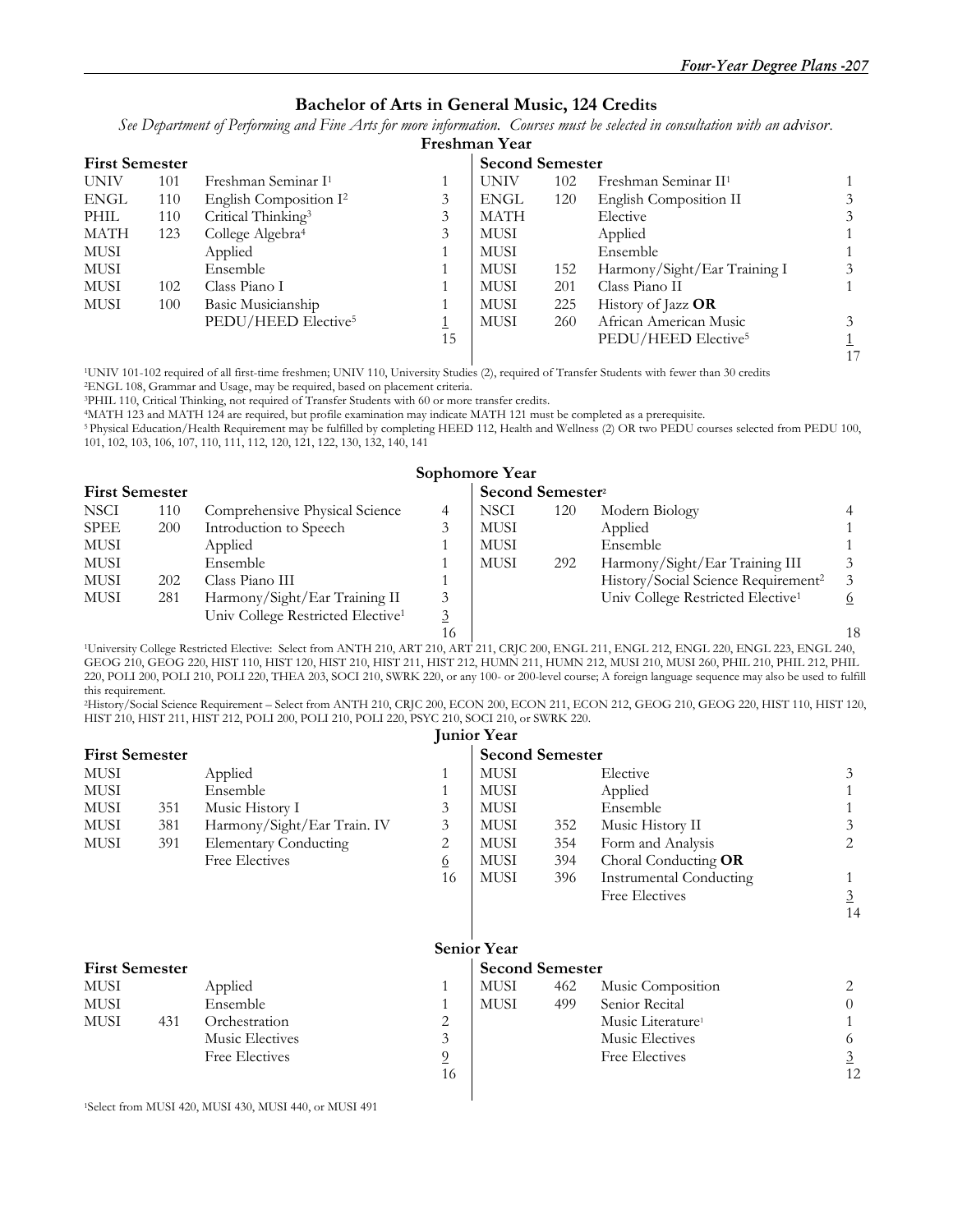#### *208 - Four-Year Degree Plans*

#### **Bachelor of Science in Music Education (K-12) – Instrumental, 125 Credits**

*See Department of Performing and Fine Arts for more information. Courses must be selected in consultation with an advisor.* 

|                       |     |                                            |    | Freshman Year          |     |                                                |  |
|-----------------------|-----|--------------------------------------------|----|------------------------|-----|------------------------------------------------|--|
| <b>First Semester</b> |     |                                            |    | <b>Second Semester</b> |     |                                                |  |
| UNIV                  | 101 | Freshman Seminar I <sup>1</sup>            |    | <b>UNIV</b>            | 102 | Freshman Seminar II <sup>1</sup>               |  |
| ENGL                  | 110 | English Composition I <sup>2</sup>         | 3  | ENGL                   | 120 | English Composition II                         |  |
| PHIL                  | 110 | Critical Thinking <sup>3</sup>             | 3  | MATH                   |     | Math Requirement                               |  |
| MATH                  | 123 | College Algebra <sup>4</sup>               | 3  | MUSI                   | 102 | Class Piano I                                  |  |
| MUSI                  | 191 | Marching Band                              |    | MUSI                   | 152 | Harmony/Sight/Ear Training I7                  |  |
| MUSI                  |     | Applied                                    |    | MUSI                   | 192 | Concert Band                                   |  |
|                       |     | Humanities/Fine Arts Elective <sup>5</sup> | 3  | MUSI                   |     | Applied                                        |  |
|                       |     | PEDU/HEED Elective <sup>6</sup>            |    |                        |     | Univ College Restricted. Elective <sup>8</sup> |  |
|                       |     |                                            | 16 |                        |     | PEDU/HEED Elective <sup>6</sup>                |  |
|                       |     |                                            |    |                        |     |                                                |  |

1UNIV 101-102 required of all first-time freshmen; UNIV 110, University Studies (2), required of Transfer Students with fewer than 30 credits 2ENGL 108, Grammar and Usage, may be required, based on placement criteria.

3PHIL 110, Critical Thinking, not required of Transfer Students with 60 or more transfer credits. 4MATH 123 is required, but profile examination may indicate MATH 121 must be completed as a prerequisite.

5Humanities/Fine Arts Elective: Select one course from ART 210, ART 211, ENGL 211, ENGL 212, ENGL 220, ENGL 223, ENGL 240, HUMN 211, HUMN 212, MUSI 210, MUSI 260, PHIL 210, PHIL 212, PHIL 220, THEA 203

6 Physical Education/Health Requirement may be fulfilled by completing HEED 112, Health and Wellness (2) OR two PEDU courses selected from PEDU 100, 101, 102, 103, 106, 107, 110, 111, 112, 120, 121, 122, 130, 132, 140, 141

7MUSI 100 may be required as prerequisite to MUSI 152 based on music theory placement exam.

8University College Restricted Elective: Select from ANTH 210, ART 210, ART 211, CRJC 200, ENGL 211, ENGL 212, ENGL 220, ENGL 223, ENGL 240, GEOG 210, GEOG 220, HIST 110, HIST 120, HIST 210, HIST 211, HIST 212, HUMN 211, HUMN 212, MUSI 210, MUSI 260, PHIL 210, PHIL 212, PHIL 220, POLI 200, POLI 210, POLI 220, THEA 203, SOCI 210, SWRK 220, or any 100- or 200-level course; A foreign language sequence may also be used. Music majors may earn their seven ensemble credits with a combination selected from the instrumental ensembles offered.

| Sophomore Year        |     |                                               |    |             |                              |                                                     |    |  |  |  |
|-----------------------|-----|-----------------------------------------------|----|-------------|------------------------------|-----------------------------------------------------|----|--|--|--|
| <b>First Semester</b> |     |                                               |    |             | Second Semester <sup>2</sup> |                                                     |    |  |  |  |
| <b>EDUC</b>           | 211 | Lab Experience in Area Schools                |    | <b>NSCI</b> | 120                          | Modern Biology                                      |    |  |  |  |
| <b>NSCI</b>           | 110 | Comprehensive Physical Science                |    | MUSI        | 192                          | Concert Band                                        |    |  |  |  |
| <b>SPEE</b>           | 200 | Introduction to Speech                        |    | <b>MUSI</b> | 202                          | Class Piano III                                     |    |  |  |  |
| MUSI                  | 191 | Marching Band                                 |    | MUSI        | 292                          | Harmony/Sight/Ear Training III                      |    |  |  |  |
| <b>MUSI</b>           | 201 | Class Piano II                                |    | <b>MUSI</b> |                              | Applied                                             |    |  |  |  |
| MUSI                  | 281 | Harmony/Sight/Ear Training II                 |    |             |                              | History/Social Science Requirement <sup>3</sup>     |    |  |  |  |
| <b>MUSI</b>           |     | Applied                                       |    |             |                              | University College Restricted Elective <sup>2</sup> |    |  |  |  |
|                       |     | Univ College Restricted Elective <sup>1</sup> |    |             |                              |                                                     | 16 |  |  |  |
|                       |     |                                               | 18 |             |                              |                                                     |    |  |  |  |

 18 1University College Restricted Elective: Select from ANTH 210, ART 210, ART 211, CRJC 200, ENGL 211, ENGL 212, ENGL 220, ENGL 223, ENGL 240, GEOG 210, GEOG 220, HIST 110, HIST 120, HIST 210, HIST 211, HIST 212, HUMN 211, HUMN 212, MUSI 210, MUSI 260, PHIL 210, PHIL 212, PHIL 220, POLI 200, POLI 210, POLI 220, THEA 203, SOCI 210, SWRK 220, or any 100- or 200-level course; A foreign language sequence may also be used to fulfill this requirement.

2The Pre-Professional Skills Test (PPST) of Reading, Writing, and Mathematics (PRAXIS I) should be taken by the end of the Sophomore Year. 3History/Social Science Requirement – Select from ANTH 210, CRJC 200, ECON 200, ECON 211, ECON 212, GEOG 210, GEOG 220, HIST 110, HIST 120, HIST 210, HIST 211, HIST 212, POLI 200, POLI 210, POLI 220, PSYC 210, SOCI 210, or SWRK 220.

|                       |     |                                               |                | <b>Junior Year</b>     |                        |                                                      |    |  |  |
|-----------------------|-----|-----------------------------------------------|----------------|------------------------|------------------------|------------------------------------------------------|----|--|--|
| <b>First Semester</b> |     |                                               |                |                        | <b>Second Semester</b> |                                                      |    |  |  |
| <b>EDUC</b>           | 310 | Foundations of Education                      | 3              | <b>EDUC</b>            | 330                    | Educ Psychology and Measurement                      | 3  |  |  |
| <b>MUSI</b>           | 191 | Marching Band                                 |                | <b>EDUC</b>            | 340                    | Human Development                                    |    |  |  |
| <b>MUSI</b>           | 241 | Class Strings                                 |                | <b>MUSI</b>            | 192                    | Concert Band                                         |    |  |  |
| <b>MUSI</b>           | 251 | Class Voice I                                 |                | <b>MUSI</b>            | 242                    | Class Woodwinds                                      |    |  |  |
| <b>MUSI</b>           | 341 | Class Brass                                   |                | <b>MUSI</b>            | 342                    | Class Percussion                                     |    |  |  |
| <b>MUSI</b>           | 351 | Music History I                               | 3              | <b>MUSI</b>            | 352                    | Music History II                                     |    |  |  |
| MUSI                  | 381 | Harmony/Sight/Ear Train. IV                   | 3              | <b>MUSI</b>            | 354                    | Form and Analysis                                    |    |  |  |
| <b>MUSI</b>           |     | Applied                                       | ┻              | <b>MUSI</b>            | 396                    | <b>Instrumental Conducting</b>                       |    |  |  |
|                       |     |                                               | 14             | <b>MUSI</b>            |                        | Applied                                              |    |  |  |
|                       |     |                                               |                |                        |                        |                                                      | 16 |  |  |
|                       |     |                                               |                | <b>Senior Year</b>     |                        |                                                      |    |  |  |
| <b>First Semester</b> |     |                                               |                | <b>Second Semester</b> |                        |                                                      |    |  |  |
| <b>READ</b>           | 320 | Teaching Reading in Content Area <sup>1</sup> | 3              | <b>EDUC</b>            | 421                    | Principles of Secondary Education <sup>1</sup>       | 3  |  |  |
| <b>EDUC</b>           | 450 | Classroom Mgmt/Parent Counseling              | 2              | <b>EDUC</b>            | 460                    | Methods and Materials Secondary Schools <sup>1</sup> | 3  |  |  |
| MUSI                  | 191 | Marching Band                                 |                | <b>EDUC</b>            | 480                    | Student Teaching <sup>1</sup>                        | 6  |  |  |
| <b>MUSI</b>           | 431 | Orchestration                                 | 2              | <b>EDUC</b>            | 490                    | Professional Education Seminar <sup>1</sup>          |    |  |  |
| <b>MUSI</b>           | 441 | <b>Elementary Methods</b>                     | 3              |                        |                        |                                                      | 13 |  |  |
| MUSI                  |     | Applied                                       |                |                        |                        |                                                      |    |  |  |
|                       |     | Music Elective                                | 3              |                        |                        |                                                      |    |  |  |
| <b>MUSI</b>           | 499 | Student Recital <sup>2</sup>                  | $\overline{0}$ |                        |                        |                                                      |    |  |  |
|                       |     |                                               | 15             |                        |                        |                                                      |    |  |  |

15 |<br>1Course not to be taken until the student is admitted formally to Teacher Education by the Teacher Education Committee.<br>2Must be completed in the semester prior to Student Teaching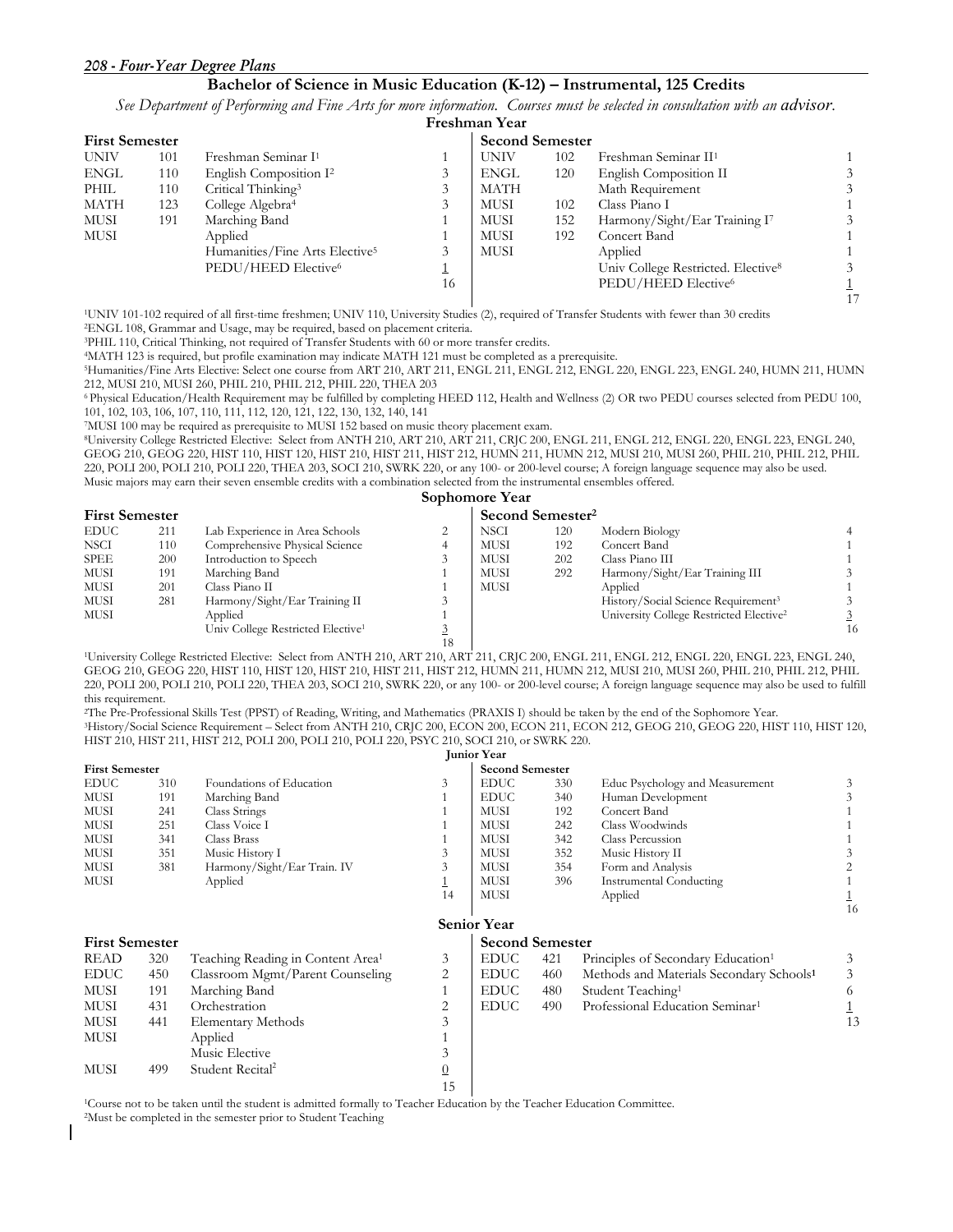#### **Bachelor of Science in Music Education (K-12) – Keyboard, 122 Credits**

*See Department of Performing and Fine Arts for more information. Courses must be selected in consultation with an advisor.*

|             | <b>First Semester</b> |                                            |    | <b>Second Semester</b> |     |                                  |    |  |  |
|-------------|-----------------------|--------------------------------------------|----|------------------------|-----|----------------------------------|----|--|--|
| <b>UNIV</b> | 101                   | Freshman Seminar I <sup>1</sup>            |    | <b>UNIV</b>            | 102 | Freshman Seminar II <sup>1</sup> |    |  |  |
| <b>ENGL</b> | 110                   | English Composition I <sup>2</sup>         |    | <b>ENGL</b>            | 120 | English Composition II           | 3  |  |  |
| PHIL        | 110                   | Critical Thinking <sup>3</sup>             |    | MATH                   |     | Math Requirement                 | 3  |  |  |
| <b>MATH</b> | 123                   | College Algebra <sup>4</sup>               |    | <b>MUSI</b>            | 110 | Choir                            |    |  |  |
| MUSI        | 110                   | Choir                                      |    | <b>MUSI</b>            | 152 | Harmony/Sight/Ear Training I7    | 3  |  |  |
| MUSI        |                       | Applied                                    |    | MUSI                   |     | Applied                          |    |  |  |
|             |                       | Humanities/Fine Arts Elective <sup>5</sup> |    |                        |     | Univ College Rest. Elective 8    | 3  |  |  |
|             |                       | PEDU/HEED Elective6                        |    |                        |     | PEDU/HEED Elective <sup>6</sup>  |    |  |  |
|             |                       |                                            | 16 |                        |     |                                  | 16 |  |  |
|             |                       |                                            |    |                        |     |                                  |    |  |  |

<sup>1</sup>UNIV 101-102 required of all first-time freshmen; UNIV 110, University Studies (2), required of Transfer Students with fewer than 30 credits <sup>2</sup>ENGL 108, Grammar and Usage, may be required, based on placement criteria.

3PHIL 110, Critical Thinking, not required of Transfer Students with 60 or more transfer credits. 4MATH 123 is required, but profile examination may indicate MATH 121 must be completed as a prerequisite.

<sup>5</sup>Humanities/Fine Arts Elective: Select one course from ART 210, ART 211, ENGL 211, ENGL 212, ENGL 220, ENGL 223, ENGL 240, HUMN 211, HUMN 212, MUSI 210, MUSI 260, PHIL 210, PHIL 212, PHIL 220, THEA 203

6 Physical Education/Health Requirement may be fulfilled by completing HEED 112, Health and Wellness (2) OR two PEDU courses selected from PEDU 100, 101, 102, 103, 106, 107, 110, 111, 112, 120, 121, 122, 130, 132, 140, 141

7MUSI 100 may be required as prerequisite to MUSI 152 based on music theory placement exam.

8University College Restricted Elective: Select from ANTH 210, ART 210, ART 211, CRJC 200, ENGL 211, ENGL 212, ENGL 220, ENGL 223, ENGL 240, GEOG 210, GEOG 220, HIST 110, HIST 120, HIST 210, HIST 211, HIST 212, HUMN 211, HUMN 212, MUSI 210, MUSI 260, PHIL 210, PHIL 212, PHIL 220, POLI 200, POLI 210, POLI 220, THEA 203, SOCI 210, SWRK 220, or any 100- or 200-level course; A foreign language sequence may also be used to fulfill this requirement. **Sophomore Year** 

|                       |     |                                               |  | sophomore rear               |     |                                                 |    |  |  |
|-----------------------|-----|-----------------------------------------------|--|------------------------------|-----|-------------------------------------------------|----|--|--|
| <b>First Semester</b> |     |                                               |  | Second Semester <sup>2</sup> |     |                                                 |    |  |  |
| <b>EDUC</b>           | 211 | Lab Experience in Area Schools                |  | <b>NSCI</b>                  | 120 | Modern Biology                                  |    |  |  |
| <b>NSCI</b>           | 110 | Comprehensive Physical Science                |  | MUSI                         | 110 | Choir                                           |    |  |  |
| <b>SPEE</b>           | 200 | Introduction to Speech                        |  | MUSI                         | 292 | Harmony/Sight/Ear Training III                  |    |  |  |
| MUSI                  | 110 | Choir                                         |  | MUSI                         |     | Applied                                         |    |  |  |
| MUSI                  | 281 | Harmony/Sight/Ear Training II                 |  |                              |     | History/Social Science Requirement <sup>3</sup> |    |  |  |
| MUSI                  |     | Applied                                       |  |                              |     | Univ College Restricted Elective <sup>2</sup>   |    |  |  |
|                       |     | Univ College Restricted Elective <sup>1</sup> |  |                              |     |                                                 | 15 |  |  |
|                       |     |                                               |  |                              |     |                                                 |    |  |  |

 17 1University College Restricted Elective: Select from ANTH 210, ART 210, ART 211, CRJC 200, ENGL 211, ENGL 212, ENGL 220, ENGL 223, ENGL 240, GEOG 210, GEOG 220, HIST 110, HIST 120, HIST 210, HIST 211, HIST 212, HUMN 211, HUMN 212, MUSI 210, MUSI 260, PHIL 210, PHIL 212, PHIL 220, POLI 200, POLI 210, POLI 220, THEA 203, SOCI 210, SWRK 220, or any 100- or 200-level course; A foreign language sequence may also be used to fulfill this requirement.

2 The Pre-Professional Skills Test (PPST) of Reading, Writing, and Mathematics (PRAXIS I) should be taken by the end of the Sophomore Year. 3History/Social Science Requirement – Select from ANTH 210, CRJC 200, ECON 200, ECON 211, ECON 212, GEOG 210, GEOG 220, HIST 110, HIST 120, HIST 210, HIST 211, HIST 212, POLI 200, POLI 210, POLI 220, PSYC 210, SOCI 210, or SWRK 220.

**Junior Year** 

|                       | <b>First Semester</b> |                                            |    |                        | <b>Second Semester</b> |                                                |    |  |
|-----------------------|-----------------------|--------------------------------------------|----|------------------------|------------------------|------------------------------------------------|----|--|
| <b>EDUC</b>           | 310                   | Foundations of Education                   | 3  | <b>EDUC</b>            | 330                    | Educ Psychology and Measurement                | 3  |  |
| MUSI                  | 110                   | Choir                                      |    | <b>EDUC</b>            | 340                    | Human Development                              | 3  |  |
| MUSI                  | 241                   | Class Strings                              |    | MUSI                   | 110                    | Choir                                          |    |  |
| MUSI                  | 251                   | Class Voice I                              |    | MUSI                   | 242                    | Class Woodwinds                                |    |  |
| MUSI                  | 341                   | Class Brass                                |    | MUSI                   | 342                    | Class Percussion                               |    |  |
| MUSI                  | 351                   | Music History I                            | 3  | MUSI                   | 352                    | Music History II                               |    |  |
| MUSI                  | 381                   | Harmony/Sight/Ear Train. IV                | 3  | MUSI                   | 354                    | Form and Analysis                              |    |  |
| MUSI                  |                       | Applied                                    | 1  | <b>MUSI</b>            | 394                    | Choral Conducting                              |    |  |
|                       |                       |                                            | 14 | MUSI                   |                        | Applied                                        |    |  |
|                       |                       |                                            |    |                        |                        |                                                | 16 |  |
|                       |                       |                                            |    | <b>Senior Year</b>     |                        |                                                |    |  |
| <b>First Semester</b> |                       |                                            |    | <b>Second Semester</b> |                        |                                                |    |  |
| <b>READ</b>           | 320                   | Teaching Reading/Content Area <sup>1</sup> | 3  | <b>EDUC</b>            | 421                    | Principles of Secondary Education <sup>1</sup> | 3  |  |
| <b>EDUC</b>           | 450                   | Classroom Mgmt/Parent Couns                | 2  | <b>EDUC</b>            | 460                    | Methods and Mat in Sec School <sup>1</sup>     | 3  |  |
| MUSI                  | 110                   | Choir                                      |    | <b>EDUC</b>            | 480                    | Student Teaching <sup>1</sup>                  | 6  |  |
| MUSI                  | 431                   | Orchestration                              | 2  | <b>EDUC</b>            | 490                    | Professional Education Seminar <sup>1</sup>    |    |  |
| MUSI                  | 441                   | <b>Elementary Methods</b>                  | 3  |                        |                        |                                                | 13 |  |
| MUSI                  |                       | Applied                                    |    |                        |                        |                                                |    |  |
|                       |                       | Music Elective                             | 3  |                        |                        |                                                |    |  |
| <b>MUSI</b>           | 499                   | Student Recital <sup>2</sup>               |    |                        |                        |                                                |    |  |

 15 1Course not to be taken until the student is admitted formally to Teacher Education by the Teacher Education Committee. 2Must be completed in the semester prior to Student Teaching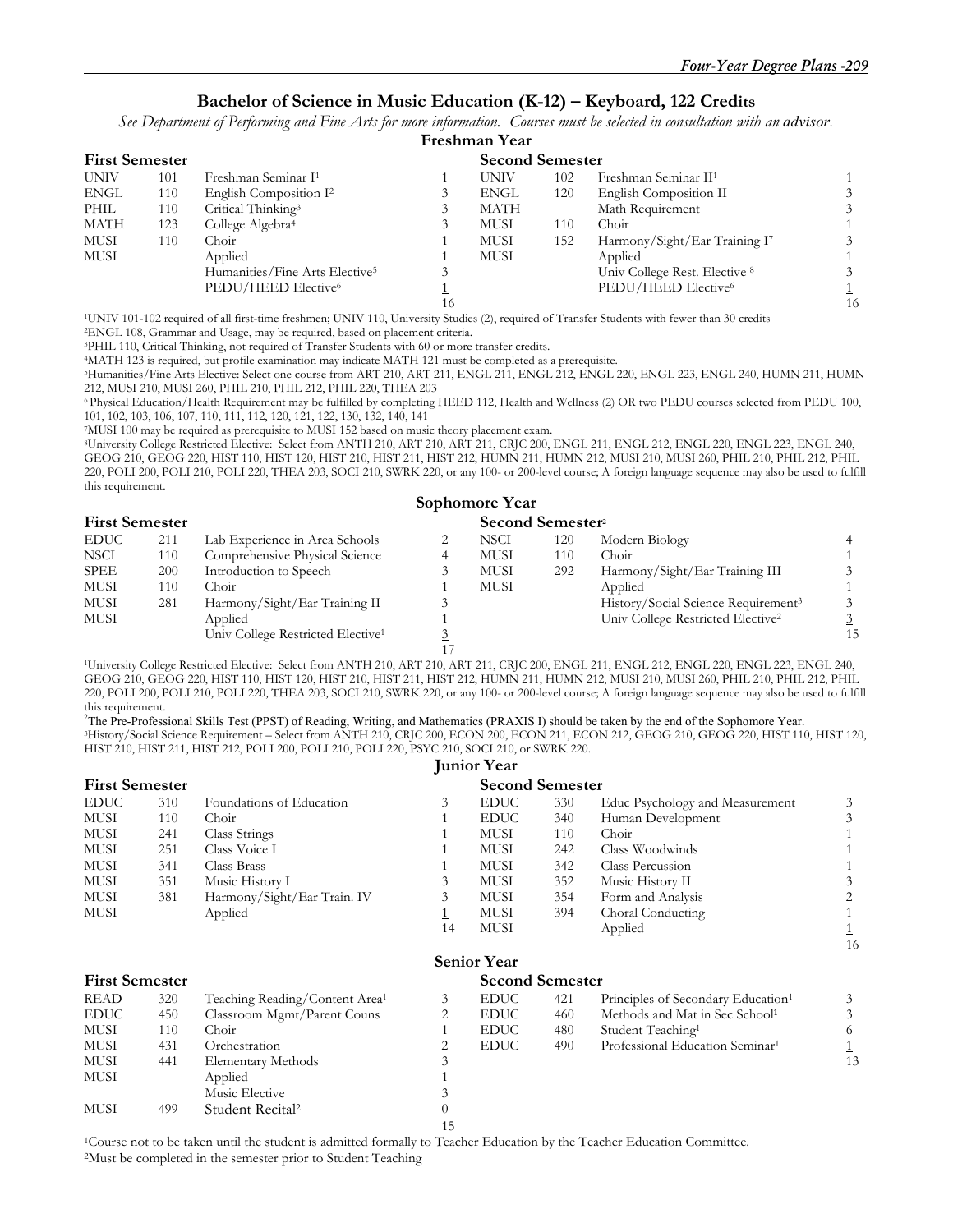#### **Bachelor of Science in Music Education (K-12) – Vocal, 124 Credits**

*See Department of Performing and Fine Arts for more information. Courses must be selected in consultation with an advisor.*

|             |                       |                                            |    | Freshman Year |                        |                                          |  |  |  |  |
|-------------|-----------------------|--------------------------------------------|----|---------------|------------------------|------------------------------------------|--|--|--|--|
|             | <b>First Semester</b> |                                            |    |               | <b>Second Semester</b> |                                          |  |  |  |  |
| <b>UNIV</b> | 101                   | Freshman Seminar I <sup>1</sup>            |    | <b>UNIV</b>   | 102                    | Freshman Seminar II <sup>1</sup>         |  |  |  |  |
| <b>ENGL</b> | 110                   | English Composition I <sup>2</sup>         | 3  | <b>ENGL</b>   | 120                    | English Composition II                   |  |  |  |  |
| PHIL        | 110                   | Critical Thinking <sup>3</sup>             |    | <b>MATH</b>   |                        | Math Requirement                         |  |  |  |  |
| MATH        | 123                   | College Algebra <sup>4</sup>               |    | MUSI          | 102                    | Class Piano I                            |  |  |  |  |
| MUSI        | 110                   | Choir                                      |    | <b>MUSI</b>   | 110                    | Choir                                    |  |  |  |  |
| MUSI        | 177                   | Applied Voice                              |    | MUSI          | 152                    | Harmony/Sight/Ear Training I7            |  |  |  |  |
|             |                       | Humanities/Fine Arts Elective <sup>5</sup> |    | <b>MUSI</b>   | 188                    | Applied Voice                            |  |  |  |  |
|             |                       | PEDU/HEED Elective <sup>6</sup>            |    |               |                        | Univ College Rest. Elective <sup>8</sup> |  |  |  |  |
|             |                       |                                            | 16 |               |                        | PEDU/HEED Elective <sup>6</sup>          |  |  |  |  |
|             |                       |                                            |    |               |                        |                                          |  |  |  |  |

1UNIV 101-102 required of all first-time freshmen; UNIV 110, University Studies (2), required of Transfer Students with fewer than 30 credits 2ENGL 108, Grammar and Usage, may be required, based on placement criteria.

3PHIL 110, Critical Thinking, not required of Transfer Students with 60 or more transfer credits. 4MATH 123 is required, but profile examination may indicate MATH 121 must be completed as a prerequisite.

5Humanities/Fine Arts Elective: Select one course from ART 210, ART 211, ENGL 211, ENGL 212, ENGL 220, ENGL 223, ENGL 240, HUMN 211, HUMN 212, MUSI 210, MUSI 260, PHIL 210, PHIL 212, PHIL 220, THEA 203

6Physical Education/Health Requirement may be fulfilled by completing HEED 112, Health and Wellness (2) OR two PEDU courses selected from PEDU 100,

101, 102, 103, 106, 107, 110, 111, 112, 120, 121, 122, 130, 132, 140, 141

7MUSI 100 may be required as prerequisite to MUSI 152 based on music theory placement exam.

8University College Restricted Elective: Select from ANTH 210, ART 210, ART 211, CRJC 200, ENGL 211, ENGL 212, ENGL 220, ENGL 223, ENGL 240, GEOG 210, GEOG 220, HIST 110, HIST 120, HIST 210, HIST 211, HIST 212, HUMN 211, HUMN 212, MUSI 210, MUSI 260, PHIL 210, PHIL 212, PHIL 220, POLI 200, POLI 210, POLI 220, THEA 203, SOCI 210, SWRK 220, or any 100- or 200-level course; A foreign language sequence may also be used to fulfill this requirement.

|                       |     |                                                     |    | Sophomore Year |                              |                                                     |    |  |  |  |
|-----------------------|-----|-----------------------------------------------------|----|----------------|------------------------------|-----------------------------------------------------|----|--|--|--|
| <b>First Semester</b> |     |                                                     |    |                | Second Semester <sup>2</sup> |                                                     |    |  |  |  |
| <b>EDUC</b>           | 211 | Lab Experience in Area Schools                      |    | <b>NSCI</b>    | 120                          | Modern Biology                                      |    |  |  |  |
| <b>NSCI</b>           | 110 | Comprehensive Physical Science                      |    | <b>MUSI</b>    | 110                          | Choir                                               |    |  |  |  |
| SPEE                  | 200 | Introduction to Speech                              |    | MUSI           | 202                          | Class Piano III                                     |    |  |  |  |
| MUSI                  | 201 | Class Piano II                                      |    | <b>MUSI</b>    | 292                          | Harmony/Sight/Ear Training III                      |    |  |  |  |
| MUSI                  | 110 | Choir                                               |    | <b>MUSI</b>    | 288                          | Applied Voice                                       |    |  |  |  |
| <b>MUSI</b>           | 281 | Harmony/Sight/Ear Training II                       |    |                |                              | History/Social Science Requirement <sup>3</sup>     |    |  |  |  |
| <b>MUSI</b>           | 277 | Applied Voice                                       |    |                |                              | University College Restricted Elective <sup>2</sup> |    |  |  |  |
|                       |     | University College Restricted Elective <sup>1</sup> |    |                |                              |                                                     |    |  |  |  |
|                       |     |                                                     | 18 |                |                              |                                                     | 16 |  |  |  |

 18 16 1University College Restricted Elective: Select from ANTH 210, ART 210, ART 211, CRJC 200, ENGL 211, ENGL 212, ENGL 220, ENGL 223, ENGL 240, GEOG 210, GEOG 220, HIST 110, HIST 120, HIST 210, HIST 211, HIST 212, HUMN 211, HUMN 212, MUSI 210, MUSI 260, PHIL 210, PHIL 212, PHIL 220, POLI 200, POLI 210, POLI 220, THEA 203, SOCI 210, SWRK 220, or any 100- or 200-level course; A foreign language sequence may also be used . 2 The Pre-Professional Skills Test (PPST) of Reading, Writing, and Mathematics (PRAXIS I) should be taken by the end of the Sophomore Year. 3History/Social Science Requirement – Select from ANTH 210, CRJC 200, ECON 200, ECON 211, ECON 212, GEOG 210, GEOG 220, HIST 110, HIST 120, HIST 210, HIST 211, HIST 212, POLI 200, POLI 210, POLI 220, PSYC 210, SOCI 210, or SWRK 220.

|                       |     |                                            |                | <b>Junior Year</b>     |     |                                                     |    |  |
|-----------------------|-----|--------------------------------------------|----------------|------------------------|-----|-----------------------------------------------------|----|--|
| <b>First Semester</b> |     |                                            |                | <b>Second Semester</b> |     |                                                     |    |  |
| <b>EDUC</b>           | 310 | Foundations of Education                   | 3              | <b>EDUC</b>            | 330 | Educational Psychology & Measurement                | 3  |  |
| <b>MUSI</b>           | 110 | Choir                                      |                | <b>EDUC</b>            | 340 | Human Development                                   | 3  |  |
| <b>MUSI</b>           | 241 | Class Strings                              |                | <b>MUSI</b>            | 110 | Choir                                               |    |  |
| <b>MUSI</b>           | 341 | Class Brass                                |                | <b>MUSI</b>            | 242 | Class Woodwinds                                     |    |  |
| <b>MUSI</b>           | 351 | Music History I                            | 3              | MUSI                   | 342 | Class Percussion                                    |    |  |
| MUSI                  | 377 | Applied Voice                              |                | <b>MUSI</b>            | 352 | Music History II                                    |    |  |
| <b>MUSI</b>           | 381 | Harmony/Sight/Ear Train. IV                | $\overline{3}$ | <b>MUSI</b>            | 354 | Form and Analysis                                   |    |  |
|                       |     |                                            | 13             | MUSI                   | 388 | Applied Voice                                       |    |  |
|                       |     |                                            |                | MUSI                   | 394 | Choral Conducting                                   |    |  |
|                       |     |                                            |                |                        |     |                                                     | 16 |  |
|                       |     |                                            |                | <b>Senior Year</b>     |     |                                                     |    |  |
| <b>First Semester</b> |     |                                            |                | <b>Second Semester</b> |     |                                                     |    |  |
| READ                  | 320 | Teaching Reading/Content Area <sup>1</sup> | 3              | <b>EDUC</b>            | 421 | Principles of Secondary Education <sup>1</sup>      | 3  |  |
| <b>EDUC</b>           | 450 | Classroom Mgmt/Parent Counseling           | 2              | <b>EDUC</b>            | 460 | Meth and Materials in Secondary School <sup>1</sup> | 3  |  |
| MUSI                  | 110 | Choir                                      | 1              | <b>EDUC</b>            | 480 | Student Teaching <sup>1</sup>                       | 6  |  |
| MUSI                  | 431 | Orchestration                              | 2              | <b>EDUC</b>            | 490 | Professional Education Seminar <sup>1</sup>         |    |  |
| MUSI                  | 441 | <b>Elementary Methods</b>                  | 3              |                        |     |                                                     | 13 |  |
| MUSI                  | 477 | Applied Voice                              |                |                        |     |                                                     |    |  |
|                       |     | Music Elective                             | 3              |                        |     |                                                     |    |  |
| MUSI                  | 499 | Student Recital <sup>2</sup>               | $\overline{0}$ |                        |     |                                                     |    |  |
|                       |     |                                            | 15             |                        |     |                                                     |    |  |

1Course not to be taken until the student is admitted formally to Teacher Education by the Teacher Education Committee. 2Must be completed in the semester prior to Student Teaching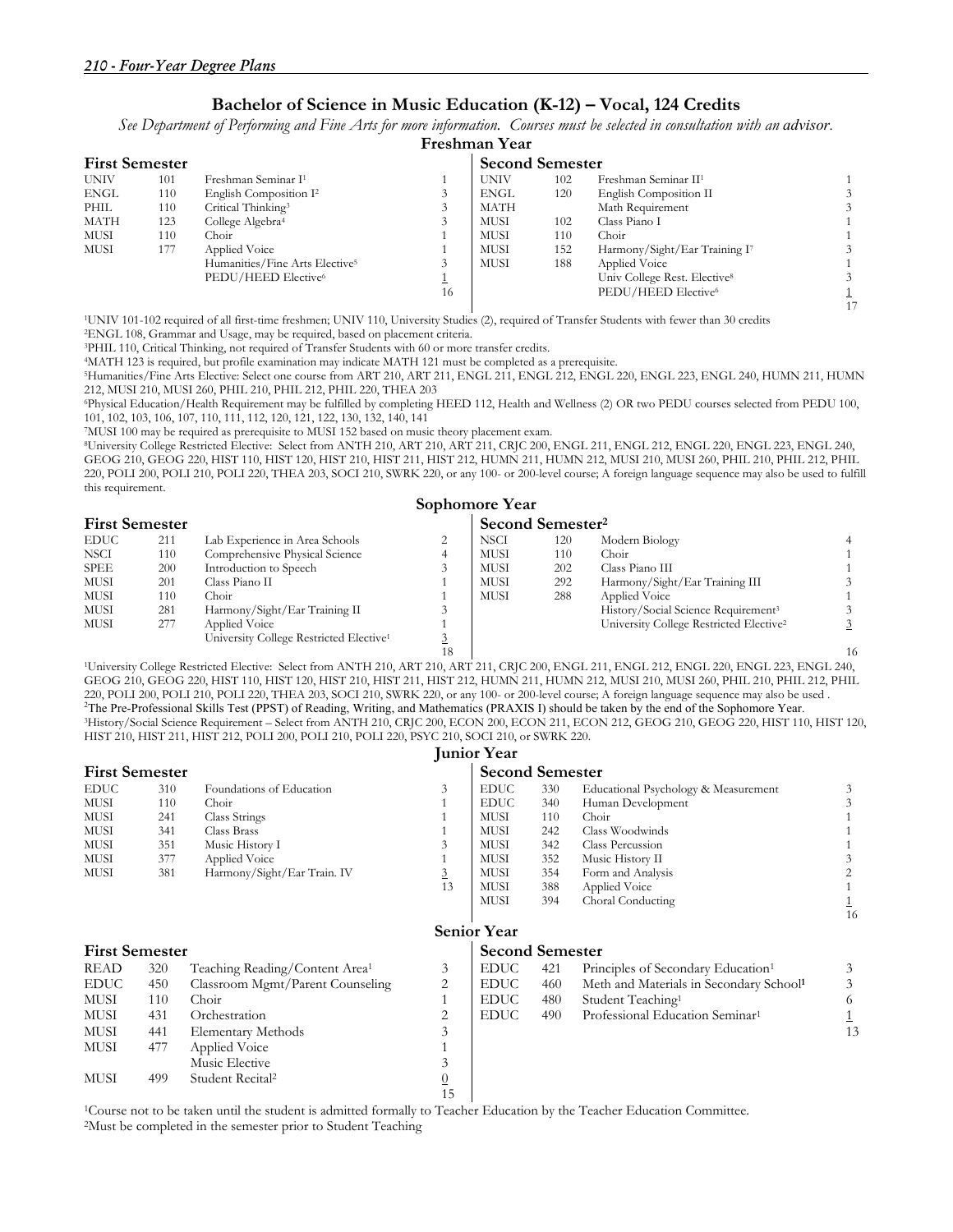#### **Bachelor of Science in Nursing, 127 Credits**

*See Department of Nursing for more information. Courses must be selected in consultation with an advisor.*

#### **Freshman Year**

|             | <b>First Semester</b> |                                    |    |             | <b>Second Semester</b> |                                  |    |  |  |  |
|-------------|-----------------------|------------------------------------|----|-------------|------------------------|----------------------------------|----|--|--|--|
| <b>UNIV</b> | 101                   | Freshman Seminar I <sup>1</sup>    |    | <b>UNIV</b> | 102                    | Freshman Seminar II <sup>1</sup> |    |  |  |  |
| <b>ENGL</b> | 110                   | English Composition I <sup>2</sup> |    | ENGL        | 120                    | English Composition II           |    |  |  |  |
| <b>MATH</b> | 123                   | College Algebra <sup>3</sup>       |    | CSC.        | 100                    | Introduction to Computers        |    |  |  |  |
| PHIL        | 110                   | Critical Thinking <sup>4</sup>     |    | SOCI        | 210                    | Principles of Sociology          |    |  |  |  |
| <b>PSYC</b> | 210                   | General Psychology                 |    |             |                        | Humanities/Fine Arts. Elective6  |    |  |  |  |
|             |                       | PEDU/HEED Elective <sup>5</sup>    |    |             |                        | PEDU/HEED Elective <sup>5</sup>  |    |  |  |  |
|             |                       |                                    | 14 |             |                        |                                  | 14 |  |  |  |

1UNIV 101-102 required of all first-time freshmen; UNIV 110, University Studies (2), required of Transfer Students with fewer than 30 credits 2ENGL 108, Grammar and Usage, may be required, based on placement criteria.

3MATH 123 is required, but profile examination may indicate that MATH 121 must be completed as a prerequisite.

<sup>5</sup>Physical Education/Health Requirement may be fulfilled by completing HEED 112, Health and Wellness (2) OR two PEDU courses selected from PEDU 100, 101, 102, 103, 106, 107, 110, 111, 112, 120, 121, 122, 130, 132, 140, 141

**Summer Session II** 

6Humanities/Fine Arts Elective: Select one course from ART 210, ART 211, ENGL 211, ENGL 212, ENGL 220, ENGL 223, ENGL 240, HUMN 211,

HUMN 212, MUSI 210, MUSI 260, PHIL 210, PHIL 212, PHIL 220, THEA 203

| <b>Summer Session I</b>     |              |  |  |  |  |  |
|-----------------------------|--------------|--|--|--|--|--|
| $C$ i i $\Gamma$ ) $\Gamma$ | $\sqrt{101}$ |  |  |  |  |  |

| CHEM           |  | 101 Introduction to Chemistry <sup>1</sup>                                                                                          |  | <b>CHEM</b> | 102 | Organic & Biochemistry |  |  |  |  |
|----------------|--|-------------------------------------------------------------------------------------------------------------------------------------|--|-------------|-----|------------------------|--|--|--|--|
|                |  | <sup>1</sup> CHEM 101 and CHEM 102 fulfill University College natural science requirements.; MATH 123 is prerequisite for CHEM 101. |  |             |     |                        |  |  |  |  |
| Sophomore Year |  |                                                                                                                                     |  |             |     |                        |  |  |  |  |

|             | <b>First Semester</b> |                                                                                    |    | <b>Second Semester</b> |     |                               |    |
|-------------|-----------------------|------------------------------------------------------------------------------------|----|------------------------|-----|-------------------------------|----|
| <b>NURS</b> | 210                   | Professional Nursing                                                               |    | BIOL                   | 330 | Microbiology <sup>2</sup>     |    |
| <b>NURS</b> | 220                   | Therapeutic Communication                                                          |    | <b>HEED</b>            | 420 | Nutrition                     |    |
| <b>SPEE</b> | <b>200</b>            | Introduction to Speech                                                             |    | <b>NURS</b>            | 230 | Economics of Health Care      |    |
| <b>STAT</b> | 202                   | Basic Probability and Statistics <sup>1</sup>                                      |    | <b>PSYC</b>            | 331 | Developmental Psychology      |    |
| ZOOL        | 210                   | Anatomy and Physiology I <sup>2</sup>                                              |    | ZOOL                   | 230 | Anatomy and Physiology II     |    |
|             |                       | Foreign Language <sup>3</sup>                                                      |    |                        |     | Foreign Language <sup>3</sup> |    |
|             |                       |                                                                                    | 15 |                        |     |                               | 18 |
|             |                       | <sup>1</sup> STAT 202 must be completed as second math credit by Nursing students. |    |                        |     |                               |    |

2ZOOL 210 and BIOL 330 require prerequisites of BIOL 150 and BIOL 200. AP Biology with granted credit will substitute for BIOL 150. 3Fulfills University College Restricted Elective requirement.

#### **Summer Session, Sophomore Year (Dual Summer)**

| <b>NURS</b>           | 325 | Pathophysiology               | 3              | <b>NURS</b>            | 326 | Concepts Basic to Nursing | 4        |
|-----------------------|-----|-------------------------------|----------------|------------------------|-----|---------------------------|----------|
|                       |     |                               |                | <b>Junior Year</b>     |     |                           |          |
| <b>First Semester</b> |     |                               |                | <b>Second Semester</b> |     |                           |          |
| <b>NURS</b>           | 320 | Health Assessment             | 3              | <b>NURS</b>            | 360 | Caring: Acute Care        |          |
| <b>NURS</b>           | 350 | Caring: Acute, Long Term Care |                | <b>NURS</b>            | 390 | Seminar in Nursing        |          |
| <b>NURS</b>           | 365 | Pharmacology                  | $\overline{3}$ |                        |     | Nursing Elective          | <u>3</u> |
|                       |     |                               | 13             |                        |     |                           | 13       |
|                       |     |                               |                |                        |     |                           |          |
|                       |     |                               |                | <b>Senior Year</b>     |     |                           |          |
| <b>First Semester</b> |     |                               |                | <b>Second Semester</b> |     |                           |          |
| <b>NURS</b>           | 400 | Research                      | 3              | <b>NURS</b>            | 406 | Care: Community           |          |
| <b>NURS</b>           | 405 | Caring: Unique Needs          |                | <b>NURS</b>            | 440 | Nursing Honors            |          |
| <b>NURS</b>           | 411 | Leadership                    | $\overline{3}$ | <b>NURS</b>            | 480 | Senior Practicum          |          |
|                       |     |                               | 13             |                        |     | Nursing Elective          |          |
|                       |     |                               |                |                        |     |                           | 12       |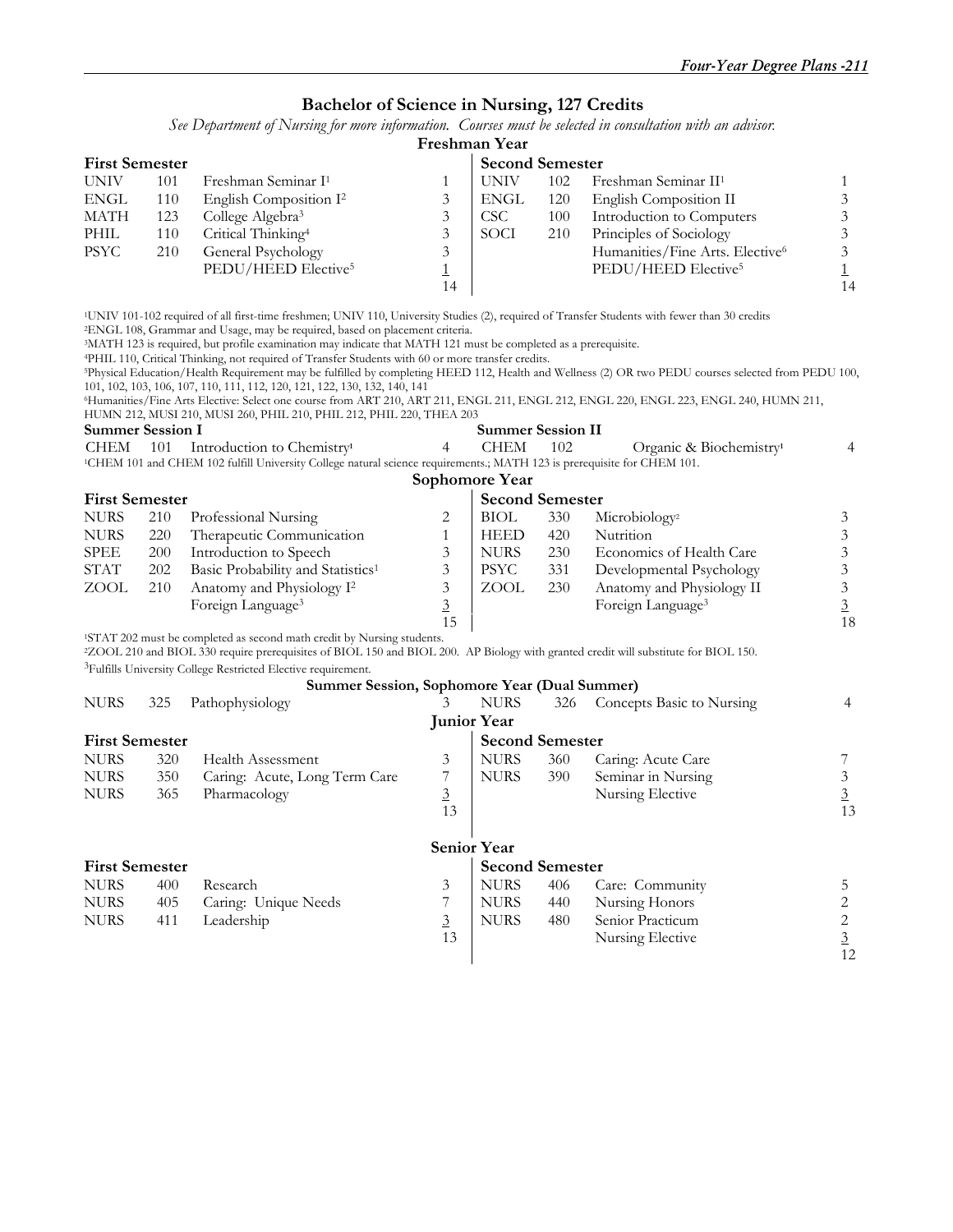## **Bachelor of Science in Nursing (RN/BSN Completion), 124 Credits**

*See Nursing Program for more information. Courses must be selected in consultation with an advisor.* 

Note: This program is designed exclusively for students who have earned an Associate's Degree in Nursing or a hospital diploma, and who are Registered Nurses.

This plan of study includes Nursing courses only. Students may enroll in this program on a full-time or part-time basis. Students must have completed the University College Core Courses and Nursing Support Courses before enrolling in Nursing (NURS) courses..

| <b>Full-time Study Course</b> |                                    |                                    |             |                        |                                 |    |  |  |  |  |  |
|-------------------------------|------------------------------------|------------------------------------|-------------|------------------------|---------------------------------|----|--|--|--|--|--|
| <b>Fall Semester</b>          |                                    |                                    |             | <b>Spring Semester</b> |                                 |    |  |  |  |  |  |
| 300                           | Transition to Professional Nursing | 3                                  | <b>NURS</b> | 400                    | Nursing Research                |    |  |  |  |  |  |
| 310                           | Transcultural Nursing              | 3                                  | <b>NURS</b> | 411                    | Nursing Leadership              |    |  |  |  |  |  |
| 320                           | Health Assessment                  | 3                                  | <b>NURS</b> | 430                    | Contemporary Supportive Nursing |    |  |  |  |  |  |
| 325                           | Pathophysiology                    | $\overline{3}$                     |             |                        |                                 |    |  |  |  |  |  |
|                               |                                    | 12                                 |             |                        |                                 | 11 |  |  |  |  |  |
|                               |                                    |                                    |             |                        |                                 |    |  |  |  |  |  |
| <b>Fall Semester</b>          |                                    |                                    |             |                        |                                 |    |  |  |  |  |  |
| 450                           | Professional Nursing Issues        | 3                                  |             |                        |                                 |    |  |  |  |  |  |
| 480                           | Senior Practicum                   | 2                                  |             |                        |                                 |    |  |  |  |  |  |
|                               |                                    |                                    |             |                        |                                 |    |  |  |  |  |  |
|                               |                                    | 8                                  |             |                        |                                 |    |  |  |  |  |  |
|                               |                                    | NURS 330/NURS370/NURS 380/NURS 421 |             |                        |                                 |    |  |  |  |  |  |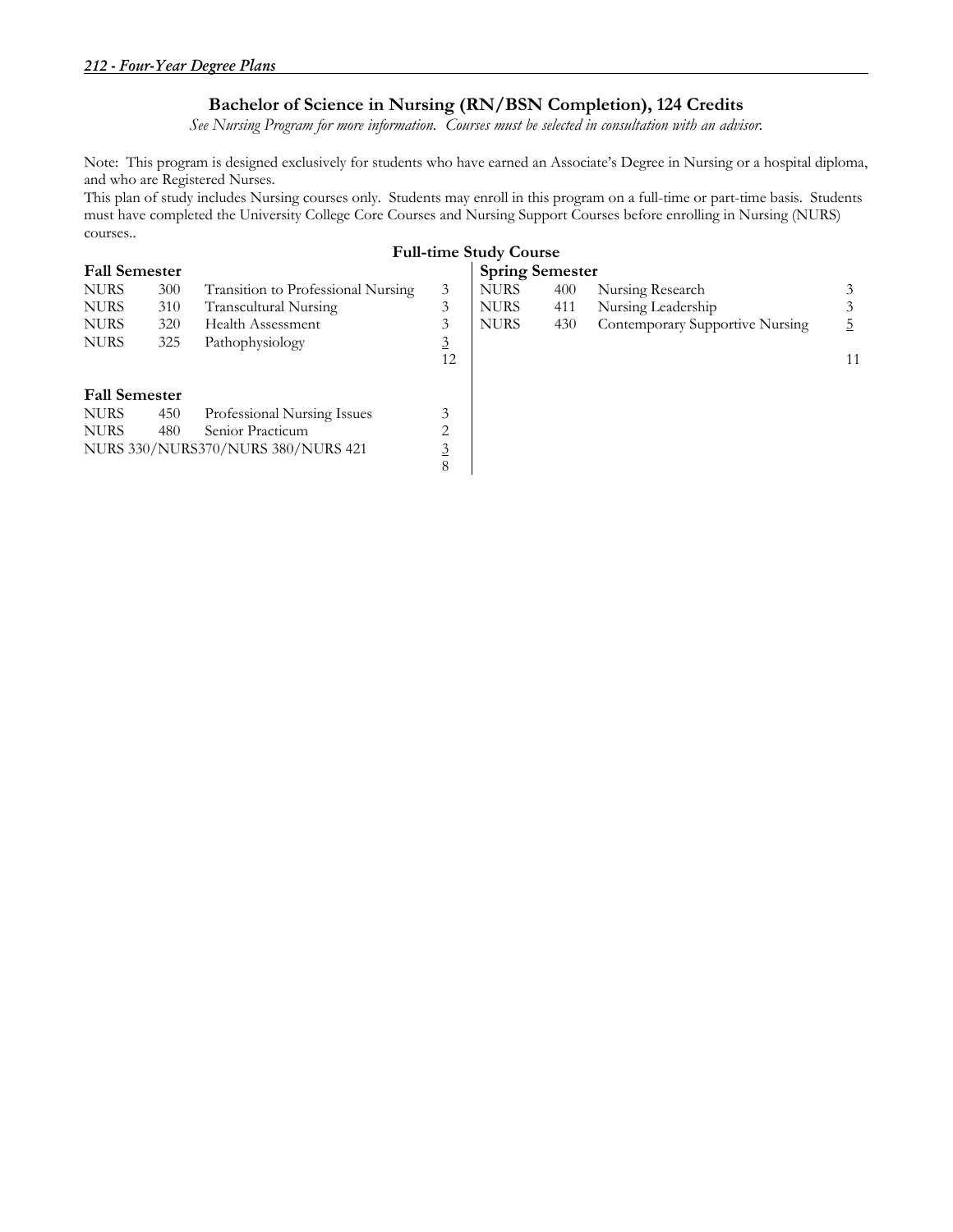### **Bachelor of Science in Physical Education (K – 12), 128 Credits**

*See Department of Health, Physical Education and Human Services for more information. Courses must be selected in consultation with* 

|                       |     |                                                                                                                                                                                                                                                                                                                                                                                                                                                                                                                    |                         | an advisor.                  |     |                                                                                                                                                                     |                          |
|-----------------------|-----|--------------------------------------------------------------------------------------------------------------------------------------------------------------------------------------------------------------------------------------------------------------------------------------------------------------------------------------------------------------------------------------------------------------------------------------------------------------------------------------------------------------------|-------------------------|------------------------------|-----|---------------------------------------------------------------------------------------------------------------------------------------------------------------------|--------------------------|
|                       |     |                                                                                                                                                                                                                                                                                                                                                                                                                                                                                                                    |                         | Freshman Year                |     |                                                                                                                                                                     |                          |
| <b>First Semester</b> |     |                                                                                                                                                                                                                                                                                                                                                                                                                                                                                                                    |                         | <b>Second Semester</b>       |     |                                                                                                                                                                     |                          |
| <b>UNIV</b>           | 101 | Freshman Seminar I <sup>1</sup>                                                                                                                                                                                                                                                                                                                                                                                                                                                                                    | 1                       | <b>UNIV</b>                  | 102 | Freshman Seminar II <sup>1</sup>                                                                                                                                    | 1                        |
| <b>ENGL</b>           | 110 | English Composition I <sup>2</sup>                                                                                                                                                                                                                                                                                                                                                                                                                                                                                 | 3                       | <b>ENGL</b>                  | 120 | English Composition II                                                                                                                                              | $\mathfrak{Z}$           |
| PHIL                  | 110 | Critical Thinking <sup>3</sup>                                                                                                                                                                                                                                                                                                                                                                                                                                                                                     | 3                       | <b>HIST</b>                  | 212 | The US Since 1865                                                                                                                                                   | $\mathfrak{Z}$           |
| <b>HIST</b>           | 110 | World History to 1600                                                                                                                                                                                                                                                                                                                                                                                                                                                                                              | 3                       | <b>HUMN</b>                  | 211 | Music, Art and Ideas I                                                                                                                                              | $\sqrt{3}$               |
| <b>HEED</b>           | 112 | Health & Wellness                                                                                                                                                                                                                                                                                                                                                                                                                                                                                                  | $\overline{\mathbf{c}}$ | <b>PSYC</b>                  | 210 | General Psychology                                                                                                                                                  | $\overline{\mathbf{3}}$  |
|                       |     | MATH Requirement <sup>4</sup>                                                                                                                                                                                                                                                                                                                                                                                                                                                                                      | $\overline{3}$          |                              |     | MATH Requirement <sup>4</sup>                                                                                                                                       | $\overline{3}$           |
|                       |     |                                                                                                                                                                                                                                                                                                                                                                                                                                                                                                                    | 15                      |                              |     |                                                                                                                                                                     | 16                       |
|                       |     | <sup>1</sup> UNIV 101-102 required of all first-time freshmen; UNIV 110, University Studies (2), required of Transfer Students with fewer than 30 credits<br><sup>2</sup> ENGL 108, Grammar and Usage, may be required, based on placement criteria.<br><sup>3</sup> PHIL 110, Critical Thinking, not required of Transfer Students with 60 or more transfer credits.<br><sup>4</sup> MATH 123, College Algebra required; MATH 121, Introduction to College Algebra, may be required, based on placement criteria. |                         |                              |     |                                                                                                                                                                     |                          |
|                       |     |                                                                                                                                                                                                                                                                                                                                                                                                                                                                                                                    |                         | Sophomore Year               |     |                                                                                                                                                                     |                          |
| <b>First Semester</b> |     |                                                                                                                                                                                                                                                                                                                                                                                                                                                                                                                    |                         | Second Semester <sup>2</sup> |     |                                                                                                                                                                     |                          |
| <b>EDUC</b>           | 211 | Lab Experiences in Area Schools                                                                                                                                                                                                                                                                                                                                                                                                                                                                                    | 2                       | <b>EDUC</b>                  | 210 | Computers in Education                                                                                                                                              | 3                        |
| <b>SPEE</b>           | 200 | Introduction to Speech                                                                                                                                                                                                                                                                                                                                                                                                                                                                                             | 3                       | <b>HEED</b>                  | 372 | First Aid                                                                                                                                                           | $\mathfrak{Z}$           |
| <b>HUMN</b>           | 212 | Music, Arts, and Ideas II                                                                                                                                                                                                                                                                                                                                                                                                                                                                                          | 3                       | <b>NSCI</b>                  | 120 | Modern Biology                                                                                                                                                      | $\overline{\mathcal{L}}$ |
| <b>NSCI</b>           | 110 | Comp. Physical Science                                                                                                                                                                                                                                                                                                                                                                                                                                                                                             | 4                       | PEDU                         | 204 | Meth and Mat in Ind and Dual Sports                                                                                                                                 | $\overline{3}$           |
| PEDU                  | 201 | Swimming II                                                                                                                                                                                                                                                                                                                                                                                                                                                                                                        | 1                       | PEDU                         | 290 | Modern Dance                                                                                                                                                        | $\overline{c}$           |
| <b>PEDU</b>           | 212 | Gymnastics and Stunts                                                                                                                                                                                                                                                                                                                                                                                                                                                                                              | 1                       |                              |     | Second Academic Concen <sup>1</sup>                                                                                                                                 | $\overline{3}$           |
|                       |     | Second Academic Concen <sup>1</sup>                                                                                                                                                                                                                                                                                                                                                                                                                                                                                | $\overline{3}$          |                              |     |                                                                                                                                                                     | 18                       |
|                       |     |                                                                                                                                                                                                                                                                                                                                                                                                                                                                                                                    | 17                      |                              |     |                                                                                                                                                                     |                          |
|                       |     | Requirements may be used to satisfy Second Academic Concentration Requirements.<br><sup>2</sup> The Pre-Professional Skills Test (PPST) of Reading, Writing, and Mathematics (PRAXIS I) should be taken by the end of the Sophomore Year.                                                                                                                                                                                                                                                                          |                         | <b>Junior Year</b>           |     | <sup>1</sup> See "School of Education" for Second Academic Concentration Requirements. Where applicable, up to six hours of credit from the University College Core |                          |
| <b>First Semester</b> |     |                                                                                                                                                                                                                                                                                                                                                                                                                                                                                                                    |                         | <b>Second Semester</b>       |     |                                                                                                                                                                     |                          |
| <b>EDUC</b>           | 310 | Foundations of Education                                                                                                                                                                                                                                                                                                                                                                                                                                                                                           | 3                       | <b>EDUC</b>                  | 330 | Educ Psych and Measurement                                                                                                                                          | 3                        |
| <b>EDUC</b>           | 340 | Human Development                                                                                                                                                                                                                                                                                                                                                                                                                                                                                                  | 3                       | PEDU                         | 214 | Team Sports II                                                                                                                                                      | $\overline{c}$           |
| <b>HEED</b>           | 431 | Adapted Physical Education                                                                                                                                                                                                                                                                                                                                                                                                                                                                                         | 3                       | PEDU                         | 311 | History and Principles                                                                                                                                              | $\mathfrak{Z}$           |
| ZOOL                  | 210 | Anatomy and Physiology                                                                                                                                                                                                                                                                                                                                                                                                                                                                                             | 3                       | PEDU                         | 331 | Kinesiology                                                                                                                                                         | $\overline{3}$           |
|                       |     | Second Academic Concentration <sup>1</sup>                                                                                                                                                                                                                                                                                                                                                                                                                                                                         | $6\phantom{1}6$         | <b>READ</b>                  | 320 | Teaching Reading in the Content<br>Area <sup>2</sup>                                                                                                                | $\overline{3}$           |

17 **17** 1See "School of Education" for Second Academic Concentration Requirements. Where applicable, up to six hours of credit from the University College Core Requirements may be used to satisfy Second Academic Concentration Requirements.

18 Second Academic Concentration<sup>1</sup> 3

**<sup>2</sup>**Course not to be taken until the student is admitted formally to Teacher Education by the Teacher Education Committee.

|                       | <b>Senior Year</b> |                                            |    |                        |     |                                                |    |  |  |  |
|-----------------------|--------------------|--------------------------------------------|----|------------------------|-----|------------------------------------------------|----|--|--|--|
| <b>First Semester</b> |                    |                                            |    | <b>Second Semester</b> |     |                                                |    |  |  |  |
| <b>EDUC</b>           | 460                | Methods and Materials in K-12 <sup>1</sup> |    | EDUC –                 | 421 | Principles of Secondary Education <sup>1</sup> |    |  |  |  |
| PEDU                  | 411                | Organization and Admin of Health,          |    | EDUC –                 | 450 | Class Mgmt/Parent Counseling <sup>1</sup>      |    |  |  |  |
|                       |                    | Physical Education                         |    |                        |     |                                                |    |  |  |  |
| PEDU                  | 421                | Measurements and Evaluation                |    | <b>EDUC</b>            | 470 | Student Teaching <sup>1</sup>                  |    |  |  |  |
| PEDU                  | 462                | Physiology of Exercise                     |    | <b>EDUC</b>            | 490 | Professional Education Seminar <sup>1</sup>    |    |  |  |  |
|                       |                    | Second Academic Concen <sup>1</sup>        |    |                        |     |                                                | 12 |  |  |  |
|                       |                    |                                            | 15 |                        |     |                                                |    |  |  |  |

<sup>1</sup>Course not to be taken until the student is admitted formally to Teacher Education by the Teacher Education Committee.

<sup>2</sup>See "School of Education" for Second Academic Concentration Requirements. Where applicable, up to six hours of credit from the University College Core Requirements may be used to satisfy Second Academic Concentration Requirements.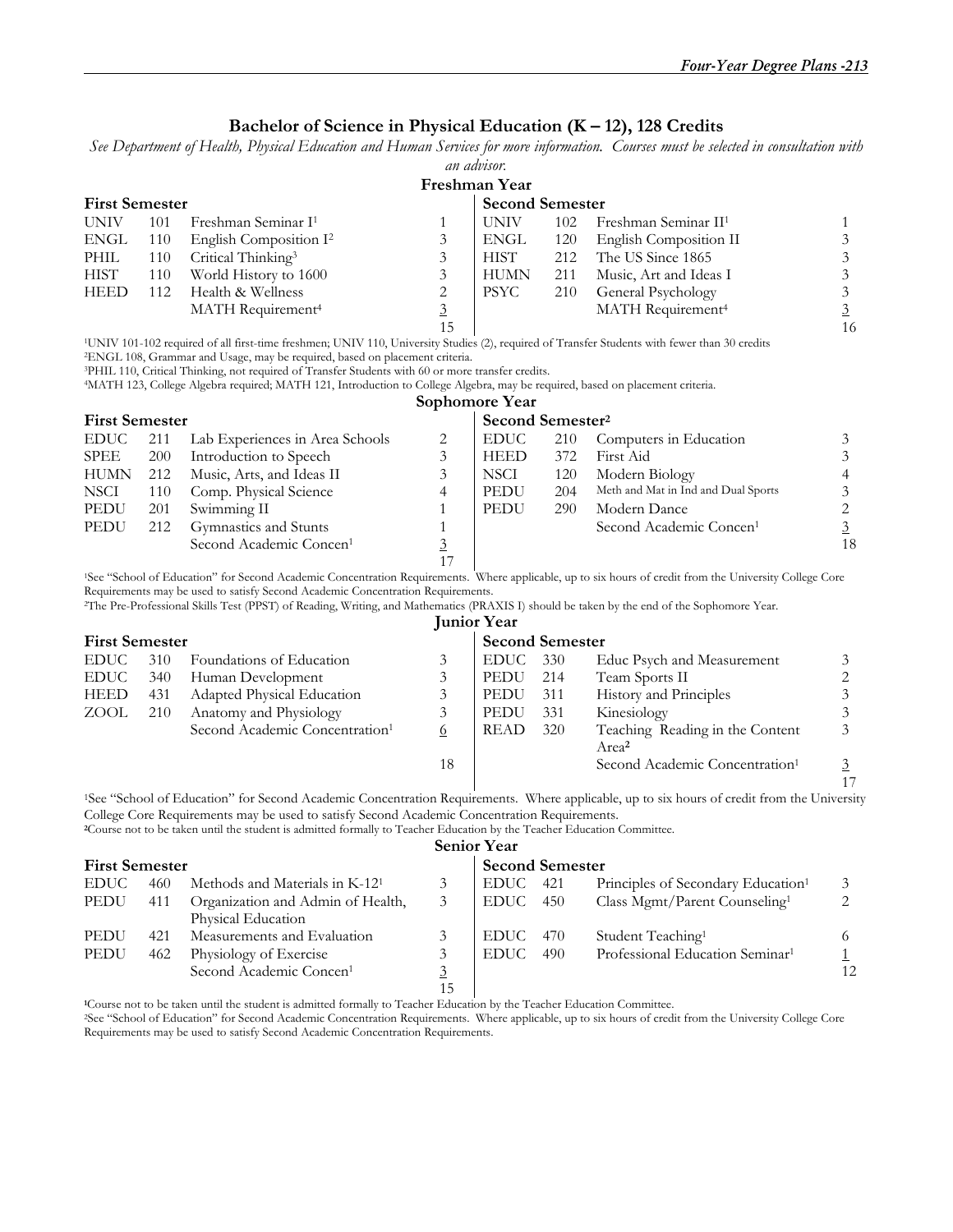#### **Bachelor of Arts in Political Science, 120 Credits**<sup>1</sup>

*See Department of Government and History for more information. Courses must be selected in consultation with an advisor.*

|                       | Freshman Year |                                                                               |         |                        |     |                                                     |  |  |  |  |  |
|-----------------------|---------------|-------------------------------------------------------------------------------|---------|------------------------|-----|-----------------------------------------------------|--|--|--|--|--|
| <b>First Semester</b> |               |                                                                               |         | <b>Second Semester</b> |     |                                                     |  |  |  |  |  |
| <b>UNIV</b>           | 101           | Freshman Seminar I <sup>2</sup>                                               |         | <b>UNIV</b>            | 102 | Freshman Seminar II <sup>2</sup>                    |  |  |  |  |  |
| ENGL                  | 110           | English Composition I <sup>3</sup>                                            |         | ENGL                   | 120 | English Composition II                              |  |  |  |  |  |
| PHIL                  | 110           | Critical Thinking <sup>4</sup>                                                |         | SOCI                   | 210 | Principles of Sociology                             |  |  |  |  |  |
|                       |               | MATH Requirement <sup>5</sup>                                                 | 3       |                        |     | MATH Requirement <sup>5</sup>                       |  |  |  |  |  |
|                       |               | Humanities/Fine Arts Elective <sup>6</sup><br>PEDU/HEED Elective <sup>7</sup> | 3<br>14 |                        |     | History/Social Science Requirement <sup>8</sup>     |  |  |  |  |  |
|                       |               |                                                                               |         |                        |     | University College Restricted Elective <sup>9</sup> |  |  |  |  |  |
|                       |               |                                                                               |         |                        |     | PEDU/HEED Elective <sup>7</sup>                     |  |  |  |  |  |
|                       |               |                                                                               |         |                        |     |                                                     |  |  |  |  |  |

<sup>1</sup>Students must earn a grade of C or better in all political science courses and an overall GPA of 2.0 or higher to qualify for graduation.

2UNIV 101-102 required of all first-time freshmen; UNIV 110, University Studies (2), required of Transfer Students with fewer than 30 credits 3ENGL 108, Grammar and Usage, may be required, based on placement criteria.

4PHIL 110, Critical Thinking, not required of Transfer Students with 60 or more transfer credits. 5MATH 123, College Algebra required; MATH 121, Introduction to College Algebra, may be required, based on placement criteria.

6Humanities/Fine Arts Elective: Select one course from ART 210, ART 211, ENGL 211, ENGL 212, ENGL 220, ENGL 223, ENGL 240, HUMN 211, HUMN 212, MUSI 210, MUSI 260, PHIL 210, PHIL 212, PHIL 220, THEA 203

7Physical Education/Health Requirement may be fulfilled by completing HEED 112, Health and Wellness (2) OR two PEDU courses selected from PEDU 100, 101, 102, 103, 106, 107, 110, 111, 112, 120, 121, 122, 130, 132, 140, 141

8History/Social Science Requirement – Select from ANTH 210, CRJC 200, ECON 200, ECON 211, ECON 212, GEOG 210, GEOG 220, HIST 110, HIST 120,

<sup>9</sup>University College Restricted Elective: Select from ANTH 210, ART 210, ART 211, CRJC 200, ENGL 211, ENGL 212, ENGL 220, ENGL 223, ENGL 240, GEOG 210, GEOG 220, HIST 110, HIST 120, HIST 210, HIST 211, HIST 212, HUMN 211, HUMN 212, MUSI 210, MUSI 260, PHIL 210, PHIL 212, PHIL 220, POLI 200, POLI 210, POLI 220, THEA 203, SOCI 210, SWRK 220, or any 100- or 200-level course; A foreign language sequence may also be used to fulfill this requirement. **Sophomore Year** 

|                       |            |                                               |    | <b>OUPHOILIOIC LCAL</b> |     |                                        |                |
|-----------------------|------------|-----------------------------------------------|----|-------------------------|-----|----------------------------------------|----------------|
| <b>First Semester</b> |            |                                               |    | <b>Second Semester</b>  |     |                                        |                |
| <b>HIST</b>           | 211        | The U.S. to 1865                              |    | <b>HIST</b>             | 212 | The U.S. Since 1865                    | 3              |
| POLI                  | 200        | Introduction to Political Science             |    | GEOG                    | 220 | World Regional Geography               | 3              |
| SPEE                  | <b>200</b> | Introduction to Speech                        |    | POLI                    | 210 | Principles of American Government      | 3              |
|                       |            | Univ College Restricted Elective <sup>1</sup> | 3. | POLI                    | 220 | Principles of Public Administration    | 3              |
|                       |            | Natural Science Elective <sup>2</sup>         | 4  |                         |     | Natural Sciences Elective <sup>2</sup> | $\overline{4}$ |
|                       |            |                                               |    |                         |     |                                        |                |

 16 16 1University College Restricted Elective: Select from ANTH 210, ART 210, ART 211, CRJC 200, ENGL 211, ENGL 212, ENGL 220, ENGL 223, ENGL 240, GEOG 210, GEOG 220, HIST 110, HIST 120, HIST 210, HIST 211, HIST 212, HUMN 211, HUMN 212, MUSI 210, MUSI 260, PHIL 210, PHIL 212, PHIL 220, POLI 200, POLI 210, POLI 220, THEA 203, SOCI 210, SWRK 220, or any 100- or 200-level course; A foreign language sequence may also be used to fulfill this requirement.

2University College Natural Science Elective: Select from ASTR 111, ASTR 112, CHEM 140, CHEM 160, BIOL 110, BIOL 130, BIOL 150, PHYS 111, PHYS <sup>3</sup>Select a minor from any discipline (see appropriate section of catalog for requirements) or choose electives in consultation with advisor.

| <b>Junior Year</b>                                 |          |                                                    |    |  |  |  |  |  |
|----------------------------------------------------|----------|----------------------------------------------------|----|--|--|--|--|--|
| First Semester                                     |          | <b>Second Semester</b>                             |    |  |  |  |  |  |
| ECON Elective <sup>1</sup>                         |          | Political Science Restricted Elective <sup>2</sup> |    |  |  |  |  |  |
| Political Science Restricted Elective <sup>2</sup> |          | <b>POLI/HIPO Electives</b>                         |    |  |  |  |  |  |
| <b>POLI/HIPO Electives</b>                         |          | Minor/Electives <sup>3</sup>                       |    |  |  |  |  |  |
| Minor/Electives <sup>3</sup>                       | <u>ژ</u> |                                                    | 12 |  |  |  |  |  |
|                                                    | 15       |                                                    |    |  |  |  |  |  |
|                                                    |          |                                                    |    |  |  |  |  |  |

1Select from ECON 200, ECON 211, or ECON 212.

2Select from POLI 350, POLI 351, POLI 352, HIPO 310

3Select a minor from any discipline (see appropriate section of catalog) or choose electives in consultation with advisor.

|                       |     |                                               |                    | <b>Senior Year</b>     |     |                                |    |
|-----------------------|-----|-----------------------------------------------|--------------------|------------------------|-----|--------------------------------|----|
| <b>First Semester</b> |     |                                               |                    | <b>Second Semester</b> |     |                                |    |
| POLI                  | 450 | History of Political Theory I                 |                    | POLI                   | 460 | History of Political Theory II |    |
|                       |     | Poli Science Restricted Elective <sup>1</sup> | $\mathbf{\hat{z}}$ |                        |     | <b>POLI/HIPO Electives</b>     |    |
|                       |     | Minor/Elective <sup>2</sup>                   |                    |                        |     | Minor/Electives <sup>2</sup>   |    |
|                       |     | POLI/HIPO Elective                            | $\mathbf{\hat{z}}$ |                        |     |                                | 12 |
|                       |     | Elective                                      | $\sim$<br>⊻        |                        |     |                                |    |
|                       |     |                                               | 15                 |                        |     |                                |    |

1Select from POLI 471, POLI 480, or POLI 490

2Select a minor in any discipline (see appropriate section in catalog for requirements) or choose electives in consultation with advisor.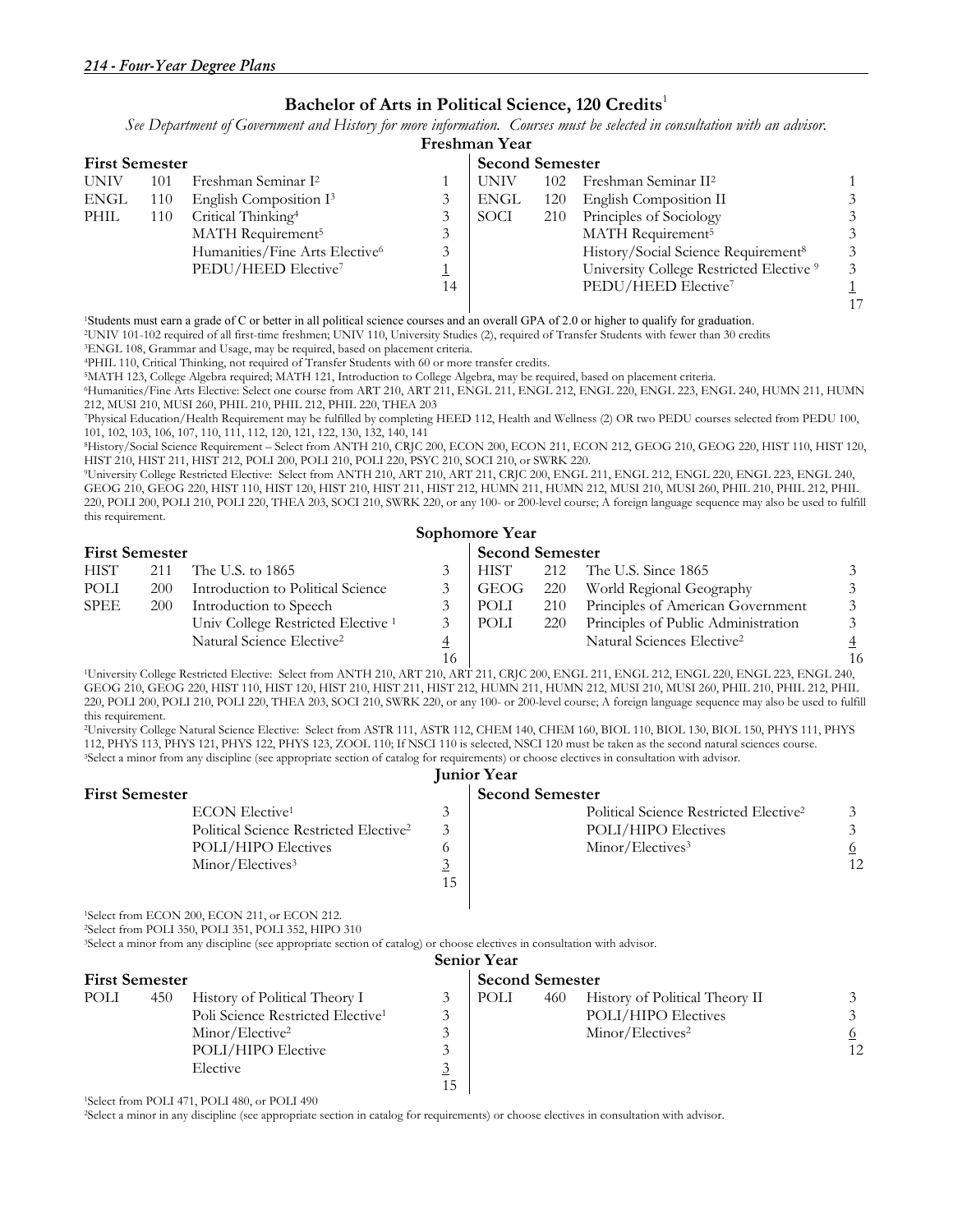#### **Bachelor of Arts in Political Science – Police Science Concentration, 120 Credits**<sup>1</sup>

*See Department of Government and History for more information. Courses must be selected in consultation with an advisor.* 

|      |                       |                                        |    | Freshman Year          |     |                                                     |    |  |
|------|-----------------------|----------------------------------------|----|------------------------|-----|-----------------------------------------------------|----|--|
|      | <b>First Semester</b> |                                        |    | <b>Second Semester</b> |     |                                                     |    |  |
| UNIV | 101                   | Freshman Seminar I <sup>2</sup>        |    | UNIV                   | 102 | Freshman Seminar II <sup>2</sup>                    |    |  |
| ENGL | 110                   | English Composition I <sup>3</sup>     |    | ENGL                   | 120 | English Composition II                              |    |  |
| PHIL | 110                   | Critical Thinking <sup>4</sup>         |    |                        |     | MATH Requirement <sup>5</sup>                       |    |  |
|      |                       | MATH Requirement <sup>5</sup>          |    |                        |     | History/Social Science Requirement <sup>8</sup>     |    |  |
|      |                       | Humanities/Fine Arts Elec <sup>6</sup> |    |                        |     | University College Restricted Elective <sup>9</sup> |    |  |
|      |                       | PEDU/HEED Elective <sup>7</sup>        |    |                        |     | PEDU/HEED Elective <sup>7</sup>                     |    |  |
|      |                       |                                        | 14 |                        |     |                                                     | 14 |  |

<sup>1</sup>Students must earn a grade of C or better in all political science courses and an overall GPA of 2.0 or higher to qualify for graduation. 2UNIV 101-102 required of all first-time freshmen; UNIV 110, University Studies (2), required of Transfer Students with fewer than 30 credits 3ENGL 108, Grammar and Usage, may be required, based on placement criteria.

4PHIL 110, Critical Thinking, not required of Transfer Students with 60 or more transfer credits. 5MATH 123, College Algebra required; MATH 121, Introduction to College Algebra, may be required, based on placement criteria.

6Humanities/Fine Arts Elective: Select one course from ART 210, ART 211, ENGL 211, ENGL 212, ENGL 220, ENGL 223, ENGL 240, HUMN 211, HUMN 212, MUSI 210, MUSI 260, PHIL 210, PHIL 212, PHIL 220, THEA 203

7 Physical Education/Health Requirement may be fulfilled by completing HEED 112, Health and Wellness (2) OR two PEDU courses selected from PEDU 100, 101, 102, 103, 106, 107, 110, 111, 112, 120, 121, 122, 130, 132, 140, 141

8History/Social Science Requirement – Select from ANTH 210, CRJC 200, ECON 200, ECON 211, ECON 212, GEOG 210, GEOG 220, HIST 110, HIST 120, HIST 210, HIST 211, HIST 212, POLI 200, POLI 210, POLI 220, PSYC 210, SOCI 210, or SWRK 220.

9University College Restricted Elective: Select from ANTH 210, ART 210, ART 211, CRJC 200, ENGL 211, ENGL 212, ENGL 220, ENGL 223, ENGL 240, GEOG 210, GEOG 220, HIST 110, HIST 120, HIST 210, HIST 211, HIST 212, HUMN 211, HUMN 212, MUSI 210, MUSI 260, PHIL 210, PHIL 212, PHIL 220, POLI 200, POLI 210, POLI 220, THEA 203, SOCI 210, SWRK 220, or any 100- or 200-level course; A foreign language sequence may also be used to fulfill this requirement.

**Sophomore Year** 

|             | <b>First Semester</b> |                                       |   | <b>Second Semester</b> |     |                                                        |    |
|-------------|-----------------------|---------------------------------------|---|------------------------|-----|--------------------------------------------------------|----|
| <b>HIST</b> | 211                   | The U.S. to 1865                      |   | <b>HIST</b>            |     | 212 The U.S. Since 1865                                |    |
| POLI        | 200                   | Intro to Political Science            |   | POLI                   | 210 | Principles of. American Government                     |    |
| <b>SPEE</b> | <b>200</b>            | Introduction to Speech                |   | POSC                   | 101 | Intro/Law Enforcement                                  |    |
|             |                       | Univ College Rest. Elec. <sup>1</sup> |   |                        |     | University College Restricted. Electoive. <sup>1</sup> |    |
|             |                       | Natural Science Elective <sup>2</sup> | 4 |                        |     | Natural Science Elective <sup>2</sup>                  |    |
|             |                       |                                       |   |                        |     |                                                        | 16 |

<sup>1</sup>University College Restricted Elective: Select from ANTH 210, ART 210, ART 211, CRJC 200, ENGL 211, ENGL 212, ENGL 220, ENGL 223, ENGL 240, GEOG 210, GEOG 220, HIST 110, HIST 120, HIST 210, HIST 211, HIST 212, HUMN 211, HUMN 212, MUSI 210, MUSI 260, PHIL 210, PHIL 212, PHIL 220, POLI 200, POLI 210, POLI 220, THEA 203, SOCI 210, SWRK 220, or any 100- or 200-level course; A foreign language sequence may also be used to fulfill this requirement. 2University College Natural Science Elective: Select from ASTR 111, ASTR 112, CHEM 140, CHEM 160, BIOL 110, BIOL 130, BIOL 150, PHYS 111, PHYS 112, PHYS 113, PHYS 121, PHYS 122, PHYS 123, ZOOL 110; If NSCI 110 is selected, NSCI 120 must be taken as the second natural science course**.** 3Select a minor from any discipline (see appropriate section of catalog for requirements) or choose electives in consultation with advisor**.** 

| <b>Junior Year</b> |  |
|--------------------|--|

|                       |     |                                 |    | TUILIUI TUAT |                        |                                 |    |  |
|-----------------------|-----|---------------------------------|----|--------------|------------------------|---------------------------------|----|--|
| <b>First Semester</b> |     |                                 |    |              | <b>Second Semester</b> |                                 |    |  |
| POSC                  | 111 | Criminal Law                    |    | SOCI         | 210                    | Principles of Sociology         |    |  |
| <b>PSYC</b>           | 210 | General Psychology              |    | GEOG         | <b>220</b>             | World Regional Geog.            |    |  |
| POSC                  | 210 | Criminal Investigation          |    | <b>POSC</b>  | 230                    | Criminal Evidence               |    |  |
| POSC                  | 221 | Intro. To Criminalistics        |    | POLI         | 320                    | State & Local Government        |    |  |
|                       |     | $ECON$ Requirement <sup>1</sup> |    | <b>PSYC</b>  | 331                    | Developmental Psychology        |    |  |
|                       |     |                                 | 15 |              |                        | Speech Requirement <sup>2</sup> |    |  |
|                       |     |                                 |    |              |                        |                                 | 18 |  |

1Select from ECON 200, ECON 211, or ECON 212. 2Select from SPEE 310 or SPEE 401**.** 

| SOCI        | 340 Crime & Delinquency           | <b>HIPO</b> |     | 342 Civil Rights & Constitution    |   |
|-------------|-----------------------------------|-------------|-----|------------------------------------|---|
| <b>HIPO</b> | 341 Constitutional Law            | POLI        |     | 460 History of Political Theory II |   |
| POLI        | 450 History of Political Theory I | POLI        | 470 | Government Internship              |   |
|             | POLI/POSC/CRJC/HIPO Electives     |             |     | POLI/POSC/CRJC/HIPO Electives      | 3 |
|             |                                   |             |     | $\Gamma$ la ativo                  |   |

1Select from POLI 431 or SOCI 442. 2Select from POLI 402 or POLI 412.

3Select from POLI 471, POLI 480, POLI 481, or POLI 490.

### **Senior Year**

**First Semester Second Semester Second Semester Second Semester Second Semester Second Semester Second Semester** 

| SOCI |     | 340 Crime & Delinquency       | HIPO. |      | 342 Civil Rights & Constitution |    |
|------|-----|-------------------------------|-------|------|---------------------------------|----|
| HIPO | 341 | Constitutional Law            | POLI  | 460  | History of Political Theory II  |    |
| POLI | 450 | History of Political Theory I | POLI  | 470. | Government Internship           |    |
|      |     | POLI/POSC/CRJC/HIPO Electives |       |      | POLI/POSC/CRJC/HIPO Electives   |    |
|      |     |                               |       |      | Elective                        |    |
|      |     |                               |       |      |                                 | 15 |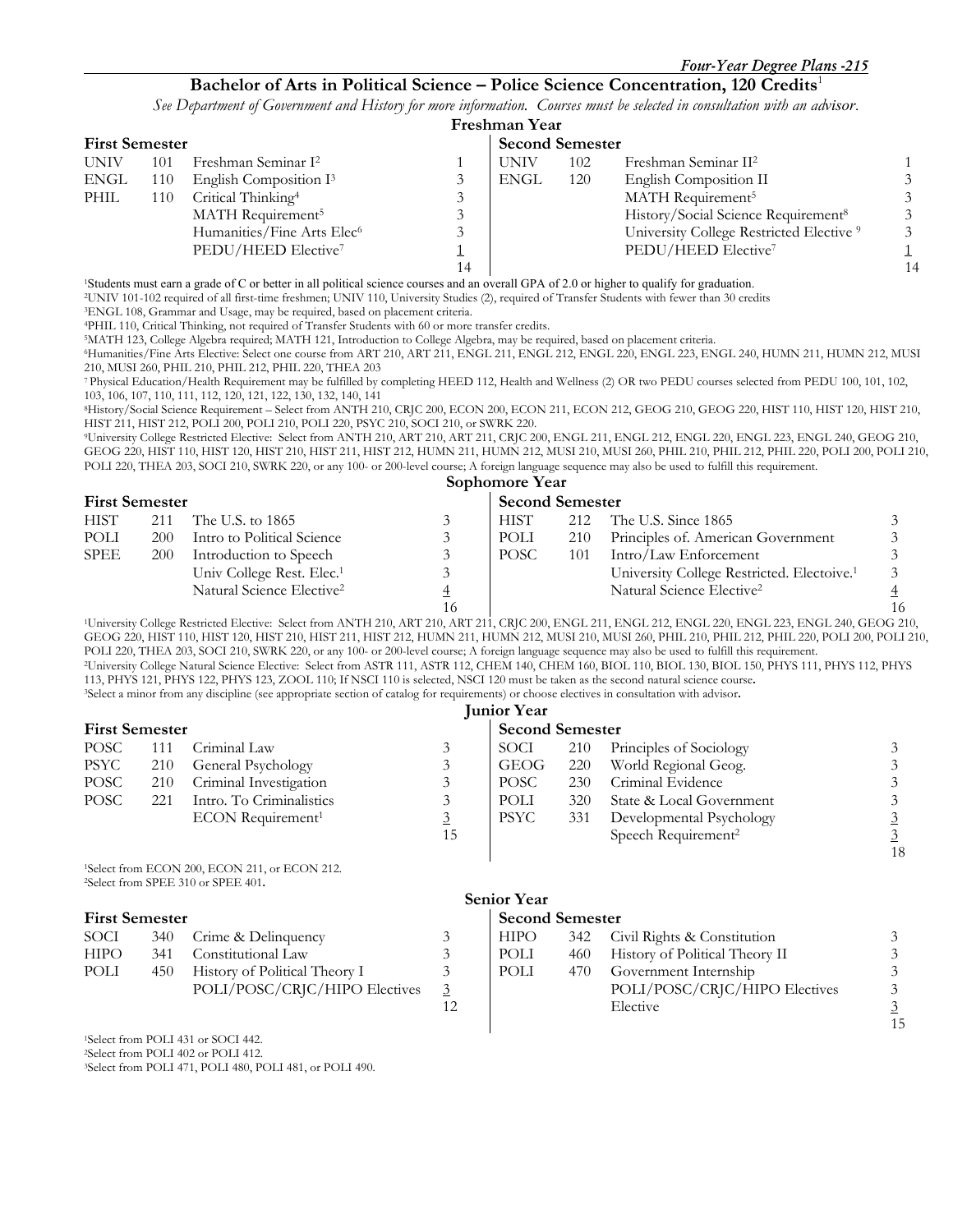#### **Bachelor of Arts in Political Science – Public Administration Concentration, 120 Credits**<sup>1</sup>

*See Department of Government and History for more information. Courses must be selected in consultation with an advisor.* 

|             |                       |                                                                                                                                     |    | Freshman Year          |     |                                                 |  |
|-------------|-----------------------|-------------------------------------------------------------------------------------------------------------------------------------|----|------------------------|-----|-------------------------------------------------|--|
|             | <b>First Semester</b> |                                                                                                                                     |    | <b>Second Semester</b> |     |                                                 |  |
| <b>UNIV</b> | 101                   | Freshman Seminar I <sup>2</sup>                                                                                                     |    | <b>UNIV</b>            | 102 | Freshman Seminar II <sup>2</sup>                |  |
| ENGL        | 110                   | English Composition I <sup>3</sup>                                                                                                  |    | ENGL                   | 120 | English Composition II                          |  |
| <b>PHIL</b> | 110                   | Critical Thinking <sup>4</sup>                                                                                                      |    |                        |     | MATH Requirement <sup>5</sup>                   |  |
|             |                       | MATH Requirement <sup>5</sup>                                                                                                       |    |                        |     | History/Social Science Req <sup>8</sup>         |  |
|             |                       | Humanities/Fine Arts Elec <sup>6</sup>                                                                                              |    |                        |     | University College Restricted Elec <sup>9</sup> |  |
|             |                       | PEDU/HEED Elective <sup>7</sup>                                                                                                     |    |                        |     | PEDU/HEED Elective <sup>7</sup>                 |  |
|             |                       |                                                                                                                                     | 14 |                        |     |                                                 |  |
|             |                       | $(0.1, 1.0)$ and $(1.0, 1.0)$ and $(1.0, 1.0)$ and $(1.0, 1.0)$ and $(1.0, 1.0)$ and $(1.0, 1.0)$ and $(1.0, 1.0)$ and $(1.0, 1.0)$ |    |                        |     |                                                 |  |

<sup>1</sup>Students must earn a grade of C or better in all political science courses and an overall GPA of 2.0 or higher to qualify for graduation. 2UNIV 101-102 required of all first-time freshmen; UNIV 110, University Studies (2), required of Transfer Students with fewer than 30 credits 3ENGL 108, Grammar and Usage, may be required, based on placement criteria.

4PHIL 110, Critical Thinking, not required of Transfer Students with 60 or more transfer credits. 5MATH 123, College Algebra required; MATH 121, Introduction to College Algebra, may be required, based on placement criteria.

6Humanities/Fine Arts Elective: Select one course from ART 210, ART 211, ENGL 211, ENGL 212, ENGL 220, ENGL 223, ENGL 240, HUMN 211, HUMN 212, MUSI 210, MUSI 260, PHIL 210, PHIL 212, PHIL 220, THEA 203

7 Physical Education/Health Requirement may be fulfilled by completing HEED 112, Health and Wellness (2) OR two PEDU courses selected from PEDU 100, 101, 102, 103, 106, 107, 110, 111, 112, 120, 121, 122, 130, 132, 140, 141

8History/Social Science Requirement – Select from ANTH 210, CRJC 200, ECON 200, ECON 211, ECON 212, GEOG 210, GEOG 220, HIST 110, HIST 120,

<sup>9</sup>University College Restricted Elective: Select from ANTH 210, ART 210, ART 211, CRJC 200, ENGL 211, ENGL 212, ENGL 220, ENGL 223, ENGL 240, GEOG 210, GEOG 220, HIST 110, HIST 120, HIST 210, HIST 211, HIST 212, HUMN 211, HUMN 212, MUSI 210, MUSI 260, PHIL 210, PHIL 212, PHIL 220, POLI 200, POLI 210, POLI 220, THEA 203, SOCI 210, SWRK 220, or any 100- or 200-level course; A foreign language sequence may also be used to fulfill this requirement.

|                       |            |                                                   |    | Sophomore Year |                        |                                       |  |  |
|-----------------------|------------|---------------------------------------------------|----|----------------|------------------------|---------------------------------------|--|--|
| <b>First Semester</b> |            |                                                   |    |                | <b>Second Semester</b> |                                       |  |  |
| <b>HIST</b>           | 211        | The U.S. to 1865                                  |    | <b>HIST</b>    | 212                    | The U.S. Since 1865                   |  |  |
| POLI                  | <b>200</b> | Intro to Political Science                        |    | CSC -          | 100                    | Intro to Computer Science             |  |  |
| <b>SPEE</b>           | <b>200</b> | Introduction to Speech                            |    | POLI           | 210                    | Principles of American Government     |  |  |
|                       |            | University College Restricted. Elec. <sup>1</sup> |    | POLI           | 220                    | Principles of Public Admin.           |  |  |
|                       |            | Natural Science Elective <sup>2</sup>             |    |                |                        | Natural Science Elective <sup>2</sup> |  |  |
|                       |            |                                                   | 16 |                |                        |                                       |  |  |

 16 16 1University College Restricted Elective: Select from ANTH 210, ART 210, ART 211, CRJC 200, ENGL 211, ENGL 212, ENGL 220, ENGL 223, ENGL 240, GEOG 210, GEOG 220, HIST 110, HIST 120, HIST 210, HIST 211, HIST 212, HUMN 211, HUMN 212, MUSI 210, MUSI 260, PHIL 210, PHIL 212, PHIL 220, POLI 200, POLI 210, POLI 220, THEA 203, SOCI 210, SWRK 220, or any 100- or 200-level course; A foreign language sequence may also be used to fulfill this requirement.

2University College Natural Science Elective: Select from ASTR 111, ASTR 112, CHEM 140, CHEM 160, BIOL 110, BIOL 130, BIOL 150, PHYS 111, PHYS <sup>3</sup>Select a minor from any discipline (see appropriate section of catalog for requirements) or choose electives in consultation with advisor.

|             |                       |                               |                | <b>Junior Year</b> |                        |                                                     |    |  |  |
|-------------|-----------------------|-------------------------------|----------------|--------------------|------------------------|-----------------------------------------------------|----|--|--|
|             | <b>First Semester</b> |                               |                |                    | <b>Second Semester</b> |                                                     |    |  |  |
| SOCI        | 210                   | Principles of Sociology or    |                | POLI               | 312                    | Public Leadership and Management                    |    |  |  |
| <b>GEOG</b> | 220                   | World Regional Geog.          |                | SOCI               | 331                    | Social Statistics                                   |    |  |  |
| POLI        | 301                   | Organizational Theory         |                |                    |                        | POLI/HIPO Electives                                 |    |  |  |
| POLI        | 320                   | State/Local Government        |                |                    |                        | Political Science Restricted. Elective <sup>2</sup> |    |  |  |
|             |                       | ECON Requirement <sup>1</sup> |                |                    |                        |                                                     | 15 |  |  |
|             |                       | <b>Free Electives</b>         | $\overline{o}$ |                    |                        |                                                     |    |  |  |
|             |                       |                               | 18             |                    |                        |                                                     |    |  |  |

1Select from ECON 200, ECON 211, or ECON 212.

2Select from ECON 330, GEOG 440, MIS 300, POLI 321, POLI 400, POLI 401, POLI 402, POLI 412, POLI 431, SOCI 442.

|                       |     |                                  |                | <b>Senior Year</b> |                        |                                    |    |  |  |
|-----------------------|-----|----------------------------------|----------------|--------------------|------------------------|------------------------------------|----|--|--|
| <b>First Semester</b> |     |                                  |                |                    | <b>Second Semester</b> |                                    |    |  |  |
| POLI                  | 420 | Research Methods                 |                | POLI               |                        | 442 Public Policy Analysis         |    |  |  |
| POLI                  | 450 | History of Political Theory I    |                | POLI               |                        | 460 History of Political Theory II |    |  |  |
|                       |     | Restricted Elective <sup>1</sup> | $\overline{0}$ | POLI               | 470                    | Internship                         |    |  |  |
|                       |     |                                  | 12             |                    |                        | Restricted Elective <sup>3</sup>   |    |  |  |
|                       |     |                                  |                |                    |                        |                                    | 12 |  |  |

1Select from ECON 330, GEOG 440, MIS 300, POLI 321, POLI 400, POLI 401, POLI 402, POLI 412, POLI 431, SOCI 442. 3Select from POLI 471, POLI 480, POLI 481, or POLI 490.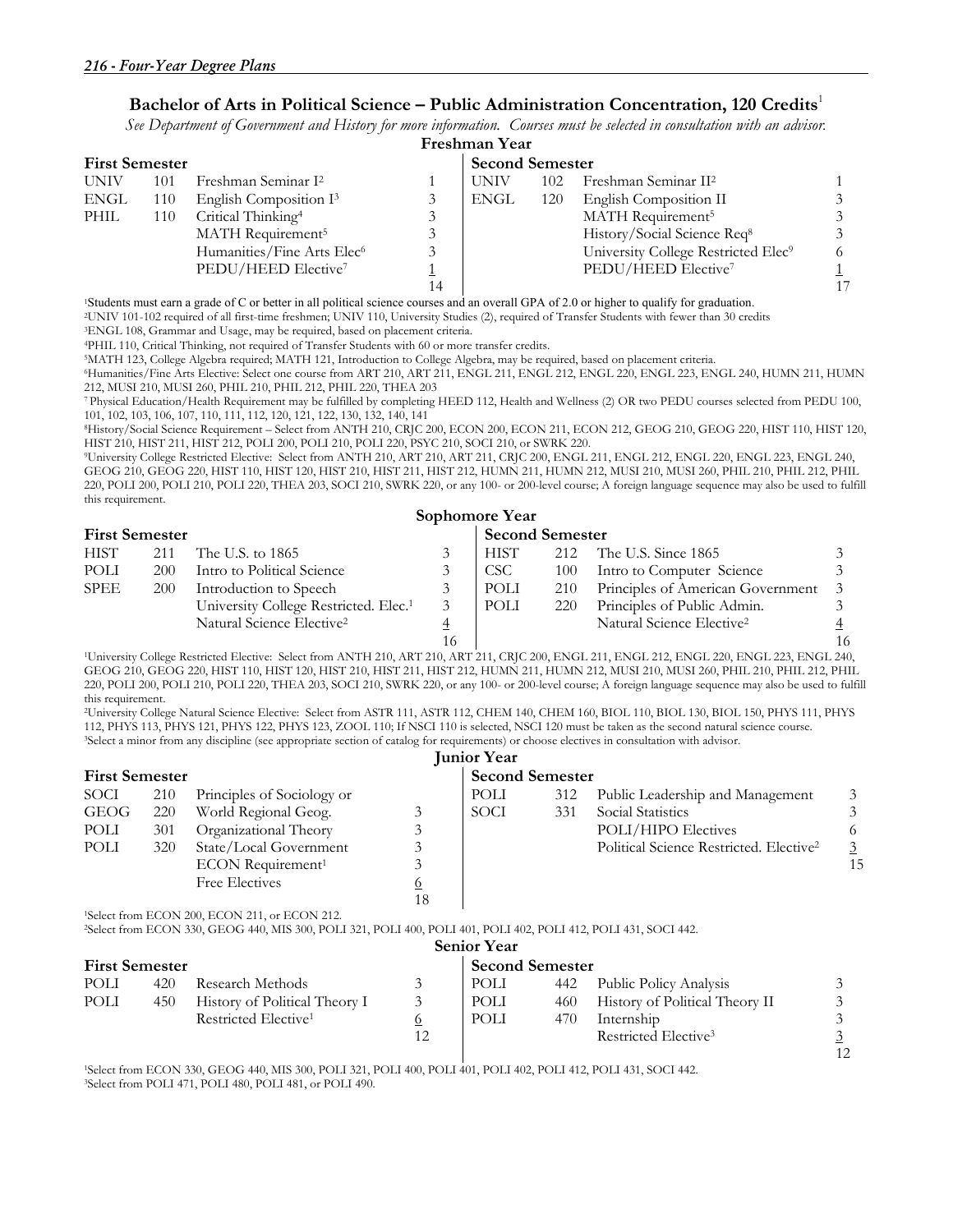#### **Bachelor of Science in Psychology, 122 Credits**

*See Department of Psychology for more information. Courses must be selected in consultation with an advisor.* 

|                       |     |                                        |    | Freshman Year          |     |                                  |    |
|-----------------------|-----|----------------------------------------|----|------------------------|-----|----------------------------------|----|
| <b>First Semester</b> |     |                                        |    | <b>Second Semester</b> |     |                                  |    |
| <b>UNIV</b>           | 101 | Freshman Seminar I <sup>1</sup>        |    | UNIV                   | 102 | Freshman Seminar II <sup>1</sup> |    |
| ENGL                  | 110 | English Composition I <sup>2</sup>     |    | ENGL                   | 120 | English Composition II           |    |
| PHIL                  | 110 | Critical Thinking <sup>3</sup>         |    | <b>PSYC</b>            | 210 | General Psychology               |    |
|                       |     | MATH Requirement <sup>4</sup>          | 3  |                        |     | MATH Requirement <sup>4</sup>    |    |
|                       |     | Humanities/Fine Arts Elec <sup>5</sup> | 3  |                        |     | History/Social Science Req7      |    |
|                       |     | PEDU/HEED Elective <sup>6</sup>        |    |                        |     | PEDU/HEED Elective <sup>6</sup>  |    |
|                       |     |                                        | 14 |                        |     |                                  | 14 |
|                       |     |                                        |    |                        |     |                                  |    |

1UNIV 101-102 required of all first-time freshmen; UNIV 110, University Studies (2), required of Transfer Students with fewer than 30 credits 2ENGL 108, Grammar and Usage, may be required, based on placement criteria.

3PHIL 110, Critical Thinking, not required of Transfer Students with 60 or more transfer credits. 4MATH 123, College Algebra required; MATH 121, Introduction to College Algebra, may be required, based on placement criteria.

5Humanities/Fine Arts Elective: Select one course from ART 210, ART 211, ENGL 211, ENGL 212, ENGL 220, ENGL 223, ENGL 240, HUMN 211, HUMN 212, MUSI 210, MUSI 260, PHIL 210, PHIL 212, PHIL 220, THEA 203

6 Physical Education/Health Requirement may be fulfilled by completing HEED 112, Health and Wellness (2) OR two PEDU courses selected from PEDU 100, 101, 102, 103, 106, 107, 110, 111, 112, 120, 121, 122, 130, 132, 140, 141

7History/Social Science Requirement – Select from ANTH 210, CRJC 200, ECON 200, ECON 211, ECON 212, GEOG 210, GEOG 220, HIST 110, HIST 120, HIST 210, HIST 211, HIST 212, POLI 200, POLI 210, POLI 220, PSYC 210, SOCI 210, or SWRK 220.

| <b>First Semester</b> |     |                                               | <b>Second Semester</b> |      |     |                                               |    |
|-----------------------|-----|-----------------------------------------------|------------------------|------|-----|-----------------------------------------------|----|
|                       |     | Univ College Restricted Elective <sup>1</sup> | 3                      | PSYC | 320 | Theories of Learning                          |    |
| <b>SPEE</b>           | 200 | Introduction to Speech                        | 3                      | PSYC | 331 | Developmental Psychology                      |    |
|                       |     | Univ College Restricted Elective <sup>1</sup> | 3                      |      |     | Univ College Restricted Elective <sup>1</sup> |    |
|                       |     | Natural Science Elective <sup>2</sup>         | 4                      |      |     | Natural Sciences Elective <sup>2</sup>        |    |
|                       |     | Minor/Elective <sup>3</sup>                   |                        |      |     | Minor/Electric <sup>3</sup>                   |    |
|                       |     |                                               |                        |      |     |                                               | 16 |

 16 16 1University College Restricted Elective: Select from ANTH 210, ART 210, ART 211, CRJC 200, ENGL 211, ENGL 212, ENGL 220, ENGL 223, ENGL 240, GEOG 210, GEOG 220, HIST 110, HIST 120, HIST 210, HIST 211, HIST 212, HUMN 211, HUMN 212, MUSI 210, MUSI 260, PHIL 210, PHIL 212, PHIL 220, POLI 200, POLI 210, POLI 220, THEA 203, SOCI 210, SWRK 220, or any 100- or 200-level course; A foreign language sequence may also be used to fulfill this requirement.

2University College Natural Science Elective: Select from ASTR 111, ASTR 112, CHEM 140, CHEM 160, BIOL 110, BIOL 130, BIOL 150, PHYS 111, PHYS 112, PHYS 113, PHYS 121, PHYS 122, PHYS 123, ZOOL 110; If NSCI 110 is selected, NSCI 120 must be taken as the second natural sciences course.<br><sup>3</sup>Select a minor from any discipline (see appropriate section of catalog for re

|                       |     |                                     |    | <b>Junior Year</b>     |     |                                     |    |
|-----------------------|-----|-------------------------------------|----|------------------------|-----|-------------------------------------|----|
| <b>First Semester</b> |     |                                     |    | <b>Second Semester</b> |     |                                     |    |
| <b>PSYC</b>           | 233 | Statistics for Psychology           | 4  | <b>PSYC</b>            | 352 | Research Methodology                |    |
| <b>PSYC</b>           | 360 | Social Psychology                   |    | <b>PSYC</b>            | 370 | Physiological Psychology            |    |
|                       |     | Psychology Requirement <sup>1</sup> |    |                        |     | Psychology Requirement <sup>3</sup> |    |
|                       |     | Minor/Electives <sup>2</sup>        |    |                        |     | Minor/Electives <sup>2</sup>        |    |
|                       |     | Free Elective                       | ౨  |                        |     |                                     | 16 |
|                       |     |                                     | 16 |                        |     |                                     |    |

1Select from PSYC 260, CSC 100, MIS 300, EDUC 210

2Select a minor from any discipline (see appropriate section of catalog) or choose electives in consultation with advisor. <sup>3</sup>Select from PSYC 310, PSYC 342, PSYC 381

|                       |     |                                     |                        | <b>Senior Year</b>                  |    |
|-----------------------|-----|-------------------------------------|------------------------|-------------------------------------|----|
| <b>First Semester</b> |     |                                     | <b>Second Semester</b> |                                     |    |
| PSYC                  | 400 | Hist & Systems of Psychology        |                        | Psychology Requirement <sup>3</sup> |    |
| <b>PSYC</b>           | 422 | Abnormal Psychology                 |                        | Psychology Elective <sup>4</sup>    |    |
|                       |     | Psychology Requirement <sup>1</sup> |                        | Free Elective                       |    |
|                       |     | Minor/Elective <sup>2</sup>         |                        |                                     | 15 |
|                       |     | Free Elective                       | ୰                      |                                     |    |
|                       |     |                                     | 15                     |                                     |    |

1Select from PSYC 343 or PSYC 430

2Select a minor in any discipline (see appropriate section in catalog for requirements) or choose electives in consultation with advisor. 3Select from PSYC 420 or PSYC 421.

4Select any Psychology courses.

#### **Sophomore Year**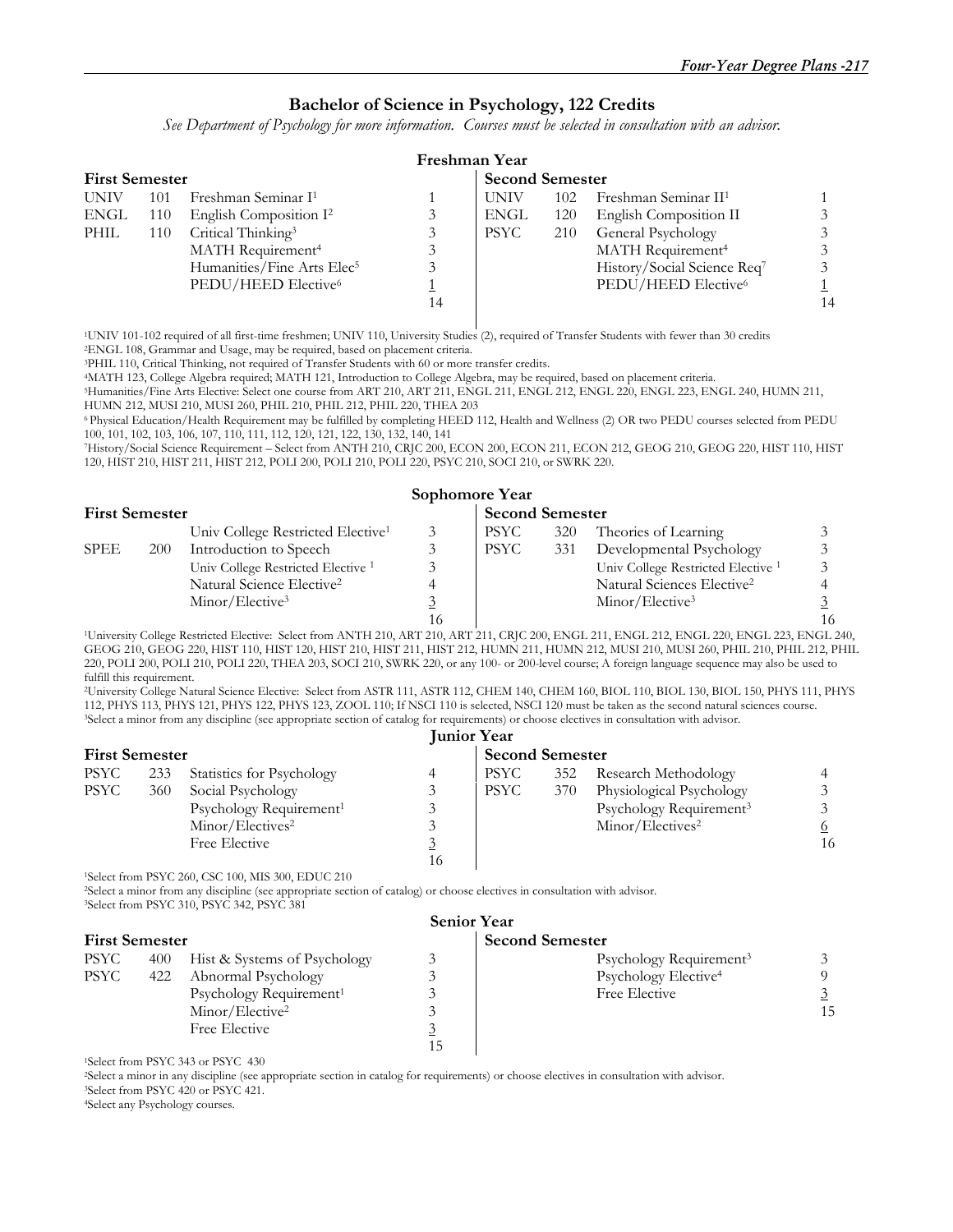#### *218 - Four-Year Degree Plans*

#### **Bachelor of Science in Social Sciences Education – Concentration in History, 122 Credits**<sup>1</sup>

*See Department of Government and History for more information. Courses must be selected in consultation with an advisor.* 

|             |                       |                                            |    | Freshman Year |     |                                                 |  |  |  |  |
|-------------|-----------------------|--------------------------------------------|----|---------------|-----|-------------------------------------------------|--|--|--|--|
|             | <b>First Semester</b> |                                            |    |               |     | <b>Second Semester</b>                          |  |  |  |  |
| <b>UNIV</b> | 101                   | Freshman Seminar I <sup>2</sup>            |    | <b>UNIV</b>   | 102 | Freshman Seminar II <sup>2</sup>                |  |  |  |  |
| ENGL        | 110                   | English Composition I <sup>3</sup>         |    | <b>ENGL</b>   | 120 | English Composition II                          |  |  |  |  |
| PHIL        | 110                   | Critical Thinking <sup>4</sup>             |    | <b>HIST</b>   | 110 | World History to 1600                           |  |  |  |  |
|             |                       | MATH Requirement <sup>5</sup>              |    |               |     | MATH Requirement <sup>5</sup>                   |  |  |  |  |
|             |                       | Humanities/Fine Arts Elective <sup>6</sup> |    |               |     | History/Social Science Requirement <sup>8</sup> |  |  |  |  |
|             |                       | PEDU/HEED Elective <sup>7</sup>            |    |               |     | Univ College Rest. Elective <sup>9</sup>        |  |  |  |  |
|             |                       |                                            | 14 |               |     | PEDU/HEED Elective <sup>7</sup>                 |  |  |  |  |
|             |                       |                                            |    |               |     |                                                 |  |  |  |  |

1Students must earn a C or better in all history courses and an overall GPA of 2.0 or better to qualify for graduation. All teacher education majors must fulfill the

appropriate requirements before admission into the teacher education program. (See "School of Education.")<br><sup>2</sup>UNIV 101-102 required of all first-time freshmen; UNIV 110, University Studies (2), required of Transfer Student

4PHIL 110, Critical Thinking, not required of Transfer Students with 60 or more transfer credits. 5MATH 123, College Algebra required; MATH 121, Introduction to College Algebra, may be required, based on placement criteria.

6Humanities/Fine Arts Elective: Select one course from ART 210, ART 211, ENGL 211, ENGL 212, ENGL 220, ENGL 223, ENGL 240, HUMN 211, HUMN 212, MUSI 210, MUSI 260, PHIL 210, PHIL 212, PHIL 220, THEA 203

7 Physical Education/Health Requirement may be fulfilled by completing HEED 112, Health and Wellness (2) OR two PEDU courses selected from PEDU 100, 101, 102, 103, 106, 107, 110, 111, 112, 120, 121, 122, 130, 132, 140, 141

8History/Social Science Requirement – Select from ANTH 210, CRJC 200, ECON 200, ECON 211, ECON 212, GEOG 210, GEOG 220, HIST 210, POLI 200, POLI 210, POLI 220, PSYC 210, SOCI 210, or SWRK 220.

9University College Restricted Elective: Select from ANTH 210, ART 210, ART 211, CRJC 200, ENGL 211, ENGL 212, ENGL 220, ENGL 223, ENGL 240, GEOG 210, GEOG 220, HIST 110, HIST 120, HIST 210, HIST 211, HIST 212, HUMN 211, HUMN 212, MUSI 210, MUSI 260, PHIL 210, PHIL 212, PHIL 220, POLI 200, POLI 210, POLI 220, THEA 203, SOCI 210, SWRK 220, or any 100- or 200-level course; A foreign language sequence may also be used to fulfill this requirement.

|                       |            |                                |    | Sophomore Year |                              |                                         |                |  |
|-----------------------|------------|--------------------------------|----|----------------|------------------------------|-----------------------------------------|----------------|--|
| <b>First Semester</b> |            |                                |    |                | Second Semester <sup>1</sup> |                                         |                |  |
| <b>HIST</b>           | 120        | World History Since 1600       |    | <b>HIST</b>    | 212                          | The U.S. Since 1865                     | 3              |  |
| SPEE                  | <b>200</b> | Introduction to Speech         |    | <b>HIST</b>    | 210                          | African-American History                | 3              |  |
| <b>HIST</b>           | 211        | The U.S. to 1865               |    | <b>EDUC</b>    | 211                          | Lab Experience in Area Schools          | 2              |  |
| <b>NSCI</b>           | 110        | Comprehensive Physical Science |    | NSCI           | 120                          | Modern Biology                          | $\overline{4}$ |  |
| <b>EDUC</b>           | 210        | Computers in Education         |    |                |                              | Social Science Requirement <sup>2</sup> | $\overline{3}$ |  |
|                       |            |                                | 16 |                |                              |                                         | 15             |  |

<sup>1</sup>The Pre-Professional Skills Test (PPST) of Reading, Writing, and Mathematics (PRAXIS I) should be taken by the end of the Sophomore Year.<br><sup>2</sup>Select one of the following: ANTH 210, ECON 200, ECON 211, ECON 212, GEOG 210,

|                       |     |                                         |    | <b>Junior Year</b> |                        |                                            |          |  |
|-----------------------|-----|-----------------------------------------|----|--------------------|------------------------|--------------------------------------------|----------|--|
| <b>First Semester</b> |     |                                         |    |                    | <b>Second Semester</b> |                                            |          |  |
| <b>HIST</b>           | 311 | Modern Europe, 1648-1848                |    | HIST               | 312                    | Modern Europe, 1848-Present                | 3        |  |
| <b>EDUC</b>           | 310 | Foundations of Education                |    | HIST               | 390                    | North Carolina History                     | 3        |  |
|                       |     | Social Science Requirement <sup>1</sup> |    | READ               | 320                    | Teaching Reading/Content Area <sup>3</sup> | 3        |  |
|                       |     | History Requirement <sup>2</sup>        |    | <b>EDUC</b>        | 330                    | Edu Psychology and Measurement             | 3        |  |
|                       |     |                                         | 15 |                    |                        | Social Science Requirement <sup>1</sup>    | <u>6</u> |  |

18 18 <sup>1</sup>Select one of the following: ANTH 210, ECON 200, ECON 211, ECON 212, GEOG 210, GEOG 220, POLI 200, POLI 210, PSYC 210 or SOCI 210. <sup>2</sup>Select one of the following: HIST 270, HIST 331, HIST 350, HIST 352, HIST 353, or HIS

<sup>3</sup>Course not to be taken until the student is admitted formally to Teacher Education by the Teacher Education Committee.

|                       |     |                                               |                        | <b>Senior Year</b> |     |                                                      |    |
|-----------------------|-----|-----------------------------------------------|------------------------|--------------------|-----|------------------------------------------------------|----|
| <b>First Semester</b> |     |                                               | <b>Second Semester</b> |                    |     |                                                      |    |
| <b>HIST</b>           | 490 | Senior Seminar                                |                        | <b>EDUC</b>        | 421 | Principles of Secondary Education <sup>1</sup>       |    |
| <b>EDUC</b>           | 340 | Human Development                             | 3                      | <b>EDUC</b>        | 460 | Methods and Materials in Sec<br>Historv <sup>1</sup> |    |
| <b>EDUC</b>           | 450 | Classroom Mgmt/Parent Counseling <sup>1</sup> |                        | <b>EDUC</b>        | 480 | Student Teaching <sup>1</sup>                        |    |
|                       |     | <b>History Elective</b>                       | 3                      | <b>EDUC</b>        | 490 | Professional Educational Seminar <sup>1</sup>        |    |
|                       |     | U.S. History Elective                         | ⊻<br>14                |                    |     |                                                      | 13 |

**1**Course not to be taken until the student is admitted formally to Teacher Education by the Teacher Education Committee.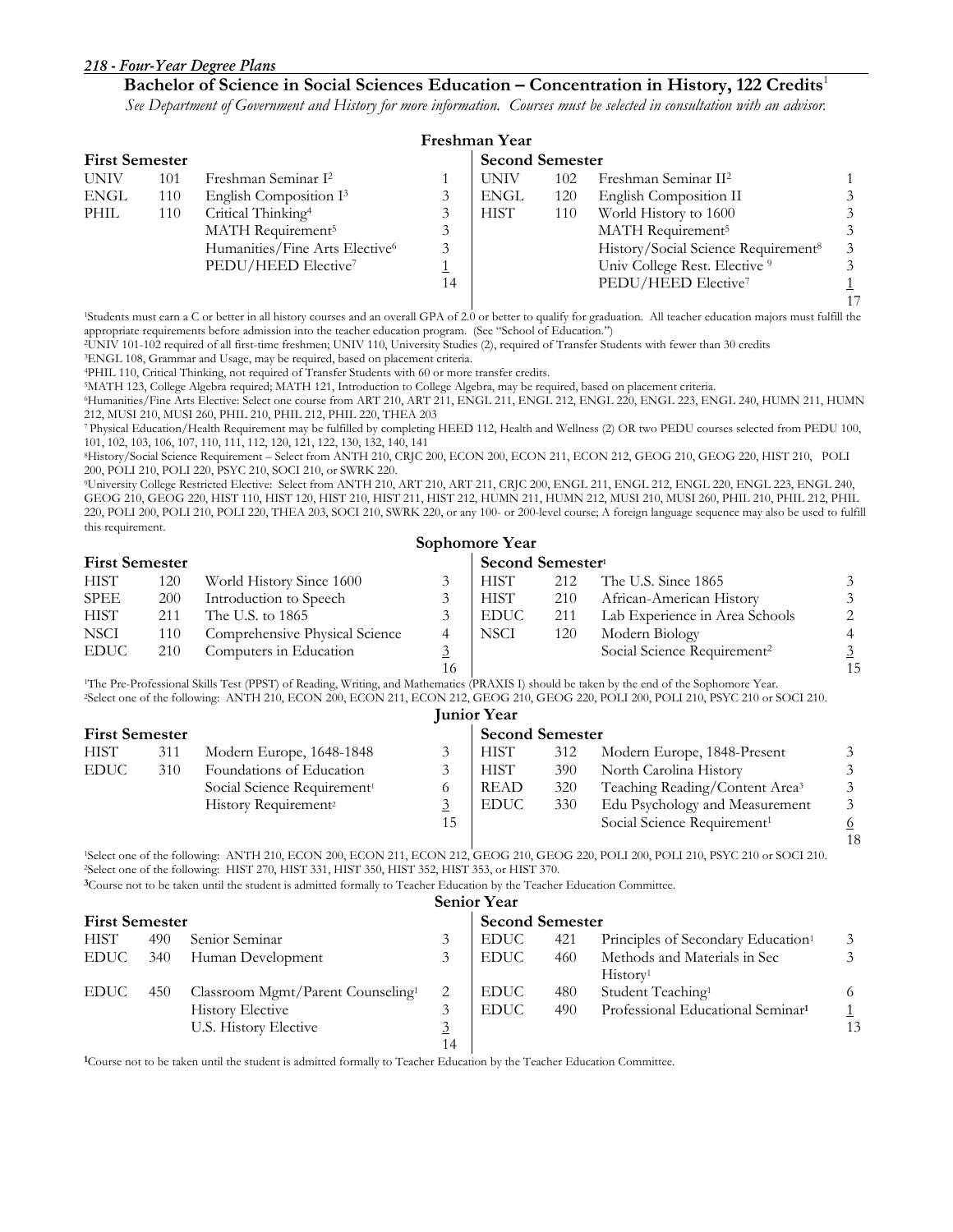#### **Bachelor of Science in Social Sciences Education – Concentration in Political Science, 122 Credits**<sup>1</sup>

*See Department of Government and History for more information. Courses must be selected in consultation with an advisor.*

|             | Freshman Year         |                                 |    |                        |     |                                                 |  |  |  |  |  |
|-------------|-----------------------|---------------------------------|----|------------------------|-----|-------------------------------------------------|--|--|--|--|--|
|             | <b>First Semester</b> |                                 |    | <b>Second Semester</b> |     |                                                 |  |  |  |  |  |
| <b>UNIV</b> | 101                   | Freshman Seminar I <sup>2</sup> |    | <b>UNIV</b>            | 102 | Freshman Seminar II <sup>2</sup>                |  |  |  |  |  |
| ENGL        | 110                   | English Composition $I^3$       |    | <b>ENGL</b>            | 120 | English Composition II                          |  |  |  |  |  |
| PHIL        | 110                   | Critical Thinking <sup>4</sup>  |    | <b>HIST</b>            | 211 | The U.S. to 1865                                |  |  |  |  |  |
|             |                       | MATH Requirement <sup>5</sup>   |    |                        |     | MATH Requirement <sup>5</sup>                   |  |  |  |  |  |
|             |                       | Humanities/Fine Arts Elective6  | 3  |                        |     | History/Social Science Requirement <sup>8</sup> |  |  |  |  |  |
|             |                       | PEDU/HEED Elective <sup>7</sup> |    |                        |     | Univ College Rest. Elective <sup>9</sup>        |  |  |  |  |  |
|             |                       |                                 | 14 |                        |     | PEDU/HEED Elective <sup>7</sup>                 |  |  |  |  |  |
|             |                       |                                 |    |                        |     |                                                 |  |  |  |  |  |

1Students must earn a C or better in all political science courses and an overall GPA of 2.0 or better to qualify for graduation. All teacher education majors must

fulfill the appropriate requirements before admission into the teacher education program. (See "School of Education.")<br>
<sup>2</sup>UNIV 101-102 required of all first-time freshmen; UNIV 110, University Studies (2), required of Tra

<sup>5</sup>MATH 123, College Algebra required; MATH 121, Introduction to College Algebra, may be required, based on placement criteria.

6Humanities/Fine Arts Elective: Select one course from ART 210, ART 211, ENGL 211, ENGL 212, ENGL 220, ENGL 223, ENGL 240, HUMN 211, HUMN 212, MUSI 210, MUSI 260, PHIL 210, PHIL 212, PHIL 220, THEA 203

7 Physical Education/Health Requirement may be fulfilled by completing HEED 112, Health and Wellness (2) OR two PEDU courses selected from PEDU 100, 101, 102, 103, 106, 107, 110, 111, 112, 120, 121, 122, 130, 132, 140, 141

8History/Social Science Requirement – Select from ANTH 210, CRJC 200, ECON 200, ECON 211, ECON 212, GEOG 210, GEOG 220, HIST 210, POLI 200, POLI 210, POLI 220, PSYC 210, SOCI 210, or SWRK 220.

9University College Restricted Elective: Select from ANTH 210, ART 210, ART 211, CRJC 200, ENGL 211, ENGL 212, ENGL 220, ENGL 223, ENGL 240, GEOG 210, GEOG 220, HIST 110, HIST 120, HIST 210, HIST 211, HIST 212, HUMN 211, HUMN 212, MUSI 210, MUSI 260, PHIL 210, PHIL 212, PHIL 220, POLI 200, POLI 210, POLI 220, THEA 203, SOCI 210, SWRK 220, or any 100- or 200-level course; A foreign language sequence may also be used to fulfill this requirement.

|                       | Sophomore Year |                                   |    |                              |     |                                    |    |  |  |  |  |
|-----------------------|----------------|-----------------------------------|----|------------------------------|-----|------------------------------------|----|--|--|--|--|
| <b>First Semester</b> |                |                                   |    | Second Semester <sup>1</sup> |     |                                    |    |  |  |  |  |
| <b>EDUC</b>           | 210            | Computers in Education            |    | <b>EDUC</b>                  | 211 | Lab Experience in Area Schools     |    |  |  |  |  |
| <b>HIST</b>           | 212            | The U.S. Since 1865               |    | GEOG                         | 220 | World Regional Geography           |    |  |  |  |  |
| <b>NSCI</b>           | 110            | Comprehensive Physical Science    | 4  | NSCI.                        | 120 | Modern Biology                     |    |  |  |  |  |
| POLI                  | 200            | Introduction to Political Science |    | POLI                         | 210 | Principles/American Government     |    |  |  |  |  |
| <b>SPEE</b>           | 200            | Introduction to Speech            |    | SOCI                         | 210 | Principles of Sociology            |    |  |  |  |  |
|                       |                |                                   | 16 |                              |     | Economics Requirement <sup>2</sup> |    |  |  |  |  |
|                       |                |                                   |    |                              |     |                                    | 18 |  |  |  |  |

1The Pre-Professional Skills Test (PPST) of Reading, Writing, and Mathematics (PRAXIS I) should be taken by the end of the Sophomore Year. 2Select one of the following: ECON 200, ECON 211, or ECON 212.

|                       | <b>Junior Year</b> |                                                    |                        |      |     |                                            |    |  |  |  |  |
|-----------------------|--------------------|----------------------------------------------------|------------------------|------|-----|--------------------------------------------|----|--|--|--|--|
| <b>First Semester</b> |                    |                                                    | <b>Second Semester</b> |      |     |                                            |    |  |  |  |  |
| <b>EDUC</b>           | 310                | Foundations of Education                           |                        | EDUC | 330 | Educ Psychology and Measurement            |    |  |  |  |  |
| <b>EDUC</b>           | 340                | Human Development                                  |                        | READ | 320 | Teaching Reading/Content Area <sup>3</sup> |    |  |  |  |  |
|                       |                    | Univ College Restricted Elective <sup>1</sup>      |                        |      |     | <b>Political Science Electives</b>         |    |  |  |  |  |
|                       |                    | Political Science Restricted Elective <sup>2</sup> | $\circ$                |      |     |                                            | 12 |  |  |  |  |
|                       |                    |                                                    | 15                     |      |     |                                            |    |  |  |  |  |

1University College Restricted Elective: Select from ANTH 210, ART 210, ART 211, CRJC 200, ENGL 211, ENGL 212, ENGL 220, ENGL 223, ENGL 240, GEOG 210, GEOG 220, HIST 110, HIST 120, HIST 210, HIST 211, HIST 212, HUMN 211, HUMN 212, MUSI 210, MUSI 260, PHIL 210, PHIL 212, PHIL 220, POLI 200, POLI 210, POLI 220, THEA 203, SOCI 210, SWRK 220, or any 100- or 200-level course; A foreign language sequence may also be used to fulfill this requirement Select one of the following: ANTH 210, ECON 200, ECON 211, ECON 212, GEOG 210, GEOG 220, POLI 200, POLI 210, PSYC 210 or SOCI 210.

2Select two of the following: HIPO 310, POLI 350, POLI 351, or POLI 352.

**3**Course not to be taken until the student is admitted formally to Teacher Education by the Teacher Education Committee.

#### **Senior Year**

| <b>First Semester</b> |     |                                                    | <b>Second Semester</b> |             |     |                                                |    |
|-----------------------|-----|----------------------------------------------------|------------------------|-------------|-----|------------------------------------------------|----|
| <b>EDUC</b>           | 450 | Classroom Mgmt/Parent Counseling                   |                        | POLI        | 460 | History of Political Theory II                 |    |
| POLI                  | 450 | History of Political Theory I                      |                        | <b>EDUC</b> | 421 | Principles of Secondary Education <sup>1</sup> |    |
|                       |     | Political Science Restricted Elective <sup>2</sup> |                        | <b>EDUC</b> | 460 | Meth and Materials in Sec History <sup>1</sup> |    |
|                       |     | Political Science Elective                         |                        | <b>EDUC</b> | 480 | Student Teaching <sup>1</sup>                  |    |
|                       |     | Elective                                           |                        | <b>EDUC</b> | 490 | Professional Educational Seminar <sup>1</sup>  |    |
|                       |     |                                                    | 14                     |             |     |                                                | 16 |

**1**Course not to be taken until the student is admitted formally to Teacher Education by the Teacher Education Committee. 2Select one of the following: POLI 471, POLI 480, or POLI 490.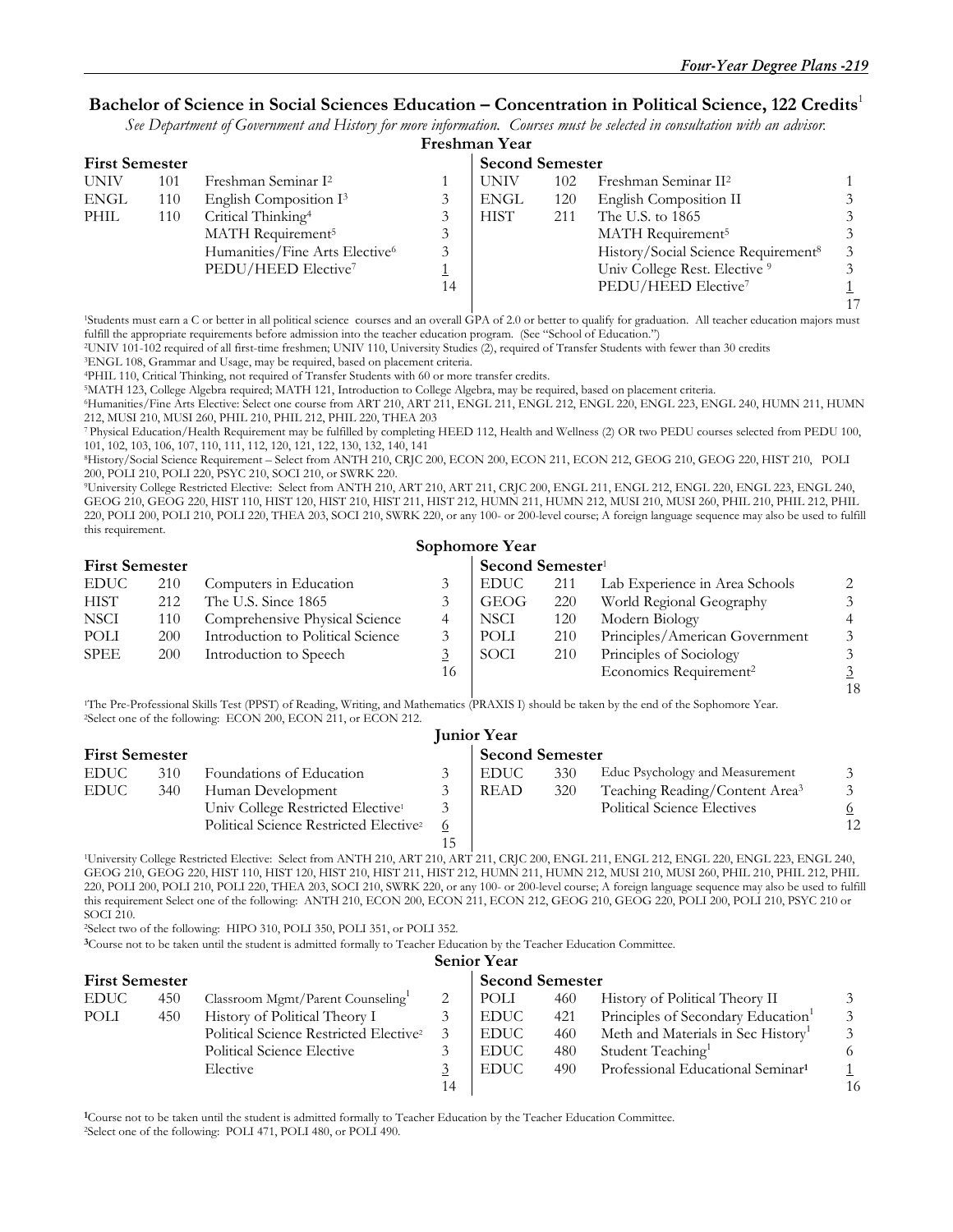### **Bachelor of Science in Social Sciences, Secondary Education – Sociology, 122 Credits**

*See Department of Social Sciences for more information. Courses must be selected in consultation with an advisor.*

|             | Freshman Year         |                                            |    |             |     |                                    |    |  |  |  |  |
|-------------|-----------------------|--------------------------------------------|----|-------------|-----|------------------------------------|----|--|--|--|--|
|             | <b>First Semester</b> |                                            |    |             |     | <b>Second Semester</b>             |    |  |  |  |  |
| <b>UNIV</b> | 101                   | Freshman Seminar I <sup>2</sup>            |    | UNIV        | 102 | Freshman Seminar II <sup>2</sup>   |    |  |  |  |  |
| <b>ENGL</b> | 110                   | English Composition I <sup>3</sup>         |    | <b>ENGL</b> | 120 | English Composition II             |    |  |  |  |  |
| PHIL        | 110                   | Critical Thinking <sup>4</sup>             |    | <b>HIST</b> | 110 | World History to 1600 <sup>8</sup> |    |  |  |  |  |
|             |                       | MATH Requirement <sup>5</sup>              |    | SOCI        | 210 | Principles of Sociology            |    |  |  |  |  |
|             |                       | Humanities/Fine Arts Elective <sup>6</sup> | 3  |             |     | MATH Requirement <sup>5</sup>      |    |  |  |  |  |
|             |                       | PEDU/HEED Elective <sup>7</sup>            |    |             |     | PEDU/HEED Elective <sup>7</sup>    |    |  |  |  |  |
|             |                       |                                            | 14 |             |     |                                    | 14 |  |  |  |  |
|             |                       |                                            |    |             |     |                                    |    |  |  |  |  |

<sup>1</sup>All teacher education must fulfill the appropriate requirements before admission into the teacher education program. (See "School of Education.")<br><sup>2</sup>UNIV 101-102 required of all first-time freshmen; UNIV 110, University

<sup>5</sup>MATH 123, College Algebra required; MATH 121, Introduction to College Algebra, may be required, based on placement criteria.

6Humanities/Fine Arts Elective: Select one course from ART 210, ART 211, ENGL 211, ENGL 212, ENGL 220, ENGL 223, ENGL 240, HUMN 211, HUMN 212, MUSI 210, MUSI 260, PHIL 210, PHIL 212, PHIL 220, THEA 203

7 Physical Education/Health Requirement may be fulfilled by completing HEED 112, Health and Wellness (2) OR two PEDU courses selected from PEDU 100, 101, 102, 103, 106, 107, 110, 111, 112, 120, 121, 122, 130, 132, 140, 141

8Fulfills University College Restricted Elective.

|                                          |     |                                                                                                                                     |                      | Sophomore Year         |     |                                                |                         |
|------------------------------------------|-----|-------------------------------------------------------------------------------------------------------------------------------------|----------------------|------------------------|-----|------------------------------------------------|-------------------------|
| <b>First Semester</b>                    |     |                                                                                                                                     |                      | <b>Second Semester</b> |     |                                                |                         |
| <b>HIST</b>                              | 120 | World History Since 1600 <sup>1</sup>                                                                                               | 3                    | <b>ECON</b>            | 211 | Principles of Macroeconomics                   | 3                       |
| <b>HIST</b>                              | 211 | The U.S. to 1865                                                                                                                    | 3                    | <b>GEOG</b>            | 220 | World Regional Geography                       | 3                       |
| <b>NSCI</b>                              | 110 | Comprehensive Physical Science                                                                                                      | 4                    | <b>NSCI</b>            | 120 | Modern Biology                                 | 4                       |
| <b>EDUC</b>                              | 211 | Lab Experience in Area Schools                                                                                                      | 2                    | POLI                   | 210 | Principles of American Government              | $\overline{3}$          |
| <b>SPEE</b>                              | 200 | Introduction to Speech                                                                                                              | $\overline{3}$<br>15 |                        |     | <b>Restricted Elective</b>                     | $\overline{3}$<br>16    |
| <sup>2</sup> Select ANTH 210 or SOCI 375 |     | <sup>1</sup> Fulfills University College Restricted Elective.                                                                       |                      |                        |     |                                                |                         |
|                                          |     |                                                                                                                                     |                      | <b>Junior Year</b>     |     |                                                |                         |
| <b>First Semester</b>                    |     |                                                                                                                                     |                      | <b>Second Semester</b> |     |                                                |                         |
| <b>ECON</b>                              | 212 | Principles of Microeconomics                                                                                                        | 3                    | <b>EDUC</b>            | 330 | Educ Psychology and Measurement                | 3                       |
| <b>EDUC</b>                              | 310 | Foundations of Education                                                                                                            | 3                    | <b>HIST</b>            | 311 | Modern Europe, 1648-1815                       | 3                       |
| <b>EDUC</b>                              | 340 | Human Development                                                                                                                   | 3                    | <b>READ</b>            | 320 | Teaching Reading/Content Area <sup>2</sup>     | $\overline{\mathbf{3}}$ |
| <b>HIST</b>                              | 212 | The U.S. Since 1865                                                                                                                 | 3                    | <b>SOCI</b>            | 331 | Social Statistics                              | $\overline{\mathbf{3}}$ |
| <b>PSYC</b>                              | 210 | General Psychology                                                                                                                  | 3                    | <b>SOCI</b>            | 340 | Crime and Delinquency                          | $\overline{3}$          |
|                                          |     | Sociology Restricted Elective <sup>1</sup>                                                                                          | $\overline{3}$       |                        |     |                                                | 15                      |
|                                          |     |                                                                                                                                     | 18                   |                        |     |                                                |                         |
|                                          |     | <sup>1</sup> Select either SOCI 350 or SOCI 351.                                                                                    |                      |                        |     |                                                |                         |
|                                          |     | <sup>2</sup> Course not to be taken until the student is admitted formally to Teacher Education by the Teacher Education Committee. |                      |                        |     |                                                |                         |
|                                          |     |                                                                                                                                     |                      | <b>Senior Year</b>     |     |                                                |                         |
| <b>First Semester</b>                    |     |                                                                                                                                     |                      | <b>Second Semester</b> |     |                                                |                         |
| <b>HIST</b>                              | 312 | Modern Europe, 1815-Present                                                                                                         | 3                    | <b>EDUC</b>            | 421 | Principles of Secondary Education <sup>2</sup> | 3                       |
| SOCI                                     | 335 | Research Methods                                                                                                                    | 3                    | <b>EDUC</b>            | 450 | Classroom Mgmt/Parent Counseling <sup>2</sup>  | $\boldsymbol{2}$        |
| SOCI                                     | 390 | Social Behavior and Interaction                                                                                                     | 3                    | <b>EDUC</b>            | 460 | Meth and Materials in Sec History <sup>2</sup> | $\mathfrak{Z}$          |
|                                          |     | Computer Elective                                                                                                                   | 3                    | <b>EDUC</b>            | 480 | Student Teaching <sup>2</sup>                  | 6                       |
|                                          |     | Sociology Restricted Elective <sup>1</sup>                                                                                          | $\underline{3}$      | <b>EDUC</b>            | 490 | Professional Educational Seminar <sup>2</sup>  | $\overline{1}$          |
|                                          |     |                                                                                                                                     | 15                   |                        |     |                                                | 15                      |

1Select either SOCI 412 or SOCI 462.

**2**Course not to be taken until the student is admitted formally to Teacher Education by the Teacher Education Committee.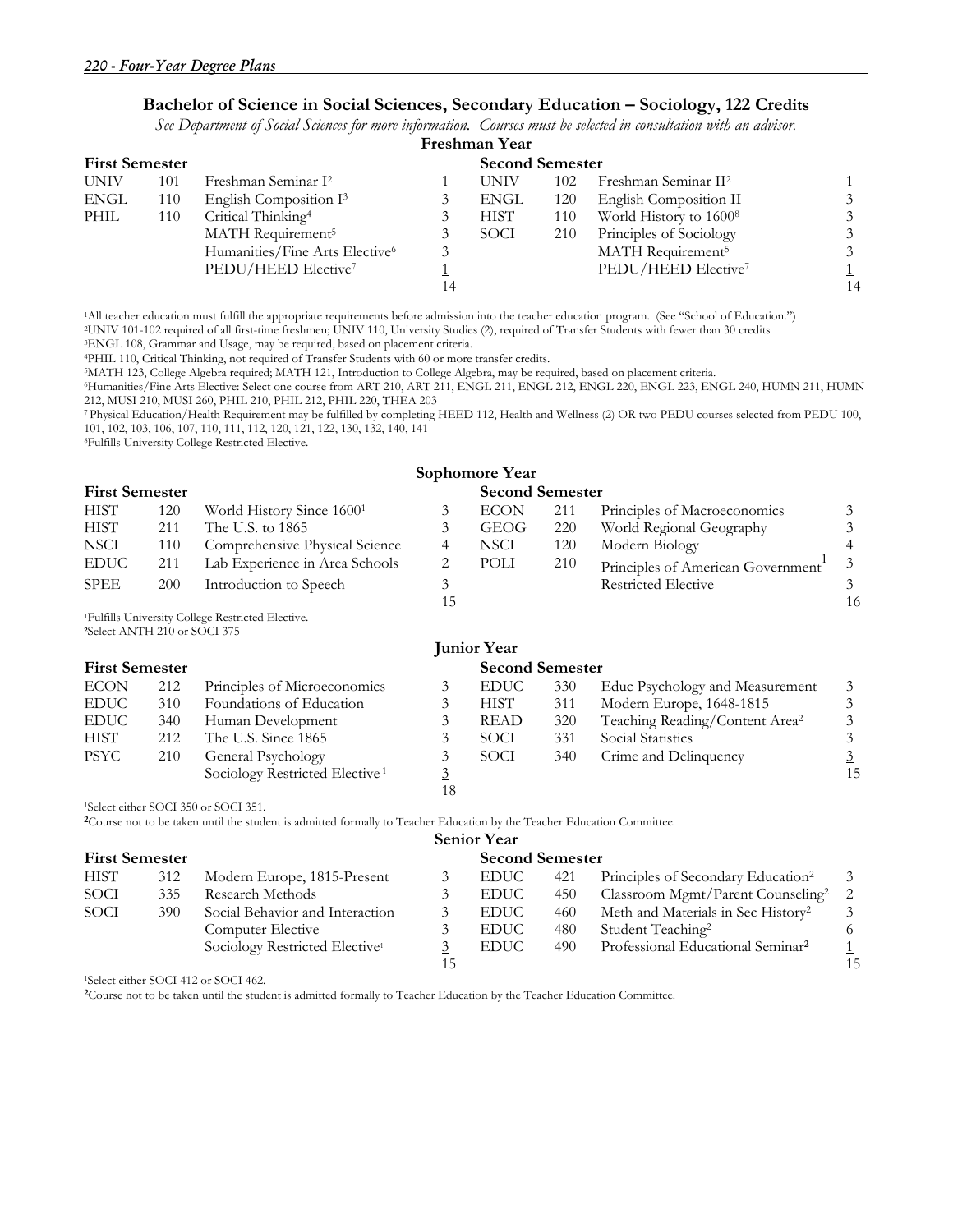#### **Bachelor of Arts in Sociology, 120 Credits**

*See Department of Sociology for more information. Courses must be selected in consultation with an advisor.*

|             | Freshman Year         |                                            |    |             |                        |                                     |    |  |  |  |  |  |
|-------------|-----------------------|--------------------------------------------|----|-------------|------------------------|-------------------------------------|----|--|--|--|--|--|
|             | <b>First Semester</b> |                                            |    |             | <b>Second Semester</b> |                                     |    |  |  |  |  |  |
| <b>UNIV</b> | 101                   | Freshman Seminar I <sup>1</sup>            |    | UNIV        | 102                    | Freshman Seminar II <sup>1</sup>    |    |  |  |  |  |  |
| ENGL        | 110                   | English Composition I <sup>2</sup>         |    | <b>ENGL</b> | 120                    | English Composition II              |    |  |  |  |  |  |
| PHIL        | 110                   | Critical Thinking <sup>3</sup>             |    | SOCI        | 210                    | Principles of Sociology             |    |  |  |  |  |  |
|             |                       | MATH Requirement <sup>4</sup>              |    |             |                        | MATH Requirement <sup>4</sup>       |    |  |  |  |  |  |
|             |                       | Humanities/Fine Arts Elective <sup>5</sup> |    |             |                        | History/Social Science Requirement7 |    |  |  |  |  |  |
|             |                       | PEDU/HEED Elective <sup>6</sup>            |    |             |                        | PEDU/HEED Elective <sup>6</sup>     |    |  |  |  |  |  |
|             |                       |                                            | 14 |             |                        |                                     | 14 |  |  |  |  |  |

1UNIV 101-102 required of all first-time freshmen; UNIV 110, University Studies (2), required of Transfer Students with fewer than 30 credits 2ENGL 108, Grammar and Usage, may be required, based on placement criteria.

3PHIL 110, Critical Thinking, not required of Transfer Students with 60 or more transfer credits. 4MATH 123, College Algebra required; MATH 121, Introduction to College Algebra, may be required, based on placement criteria.

5Humanities/Fine Arts Elective: Select one course from ART 210, ART 211, ENGL 211, ENGL 212, ENGL 220, ENGL 223, ENGL 240, HUMN 211, HUMN 212, MUSI 210, MUSI 260, PHIL 210, PHIL 212, PHIL 220, THEA 203

6 Physical Education/Health Requirement may be fulfilled by completing HEED 112, Health and Wellness (2) OR two PEDU courses selected from PEDU 100, 101, 102, 103, 106, 107, 110, 111, 112, 120, 121, 122, 130, 132, 140, 141

7History/Social Science Requirement – Select from ANTH 210, CRJC 200, ECON 200, ECON 211, ECON 212, GEOG 210, GEOG 220, HIST 110, HIST 120, HIST 210, HIST 211, HIST 212, POLI 200, POLI 210, POLI 220, PSYC 210, SOCI 210, or SWRK 220.

|                       |     |                                                 |    | Sophomore Year |                        |                                                 |                |  |
|-----------------------|-----|-------------------------------------------------|----|----------------|------------------------|-------------------------------------------------|----------------|--|
| <b>First Semester</b> |     |                                                 |    |                | <b>Second Semester</b> |                                                 |                |  |
| PSYC                  | 210 | General Psychology                              |    | ANTH           | 210                    | Intro to Anthropology OR                        |                |  |
| SPEE                  | 200 | Introduction to Speech                          |    | SOCI           | 375                    | <b>Comparative Societies</b>                    |                |  |
|                       |     | Univ College Restricted Elective <sup>1</sup>   |    |                |                        | Univ College Restricted Elective <sup>1</sup>   | $\mathcal{Z}$  |  |
|                       |     | Natural Science Elective <sup>2</sup>           | 4  |                |                        | Natural Sciences Elective <sup>2</sup>          |                |  |
|                       |     | Foreign Lang./Computer Requirement <sup>3</sup> |    |                |                        | Foreign Lang./Computer Requirement <sup>3</sup> | $\mathcal{Z}$  |  |
|                       |     |                                                 | 16 |                |                        | Minor/Elective <sup>4</sup>                     |                |  |
|                       |     |                                                 |    |                |                        |                                                 | 1 <sup>1</sup> |  |

 16 1University College Restricted Elective: Select from ANTH 210, ART 210, ART 211, CRJC 200, ENGL 211, ENGL 212, ENGL 220, ENGL 223, ENGL 240, GEOG 210, GEOG 220, HIST 110, HIST 120, HIST 210, HIST 211, HIST 212, HUMN 211, HUMN 212, MUSI 210, MUSI 260, PHIL 210, PHIL 212, PHIL 220, POLI 200, POLI 210, POLI 220, THEA 203, SOCI 210, SWRK 220, or any 100- or 200-level course; A foreign language sequence may also be used to fulfill this requirement.

2University College Natural Science Elective: Select from ASTR 111, ASTR 112, CHEM 140, CHEM 160, BIOL 110, BIOL 130, BIOL 150, PHYS 111, PHYS <sup>3</sup>Computer Requirements: Select any two from CSC 100, CSC 101, BADM 214, BEDU 110, BEDU 250, MIS 300, EDUC 210, ADMS 210, PSYC 260, MGMT 200, SOCI 333.

<sup>4</sup>Select a minor from any discipline (see appropriate section of catalog for requirements) or choose electives in consultation with advisor.

|                       |     |                                 |    | <b>Junior Year</b>     |     |                                                 |    |  |
|-----------------------|-----|---------------------------------|----|------------------------|-----|-------------------------------------------------|----|--|
| <b>First Semester</b> |     |                                 |    | <b>Second Semester</b> |     |                                                 |    |  |
| SOCI                  | 340 | Crime and Delinquency           |    | SOCI                   | 335 | Research Methods                                |    |  |
| SOCI                  | 331 | Social Statistics               |    | SOCI                   | 351 | Contemporary Social Theory                      |    |  |
| SOCI                  | 350 | History of Social Thought       |    | SOCI                   | 390 | Social Behavior & Interaction                   |    |  |
|                       |     | Sociology Elective <sup>1</sup> |    |                        |     | Social Work or Sociology Electives <sup>3</sup> |    |  |
|                       |     | Minor/Electives <sup>2</sup>    |    |                        |     | Minor/Electives <sup>2</sup>                    |    |  |
|                       |     |                                 | 15 |                        |     |                                                 | 15 |  |

1Select any SOCI course.

2Select a minor from any discipline (see appropriate section of catalog) or choose electives in consultation with advisor. 3Select a SOCI or SWRK course.

|                       | Senior Year <sup>1</sup> |                                 |                        |      |     |                                 |    |  |  |  |
|-----------------------|--------------------------|---------------------------------|------------------------|------|-----|---------------------------------|----|--|--|--|
| <b>First Semester</b> |                          |                                 | <b>Second Semester</b> |      |     |                                 |    |  |  |  |
| SOCI                  | 412                      | Race and Ethnic Relations       |                        | SOCI | 480 | Sociological Seminar            |    |  |  |  |
| SOCI                  | 462                      | Social Stratification           |                        |      |     | Sociology Elective <sup>2</sup> |    |  |  |  |
|                       |                          | Sociology Elective <sup>2</sup> |                        |      |     | Minor/Elective <sup>3</sup>     |    |  |  |  |
|                       |                          | Minor/Elective <sup>3</sup>     | $\overline{0}$         |      |     | Free Elective <sup>4</sup>      |    |  |  |  |
|                       |                          |                                 |                        |      |     |                                 | 12 |  |  |  |

1The Sociology major must complete a comprehensive departmental examination in the senior year. 2Select any SOCI course.

3Select a minor in any discipline (see appropriate section in catalog for requirements) or choose electives in consultation with advisor. 4Students pursuing a minor in Social Work should select a SWRK course.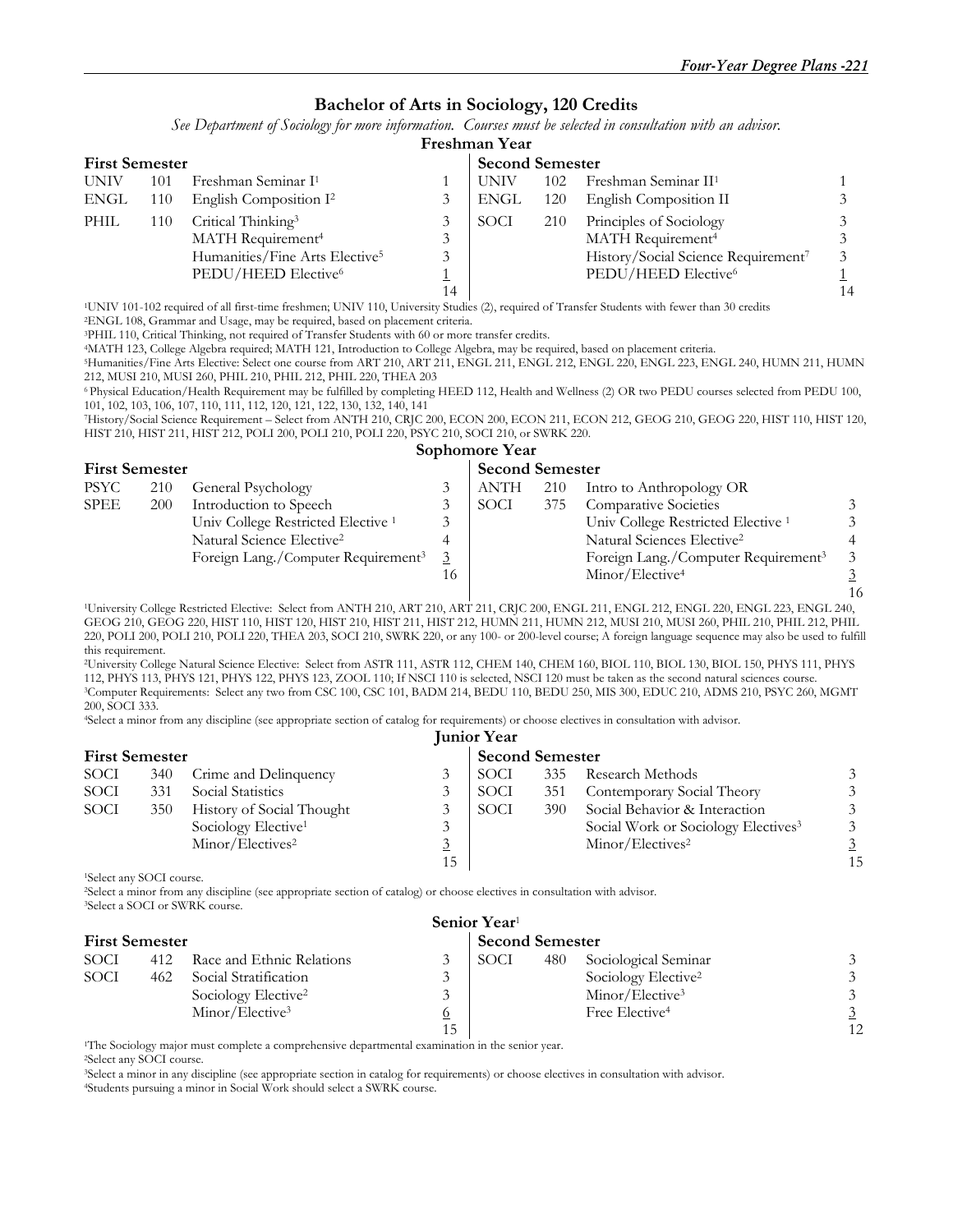#### **Bachelor of Arts in Spanish, 120 Credits**

*See Department of English and Foreign Languages for more information. Courses must be selected in consultation with an advisor.*

|             | Freshman Year         |                                    |    |             |                        |                                             |  |  |  |  |  |
|-------------|-----------------------|------------------------------------|----|-------------|------------------------|---------------------------------------------|--|--|--|--|--|
|             | <b>First Semester</b> |                                    |    |             | <b>Second Semester</b> |                                             |  |  |  |  |  |
| <b>UNIV</b> | 101                   | Freshman Seminar I <sup>1</sup>    |    | <b>UNIV</b> | 102                    | Freshman Seminar II <sup>1</sup>            |  |  |  |  |  |
| ENGL        | 110                   | English Composition I <sup>2</sup> |    | <b>ENGL</b> | 120                    | English Composition II                      |  |  |  |  |  |
| <b>SPAN</b> | 110                   | Elementary Spanish                 |    | <b>SPAN</b> | 120                    | Elementary Spanish II                       |  |  |  |  |  |
| MATH        | 123                   | College Algebra <sup>3</sup>       |    |             |                        | MATH Requirement <sup>3</sup>               |  |  |  |  |  |
| PHIL        | 110                   | Critical Thinking <sup>4</sup>     |    |             |                        | History/Social Science Require <sup>6</sup> |  |  |  |  |  |
|             |                       | PEDU/HEED Elective <sup>5</sup>    |    |             |                        | PEDU/HEED Elective <sup>5</sup>             |  |  |  |  |  |
|             |                       |                                    | 14 |             |                        | Humanities/Fine Arts Elective <sup>7</sup>  |  |  |  |  |  |
|             |                       |                                    |    |             |                        |                                             |  |  |  |  |  |

1UNIV 101-102 required of all first-time freshmen; UNIV 110, University Studies (2), required of Transfer Students with fewer than 30 credits 2ENGL 108, Grammar and Usage, may be required, based on placement criteria.

3MATH 123, College Algebra, is required. Student may be required to complete MATH 121 as pre-requisite, based on profile exam scores.<br>
<sup>4</sup>PHIL 110, Critical Thinking, not required of Transfer Students with 60 or more trans

101, 102, 103, 106, 107, 110, 111, 112, 120, 121, 122, 130, 132, 140, 141

6History/Social Science Requirement – Select from ANTH 210, CRJC 200, ECON 200, ECON 211, ECON 212, GEOG 210, GEOG 220, HIST 110, HIST 120,

7Humanities/Fine Arts Elective: Select one course from ART 210, ART 211, ENGL 211, ENGL 212, ENGL 220, ENGL 223, ENGL 240, HUMN 211, HUMN 212, MUSI 210, MUSI 260, PHIL 210, PHIL 212, PHIL 220, THEA 203 **Sophomore Year** 

| <b>First Semester</b> |     |                                               |    | <b>Second Semester</b> |     |                                               |    |  |
|-----------------------|-----|-----------------------------------------------|----|------------------------|-----|-----------------------------------------------|----|--|
| <b>SPAN</b>           | 211 | Intermediate Spanish I                        |    | <b>SPAN</b>            | 212 | Intermediate Spanish II                       |    |  |
| <b>SPEE</b>           | 200 | Introduction to Speech                        |    |                        |     | University College Rest Elective <sup>2</sup> |    |  |
|                       |     | Natural Science Elective <sup>1</sup>         |    |                        |     | Natural Science Elective <sup>1</sup>         |    |  |
|                       |     | University College Rest Elective <sup>2</sup> |    |                        |     | Minor/Concentration/Electives <sup>3</sup>    |    |  |
|                       |     | Minor/Concentration/Electives <sup>3</sup>    |    |                        |     |                                               | 16 |  |
|                       |     |                                               | 16 |                        |     |                                               |    |  |

<sup>1</sup>University College Natural Science Elective: Select from ASTR 111, ASTR 112, CHEM 140, CHEM 160, BIOL 110, BIOL 130, BIOL 150, PHYS 111, PHYS 112, PHYS 122, PHYS 123, ZOOL 110, If NSCI 110 is selected, NSCI 120 must be <sup>2</sup>University College Restricted Elective: Select from ANTH 210, ART 210, ART 211, CRJC 200, ENGL 211, ENGL 212, ENGL 220, ENGL 223, ENGL 240, GEOG 210, GEOG 220, HIST 110, HIST 120, HIST 210, HIST 211, HIST 212, HUMN 211, HUMN 212, MUSI 210, MUSI 260, PHIL 210, PHIL 212, PHIL 220, POLI 200, POLI 210, POLI 220, THEA 203, SOCI 210, SWRK 220, or any 100- or 200-level course; A foreign language sequence may also be used to fulfill this requirement.

3Select a minor from any discipline (see appropriate section of catalog). In lieu of a minor a concentration may be chosen in consultation with the student's advisor and with permission of the department chair.

|                       |     |                                            |    | <b>Junior Year</b>     |     |                                            |    |  |
|-----------------------|-----|--------------------------------------------|----|------------------------|-----|--------------------------------------------|----|--|
| <b>First Semester</b> |     |                                            |    | <b>Second Semester</b> |     |                                            |    |  |
| <b>SPAN</b>           | 311 | Reading & Conversation                     |    | <b>SPAN</b>            | 312 | Spanish Conversation II                    |    |  |
| <b>SPAN</b>           | 321 | Spanish Civilization & Culture             |    | <b>SPAN</b>            | 322 | Spanish-American Civilization              |    |  |
| <b>FREN</b>           | 110 | Elementary French I <sup>1</sup>           |    | <b>FREN</b>            | 120 | Elementary French II <sup>1</sup>          |    |  |
|                       |     | Minor/Concentration/Electives <sup>2</sup> |    |                        |     | Minor/Concentration/Electives <sup>1</sup> |    |  |
|                       |     | Free Elective                              |    |                        |     | Free Elective                              |    |  |
|                       |     |                                            | 15 |                        |     |                                            | 15 |  |

1 FREN 110 and FREN 120 may be substituted by ENGL 230 and ENGL 231 or two other English language courses with the approval of the student's advisor and department chairl.

2Select a minor from any discipline (see appropriate section of catalog). In lieu of a minor a concentration may be chosen in consultation with the student's advisor and with permission of the department chair.

|                       |     |                                            |  | <b>Senior Year</b>     |     |                                            |    |  |
|-----------------------|-----|--------------------------------------------|--|------------------------|-----|--------------------------------------------|----|--|
| <b>First Semester</b> |     |                                            |  | <b>Second Semester</b> |     |                                            |    |  |
| <b>SPAN</b>           | 331 | Survey of Spanish Lit                      |  | <b>SPAN</b>            | 332 | Survey of Spanish Literature II            |    |  |
| <b>SPAN</b>           | 341 | Survey of Span-American Lit I              |  | <b>SPAN</b>            | 342 | Survey of Span-American Lit II             |    |  |
|                       |     | Spanish Elective <sup>1</sup>              |  | <b>SPAN</b>            | 421 | Intro to Spanish Linguistics. II           |    |  |
|                       |     | Minor/Concentration/Electives <sup>2</sup> |  |                        |     | Minor/Concentration/Electives <sup>2</sup> |    |  |
|                       |     |                                            |  |                        |     |                                            | 15 |  |
|                       |     |                                            |  |                        |     |                                            |    |  |

1Select either SPAN 461 or SPAN 471.

2Select a minor from any discipline (see appropriate section of catalog). In lieu of a minor a concentration may be chosen in consultation with the student's advisor and with permission of the department chair.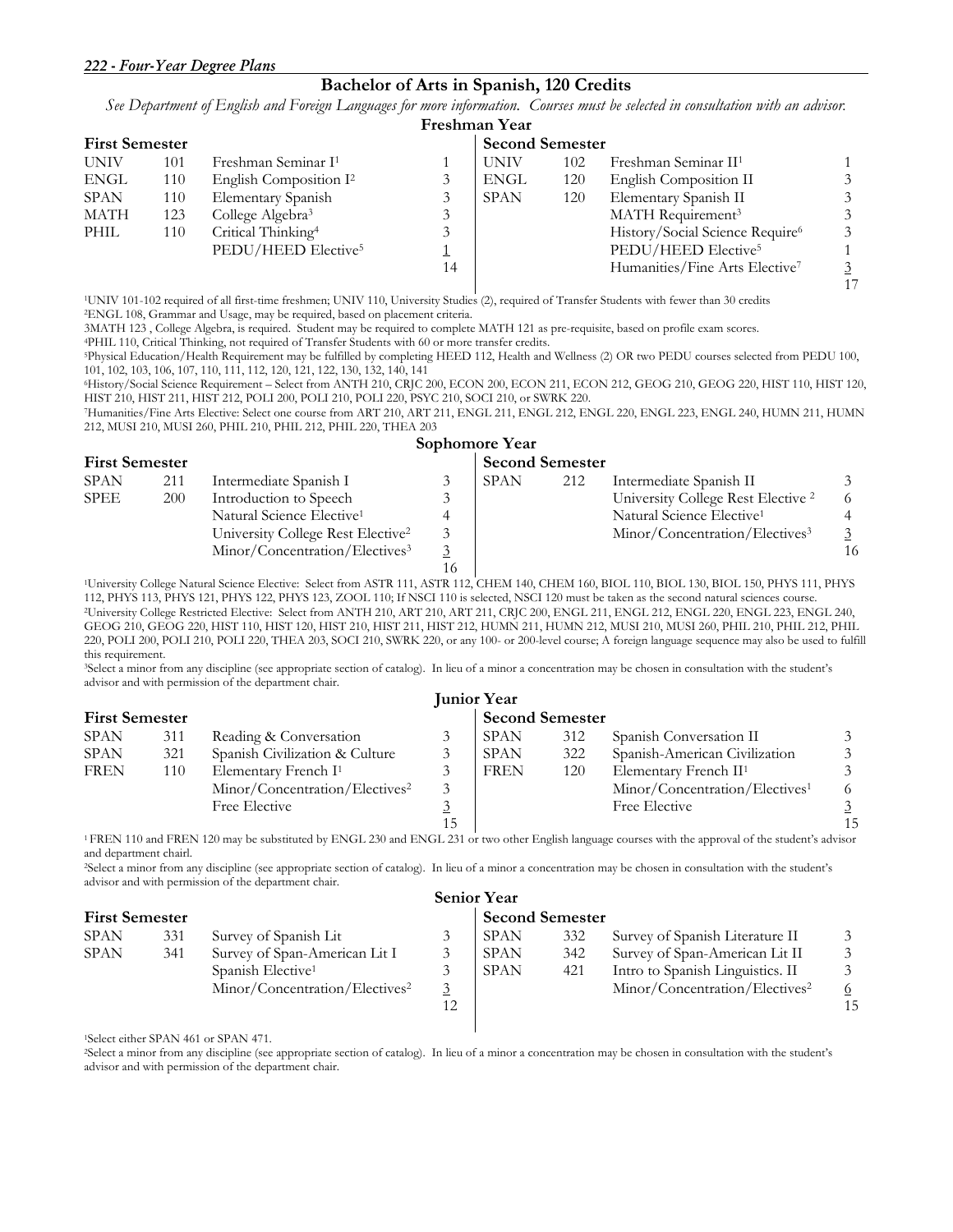#### **Bachelor of Science in Spanish (K-12), 128 Credits**

*See Department of English and Foreign Languages for more information. Courses must be selected in consultation with an advisor.* 

|             | Freshman Year         |                                    |    |             |     |                                                 |  |  |  |  |
|-------------|-----------------------|------------------------------------|----|-------------|-----|-------------------------------------------------|--|--|--|--|
|             | <b>First Semester</b> |                                    |    |             |     | <b>Second Semester</b>                          |  |  |  |  |
| <b>UNIV</b> | 101                   | Freshman Seminar I <sup>1</sup>    |    | <b>UNIV</b> | 102 | Freshman Seminar II <sup>1</sup>                |  |  |  |  |
| ENGL        | 110                   | English Composition I <sup>2</sup> |    | ENGL        | 120 | English Composition II                          |  |  |  |  |
| <b>SPAN</b> | 110                   | Elementary Spanish                 |    | <b>SPAN</b> | 120 | Elementary Spanish II                           |  |  |  |  |
| PHIL        | 110                   | Critical Thinking <sup>3</sup>     |    |             |     | MATH Requirement <sup>3</sup>                   |  |  |  |  |
| MATH        | 123                   | College Algebra <sup>4</sup>       |    |             |     | History/Social Science Requirement <sup>6</sup> |  |  |  |  |
|             |                       | PEDU/HEED Elective <sup>5</sup>    |    |             |     | PEDU/HEED Elective <sup>5</sup>                 |  |  |  |  |
|             |                       |                                    | 14 |             |     | Humanities/Fine Arts Elective <sup>7</sup>      |  |  |  |  |
|             |                       |                                    |    |             |     |                                                 |  |  |  |  |

1UNIV 101-102 required of all first-time freshmen; UNIV 110, University Studies (2), required of Transfer Students with fewer than 30 credits 2ENGL 108, Grammar and Usage, may be required, based on placement criteria.

3PHIL 110, Critical Thinking, not required of Transfer Students with 60 or more transfer credits. 4MATH 123, College Algebra required; MATH 121, Introduction to College Algebra, may be required, based on placement criteria.

5 Physical Education/Health Requirement may be fulfilled by completing HEED 112, Health and Wellness (2) OR two PEDU courses selected from PEDU 100, 101, 102, 103, 106, 107, 110, 111, 112, 120, 121, 122, 130, 132, 140, 141

6History/Social Science Requirement – Select from ANTH 210, CRJC 200, ECON 200, ECON 211, ECON 212, GEOG 210, GEOG 220, HIST 110, HIST 120,

7Humanities/Fine Arts Elective: Select one course from ART 210, ART 211, ENGL 211, ENGL 212, ENGL 220, ENGL 223, ENGL 240, HUMN 211, HUMN 212, MUSI 210, MUSI 260, PHIL 210, PHIL 212, PHIL 220, THEA 203

#### **Sophomore Year**

|             | <b>First Semester</b> |                                |    | <b>Second Semester</b> |     |                                               |                |
|-------------|-----------------------|--------------------------------|----|------------------------|-----|-----------------------------------------------|----------------|
| <b>SPAN</b> | 211                   | Intermediate Spanish I         |    | <b>SPAN</b>            | 212 | Intermediate Spanish II                       |                |
| <b>SPEE</b> | 200                   | Introduction to Speech         |    | <b>NSCI</b>            | 120 | Modern Biology                                |                |
| <b>NSCI</b> | 110                   | Comprehensive Physical Science |    | <b>FREN</b>            | 120 | Elementary French II <sup>1</sup>             |                |
| <b>FREN</b> | 110                   | Elementary French <sup>1</sup> |    | <b>EDUC</b>            | 210 | Computers in Education                        |                |
| <b>EDUC</b> | 211                   | Lab Experience in Area Schools |    |                        |     | University College Rest Elective <sup>2</sup> | $\overline{3}$ |
|             |                       |                                | 15 |                        |     |                                               | 16             |

<sup>1</sup> FREN 110 and FREN 120 may be substituted by ENGL 230 and ENGL 231 or two other English language courses with the approval of the student's advisor and department chair.

2University College Restricted Elective: Select from ANTH 210, ART 210, ART 211, CRJC 200, ENGL 211, ENGL 212, ENGL 220, ENGL 223, ENGL 240, GEOG 210, GEOG 220, HIST 110, HIST 120, HIST 210, HIST 211, HIST 212, HUMN 211, HUMN 212, MUSI 210, MUSI 260, PHIL 210, PHIL 212, PHIL 220, POLI 200, POLI 210, POLI 220, THEA 203, SOCI 210, SWRK 220, or any 100- or 200-level course; A foreign language sequence may also be used to fulfill this requirement.

|                       |     |                                  |                        | <b>Junior Year</b> |     |                                     |    |
|-----------------------|-----|----------------------------------|------------------------|--------------------|-----|-------------------------------------|----|
| <b>First Semester</b> |     |                                  | <b>Second Semester</b> |                    |     |                                     |    |
| <b>EDUC</b>           | 310 | Foundations of Education         |                        | <b>FREN</b>        | 212 | Intermediate French II <sup>1</sup> |    |
| <b>FREN</b>           | 211 | Intermediate French <sup>1</sup> |                        | <b>EDUC</b>        | 330 | Education Psy and Measurement       |    |
| <b>SPAN</b>           | 311 | Reading & Conversation           |                        | <b>SPAN</b>        | 312 | Spanish Conversation II             |    |
| <b>SPAN</b>           | 321 | Spanish Civilization & Culture   |                        | <b>SPAN</b>        | 322 | Spanish-American Civilization       |    |
| <b>SPAN</b>           | 331 | Survey of Spanish Literature I   |                        | <b>SPAN</b>        | 332 | Survey of Spanish Literature II     |    |
|                       |     | Elective                         |                        |                    |     |                                     |    |
|                       |     |                                  | 18                     |                    |     |                                     | 15 |

FREN 211 and FREN 212 may be substituted by ENGL 341 and ENGL 370, or two English language courses with approval of the student's advisor and the department chair. **Senior Year** 

| <b>First Semester</b> |                                                 |  |             | <b>Second Semester</b> |                                                |    |  |  |  |
|-----------------------|-------------------------------------------------|--|-------------|------------------------|------------------------------------------------|----|--|--|--|
| 320                   | Teaching Reading in Sec Schools <sup>1</sup>    |  | <b>EDUC</b> | 421                    | Principles of Secondary Educ <sup>1</sup>      |    |  |  |  |
| 340                   | Human Development                               |  | <b>EDUC</b> | 460                    | Meth and Materials in Sec Spanish <sup>1</sup> |    |  |  |  |
| 450                   | Classroom Mgm/Parent<br>Counseling <sup>1</sup> |  | <b>EDUC</b> | 480                    | Student Teaching <sup>1</sup>                  |    |  |  |  |
| 420                   | Intro to Spanish Linguistics I                  |  | <b>EDUC</b> | 490                    | Professional Educational Seminar <sup>1</sup>  |    |  |  |  |
|                       | Spanish Requirement <sup>1</sup>                |  | <b>SPAN</b> | 421                    | Intro to Spanish Linguistics II                | 16 |  |  |  |
|                       |                                                 |  |             | Senior Year            |                                                |    |  |  |  |

<sup>1</sup>Course not to be taken until the student is admitted formally to Teacher Education by the Teacher Education Committee.<br><sup>2</sup>Select either SPAN 341 or SPAN 342 and one of the following: SPAN 411, SPAN 431, SPAN 461 or SPAN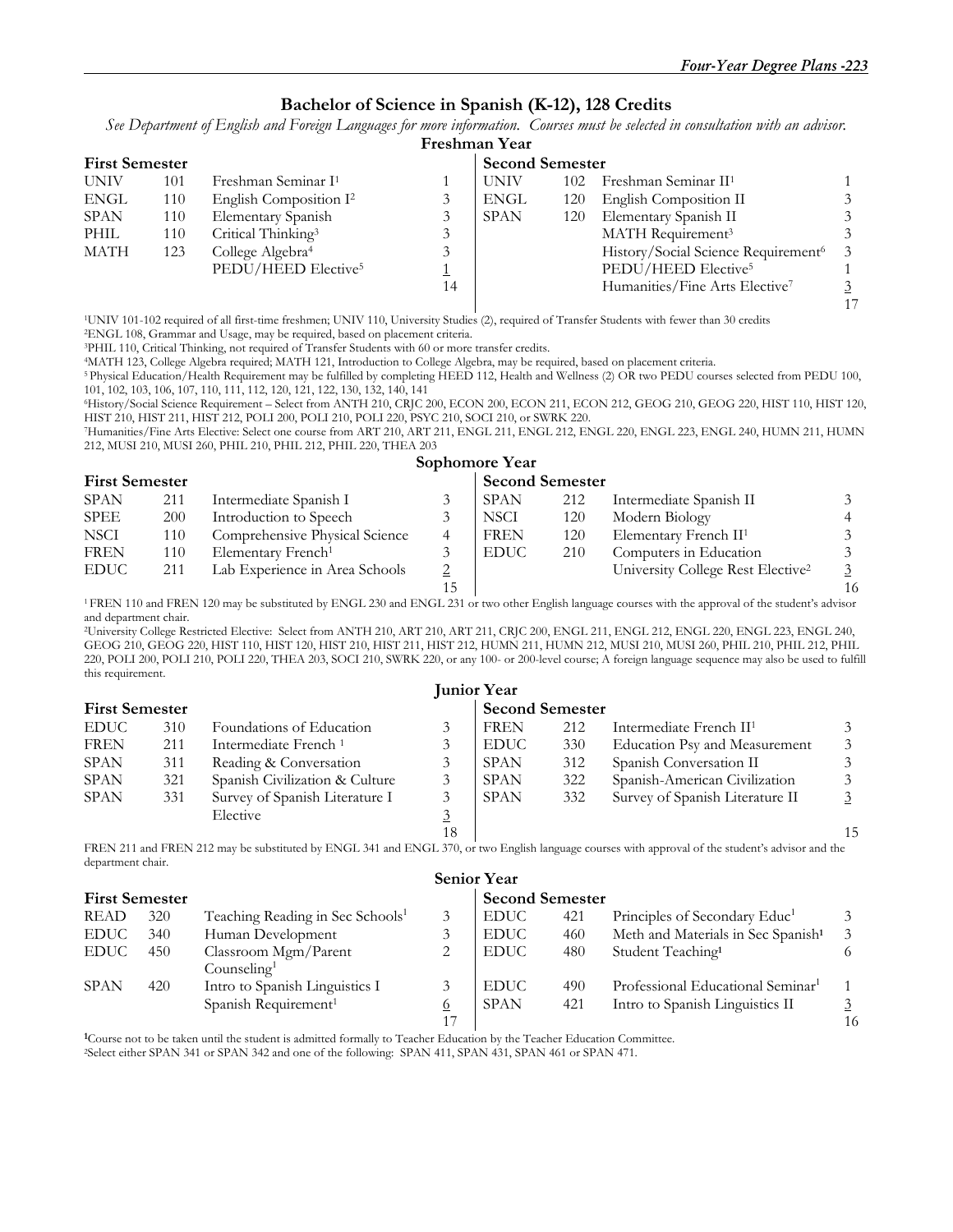#### **Bachelor of Arts in Speech and Theater, 120 Credits**

*See Department of Performing and Fine Arts for more information. Courses must be selected in consultation with an advisor.*

|                       | Freshman Year |                                            |    |             |                        |                                  |    |  |  |  |  |
|-----------------------|---------------|--------------------------------------------|----|-------------|------------------------|----------------------------------|----|--|--|--|--|
| <b>First Semester</b> |               |                                            |    |             | <b>Second Semester</b> |                                  |    |  |  |  |  |
| <b>UNIV</b>           | 101           | Freshman Seminar I <sup>1</sup>            |    | <b>UNIV</b> | 102                    | Freshman Seminar II <sup>1</sup> |    |  |  |  |  |
| ENGL                  | 110           | English Composition I <sup>2</sup>         | 3  | ENGL        | 120                    | English Composition II           |    |  |  |  |  |
| PHIL                  | 110           | Critical Thinking <sup>3</sup>             |    | <b>COMM</b> | 205                    | Introduction to Communications   |    |  |  |  |  |
|                       |               | MATH Requirement <sup>4</sup>              |    | THEA        | 203                    | Introduction to Theater          |    |  |  |  |  |
|                       |               | Humanities/Fine Arts Elective <sup>5</sup> | 3  |             |                        | MATH Requirement <sup>4</sup>    |    |  |  |  |  |
|                       |               | PEDU/HEED Elective <sup>6</sup>            |    |             |                        | PEDU/HEED Elective <sup>6</sup>  |    |  |  |  |  |
|                       |               |                                            | 14 |             |                        |                                  | 14 |  |  |  |  |

1UNIV 101-102 required of all first-time freshmen; UNIV 110, University Studies (2), required of Transfer Students with fewer than 30 credits 2ENGL 108, Grammar and Usage, may be required, based on placement criteria.

<sup>4</sup>MATH 123, College Algebra required; MATH 121, Introduction to College Algebra, may be required, based on placement criteria.

5Humanities/Fine Arts Elective: Select one course from ART 210, ART 211, ENGL 211, ENGL 212, ENGL 220, ENGL 223, ENGL 240, HUMN 211, HUMN 212, MUSI 210, MUSI 260, PHIL 210, PHIL 212, PHIL 220, THEA 203

6 Physical Education/Health Requirement may be fulfilled by completing HEED 112, Health and Wellness (2) OR two PEDU courses selected from PEDU 100, 101, 102, 103, 106, 107, 110, 111, 112, 120, 121, 122, 130, 132, 140, 141

|                       |     |                                                     |                        | <b>Sophomore Year</b> |     |                                                     |                |
|-----------------------|-----|-----------------------------------------------------|------------------------|-----------------------|-----|-----------------------------------------------------|----------------|
| <b>First Semester</b> |     |                                                     | <b>Second Semester</b> |                       |     |                                                     |                |
| <b>SPEE</b>           | 200 | Introduction to Speech                              |                        | SPEE                  | 212 | Voice and Diction                                   |                |
|                       |     | Foreign Language requirement                        |                        |                       |     | Foreign Language Requirement                        | 3              |
|                       |     | Natural Science Requirement <sup>1</sup>            |                        |                       |     | History/Social Science Requirement <sup>3</sup>     | 3              |
|                       |     | University College Restricted Elective <sup>2</sup> | $\overline{o}$         |                       |     | Natural Sciences Requirement <sup>1</sup>           |                |
|                       |     |                                                     | 16                     |                       |     | University College Restricted Elective <sup>2</sup> | $\overline{3}$ |
|                       |     |                                                     |                        |                       |     |                                                     | $\overline{1}$ |

16<br>I University College Natural Science Elective: Select from ASTR 111, ASTR 112, CHEM 140, CHEM 160, BIOL 110, BIOL 130, BIOL 150, PHYS 111, PHYS<br>The Second Hatural sciences course.<br>In Second Hatural Sciences course. <sup>2</sup>University College Restricted Elective: Select from ANTH 210, ART 210, ART 211, CRJC 200, ENGL 211, ENGL 212, ENGL 220, ENGL 223, ENGL 240, GEOG 210, GEOG 220, HIST 110, HIST 120, HIST 210, HIST 211, HIST 212, HUMN 211, HUMN 212, MUSI 210, MUSI 260, PHIL 210, PHIL 212, PHIL 220, POLI 200, POLI 210, POLI 220, THEA 203, SOCI 210, SWRK 220, or any 100- or 200-level course; A foreign language sequence may also be used to fulfill this requirement.

3History/Social Science Requirement – Select from ANTH 210, CRJC 200, ECON 200, ECON 211, ECON 212, GEOG 210, GEOG 220, HIST 110, HIST 120, HIST 210, HIST 211, HIST 212, POLI 200, POLI 210, POLI 220, PSYC 210, SOCI 210, or SWRK 220.

|                       | <b>Junior Year</b> |                                                   |                |                        |     |                                                   |    |  |  |  |  |
|-----------------------|--------------------|---------------------------------------------------|----------------|------------------------|-----|---------------------------------------------------|----|--|--|--|--|
| <b>First Semester</b> |                    |                                                   |                | <b>Second Semester</b> |     |                                                   |    |  |  |  |  |
| <b>SPEE</b>           | 201                | Speech/Theater Activities                         |                | SPEE                   | 201 | Speech/Theater Activities                         |    |  |  |  |  |
| <b>THEA</b>           | 337                | Scene Technology                                  |                | SPEE                   | 311 | Oral Interpretation                               |    |  |  |  |  |
|                       |                    | Restricted Concentration Requirement <sup>1</sup> | 3              |                        |     | Restricted Concentration Requirement <sup>1</sup> |    |  |  |  |  |
|                       |                    | Elective                                          |                |                        |     | Electives                                         |    |  |  |  |  |
|                       |                    | Minor                                             | $\overline{o}$ |                        |     | Minor                                             |    |  |  |  |  |
|                       |                    |                                                   | 16             |                        |     |                                                   | 16 |  |  |  |  |

1Student will select 12 semester hours from one of the following areas: Telecommunications (COMM), Speech (SPEE), or Theatre (THEA). For Telecommunications, choose from COMM 210, 320, 330, 350,. 360, 380, 390, 410, 420, 430, 440, 450, or 460, for Speech, select from SPEE 210, 211, 240, 310, 321, 340, 401, 402, or 413; for Theatre, select from THEA 221, 222, 306, 316, 320, 333, 334, 402, 403, 411, 413, 414, 420, or 421.

|                       | <b>Senior Year</b> |                                           |    |                        |     |                                                   |    |  |  |  |  |
|-----------------------|--------------------|-------------------------------------------|----|------------------------|-----|---------------------------------------------------|----|--|--|--|--|
| <b>First Semester</b> |                    |                                           |    | <b>Second Semester</b> |     |                                                   |    |  |  |  |  |
| SPEE                  | 201                | Speech/Theater Activities                 |    | <b>SPEE</b>            | 201 | Speech/Theater Activities                         |    |  |  |  |  |
|                       |                    | Restricted Concentration Req <sup>1</sup> |    | SPEE                   | 420 | Senior Seminar                                    |    |  |  |  |  |
|                       |                    | Elective                                  |    |                        |     | Restricted Concentration Requirement <sup>1</sup> |    |  |  |  |  |
|                       |                    | Minor                                     |    |                        |     | Electives                                         |    |  |  |  |  |
|                       |                    |                                           | 16 |                        |     |                                                   | 12 |  |  |  |  |

1Student will select 12 semester hours from one of the following areas. Telecommunications (COMM), Speech (SPEE), or Theatre (THEA). For Telecommunications, choose from COMM 210, 320, 330, 350,. 360, 380, 390, 410, 420, 430, 440, 450, or 460, for Speech, select from SPEE 210, 211, 240, 310, 321, 340, 401, 402, or 413; for Theatre, select from THEA 221, 222, 306, 316, 320, 333, 334, 402, 403, 411, 413, 414, 420, or 421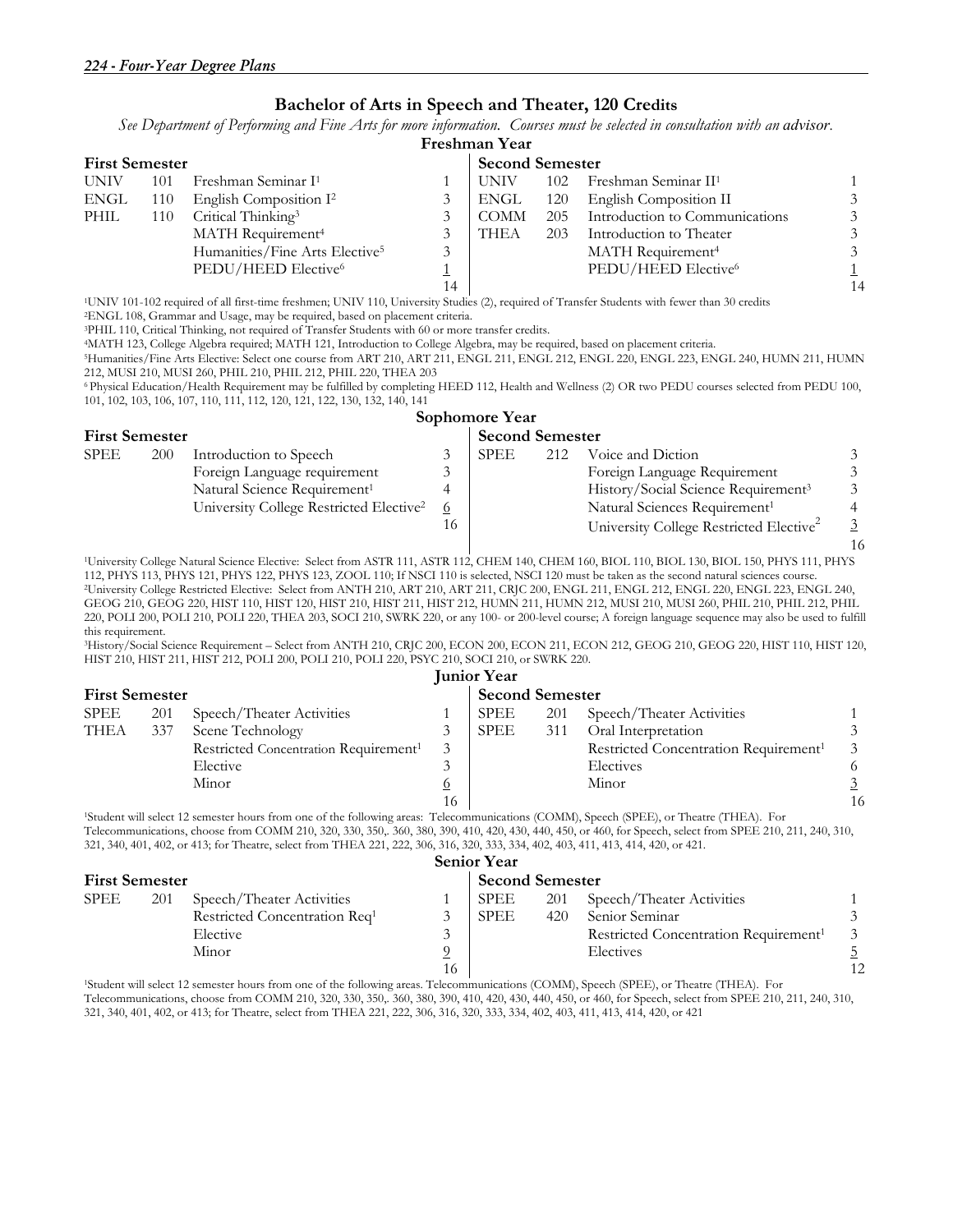#### **Bachelor of Arts in Visual Arts, 120 Credits**

*See Department of Performing and Fine Arts for more information. Courses must be selected in consultation with an advisor.*

|             | Freshman Year         |                                            |    |            |     |                                                     |  |  |  |  |
|-------------|-----------------------|--------------------------------------------|----|------------|-----|-----------------------------------------------------|--|--|--|--|
|             | <b>First Semester</b> |                                            |    |            |     | <b>Second Semester</b>                              |  |  |  |  |
| <b>UNIV</b> | 101                   | Freshman Seminar I <sup>1</sup>            |    | UNIV       | 102 | Freshman Seminar II <sup>1</sup>                    |  |  |  |  |
| <b>ENGL</b> | 110                   | English Composition I <sup>2</sup>         |    | ENGL       | 120 | English Composition II                              |  |  |  |  |
| ART         | 110                   | 2D Design or ART 121 Basic Drawing         | 3  | <b>ART</b> | 121 | Basic Drawing or ART 110 2D Design                  |  |  |  |  |
|             |                       | MATH Requirement <sup>3</sup>              |    |            |     | MATH Requirement <sup>3</sup>                       |  |  |  |  |
|             |                       | Humanities/Fine Arts Elective <sup>4</sup> | 3  |            |     | History/Social Science Requirement <sup>6</sup>     |  |  |  |  |
|             |                       | PEDU/HEED Elective <sup>5</sup>            |    |            |     | PEDU/HEED Elective <sup>5</sup>                     |  |  |  |  |
|             |                       |                                            | 14 |            |     | University College Restricted Elective <sup>7</sup> |  |  |  |  |
|             |                       |                                            |    |            |     |                                                     |  |  |  |  |

1UNIV 101-102 required of all first-time freshmen; UNIV 110, University Studies (2), required of Transfer Students with fewer than 30 credits 2ENGL 108, Grammar and Usage, may be required, based on placement criteria.

3MATH 123, College Algebra required; MATH 121, Introduction to College Algebra, may be required, based on placement criteria.

4Humanities/Fine Arts Elective: Select one course from ART 210, ART 211, ENGL 211, ENGL 212, ENGL 220, ENGL 223, ENGL 240, HUMN 211, HUMN 212, MUSI 210, MUSI 260, PHIL 210, PHIL 212, PHIL 220, THEA 203

5 Physical Education/Health Requirement may be fulfilled by completing HEED 112, Health and Wellness (2) OR two PEDU courses selected from PEDU 100, 101, 102, 103, 106, 107, 110, 111, 112, 120, 121, 122, 130, 132, 140, 141

6History/Social Science Requirement – Select from ANTH 210, CRJC 200, ECON 200, ECON 211, ECON 212, GEOG 210, GEOG 220, HIST 110, HIST 120,

7University College Restricted Elective: Select from ANTH 210, ART 210, ART 211, CRJC 200, ENGL 211, ENGL 212, ENGL 220, ENGL 223, ENGL 240, GEOG 210, GEOG 220, HIST 110, HIST 120, HIST 210, HIST 211, HIST 212, HUMN 211, HUMN 212, MUSI 210, MUSI 260, PHIL 210, PHIL 212, PHIL 220, POLI 200, POLI 210, POLI 220, THEA 203, SOCI 210, SWRK 220, or any 100- or 200-level course; A foreign language sequence may also be used to fulfill this requirement.

| Sophomore Year        |     |                                               |                        |             |     |                                       |                |  |  |  |
|-----------------------|-----|-----------------------------------------------|------------------------|-------------|-----|---------------------------------------|----------------|--|--|--|
| <b>First Semester</b> |     |                                               | <b>Second Semester</b> |             |     |                                       |                |  |  |  |
| ART                   | 140 | 3D Design                                     |                        | ART         | 212 | Introduction to Painting              | 3              |  |  |  |
| <b>PHIL</b>           | 110 | Critical Thinking <sup>1</sup>                |                        | <b>ART</b>  | 230 | Introduction to Ceramics              | $\mathfrak{Z}$ |  |  |  |
|                       |     | Univ College Restricted Elective <sup>2</sup> |                        | <b>SPEE</b> | 200 | Introduction to Speech                | $\mathfrak{Z}$ |  |  |  |
|                       |     | Natural Science Elective <sup>3</sup>         |                        |             |     | Natural Science Elective <sup>3</sup> | $\overline{4}$ |  |  |  |
|                       |     |                                               | 16                     |             |     | Elective or Minor <sup>4</sup>        |                |  |  |  |
|                       |     |                                               |                        |             |     |                                       |                |  |  |  |

16 1PHIL 110, Critical Thinking, not required of Transfer Students with 60 or more transfer credits.

2University College Restricted Elective: Select from ANTH 210, ART 210, ART 211, CRJC 200, ENGL 211, ENGL 212, ENGL 220, ENGL 223, ENGL 240, GEOG 210, GEOG 220, HIST 110, HIST 120, HIST 210, HIST 211, HIST 212, HUMN 211, HUMN 212, MUSI 210, MUSI 260, PHIL 210, PHIL 212, PHIL 220, POLI 200, POLI 210, POLI 220, THEA 203, SOCI 210, SWRK 220, or any 100- or 200-level course; A foreign language sequence may also be used to fulfill this requirement.

<sup>3</sup>University College Natural Science Elective: Select from ASTR 111, ASTR 112, CHEM 140, CHEM 160, BIOL 110, BIOL 130, BIOL 150, PHYS 111, PHYS 112, PHYS 112, PHYS 112, PHYS 112, PHYS 112, PHYS 121, PHYS 121, PHYS 121, PH <sup>4</sup>Select a minor from any discipline (see appropriate section of catalog for requirements) or choose electives in consultation with advisor.

| <b>Junior Year</b>    |     |                                |                        |            |     |                                |    |  |  |
|-----------------------|-----|--------------------------------|------------------------|------------|-----|--------------------------------|----|--|--|
| <b>First Semester</b> |     |                                | <b>Second Semester</b> |            |     |                                |    |  |  |
| ART                   | 321 | Ancient to Medieval Art        | 3                      | <b>ART</b> | 322 | Renaissance to Modern Art      |    |  |  |
| <b>ART</b>            | 353 | Introduction to Printmaking    | 3                      |            |     | Art Concentration              |    |  |  |
|                       |     | Art Concentration              |                        |            |     | Elective or Minor <sup>1</sup> |    |  |  |
|                       |     | Elective or Minor <sup>1</sup> | 3                      |            |     | Art Elective                   |    |  |  |
|                       |     |                                | 15                     |            |     |                                | 15 |  |  |

1Select a minor from any discipline (see appropriate section of catalog) or choose electives in consultation with advisor.

| <b>Senior Year</b>    |     |                                                                 |                        |     |     |                                               |          |  |
|-----------------------|-----|-----------------------------------------------------------------|------------------------|-----|-----|-----------------------------------------------|----------|--|
| <b>First Semester</b> |     |                                                                 | <b>Second Semester</b> |     |     |                                               |          |  |
| <b>ART</b>            | 410 | Art Criticism<br>Art Elective<br>Elective or Minor <sup>1</sup> | $\mathcal{Z}$<br>14    | ART | 400 | Art Thesis<br>Electives or Minor <sup>2</sup> | 12<br>13 |  |

2Select a minor in any discipline (see appropriate section in catalog for requirements) or choose electives in consultation with advisor.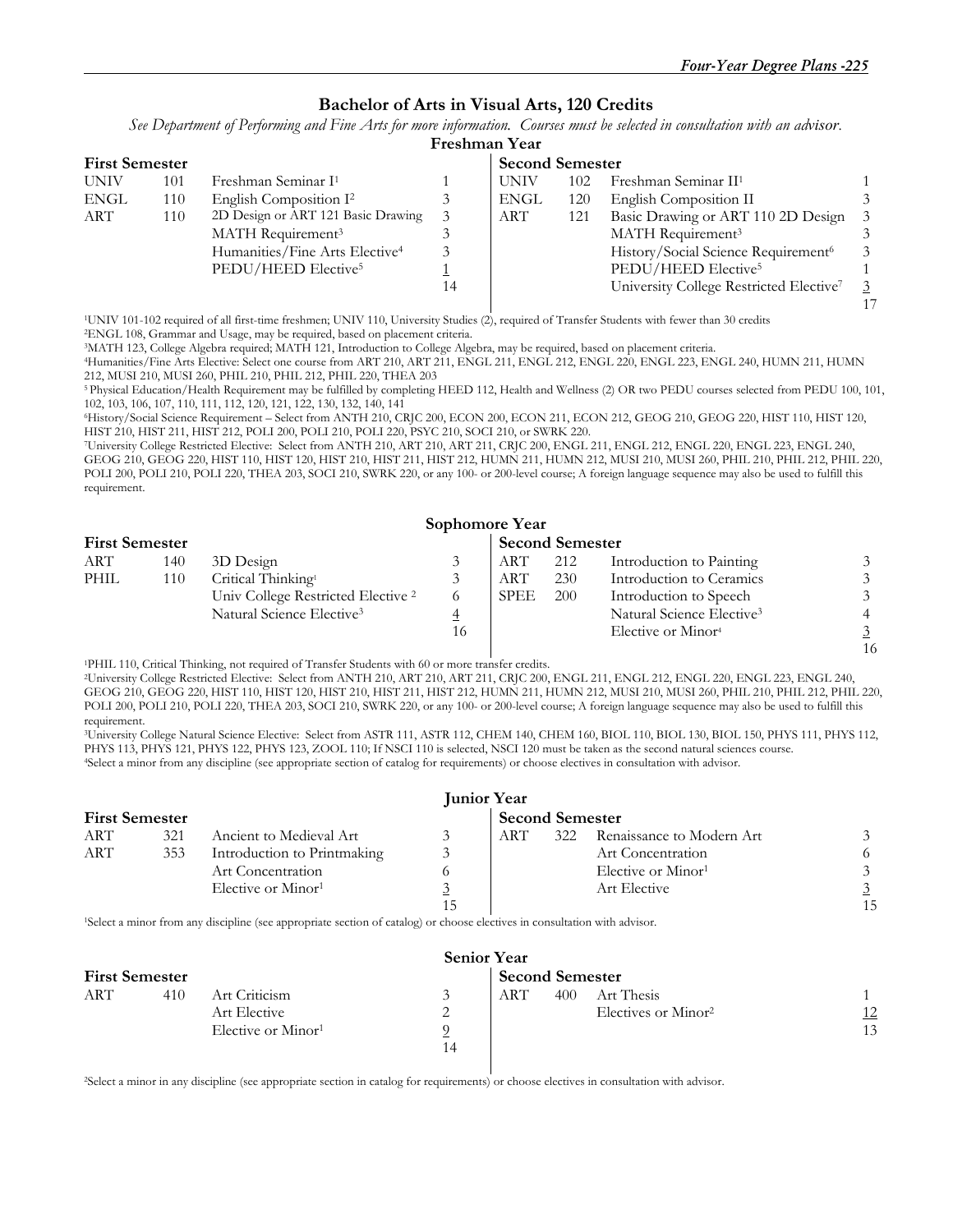#### **Bachelor of Science in Vocational Business Education, Secondary, 126 Credits**

*See Department of Marketing and Business Education for more information. Courses must be selected in consultation with an advisor.* 

|                       | Freshman Year |                                 |                        |             |     |                                  |  |  |  |  |
|-----------------------|---------------|---------------------------------|------------------------|-------------|-----|----------------------------------|--|--|--|--|
| <b>First Semester</b> |               |                                 | <b>Second Semester</b> |             |     |                                  |  |  |  |  |
| ENGL                  | 101           | English Composition $I^1$       | 3                      | <b>UNIV</b> | 102 | Freshman Seminar II <sup>1</sup> |  |  |  |  |
| UNIV                  | 101           | Freshman Seminar I <sup>2</sup> |                        | ENGL        | 120 | English Composition II           |  |  |  |  |
| PHIL                  | 110           | Critical Thinking <sup>3</sup>  |                        | <b>HIST</b> | 211 | The U.S. to 1865                 |  |  |  |  |
| HUMN                  | 211           | Music, Art and Ideas I          | 3                      | <b>HUMN</b> | 212 | Music Art and Ideas II           |  |  |  |  |
| MATH                  | 123           | College Algebra                 | 3                      | <b>BEDU</b> | 210 | Introduction to Business         |  |  |  |  |
|                       |               | PEDU/HEED Elective <sup>4</sup> |                        |             |     | MATH Requirement <sup>5</sup>    |  |  |  |  |
|                       |               |                                 | 14                     |             |     | PEDU/HEED Elective <sup>4</sup>  |  |  |  |  |
|                       |               |                                 |                        |             |     |                                  |  |  |  |  |

<sup>1</sup>ENGL 108, Grammar and Usage, may be required, based on placement criteria.<br><sup>2</sup>UNIV 101-102 required of all first-time freshmen; UNIV 110, University Studies (2), required of Transfer Students with fewer than 30 credits<br>

from PEDU 100, 101, 102, 103, 106, 107, 110, 111, 112, 120, 121, 122, 130, 132, 140, 141<br><sup>5</sup>MATH 123, College Algebra required; MATH 121, Introduction to College Algebra, may be required, based on placement criteria.

|                       |     |                                |    | Sophomore Year               |     |                                  |                |  |
|-----------------------|-----|--------------------------------|----|------------------------------|-----|----------------------------------|----------------|--|
| <b>First Semester</b> |     |                                |    | Second Semester <sup>1</sup> |     |                                  |                |  |
| ACCT                  | 211 | Financial Accounting and       |    | <b>ACCT</b>                  | 212 | Managerial Accounting            | $\mathfrak{Z}$ |  |
|                       |     | Reporting                      |    |                              |     |                                  |                |  |
| <b>BADM</b>           | 209 | Legal Environment of Business  |    | <b>BADM</b>                  | 216 | Statistics for Business and Econ | $\overline{4}$ |  |
| BADM                  | 214 | Microcomputer Appl in Business |    | <b>ECON</b>                  | 212 | Principles of Microeconomics     | 3              |  |
| <b>ECON</b>           | 211 | Principles of Macroeconomics   |    | <b>NSCI</b>                  | 120 | Modern Biology                   | $\overline{4}$ |  |
| <b>EDUC</b>           | 211 | Lab Experience in Area Schools |    | <b>SPEE</b>                  | 200 | Introduction to Speech           | $\overline{3}$ |  |
| <b>NSCI</b>           | 110 | Comprehensive Physical Science |    |                              |     |                                  |                |  |
|                       |     |                                | 18 |                              |     |                                  | 17             |  |

18 17 1The Pre-Professional Skills Test (PPST) of Reading, Writing, and Mathematics (PRAXIS I) should be taken by the end of the Sophomore Year.

|                       | <b>Junior Year</b> |                                            |                        |             |     |                                  |               |  |  |  |
|-----------------------|--------------------|--------------------------------------------|------------------------|-------------|-----|----------------------------------|---------------|--|--|--|
| <b>First Semester</b> |                    |                                            | <b>Second Semester</b> |             |     |                                  |               |  |  |  |
| BADM                  | 215                | Business Communications                    |                        | <b>BEDU</b> | 315 | Mathematics for Business         |               |  |  |  |
| <b>BEDU</b>           | 250                | Word/Information Processing                | 3                      | <b>ADMS</b> | 320 | Desktop Publishing               |               |  |  |  |
| <b>ECON</b>           | 322                | Money, Banking, and Monetary Policy        |                        | <b>ECON</b> | 351 | International Trade and Finance  |               |  |  |  |
| <b>EDUC</b>           | 310                | Foundations of Education                   |                        | <b>EDUC</b> | 330 | Educ Psychology and Measurements | $\mathcal{Z}$ |  |  |  |
| MKTG                  | 311                | Principles of Marketing                    |                        | <b>EDUC</b> | 340 | Human Development                |               |  |  |  |
| READ                  | 320                | Teaching Reading/Content Area <sup>1</sup> | 3                      |             |     |                                  | 15            |  |  |  |
|                       |                    |                                            | 18                     |             |     |                                  |               |  |  |  |

**1**Course not to be taken until the student is admitted formally to Teacher Education by the Teacher Education Committee.

| <b>Senior Year</b>    |     |                                            |                        |             |     |                                                |    |  |  |
|-----------------------|-----|--------------------------------------------|------------------------|-------------|-----|------------------------------------------------|----|--|--|
| <b>First Semester</b> |     |                                            | <b>Second Semester</b> |             |     |                                                |    |  |  |
| <b>BEDU</b>           | 450 | Admin/Supervision of Voc Educ <sup>1</sup> | 3                      | <b>EDUC</b> | 421 | Principles of Secondary Education <sup>5</sup> |    |  |  |
| <b>BEDU</b>           | 460 | Coord Teaching in Voc Educ <sup>2</sup>    |                        | <b>EDUC</b> | 450 | Classroom Mgmt/Parent Guidance <sup>5</sup>    |    |  |  |
| <b>BEDU</b>           | 492 | Directed Work Experience <sup>3</sup>      |                        | <b>EDUC</b> | 460 | Meth and Materials Sec Bus Educ <sup>5</sup>   |    |  |  |
|                       |     | Economics Elective                         |                        | <b>EDUC</b> | 480 | Student Teaching <sup>5</sup>                  |    |  |  |
|                       |     |                                            |                        | <b>EDUC</b> | 490 | Professional Education Seminar <sup>5</sup>    |    |  |  |
|                       |     |                                            | 12                     |             |     |                                                | 15 |  |  |

1Course offered only in the Fall Semester.

2Course offered only in the Spring Semester.

<sup>3</sup>Course offered only in the Fall/Spring Semester.<br><sup>4</sup>Select from 300 or 400 level.

**5**Course not to be taken until the student is admitted formally to Teacher Education by the Teacher Education Committee.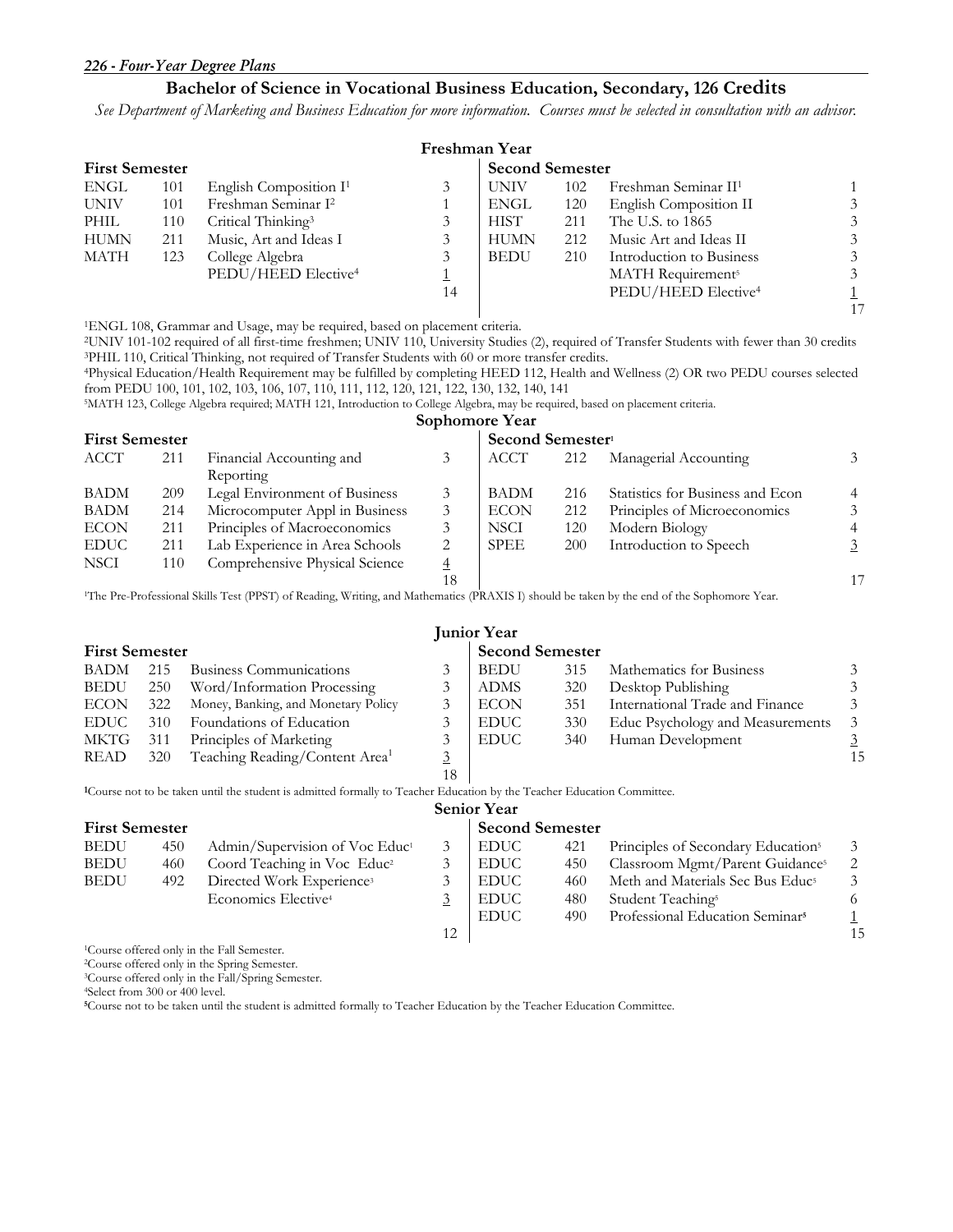# **Administration and Faculty**

**T. J. Bryan,** *Chancellor* 

B.A., M.A., Morgan State College; Ph.D., University of Maryland at College Park

**Marion Gillis-Olion**, *Provost and Vice Chancellor for Academic Affairs*  B.A., Kean (formerly Newark State) College; M.A., Ph.D., The Ohio State University

**Olivia Chavis**, *Vice Chancellor for Student Affairs*  B.S., Delaware State College; M.Ed., Campbell University

**Bobby B. Matthews,** *Vice Chancellor for Business and Finance*  B.S., East Carolina University

**Charles Waddell**, *Vice Chancellor for Institutional Advancement*  B.S., M.B.A., University of North Carolina at Chapel Hill

\* \* \* \* \*

**Major Boyd,** *Interim Athletic Director* B.S., Fayetteville State University; M.S., North Carolina A & T State University; Ed.D., Georgia State University

**Arasu "Nick" Ganesan**, *Chief Information Officers*  B.A., Wichita State University; M.B.A., Embry-Riddle University

**Wanda D. Lessane Jenkins**, *University Legal Counsel*  B.B.A., M.B.A., J.D., Howard University

**Warren McDonald,** *Special Assistant to the Chancellor for Military Initiatives and Distance and Extended Learning* B.A., Eckerd College; M.A., Norwich University/Vermont College; Ph.D., Columbia Pacific University; M.A.Ed., East Carolina University; Ph.D., Touro University

\* \* \* \* \*

**Juliette Bell,** *Dean*, *College of Basic and Applied Sciences*  B.A., Talladega College; Ph.D., Atlanta University

**Charles H. Davis**, *Dean, School of Business and Economics*  B.S., M.B.A., D.B.A., The University of Tennessee, Knoxville

**Valentine U. James,** *Dean, College of Humanities and Social Sciences* 

B.S., Tusculum College; M.A., Governors State University; Ph.D., Texas A & M University

**Joseph F. Johnson,** *Dean, School of Education*  B.S., Fayetteville State University; M.Ed., Virginia State University; C.A.G.S. and Ed.D., Virginia Polytechnic Institute and State University

\* \* \* \* \*

**David F. Allen**, *Associate Vice Chancellor for Academic Programs, Plannin, and Assessment*  B.A., Wake Forest University; M.Ed., UNC-Greensboro; M.Strategic Studies, U.S. Army War College; Ph.D., University of Virginia

**Carrol Arnold**, *Assistant Vice Chancellor for Academic Affairs – Honors Program B.A., Pace University; M.A., University of Northern Iowa; Ph.D., Bowling Green State University* 

**Juanette Council,** *Associate Vice Chancellor for Student Affairs* B.A., U.N.C.- Chapel Hill; M.A., Hampton University

**Leonard L. Covington**, *Assistant Vice Chancellor for Human Resources/Payroll*  B.S., North Carolina State University

**Stanley M. Douglas**, *Associate Vice Chancellor for Facilities Management Division*  B.S., South Carolina State College; M.S., University of Illinois

**Wynton H. Hadley**, *Assistant Dean, School of Education*  B.A., Bethune Cookman College; M.Ed., Indiana University; Ed.D., North Carolina State University

**Latonya Hankins**, *Associate Vice Chancellor for Business and Finance*  B.S., M.A., North Carolina State University ; C.P.A.

**Norma McLauchlin**, *Associate Vice Chancellor for Student Affairs*  B.S., Fayetteville State University; M.A., Central Michigan University; Ed.D., North Carolina State University

**Angela L. Moore**, *Assistant Vice Chancellor for Development*  B.S., M.B.A., Jackson State University

**Assad Tavakoli,** *Director of MBA Program*  B.A., National University of Iran; M.Com., University of Birmingham, England; Ph.D., University of Aston, England

**Jon M. Young**, *Senior Associate Vice Chancellor for Enrollment Management*

B.A., University of North Carolina, Charlotte; M.A., Emory University; Ph.D., Florida State University

\* \* \* \* \*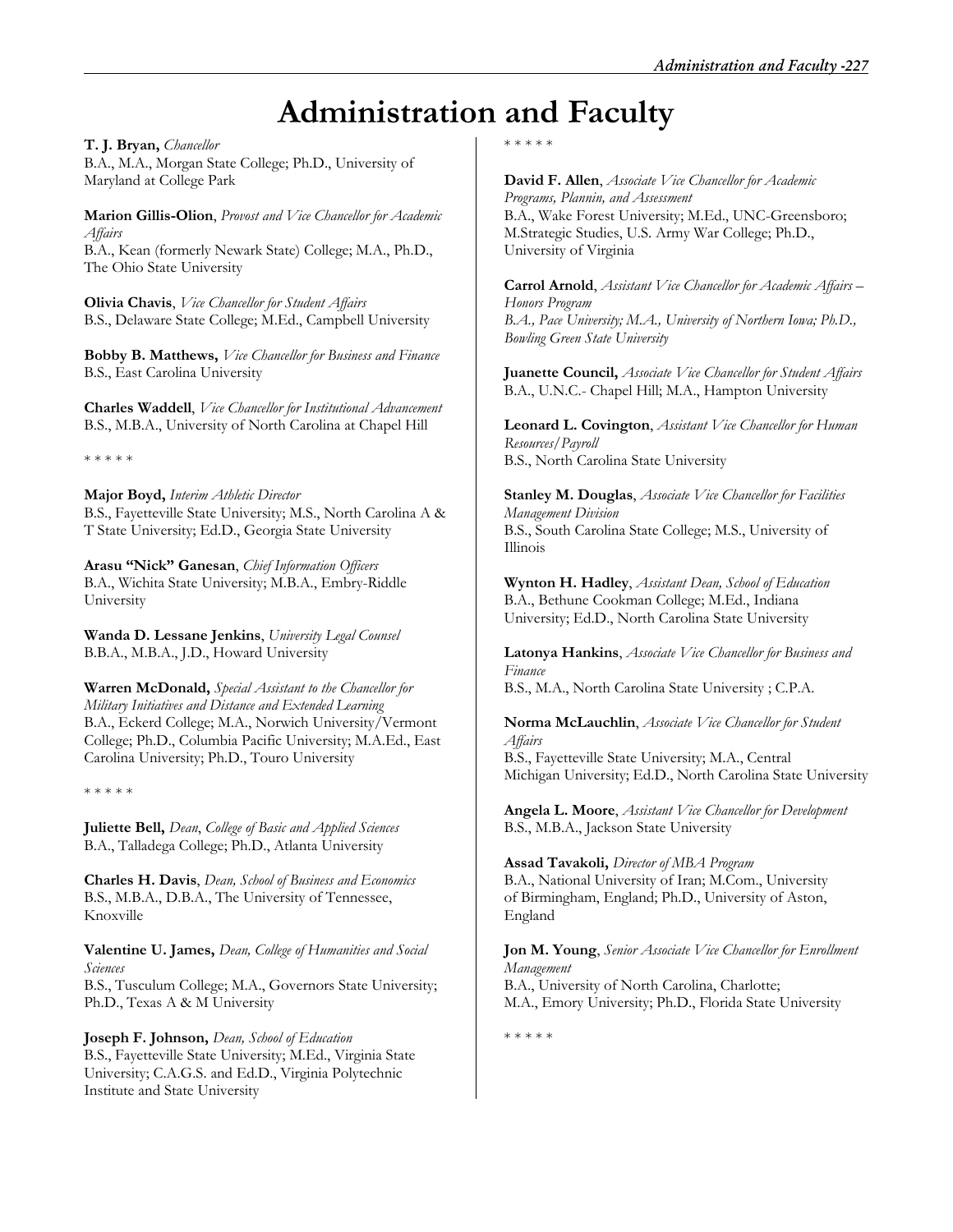#### *228 – Administration and Faculty*

**Joe Alston**, *Director of Business Services*  B.S., North Carolina Central University

**Hattie J. Bazemore**, *Director of Teacher Education*  B.S., Fayetteville State University; M.S., University of North Carolina at Greensboro

**Dena Campbell***, Controller*  B.S., Methodist College; M.B.A., Campbell University; C.P.A.

**Kelvin Coaxum**, *Director, Fort Bragg Center*  B.S., Benedict College; M.B.A., Fayetteville State University

**Carolyn W. Dunston**, *Director of Alumni Affairs*  B.S., M.A., Fayetteville State University

**Patricia F. Heath**, *Director of University Testing Services*  B.S., Tennessee State University; M.Ed., Florida Atlantic University

**Carol Cotman Hogan,** *Director of Admissions*  B.A., Lincoln University

**Dorothy Holmes**, *Executive Director of Special Programs*  B.A., Bethune-Cookman College; M.Ed., East Carolina University; Ph.D., North Carolina State University

**Barbara Jones,** *Director of Weekend and Evening College*  B.S., Shaw University; M.Ed., Coppin State University

**Lois McKoy,** *Director of Financial Aid*  B.A., Fayetteville State University

**Terry L. Merritt**, *Treasurer/Bursar*  B.S., B.A., M.B.A., East Carolina University

**Minter, Ben***, Director of Marketing and Events*  B.S., Holmes College; B.A., Southern Wesleyan University

**Jerry Monroe,** *Director of Police and Public Safety*  B.A., Fayetteville State University

**Inder P. Nijhawan**, *Director of Center for Economic Education*  B.A., M.A., Delhi University; Ph.D., The University of North Carolina, Chapel Hill

**Floyd Shorter,** *Director of Business Center*  B.S., Tuskegee Institute; M.B.A., Old Dominion University

**Sarah Thomas**, *Registrar*  B.S., M.S., Fayetteville State University

**Darrell Vickers**, *Director of Seymour Johnson AFB Center*  B.S., M.B.A., Wright State University

**Beverly Warren,** *Director of Sponsored Research and Programs*  B.S. , M.B.A., Fayetteville State University

**Jeffery M. Womble**, *Public Relations Director*  B.A., Fayetteville State University

**Bobby C. Wynn**, *Director of Library Services*  B.A., M.A., M.L.S., North Carolina Central University

#### **FACULTY**

**Abdirahman Abokor,** *Assistant Professor of Physics*  B.S., Somali National University; M.S., Howard University; Ph.D., Texas Tech University

**Adegoke O. Ademiluyi**, *Associate Professor of Geography*  B.A., University of Ife; M.A., University of California, Los Angeles; M.R.P., Ph.D., The University of North Carolina, Chapel Hill

**Samuel Adu-Mireku**, *Associate Professor of Sociology* B.A., University of Ghana; M.S., Ph.D., Purdue University

**Akbar Aghajanian**, *Professor of Sociology*  B.A., Shiraz University; M.A., Ph.D., Duke University

**Vikas Agrawal**, *Instructor of Management* B.S., Visvesvaraya Regiional College of Engineering, Nagpur, India; M.S., Ph.D., University of Toledo

**Timothy Ajani,** *Assistant Professor of English*  B.A., University of Ife; M.A., University de la Sorbonne Nouvelle; Ph.D., University of Florida

**Cevdet Akbay**, *Assistant Professor of Chemistry* B.S., Inonu University; M.S., Ph.D., Louisiana State University

**Sherrice Allen,** *Assistant Professor of Biology*  B.S., East Carolina University; M.S., Fayetteville State University Ph.D., North Carolina State University

**Viviette Allen,** *Lecturer of Psychology*  B.A., Princeton University; M.A. Fayetteville State University

**Rolanda L. Allison**, *Lecturer of Music*  B.M., East Carolina University; M.A., North Carolina Central University; M.M., University of Wisconsin- Madison

**Frances Allsbrook**, *Lecturer of English*  B.A., Meredith College; M.A., University of South Carolina

**Eugenia Almeida,** *Assistant Professor of Speech*  B.A., M.A., Ph.D., University of Buffalo, NY

**Kenneth Anderson,** *Lecturer in University College*  B.S., Claflin University; M.A., South Carolina State University

**Maxine Andrews-McCall,** *Adjunct Assistant Professor of Educational Leadership*  B.S., Fayetteville State University; M.Ed., North Carolina Central University; Ed.S., East Carolina University; Ed.D., University of North Carolina – Greensboro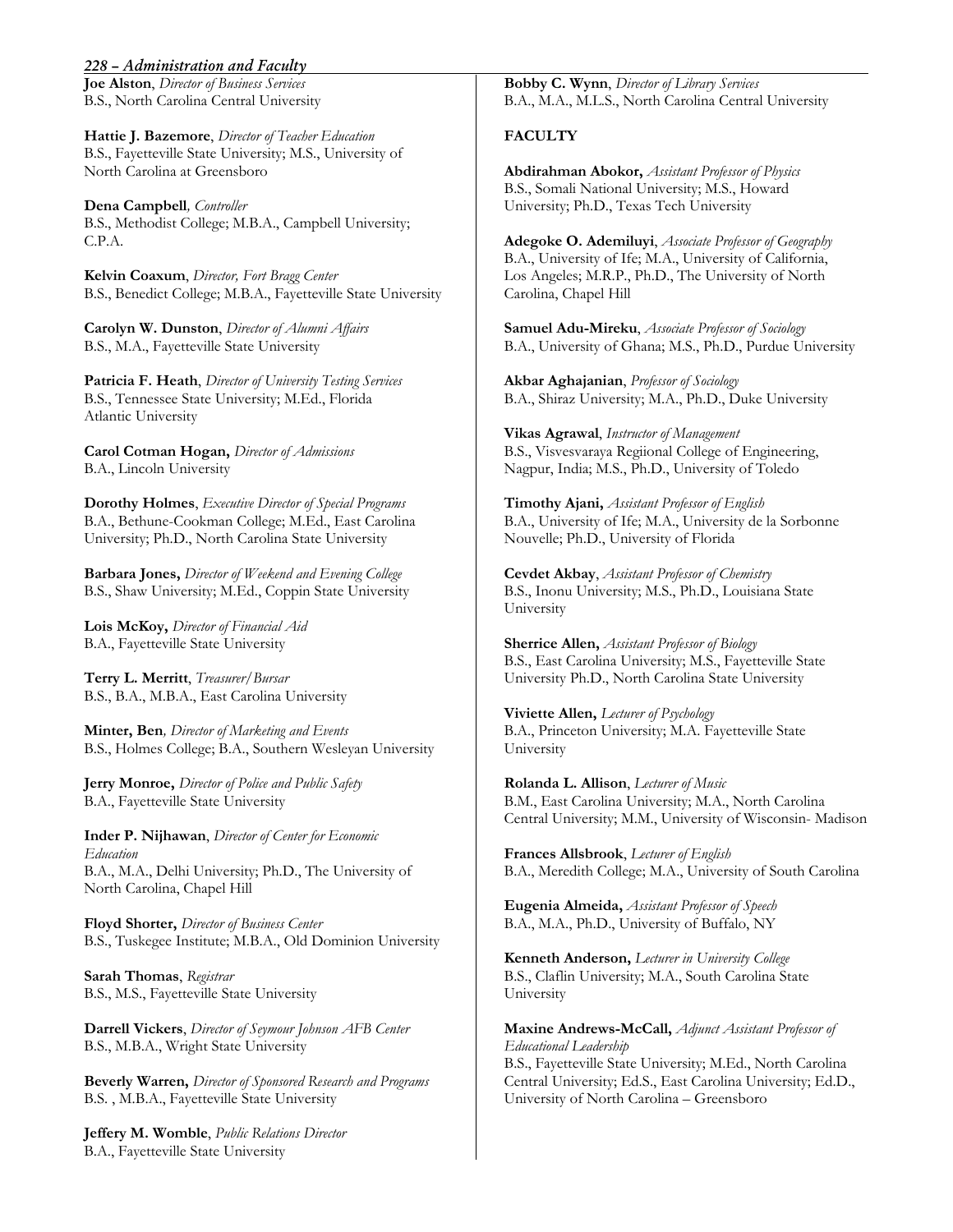**Booker T. Anthony**, *Associate Professor of English*  B.A., St. Augustine's College; M.A., Ph.D., The Ohio State University

**Daniel Autry,** *Assistant Professor of Chemistry* B.S., Southeast Missouri State University; Ph.D., Texas A&M University

**Marcella M. Atwater,** *Lecturer of Nursing* B.S.N., North Carolina A & T State University; M.S., Hampton University; M.A., North Carolina Central University

**Jacob O. Balogun**, *Professor of Accounting*  B.S., M.B.A., Youngstown State University; Ph.D., Louisiana State University; J.D., Southland University; C.P.A.; C.B.A; C.F.E; N.N.A.; C.A.M; L.L.M

**David Barlow***, Associate Professor of Criminal Justice*  B.S., Guilford College; M.S., Ph.D., Florida State University

**Melissa Barlow,** *Associate Professor of Criminal Justice*  B.S., MCJ, University of South Carolina; Ph.D., Florida State University

**Roy A. Barrett**, *Associate Professor of Biology*  B.S., North Carolina A&T State University; M.S., University of Massachusetts; Ph.D., Cornell University

**Charletta Barringer-Brown**, *Assistant Professor of Education*  B.A., Virginia Commonwealth University; M.Ed., Virginia State University; Ed.S., Ed.D., Virginia Polytechnic Institute and State University

**Hattie J. Bazemore**, *Lecturer of Education*  B.S., Fayetteville State University; M.S., University of North Carolina at Greensboro

**Juliette B. Bell**, *Professor of Chemistry*  B.A., Talladega College; Ph.D., Atlanta University

**Capt. Jennifer Berry***, Instructor of Aerospace Studies* B.S., Eastern Illinois University; M.H.R., Oklahoma University

**Beth Bir,** *Coordinator of Developmental Writing*  B.A., University of North Carolina at Chapel Hill; M.A., North Carolina State University

**Kwame Boakye-Sarpong**, *Professor of Political Science*  B.A., University of Ghana; M.P.A., Ph.D., University of South Carolina

**Charlotte Boger,** *Professor of Education*  B.A., Livingstone College; M.Ed., Ph.D., Texas Woman's University

**Matthew Bowman**, *Lecturer of Elementary Education*  B.S., South Carolina State College; M.A., Webster University

**Jonathan Breitzer,** *Assistant Professor of Chemistry*  B.A., Grinnell College; Ph.D., University of Illinois

**Capt. Robert Brevick***, Instructor of Aerospace Studies*  B.A., University of Central Florida

**Major Tony Brewington,** *Assistant Professor of Military Science*  B.S., North Carolina A&T University; M.S., Florida Institute of Technology

**Jeffrey Brooks**, *Associate Professor of Sociology*  B.A., University of South Florida; M.S., Ph.D., Purdue University

**John I. Brooks III,** *Associate Professor of History*  B.A., Duke University; M.A., Ph.D., University of Chicago

**Ralph E. Burns**, *Professor of Physical Education*  B.S., M.S., Jackson State University; Ed.D., East Texas State University

**Kimberly Smith Burton**, *Assistant Professor of Education*  B.S., North Carolina Central University, M.A.T., Fayetteville State University, Ph.D., North Carolina State University

**Cathy Butler-Kosterman**, *Associate Professor of Education*  B.A., Methodist College; M.Ed., Ed.D., Duke University

**Norma Jeanne Campbell,** *Academic Support Specialist*  B.S., Fayetteville State University; M.P.A., The University of Akron

**Karen Carney**, *Adjunct Assistant Professor* B.M., Baldwin-Wallace College; M.A., Ph.D., The Ohio State University

**William B. Carper,** *Visiting Professor of Accounting* B.B.A., University of Cincinnati; M.B.A., Memphis State University; Ph.D., University of Alabama; C.P.A.

**Jeffrey E. Cassisi**, *Professor of Psychology* B.A., Ph.D., University of Florida; M.A., University of Hawaii

**Marlene Caston**, *Associate Professor of Education*  B.S., M.S., A.A. Administration; Ed.S., Ed.D, Jackson State University

**Joan Cezair,** *Assistant Professor of Accounting*  B.B.A., Howard University; M.B.A., University of Maryland D.B.A., Argosy University

**Timothy Chambers**, *Artist-in-Residence/Band Instructor*  B.M., Kentucky State University; M.M.E., Jackson State University

**Albert Chan**, *Assistant Professor of Computer Science* B.S., National Taiwan University; M.S., McMaster University; Ph.D., Carleton University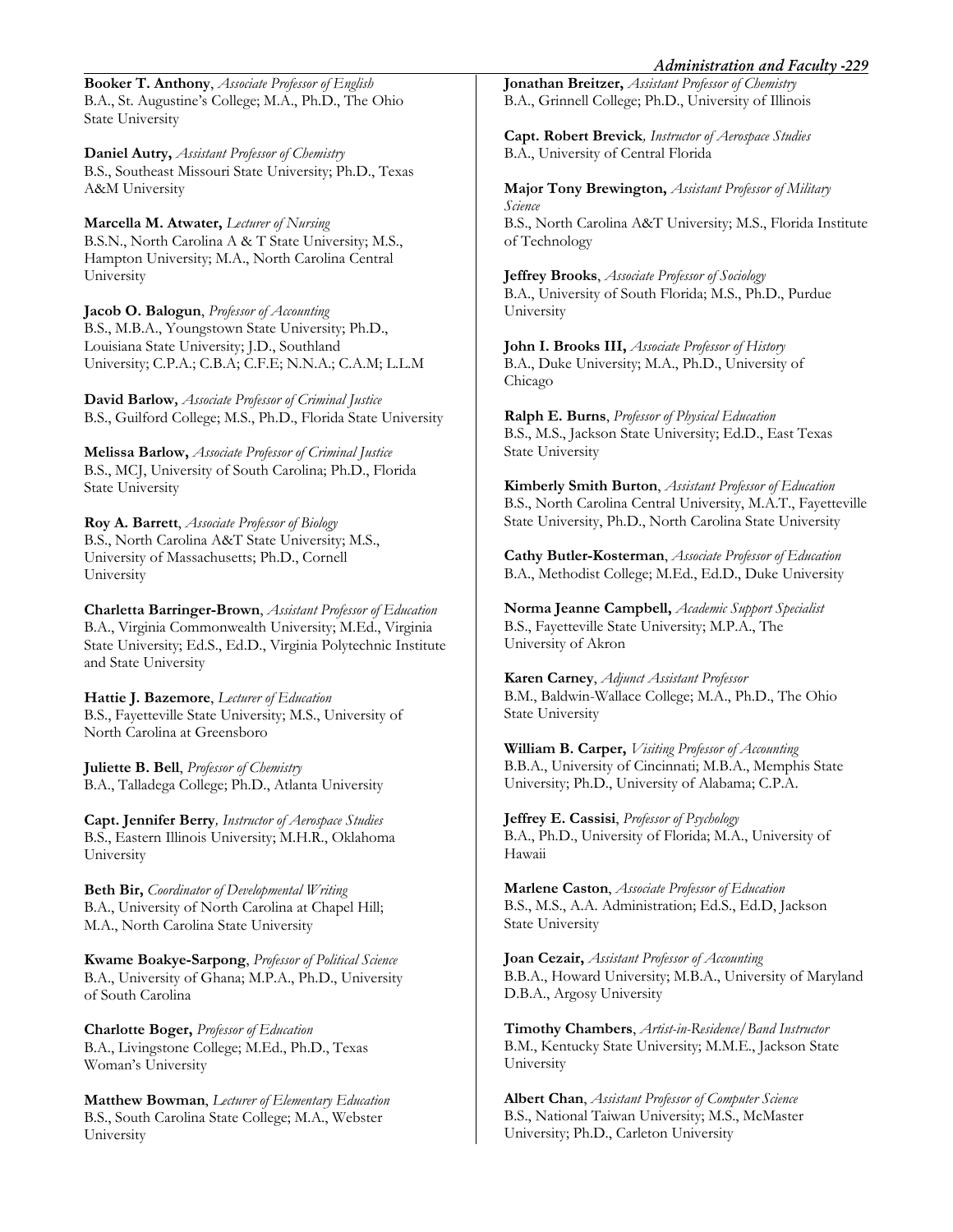#### *230 – Administration and Faculty*

**Shirley L. Chao**, *Assistant Professor of Biology*  B.S., Duke University; M.S., North Carolina State University; Ph.D., University of California, Berkeley

**Lt. Col. Evangeline M. Cheeks**, *Professor Aerospace Studies*  B.S., Grambling State University; M.B.A., Sul Ross State University

**Yunkai Chen**, *Professor of Mathematics*  B.S., Inner Mongolian Engineering College; M.S., M.A., Ph.D., Ohio University

**Jonathan Paul Chestnut,** *Assistant Professor of Art*  B.A., Fayetteville State University; M.F.A., Memphis College of Arts

**Ping-Chu Chu**, *Professor of Mathematics and Computer Science*  B.S., National Chung-Hsing University; M.S., National Taiwan University; M.S., Ph.D., North Carolina State University

**Lorinda Clark,** *Lecturer of Biology*  B.A., U.N.C – Greensboro; M.D., East Carolina University

**W. Glenn Clingempeel**, *Associate Professor of Psychology* B.A., Virginia Tech; M.A., Radford University; Ph.D., University of Virginia

**Capt. Michelle Coghill**, *Instructor of Aerospace Studies* B.A., University of North Carolina at Pembroke

**Keith Coleman**, *Lecturer of Criminal Justice*  B.A., University of South Florida; M.A., University of Massachusetts, Lowell

**Kimon J. Constas**, *Associate Professor of Business Administration* 

B.A., Athens School of Business and Economics; Diploma, The Hague Institute of Social Sciences; M.S., University of Wisconsin, Milwaukee; Ph.D., State University of New York, Binghamton

**Shawn Conyers,** *Coordinator for Developmental Mathematics*  B.S., M.S., Fayetteville State University

**Blanche Radford Curry**, *Associate Professor of Philosophy*  B.A., Clark College; M.A., Ph.D., Brown University

**Marvin V. Curtis**, *Professor of Music*  B.A., North Park College; M.A., Presbyterian School of Christian Education; Ed.D., University of the Pacific

**Rama D. Datta**, *Professor of Philosophy*  B.A. Honors, Presidency College; M.A., Ph.D., Syracuse University

**Charles H. Davis**, *Professor of Marketing*  B.S., M.B.A., D.B.A., The University of Tennessee, Knoxville

**Garistine Davis,** *Assistant Professor of Accounting*  B.S., St. Augustine's College; M.B.A., J.D., The Ohio State University; C.P.A.

**Elizabeth Q. DeValve**, *Assistant Professor of Criminal Justice*  B.A., University of Wisconsin-Madison; M.A.S., Ph.D., Sam Houston State University

**Michael DeValve**, *Instructor of Criminal Justice*  B.S., State University of New York – Brockport; M.A., Sam Houston State University

**David A. Diaz**, *Assistant Professor of Spanish*  B.S., Queen College; M.A., Ph.D., The University of North Carolina, Chapel Hill

**Joseph Diaz,** *Associate Professor of Sociology* B.A., Utah State University M.A., Ph.D., University of Nevada, Las Vegas

**Virginia J. Dickens**, *Professor of Education*  A.B., Wheaton College; M.Ed., The University of North Carolina, Greensboro; Ph.D., The University of North Carolina, Chapel Hill

**Mary B. Dickey,** *Lecturer of Nursing*  BSN, Trenton State College; EdM, MSN, Boston University

**Chester Dilday,** *Assistant Professor of Social Work*  B.A., M.S.W., and Ph.D., The Ohio State University **Donald Dixon,** *Adjunct Instructor of Education*  B.S. Elementary Education, M.A. Ed., Ed.S

**Khalid Dubas**, *Professor of Marketing*  B.A., University of the Punjab; M.Sc., Quaid-i-Azam University; M.B.A., University of Southern Mississippi; Ph.D., Drexel University

**Vivian Dzokoto**, *Instructor of Psychology* B.S.C., University of Ghana; M.A., University of Illinois

**John Eder,** *Lecturer of History*  A.B. Guilford College; M.Ed., U.N.C. - Greensboro

**Richard Ellis**, *Assistant Professor of Marketing and Business Education*  B.S., Lindenwood College; M.B.A., Wake Forest University; Ed.D., The University of North Carolina at Greensboro

**Victoria Elmore,** *Lecturer of Nursing*  BSN, Thomas Jefferson University MSN, University of Pennsylvania

**Neal Finn**, *Assistant Professor of Music* B.M., M.A., California State; D.A., University of Northern Colorado

**Valeria P. Fleming**, *Professor of Biology*  B.S., M.S., North Carolina Central University; Ph.D., The University of North Carolina, Chapel Hill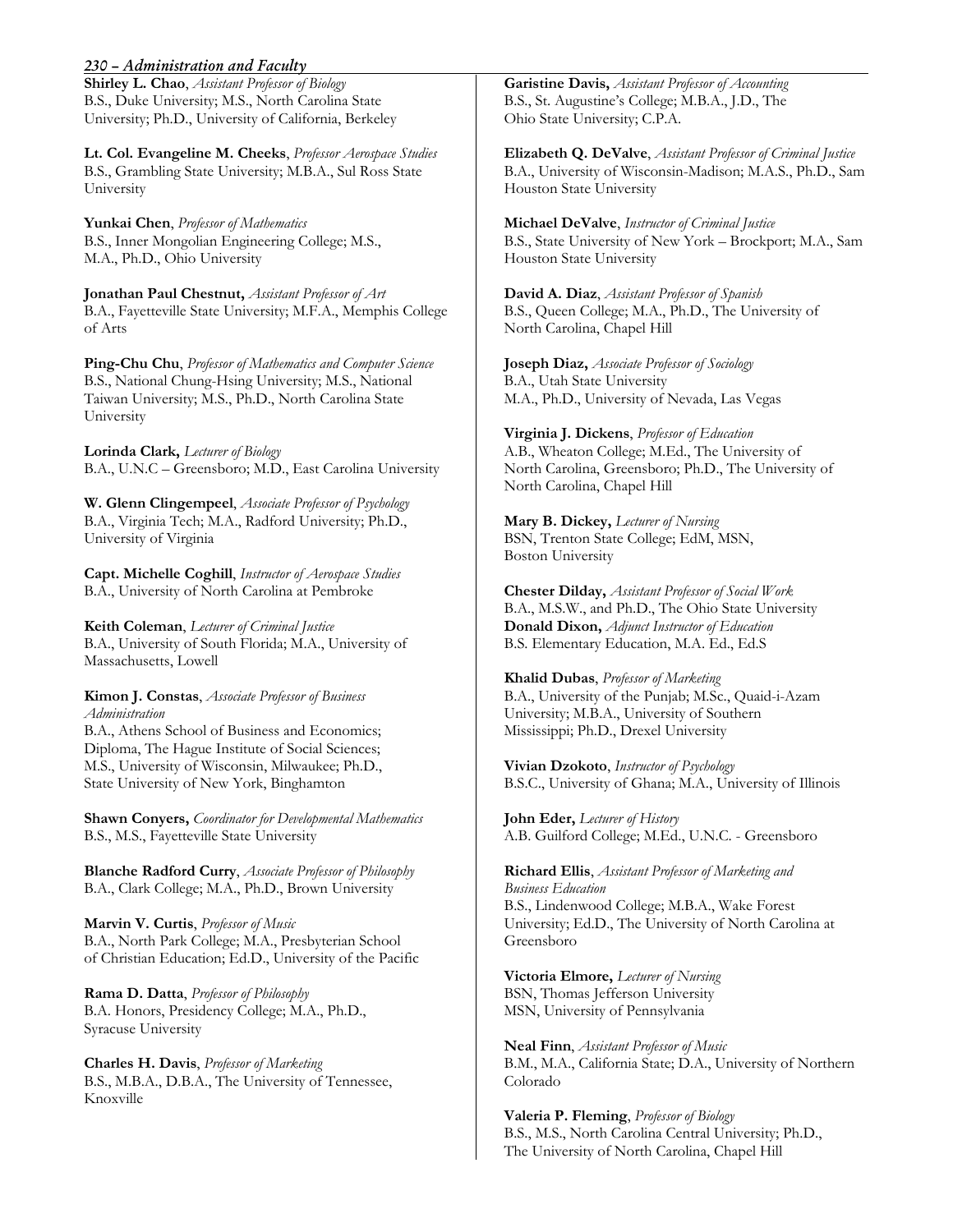*Administration and Faculty -231* 

**Timothy Flynn**, *Professor of Education*  B.S., M.S., Illinois State University; Ph.D., Florida State University

**Erica Fortenberry***, Academic Support Specialist*  B.A., University of Southern Mississippi; M.A., Fayetteville State University

**Judy Fowler,** *Visiting Assistant Professor of English*  B.A., University of North Carolina at Greensboro, M.A., Ph.D, University of Maryland

**Sarah S. G. Frantz,** *Assistant Professor of English* B.A., College of New Jersey; M.A., Ph.D., University of Michigan

**Susan H. Franzblau**, *Professor of Psychology*  B.A., University of California, Santa Cruz; Ph.D., State University of New York, Stony Brook

**Jack Freeman,** *Adjunct Professor of Education*  B.S., Fayetteville State University; M.S. Indiana University; Ed.D., South Carolina State University

**Todd Frobish**, *Assistant Professor of Speech* B.A. University of Florida M.A., Northeast Louisiana University Ph.D., The Pennsylvania State University

**Robert Furth,** *Lecturer of Marketing and Business Education*  B.A., M.E., North Carolina State University

**John R. Garlick,** *Assistant Professor of Accounting* B.B.A., Augusta College; M.B.A., Ph.D., University of South Carolina

**Capt. Tonya Genewick***, Instructor of Aerospace Studies* B.A., Seattle University; M.S., Air Force Institute of Technology

**Perry Gillespie,** *Lecturer of Mathematics*  B.S., Fayetteville State University; M.S., North Carolina A & T University

**Marion Gillis-Olion**, *Professor of Education*  B.A., Kean (formerly Newark State) College; M.A., Ph.D., The Ohio State University

**Earlyn Gilmore-Jordon**, *Professor of Education* B.S., Fayetteville State University; M.S., North Carolina A&T State University; Ed.D., South Carolina State University

**Vanere Goodwin,** *Associate Professor of Mathematics* B.A., Lincoln University, Pennsylvania; M.A., University of Rochester, N.Y.; Ph.D., State University of New York at Buffalo

**Peggy L. Green**, *Associate Professor of Physical Education*  B.A., M.S., Jackson State University; D.A., Middle Tennessee State University

**Lori A. Guevara**, *Assistant Professor of Criminal Justice* B.S., M.S., Ph.D., University of Nebraska at Omaha

**Kathleen Gurley,** *Assistant Professor of Accounting*  B.A., Hood College; M.B.A., Ph.D, Case Western Reserve University

**David L. Haas**, *Associate Professor of Biology*  B.S., Bradley University; M.S.Ed., Eastern Illinois University; Ph.D., University of Illinois

**Richard T. Hadley**, *Professor of Music*  B.S., Fort Valley State College; M.M., Indiana University; Ph.D., University of Iowa

**Wynton H. Hadley**, *Professor of Education*  B.A., Bethune Cookman College; M.Ed., Indiana University; Ed.D., North Carolina State University

**Phoebe Hall,** *Assistant Professor of Speech-Theatre*  B.F.A., Western Carolina University M.F.A., University of Louisville

**Brenda Hammack**, *Assistant Professor of English* B.A., M.A., Hollins College; Ph.D., University of North Carolina at Greensboro

**Shubo Han**, *Assistant Professor of Chemistry* B.A., Hebei Institute of Chemistry Technology; M.A., Ph.D., University of Science and Technology of China

**Samuel Hanger,** *Lecturer of Physical Education*  B.A., Suny at Binghamton; M.Ed. University of Amherst

**Richard Hall**, *Assistant Professor of Philosophy*  B.A., Boston University; M.A., University of Dalhousie; Ph.D., University of Toronto

**Barbara Hamilton-Faison,** *Lecturer of Nursing* B.S.N., North Carolina Central University; M.S.N., Medical College of Georgia

**Claude Hargrove**, *Professor of History*  B.A., Virginia Union University; M.A., University of Wisconsin; Ph.D., Howard University

**Brooksie Harrington**, *Associate Professor of English*  B.A., University of North Carolina at Chapel Hill; B.A., St. Andrew's College; M.A., Ph.D., The Ohio State University

**Xiaogui He-Chen**, *Lecturer of Mathematics*  B. S., Inner Mongolian Engineering College; M.S., Ohio University

**Victor E. Hebert**, *Assistant Professor of Music Education*  B.A., Prairie View A&M University; M.M., University of Houston; Ph.D., University of Michigan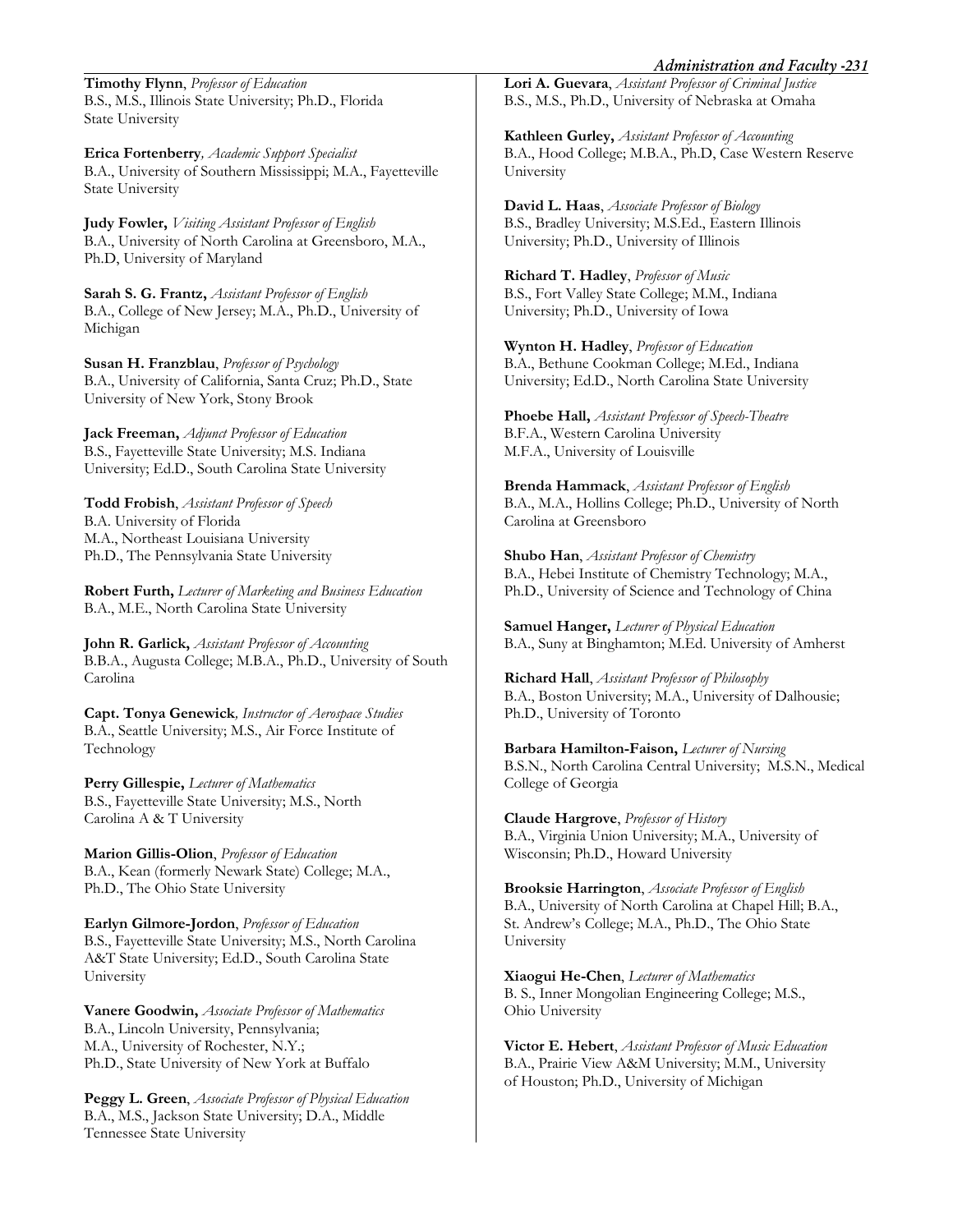#### *232 – Administration and Faculty*

**Druann Heckert,** *Assistant Professor of Sociology*  B.A., Frostburg State University; M.A., University of Delaware; Ph.D., University of New Hampshire

**Hsiaofen Hemstock**, *Associate Professor of Political Science*  B.A., National Chengchi University; M.A., Ph.D., The Ohio State University

**Robert Henderson**, *Lecturer of Physical Education*  B.S., Fayetteville State University; M.S., North Carolina Central University

**Thomas Hennessey**, *Associate Professor of History*  B.A., Boston College; Ph.D., Northwestern University

**Ann Herd**, *Associate Professor of Management* B.A., University of Kentucky; Ph.D., University of Tennessee

**Dawn Herd-Clark**, *Assistant Professor of History* B.S., Ball State University; M.A., Ph.D., Florida State University

**Socorro Hernandez-Hinek**, *Assistant Professor of Visual Art*  B. A., M.A., California State University at Chico; M.F.A., East Carolina University

**Lewis Hershey**, *Associate Professor of Marketing and Business Education*  B.A., M.A., University of North Carolina at Chapel Hill; Ph.D., Louisiana State University

**Terence Hicks**, *Associate Professor of Educational Leadership*  B.S., M.Ed., Virginia State University; Ed.D., Wilmington College

**Robert H. Higgins**, *Professor of Chemistry*  B.S., M.S., Ohio University; Ph.D., University of Nebraska

**Earl L. Hill**, *Professor of Education*  B.S., Alabama State University; M.A., Ed.M., North Carolina Central University; Ed.M., Ed.D., State University of New York at Buffalo

**Elorine Hill,** *Lecturer of Physical Education*  B.S., Saint Augustine's College; M.A., Fayetteville State University

**Doreen B. Hilton**, *Professor of Psychology*  B.A., Johnson C. Smith University; M.A., Ph.D., The Ohio State University

**Dorothy G. Holmes**, *Associate Professor of Sociology*  B.A., Bethune-Cookman College; M.Ed., East Carolina University; Ph.D., North Carolina State University

**Ophelia M. Holmes**, *Assistant Professor of English*  B.A., Talladega College; M.A., Fisk University; Ph.D., Indiana University of Pennsylvania

**V. Dwight House**, *Associate Professor of Mathematics and Computer Science*  B.A., Carleton College; M.A., Ph.D., Duke University

**Shihlung Huang,** *Associate Professor of Criminal Justice*  B.A., National Police University, Taiwan; M.A., Ph.D., Sam Houston State University

**Jarvis E. Hudson**, *Assistant Professor of Biology*  B.A., Indiana University; M.S., University of Illinois; Ph.D., University of Kentucky

**Eric Hyman**, *Associate Professor of English*  A.B., University of California, Berkeley; M.A., Ph.D., Rutgers University

**Chris Ama Ike**, *Professor of Psychology*  B.Sc., University of Nigeria; M.A., University of Detroit; Ph.D., The Ohio State University

**David Izzo,** *Lecturer of English* B.A., York College; M.S., Queens College

**Delma S. Jackson,** *Assistant Professor of Social Work*  B.A., Virginia Union University; M.S.W., Virginia Commonwealth University; Ph.D., Clark Atlanta

**Pamela Jackson,** *Lecturer of Management*  B.S., Albion; M.P.A., Troy University; M.B.A., Fayetteville State University

**Janice James,** *Associate Professor of Music Education*  B.S., Alcorn State University; M.M., Michigan State University; Ph.D., University of Southern Mississippi

**Pozyhil James**, *Adjunct Assistant Professor of Economics and Finance* 

B.A., University of Kerala; L.L.B., M.A., Ph.D., University of Indore, India

**Harvey C. Jenkins**, *Professor of Art*  B.A., Claflin College; M.A., Professional Diploma, Columbia University Teachers College; Ph.D., University of Wisconsin-Madison

**Carolyn S. Jewell**, *Assistant Professor of Marketing and Business Education* 

B.S., Pembroke State University, M.Ed., North Carolina State University; M.B.A., Fayetteville State University, Ed.D., Campbell University

**Mingxian Jin**, *Instructor of Computer Science* B.S., Wuhan University; M.A., Ph.D., Kent State University

**Joseph F. Johnson,** *Professor of Educational Leadership*  B.S., Fayetteville State University; M.Ed., Virginia State University; Ed.D., Virginia Polytechnic Institute and State University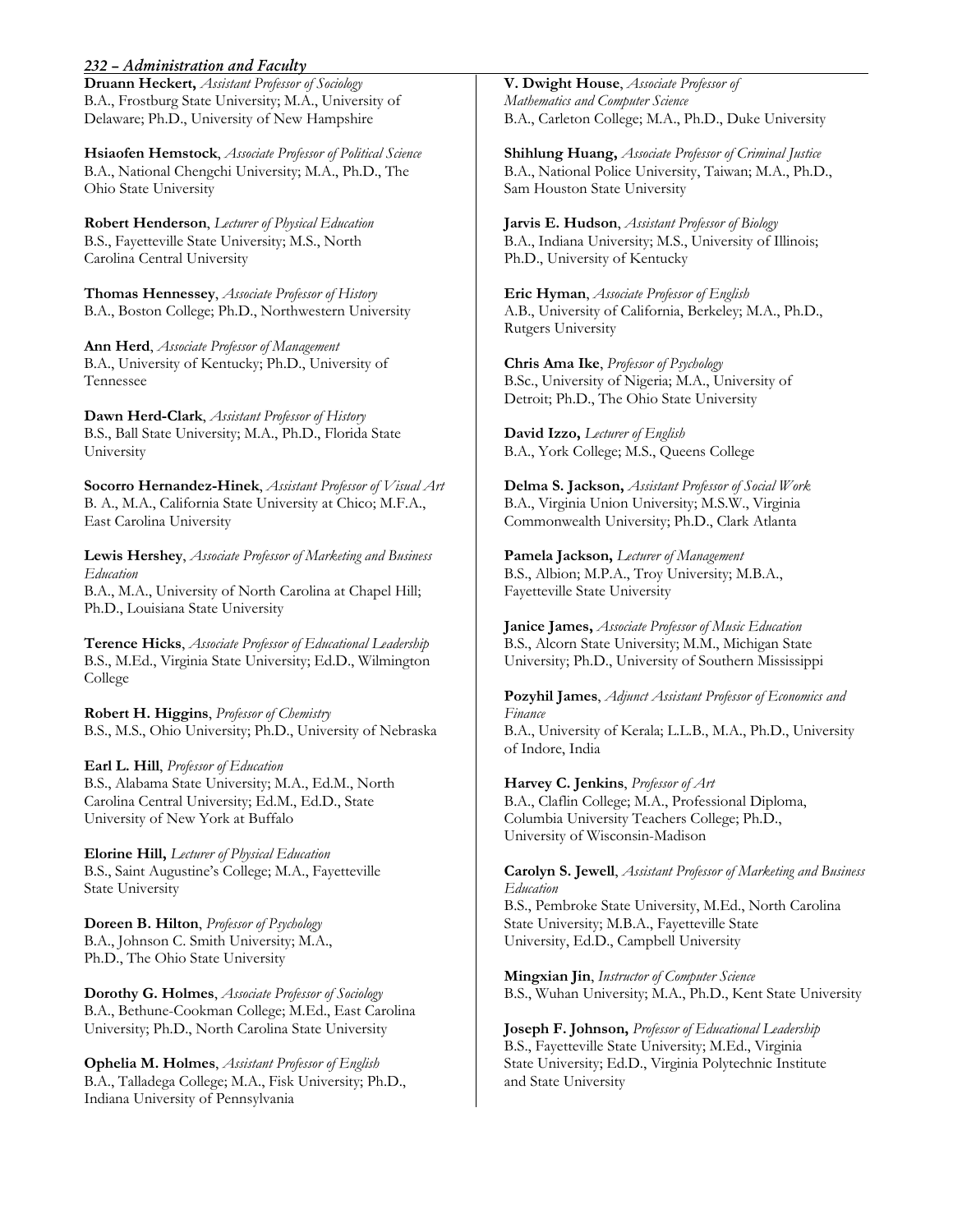#### *Administration and Faculty -233*

**Kofi Johnson***, Associate Professor of Political Science*  B.A., University of North Dakota; M.I.S., North Carolina Central University; M.A., University of North Dakota; Ph.D., Howard University

**Ruth W. Johnson**, *Associate Professor of Nursing* B.S., Hunter College; M.S., Columbia University; Ed.D., Fairleigh Dickinson University

**Stanley W. Johnson**, *Assistant Professor of History*  B.S., Fayetteville State University; M.S., Indiana University; Ph.D., University of North Texas

**David Johnston,** *Adjunct Assistant Professor of Philosophy*  B.A., Dennison University; M.A., Ph.D., State University of New York at Stony Brook

**Ronald A. Johnston**, *Assistant Professor of Earth Sciences*  B.S., West Virginia University; M.S., University of Houston; Ph.D., The University of North Carolina, Chapel Hill

**Clara B. Jones,** *Visiting Associate Professor of Psychology* B.A., Ph.D., Cornell University

**Helen Jones**, *Associate Professor of Education*  B.S., North Carolina A & T State University; M.Ed., Howard University; Ph.D., Bowling Green State University

**Paris Jones,** *Adjunct Professor of Education*  B.S., Fayetteville State University; M.A.Ed., East Carolina University; Ed.D., University of North Carolina Greensboro

**Tyrone Jones,** *Lecturer of Marketing and Business Education*  B.S., Fayetteville State University; M.B.A., East Carolina University

**Petur O. Jonsson**, *Professor of Economics*  Cand. Oecon., The University of Iceland; Ph.D., The Pennsylvania State University

**Fannie M. July**, *Associate Professor of Nursing*  B.S., North Carolina A &T State University; M.S., University of Maryland; Ph.D., Georgia State University

**Booker Juma**, *Associate Professor of Chemistry*  Bsc., University of Nairobi; Ph.D., Louisiana State University

**Ngozi Caleb Kamalu**, *Professor of Political Science*  B.A., M.P.A., Texas Southern University; Ph.D., Howard University

**Francis Keane,** *Assistant Professor of Education*  B.S., Boston University; M.Ed., Springfield College; Ed.D., Boston University

**Gina Keel**, *Assistant Professor of Political Science*  B.A., University of California; Ph.D., Brandeis University

**Shirley A. Keeton**, *Assistant Professor of Sociology* B.A., B.S., Southwestern Oklahoma State University; M.A., Ph.D., Louisiana State University

**Ella T. Keller**, *Professor of Sociology*  B.A., Jackson State University; M.A., University of Mississippi; Ph.D., Mississippi State University

**Aamir Khan,** *Lecturer of Management* B.S., North Carolina State University; M.B.A., Fayetteville State University

**Mahfuzul I. Khondaker**, *Assistant Professor of Criminal Justice* B.S.S., M.S.S., University of Dhaka, Bangladesh; M.A., Ph.D., Indiana University of Pennsylvania

**Ji Young Kim,** *Academic Support Specialist*  B.A., Seoul City University; M.A., Ph.D., University of Mississippi

**Kim Kirkpatrick,** *Assistant Professor of English*  B.A., M.A., University of Cincinnati; Ph.D., Saint Louis University

**Lee M. Kleiss**, *Associate Professor of Chemistry*  B.A., Grinnell College; M.A., Ph.D., Columbia University

**Roger Yao Klomegah**, *Assistant Professor of Sociology* B.A., University of Ghana; M.A., University of Manitoba; Ph.D., South Dakota State University

**James Knight**, *Assistant Professor of Theatre*  B.A., North Carolina Central University; M.F.A., The University of North Carolina at Chapel Hill

**Asitha Kodippili,** *Assistant Professor of Mathematics*  B.A., University of Kelaniya, Sri Lanka; M.A., University of Kaiserslautern, Germany; Ph.D., Michigan Technological University

**Joseph O. Kuti**, *Professor of Biology* B.S., Catholic University of America; M.S., Howard University; Ph.D., University of Maryland

**Randy L. Lane**, *Assistant Professor of Educational Leadership*  B.A., University of Nevada - Reno; M.A., Simpson College; Ed.S., Samford University; Ph.D., The University of Alabama

**Alireza Lari,** *Professor of Management Information Systems*  B.B.A., University of Tehran; M.B.A., Ph.D., University of Texas at Austin

**Patrick Larkin,** *Assistant Professor of Finance*  B.A., University of Florida; M.A., Syracuse University; Ph.D., University of New Orleans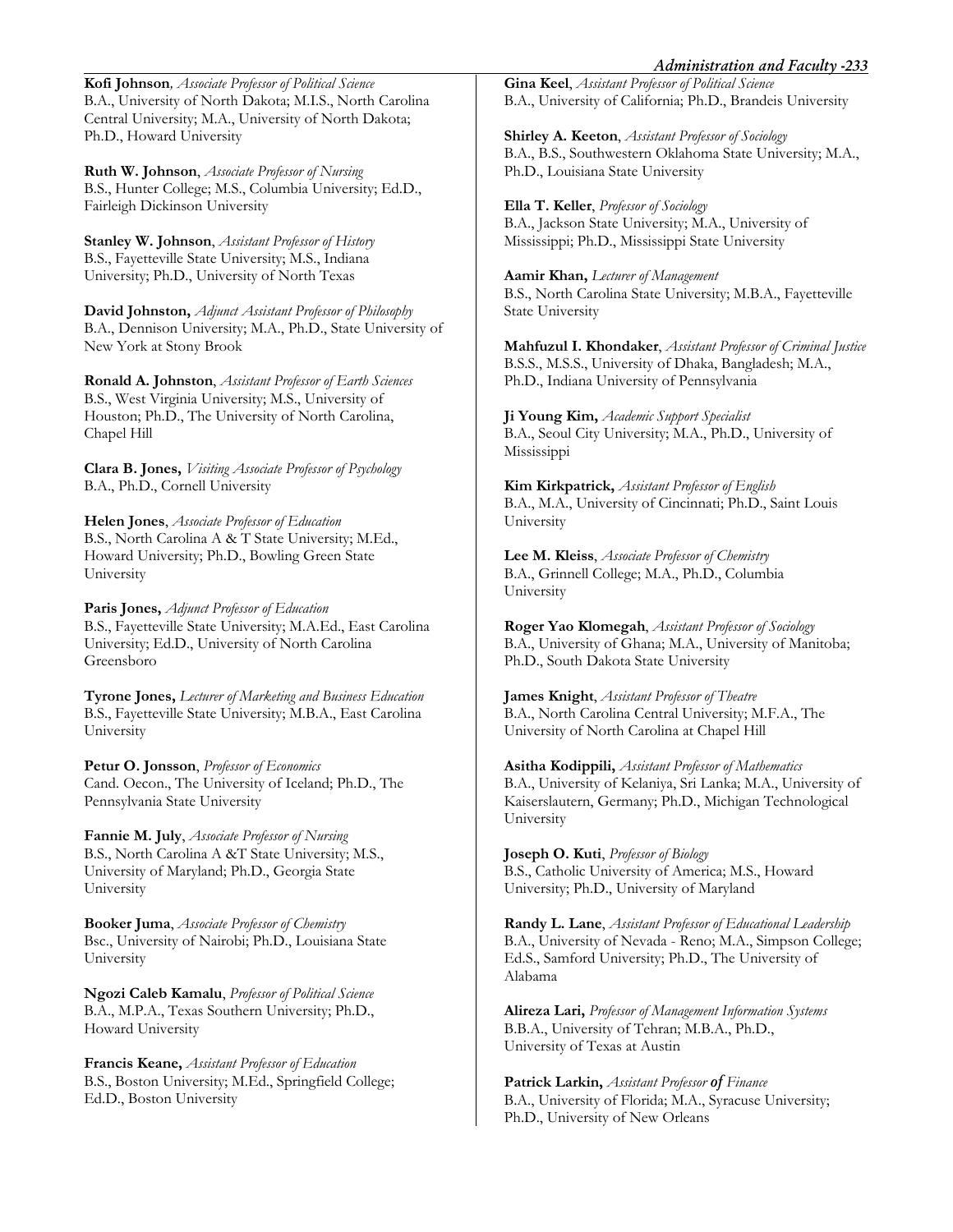#### *234 – Administration and Faculty*

**Baeyoung Lee,** *Assistant Professor of Finance*  B.A., Kyung Hee University; M.B.A., Texas A&M University; Ph.D., University of Mississippi

**Constance Lightner,** *Assistant Professor of Management*  B.S., Norfolk State University, M.S., Ph.D., North Carolina State University

**Sheryl A. Linch-Parker,** *Assistant Professor of Music*  B.A., University of Nebraska at Kearney; M.M., University of Arizona; D.M.E., University of Northern Colorado

**Sonja Livingston**, *Lecturer of Spanish*  B.A., M.A., Florida State University

**Leonza Loftin**, *Adjunct Assistant Professor of Mathematics*  B.S., M.S., Fayetteville State University; M.A., Appalachian State University; Ph.D., The University of North Carolina, Chapel Hill

**Maria Lorenzo-Alonso***, Lecturer of Spanish*  B.A., Inter American University of Puerto Rico; M.A., University Puerto Rico, Recinto de Mayagüez

**Priscilla R. Manarino-Leggett**, *Professor of Education*  B.A., M.A., Ph.D., University of South Florida

**Ronnie Wayne Martin**, *Assistant Professor of Social Work*  B.A. and M.S.W., East Carolina University; Ph.D., University of South Carolina

**Soni Martin**, *Professor of Art*  B.A., University of North Carolina at Pembroke; M.F.A., University of North Carolina, Greensboro

**Elizabeth Markham,** *Assistant Professor of Nursing*  B.S.N., Emory University; M.S.N., Ph.D., University of North Carolina at Chapel Hill;

**Perry A. Massey**, *Professor of Geography*  B.A., North Carolina Central University; M.A., Ph.D., Clark University

**John Mattox**, *Assistant Professor of Physica*  B.S., University of Florida; M.S., Ph.D., Stanford University

**Gary R. McConnell,** *Assistant Professor of English*  B.A., Wake Forest University; M.A., Ph.D., The University of North Carolina at Chapel Hill

**Annie McCullough-Chavis**, *Assistant Professor of Social Work* 

B.A., Fayetteville State University; M.S.W., University of North Carolina at Chapel Hill; Ed.D. Fayetteville State University

**Edward McDonald,** *Associate Professor of Mathematics* B.S., Fayetteville State University M.A., Ph.D., The University of North Carolina at Chapel Hill

**Michele S. McIver-Bell**, *Coordinator for Developmental Reading*  B.A., Fayetteville State University; M.Ed., Utah State University

**Ernest McNeill**, *Professor of Education*  B.A., Morehouse College; M.Ed., Boston University; Ed.D., University of Massachusetts at Amhurst

**Edward F. McShane**, *Associate Professor of English*  B.A., Hunter College; M.F.A., University of Iowa; Ph.D., University of Denver

**Eva Meekins,** *Adjunct Assistant Professor of Nursing*  B.S.N., University of North Carolina at Greensboro; M.N., University of South Carolina at Columbia

**Kenneth W. Mentor**, *Assistant Professor of Criminal Justice*  B.S., M.A., Central Michigan University; J.D., Ph.D., Syracuse University

**Frank Merchant**, *Associate Professor of Physical Education*  B.S., M.Ed., Florida A&M University; Ed.D., Florida Atlantic University

**Fazlul Miah,** *Assistant Professor of Economics, and Finance*  B.Sc., M.Sc., International Islamic University; M.A., International University of Japan; Ph.D., Wayne State University

**Bertha H. Miller**, *Professor of History*  B.S., Hampton University; M.A., Case Western Reserve University; Ph.D., Duke University

**Santanu Mitra,** *Assistant Professor of Accounting*  B.C., M.C., University of Calcutta; M.B.A., University of New Hampshire; Ph.D., Louisiana State University and A&M

**Eric N. Moore**, *Lecturer of Communication*  B.S., North Carolina State University; M.A., Ohio University

**Terri Moore-Brown,** *Assistant Professor of Social Work* B.A., Methodist College; M.S.W., East Carolina University; Ed.D., North Carolina State University

**Phyllis D. Morgan**, *Assistant Professor of Nursing* B.S.N., Florida State University; M.S., Ph.D., Hampton University

**Geraldine Campbell Munn**, *Assistant Professor of Education*  B.S., M.A., Fayetteville State University; Ed.D., East Carolina University

**Risa Murray,** *Lecturer of Accounting*  B.A., Northeastern University; M.B.A., Clark-Atlanta University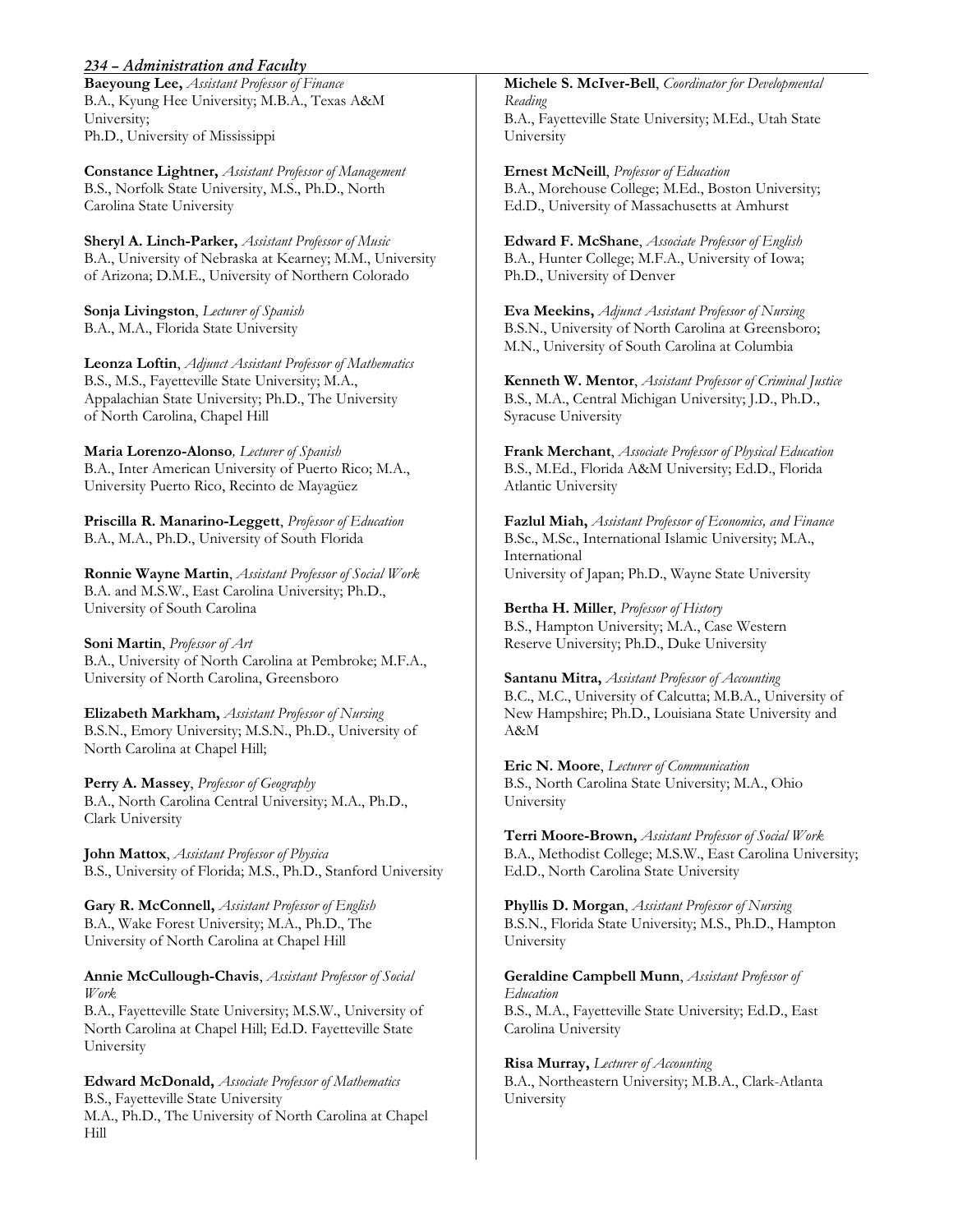**Coleman C. Myron**, *Assistant Professor of English*  B.A., Saint Francis College; M.A., Western Illinois University; Ph.D., Duquesne University

**Frank Nani**, *Associate Professor of Mathematics* B.Sc., University of Science and Technology, Ghana; M.Sc., Ph. D., University of Alberta, Canada

**Dennis Nathaniel**, *Associate Professor of Geography*  B.A., Agra University; M.A., Allahabad University

**Jilly Ngwainmbi,** *Associate Professor of Sociology*  B.A., The University of Yaounde, Cameroon; M.S., Ph.D., University of Missouri, Columbia

**Radoslav Nickolov**, *Assistant Professor of Mathematics* B.S., M.S., Shumen University; Ph.D., Michigan Technological University

**Inder P. Nijhawan**, *Professor of Economics*  B.A., M.A., Delhi University; Ph.D., The University of North Carolina, Chapel Hill

**Nosa Obanor**, *Associate Professor of Health Education*  B.S., High Point University; M.S., Ed.D., University of South Carolina

**Chukwuyem Odiah,** *Associate Professor of Social Work*  M.Sc., University of Tampere, Finland; Ph.D., University of Toronto

**Floyd Ogburn,** *Assistant Professor of English*  B.A., Knoxville College; M.A., Ph.D., University of Cincinnati

**Jonas E. Okeagu**, *Assistant Professor of Biology*  B.S., University of Illinois, M.S., Roosevelt University; Ph.D., University of Southern Mississippi

**Raphael A. Okojie,** *Lecturer of Mathematics* B.S., M.S., The University of Benin in Nigeria

**Amon O. Okpala**, *Professor of Economics*  B.A., M.A., Western Kentucky University; Ph.D., Louisiana State University

**Daniel Okunbor**, *Professor of Computer Science* B.S., M.S., University of Benin, Nigeria; Ph.D., University of Illinois at Urbana-Champaign

**LaDelle Olion**, *Professor of Education*  B.S., M.S., Southern Illinois University; Ph.D., University of Connecticut

**Maria Orban**, *Assistant Professor of English* B.A., University of Bucharest; M.A., Ph.D., University of Oklahoma

**Joseph Osei**, *Assistant Professor of Philosophy* B.A., University of Ghana; M.A., Ohio University; Ph.D., The Ohio State University

**Michael O'Shea**, *Associate Professor of English* B.A., Emory University; M.A., Ph.D., University of Delaware

**Dianne White Oyler**, *Assistant Professor of History*  B.A., M.A.T., Jacksonville University; M.A., Ph.D., University of Florida

**Carol Page,** *Academic Support Specialist*  B.A., Livingstone College; M.A., Fayetteville State University

**Don N. Parker,** *Assistant Professor of Music*  B.M., DePauw University; M.M., D.M.A., University of Texas at Austin

**Sidney Pash,** *Assistant Professor of History*  B.A., University of California - Los Angeles; M.A. University of California - Riverside; Ph.D., Rutgers University

**Darren L. Pearson**, *Assistant Professor of Chemistry* B.S., Virginia Technical; Ph.D., University of South Carolina

**Bobbie Jean Perdue**, *Professor of Nursing* B.S.N., Vanderbilt University; M.S.N., Wayne State University; Ph.D., New York University

**Kenneth A. Phillips,** *Lecturer of Physical Education*  B.S., M.A.Ed., East Carolina University

**Murthy Pinapaka,** *Professor of Biology*  B.V.S., University of Madras, India; M.S., Ph.D., Texas A.& M. University

**Bradley Porath***, Adjunct Assistant Professor of Philosophy* B.A., Augsburg College; M.A., Ph.D., Claremont Graduate University

**David Preston**, *Associate Professor of Mathematics and Computer Science*  B.S., Clarion State College; M.S., Ohio University; M.S., Ph.D., The University of Maryland, College Park

**Minnie B. Ragland**, *Lecturer of Biology*  B.S., Winston-Salem State University; M.S., North Carolina Central University

**Gurcharn S. Rahi,** *Assistant Professor of Physics*  B.S., M.S., U.P.A., University India; Ph.D., Mississippi State University

**James E. Raynor, Jr.,** *Assistant Professor of Biology*  B.S., Fayetteville State University; Ph.D., Clark Atlanta University

**Nancy Reese-Durham**, *Associate Professor of Education* B.S., University of Mary Hardin-Baylor, M.Ed., Stephen F. Austin State University, Ph.D., Texas A&M University

**Gregory Rich**, *Professor of Philosophy*  A.B., M.A., Ph.D., University of Miami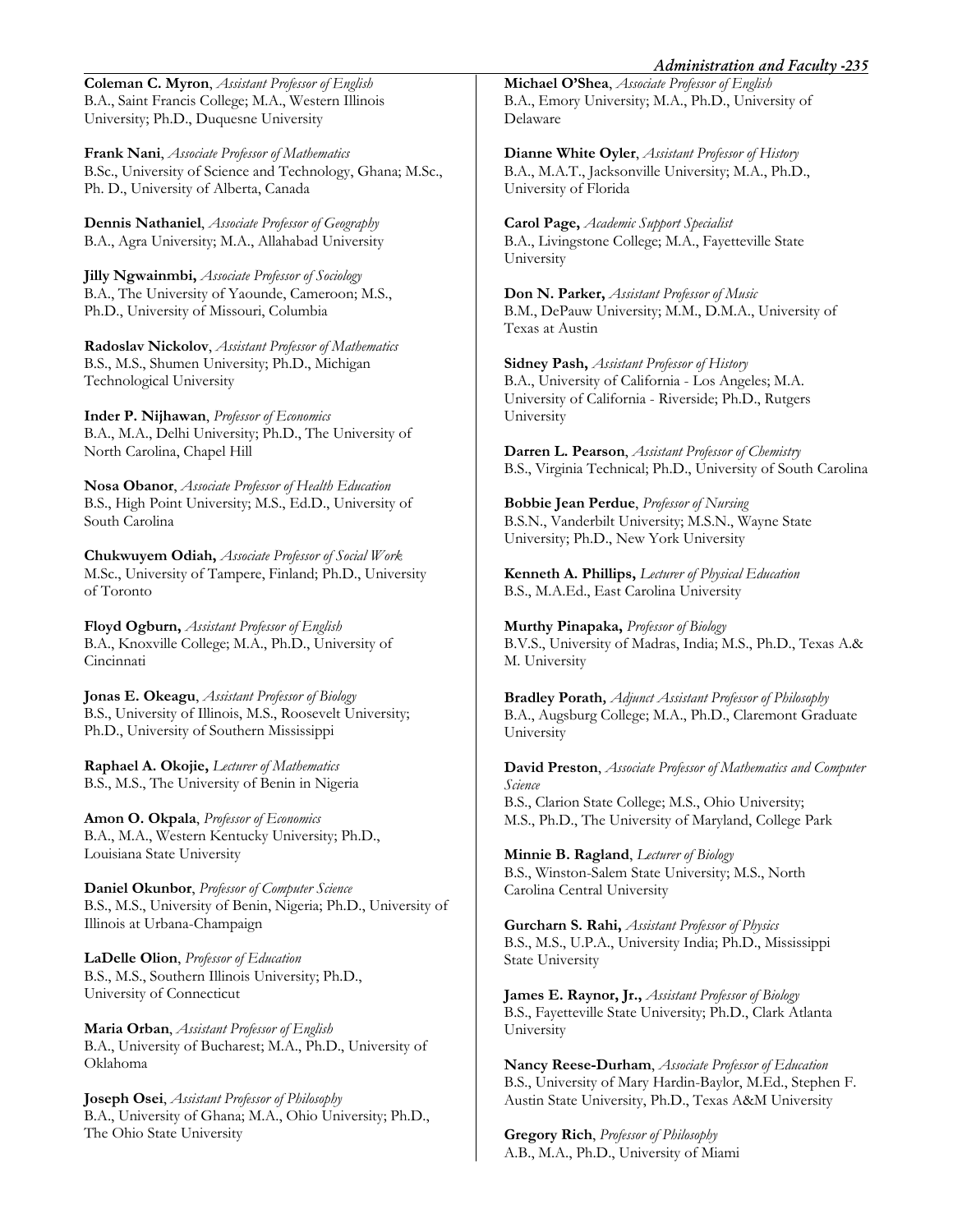#### *236 – Administration and Faculty*

**Michael Rich,** *Lecturer in University College*  B.S., Hampton University; M.B.A., Fayetteville State University

**Joseph C. Ross**, *Lecturer of Communication*  B.A., Shaw University; M.A., University of North Carolina, Chapel Hill

**Joyce Russell**, *Associate Professor of English*  B.A., Bennett College; M.A., North Carolina Central University; Ph.D., Emory University

**Stephen J. Salek,** *Assistant Professor of Biology*  B.S., Montclair State University, M.S., Ph.D., North Carolina State University

**Chekad Sarami**, *Assistant Professor of Mathematics*  B.S., Iran University of Science and Technology; M.A., Shiraf University of Technology, Iran; Ph.D., Michigan Technological University

**Deepthika Chamaree Senaratne, M.D.,** *Assistant Professor of Mathematics* 

B.A., University of Kelaniya, Sri Lanka; M.A., University of Kaiserslautern, Germany; Ph.D., Michigan Technological University

**Floyd Shorter,** *Lecturer/Director of Fayetteville Business Center* B.S., Tuskegee Institute; M.B.A., Old Dominion University

**Saundra N. Shorter**, *Professor of Education*  B.S., Virginia State College; M.Ed., University of Virginia; Ed.D., Virginia Polytechnic Institute and State University

**Adam D. Simmons**, *Associate Professor of History*  B.A., Morehouse College; M.A., Ph.D., Northwestern University

**Horace Small,** *Lecturer of Physical Education*  B.A., Shaw University; M.A., Florida A & M University

**Frederick Smith**, *Associate Professor of Education*  B.S., Elizabeth City State University, M.Ed., North Carolina Central University; Ph.D., Florida State University

**Mohsen Souissi,** Assista*nt Professor of Accounting* B.A., University of Sfax; B.A., University of Tunis; M.A., University of Wakayama; Ph.D., Osaka City University

**Paula Stechschulte**, *Assistant Professor of Management* B.S.N., Eastern Michigan University; M.A., Central Michigan University; Ph.D., Capella University

#### **Assad A. Tavakoli**, *Associate Professor of Business Administration*

B.A., National University of Iran; M.COM., University of Birmingham, England; Ph.D., University of Aston, England

**Ulysses Taylor**, *Associate Professor of Accounting and Business Law*  B.S., Fayetteville State University; M.B.A., East Carolina University; J.D., North Carolina Central University; C.P.A.

**Dothang Truong**, *Assistant Professor of Management* B.E., Hanoi University of Technology, Vietnam; M.B.A., Asian Institute of Technology, Thailand; Ph.D., University of Toledo

**Eric Tucker**, *Lecturer of Physical Education*  B.S., M.A., Fayetteville State University

**Kwami Tuprah**, *Associate Professor of Mathematics*  B.S., University of Cape Coast Ghana; M.S., Marquette University; Ph.D., University of Louisiana at Lafayette

**Maxwell Twum**, *Assistant Professor of Psychology*  B.A., University of Ghana; Cand. Psychol., University of Bergen, Norway; M.A., Towson State University; Ph.D., Dalhousie University, Canada

**Kwaku Twumasi-Ankrah**, *Professor of Sociology*  B.A., University of Ghana; M.A., University of Western Ontario; Ph.D., University of Cincinnati

**Alexander Umanstev,** *Associate Professor of Physics*  B.S., Moscow Institute for Physics and Technology M.S., Moscow Institute for Railroad Transport Ph.D., National Research Lab for Metallurgy

**Peter L. Valenti**, *Professor of English*  B.A., Massachusetts State College; M.A., East Carolina University; Ph.D., The University of North Carolina, Chapel Hill

**Thomas E. Van Cantfort**, *Associate Professor of Psychology*  B.A., M.A., San Francisco State University; Ph.D., University of Nevada, Reno

**Floyd R. Waddle**, *Associate Professor of Biology*  B.Ed., Truman University; M.S., Iowa State University; Ph.D., Bowling Green State University

**Colleen Walker**, *Assistant Professor of Education* B.S., Hunter College; M.S., Brooklyn College; Ph.D., Ohio State University

**Steven Jon Walker**, *Assistant Professor of Marketing and Business Education*  B.A., M.B.A., Ph.D., New Mexico State University

**David Wallace,** *Assistant Professor of Psychology*  B.S., Texas A&M University; M.S., Ph.D., Texas Christian University